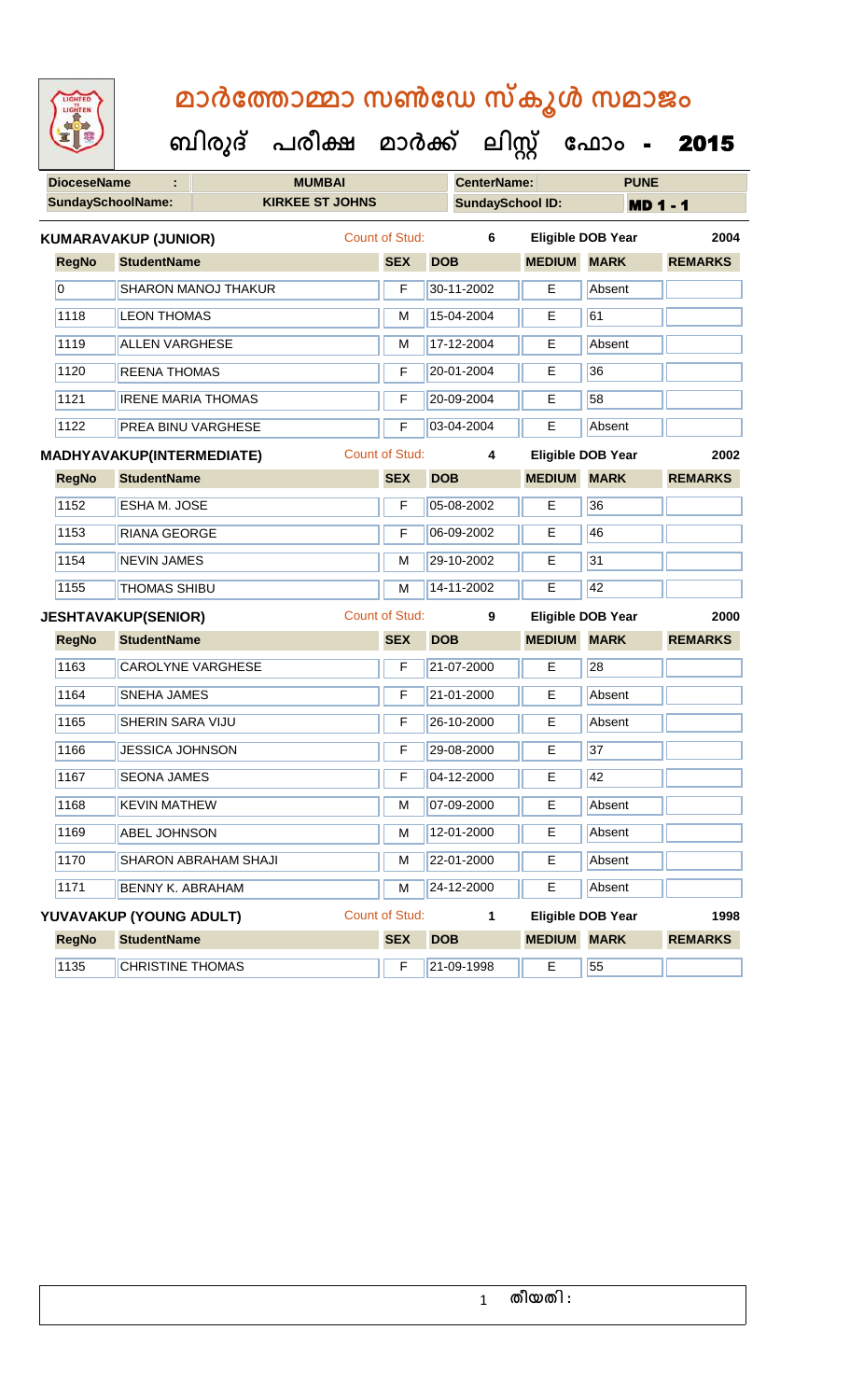|  | <b>IGHTED</b> |  |
|--|---------------|--|
|  |               |  |
|  |               |  |
|  |               |  |
|  |               |  |
|  |               |  |
|  |               |  |
|  |               |  |
|  |               |  |

U

|                    |                                  | ബിരുദ് | പരീക്ഷ                  | മാർക്ക്               |            | <u> ലിസ്റ്റ്</u>        |               | ഫോം                      | 2015            |
|--------------------|----------------------------------|--------|-------------------------|-----------------------|------------|-------------------------|---------------|--------------------------|-----------------|
| <b>DioceseName</b> |                                  |        | <b>MUMBAI</b>           |                       |            | <b>CenterName:</b>      |               | <b>PUNE</b>              |                 |
|                    | <b>SundaySchoolName:</b>         |        | <b>PIMPRI ST THOMAS</b> |                       |            | <b>SundaySchool ID:</b> |               |                          | <b>MD 1 - 2</b> |
|                    | KUMARAVAKUP (JUNIOR)             |        |                         | <b>Count of Stud:</b> |            | 4                       |               | <b>Eligible DOB Year</b> | 2004            |
| <b>RegNo</b>       | <b>StudentName</b>               |        |                         | <b>SEX</b>            | <b>DOB</b> |                         | <b>MEDIUM</b> | <b>MARK</b>              | <b>REMARKS</b>  |
| 1123               | <b>MEGHA SAM KURIAN</b>          |        |                         | F                     |            | 21-02-2004              | Е             | 30                       |                 |
| 1124               | <b>RINCY BABU</b>                |        |                         | F                     |            | 27-08-2004              | E             | 68                       |                 |
| 1125               | DAISIYA K. JOHN                  |        |                         | F                     |            | 10-12-2004              | Е             | 28                       |                 |
| 1126               | <b>JERIN ABRAHAM</b>             |        |                         | М                     |            | 22-03-2004              | E             | 50                       |                 |
|                    | <b>MADHYAVAKUP(INTERMEDIATE)</b> |        |                         | <b>Count of Stud:</b> |            | 8                       |               | <b>Eligible DOB Year</b> | 2002            |
| <b>RegNo</b>       | <b>StudentName</b>               |        |                         | <b>SEX</b>            | <b>DOB</b> |                         | <b>MEDIUM</b> | <b>MARK</b>              | <b>REMARKS</b>  |
| 1156               | <b>ANSHU VARGHESE</b>            |        |                         | F                     |            | 29-12-2002              | E.            | 75                       |                 |
| 1157               | <b>ANN ROY</b>                   |        |                         | F                     |            | 29-07-2002              | Е             | 33                       |                 |
| 1158               | <b>SNEHA THOMAS</b>              |        |                         | F                     |            | 22-07-2002              | Е             | 35                       |                 |
| 1159               | <b>ABEL MATHEW</b>               |        |                         | M                     |            | 11-07-2002              | E             | 66                       |                 |
| 1160               | <b>ABIN VARGHESE</b>             |        |                         | M                     |            | 08-01-2002              | Е             | 40                       |                 |
| 1161               | <b>ALLEN ALEXANDER</b>           |        |                         | М                     |            | 26-02-2002              | Е             | 34                       |                 |
| 1162               | <b>SUBIN THOMAS</b>              |        |                         | М                     |            | 23-01-2002              | E             | 46                       |                 |
| 1163               | YOHAN VINCENT                    |        |                         | M                     |            | 03-01-2002              | Е             | 66                       |                 |
|                    | <b>JESHTAVAKUP(SENIOR)</b>       |        |                         | <b>Count of Stud:</b> |            | 10                      |               | <b>Eligible DOB Year</b> | 2000            |
| <b>RegNo</b>       | <b>StudentName</b>               |        |                         | <b>SEX</b>            | <b>DOB</b> |                         | <b>MEDIUM</b> | <b>MARK</b>              | <b>REMARKS</b>  |
| 1173               | DONA SARA OOMMEN                 |        |                         | F                     |            | 22-07-2000              | Е             | 43                       |                 |
| 1174               | <b>NINA MATHEW</b>               |        |                         | F                     |            | 21-11-2000              | E             | 29                       |                 |
| 1175               | RIYA MARIAM VARGHESE             |        |                         | F                     |            | 20-05-2000              | Е             | 48                       |                 |
| 1176               | <b>SHERYL MATHEW</b>             |        |                         | F                     |            | 27-01-2000              | Е             | 52                       |                 |
| 1177               | SNEHA SAMUEL GEORGE              |        |                         | F                     |            | 25-10-2000              | E             | 61                       |                 |
| 1178               | <b>SWEETY THOMAS</b>             |        |                         | F                     |            | 17-10-2000              | E.            | 55                       |                 |
| 1179               | <b>ASHBIN BIJU</b>               |        |                         | М                     |            | 06-11-2000              | Е             | 56                       |                 |
| 1180               | JOEL ANIL JOSE                   |        |                         | М                     |            | 11-07-2000              | E             | 52                       |                 |
| 1181               | SIBIN ALEX                       |        |                         | М                     |            | 13-10-2000              | Е             | 29                       |                 |
| 1182               | <b>VISHAK VIJAYAN</b>            |        |                         | М                     |            | 18-05-2000              | Е             | 42                       |                 |
|                    | YUVAVAKUP (YOUNG ADULT)          |        |                         | <b>Count of Stud:</b> |            | $\mathbf{9}$            |               | <b>Eligible DOB Year</b> | 1998            |
| <b>RegNo</b>       | <b>StudentName</b>               |        |                         | <b>SEX</b>            | <b>DOB</b> |                         | <b>MEDIUM</b> | <b>MARK</b>              | <b>REMARKS</b>  |
| 1136               | <b>JOSY GEORGE</b>               |        |                         | F                     |            | 01-02-1998              | E             | 70                       |                 |
| 1137               | <b>MEGHANA VIJAYAN</b>           |        |                         | F                     |            | 07-04-1998              | E             | 58                       |                 |
| 1138               | <b>MERIN MONCY VARGHESE</b>      |        |                         | F                     |            | 18-12-1998              | Е             | 60                       |                 |
| 1139               | RHEA JOSE                        |        |                         | F                     |            | 11-11-1998              | E             | 44                       |                 |

1140 SAUMYA SAMUEL GEORGE F 11-11-1998 E 65 1141 | ABEL MATHEW M 13-10-1998 | E 63 NOEL JOHN M 23-01-1998 E **76**

1143 RIJO MATHEW M M 13-05-1998 E 46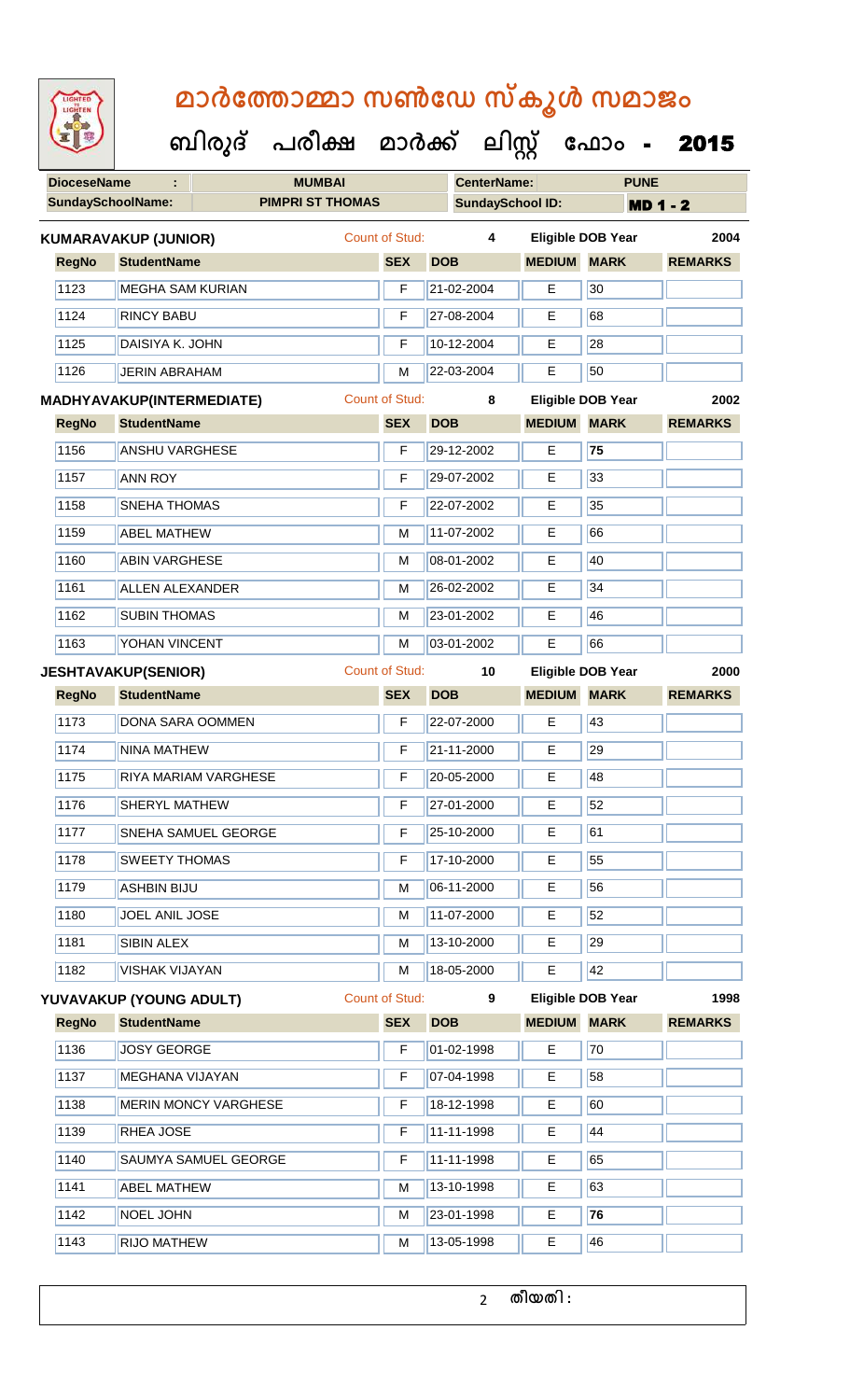| <b>IGHTED</b><br>LIGHTER |                | മാർത്തോമ്മാ സൺഡേ സ്കൂൾ സമാജം |  |                         |                                           |  |  |  |  |  |
|--------------------------|----------------|------------------------------|--|-------------------------|-------------------------------------------|--|--|--|--|--|
|                          |                |                              |  |                         | ബിരുദ് പരീക്ഷ മാർക്ക് ലിസ്റ്റ് ഫോം - 2015 |  |  |  |  |  |
|                          |                |                              |  |                         |                                           |  |  |  |  |  |
| <b>DioceseName</b>       | $\blacksquare$ | <b>MUMBAI</b>                |  | <b>CenterName:</b>      | <b>PUNE</b>                               |  |  |  |  |  |
| <b>SundaySchoolName:</b> |                | <b>PIMPRI ST THOMAS</b>      |  | <b>SundaySchool ID:</b> | $MD 1 - 2$                                |  |  |  |  |  |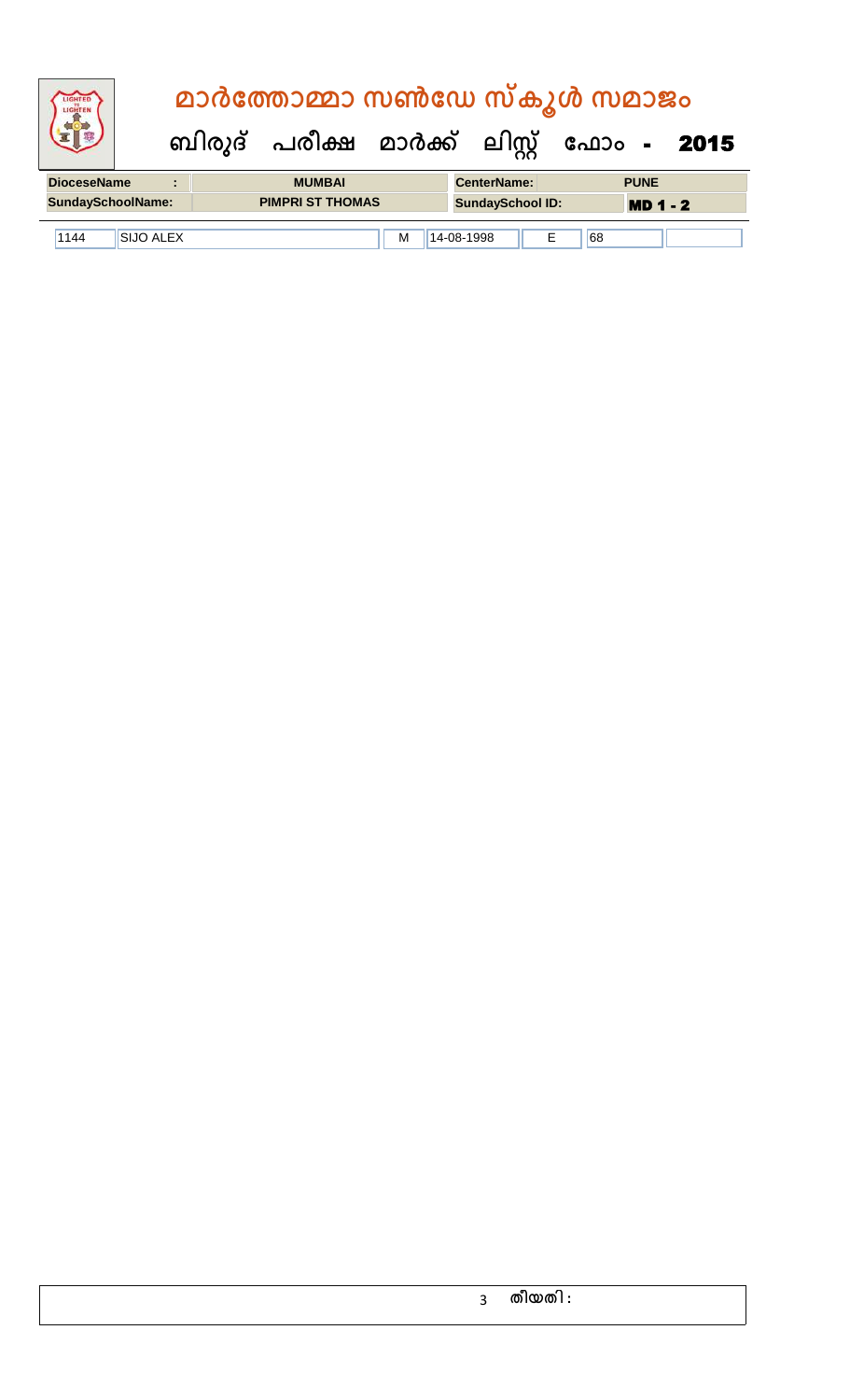|                    |                                  | ബിരുദ് | പരീക്ഷ                | മാർക്ക്               |            | <u> ലിസ്റ്റ്</u>   |                         | ഫോം                      | 2015            |
|--------------------|----------------------------------|--------|-----------------------|-----------------------|------------|--------------------|-------------------------|--------------------------|-----------------|
| <b>DioceseName</b> |                                  |        | <b>MUMBAI</b>         |                       |            | <b>CenterName:</b> |                         | <b>PUNE</b>              |                 |
|                    | <b>SundaySchoolName:</b>         |        | <b>PUNE ST PETERS</b> |                       |            |                    | <b>SundaySchool ID:</b> |                          | <b>MD 1 - 3</b> |
|                    | KUMARAVAKUP (JUNIOR)             |        |                       | Count of Stud:        |            | 3                  |                         | <b>Eligible DOB Year</b> | 2004            |
| <b>RegNo</b>       | <b>StudentName</b>               |        |                       | <b>SEX</b>            | <b>DOB</b> |                    | <b>MEDIUM</b>           | <b>MARK</b>              | <b>REMARKS</b>  |
| 1127               | <b>CAROLINE THOMAS MOLAKKAL</b>  |        |                       | F                     | 09-08-2004 |                    | Е                       | 77                       |                 |
| 1128               | <b>AUSTIN VARGHESE</b>           |        |                       | М                     | 14-03-2004 |                    | Е                       | Absent                   |                 |
| 1129               | <b>PETER RAJ</b>                 |        |                       | M                     | 04-08-2004 |                    | Е                       | Absent                   |                 |
|                    | <b>MADHYAVAKUP(INTERMEDIATE)</b> |        |                       | <b>Count of Stud:</b> |            | 6                  |                         | <b>Eligible DOB Year</b> | 2002            |
| <b>RegNo</b>       | <b>StudentName</b>               |        |                       | <b>SEX</b>            | <b>DOB</b> |                    | <b>MEDIUM</b>           | <b>MARK</b>              | <b>REMARKS</b>  |
| 1164               | <b>ANNIE SARAH JOHN</b>          |        |                       | F                     | 10-11-2002 |                    | E                       | 44                       |                 |
| 1165               | <b>CHRIS ABRAHAM</b>             |        |                       | M                     | 12-12-2002 |                    | E                       | 75                       |                 |
| 1166               | <b>DIVYA ABRAHAM</b>             |        |                       | F                     | 17-12-2002 |                    | Е                       | 23                       |                 |
| 1167               | <b>ESTHER SARA OOMMEN</b>        |        |                       | F                     | 10-01-2002 |                    | E                       | 37                       |                 |
| 1168               | <b>RHEA MATHEW</b>               |        |                       | F                     | 07-09-2002 |                    | Е                       | $\overline{51}$          |                 |
| 1169               | <b>ALLAN GEORGE VARGHESE</b>     |        |                       | M                     | 09-11-2002 |                    | Е                       | 46                       |                 |
|                    | <b>JESHTAVAKUP(SENIOR)</b>       |        |                       | <b>Count of Stud:</b> |            | 1                  |                         | <b>Eligible DOB Year</b> | 2000            |
| <b>RegNo</b>       | <b>StudentName</b>               |        |                       | <b>SEX</b>            | <b>DOB</b> |                    | <b>MEDIUM</b>           | <b>MARK</b>              | <b>REMARKS</b>  |
| 1183               | <b>ALBY ANIL JACOB</b>           |        |                       | F                     | 30-10-2000 |                    | Е                       | 43                       |                 |
|                    | YUVAVAKUP (YOUNG ADULT)          |        |                       | Count of Stud:        |            | 8                  |                         | <b>Eligible DOB Year</b> | 1998            |
| <b>RegNo</b>       | <b>StudentName</b>               |        |                       | <b>SEX</b>            | <b>DOB</b> |                    | <b>MEDIUM</b>           | <b>MARK</b>              | <b>REMARKS</b>  |
| 1145               | <b>CHERRY MATHEW ROY</b>         |        |                       | M                     | 05-07-1998 |                    | E                       | 48                       |                 |
| 1146               | <b>ROHAN EASOW</b>               |        |                       | м                     | 19-04-1998 |                    | E                       | Absent                   |                 |
| 1147               | <b>HARSHA SEN EAPEN</b>          |        |                       | F                     | 02-03-1998 |                    | E                       | 57                       |                 |
| 1148               | <b>CAROL SHAJI</b>               |        |                       | F                     | 30-06-1998 |                    | Е                       | Absent                   |                 |
| 1149               | <b>SUSANNA CHERIAN</b>           |        |                       | F                     | 26-04-1998 |                    | Е                       | 63                       |                 |
| 1150               | <b>MELVIN PHILIP</b>             |        |                       | М                     | 09-01-1998 |                    | E.                      | Absent                   |                 |
| 4124               | <b>ASHNA MATHEW</b>              |        |                       | F                     | 14-06-1998 |                    | Е                       | 75                       |                 |
| 4125               | RHEA MARIAM KOSHY                |        |                       | F                     | 10-06-1998 |                    | E                       | 56                       |                 |

**RegNo StudentName SEX DOB MEDIUM MARK REMARKS PROUDA SUNDAY SCHOOL (ADULT)** Count of Stud: **1 Leading Stude Eligible DOB Year 1997** 

2196 ALEENA MATHEW F 16-04-1997 E 64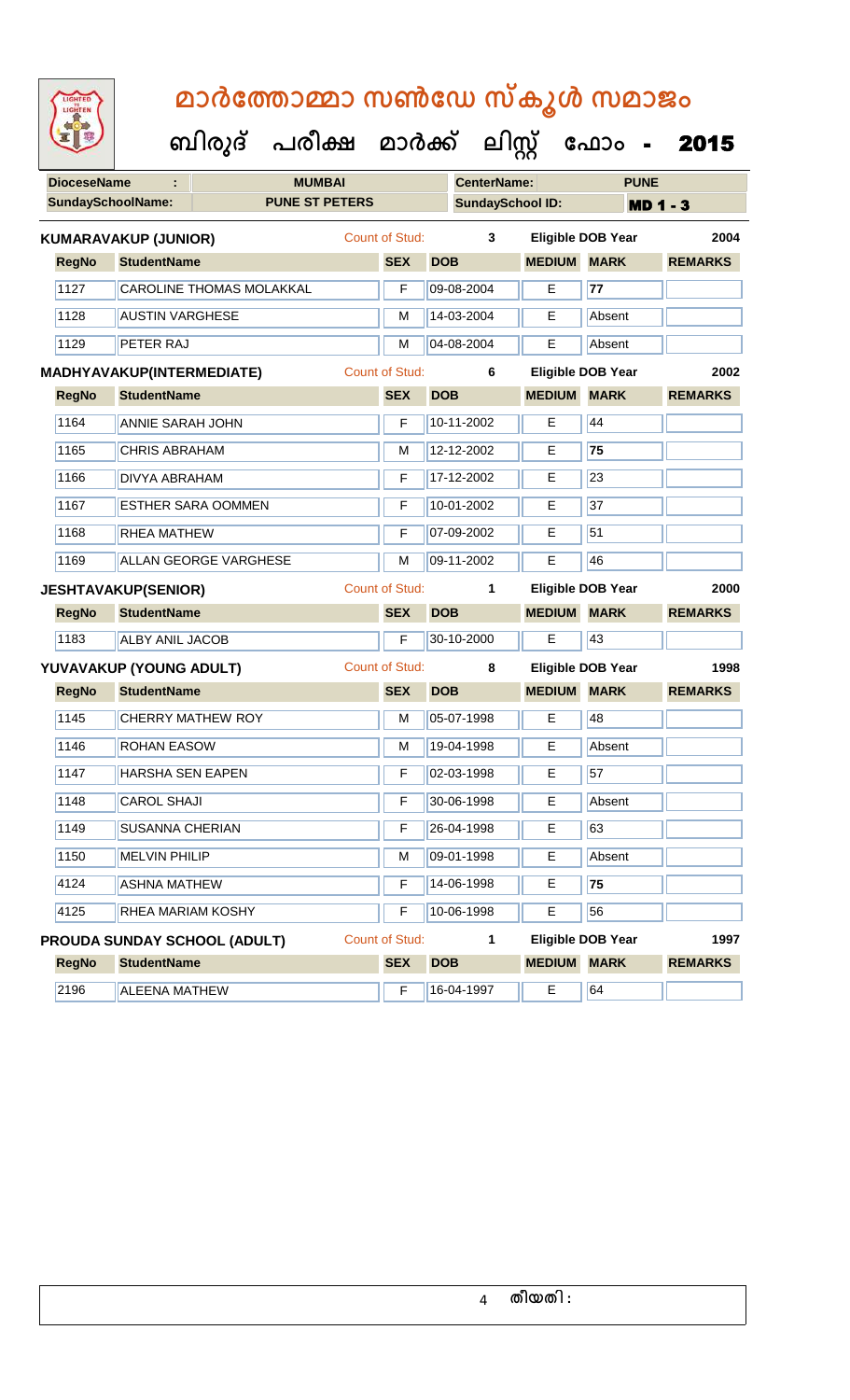| <b>IGHTED</b> |
|---------------|
|               |
|               |
|               |

| <b>DioceseName</b>       | ÷                           | <b>MUMBAI</b>                  |                |            | <b>CenterName:</b>      |               | <b>PUNE</b>              |                 |
|--------------------------|-----------------------------|--------------------------------|----------------|------------|-------------------------|---------------|--------------------------|-----------------|
| <b>SundaySchoolName:</b> |                             | <b>VISHRANTHAWADI IMMANUEL</b> |                |            | <b>SundaySchool ID:</b> |               |                          | <b>MD 1 - 4</b> |
|                          | <b>KUMARAVAKUP (JUNIOR)</b> |                                | Count of Stud: |            | 3                       |               | <b>Eligible DOB Year</b> | 2004            |
| <b>RegNo</b>             | <b>StudentName</b>          |                                | <b>SEX</b>     | <b>DOB</b> |                         | <b>MEDIUM</b> | <b>MARK</b>              | <b>REMARKS</b>  |
| 1130                     | JUBEL M. THOMAS             |                                | M              |            | 05-08-2004              | E.            | 75                       |                 |
| 1131                     | ABYN P. JOHN                |                                | M              |            | 31-10-2004              | E.            | 72                       |                 |
| 1132                     | <b>ANNIE A. SAMUEL</b>      |                                | F              |            | 03-09-2004              | E             | 69                       |                 |
|                          | MADHYAVAKUP(INTERMEDIATE)   |                                | Count of Stud: |            | $\mathbf{1}$            |               | <b>Eligible DOB Year</b> | 2002            |
| <b>RegNo</b>             | <b>StudentName</b>          |                                | <b>SEX</b>     | <b>DOB</b> |                         | <b>MEDIUM</b> | <b>MARK</b>              | <b>REMARKS</b>  |
| 1170                     | NIDHI RACHEL SAJI           |                                | F              |            | 30-01-2002              | E             | 68                       |                 |
|                          | <b>JESHTAVAKUP(SENIOR)</b>  |                                | Count of Stud: |            | $5\phantom{.0}$         |               | <b>Eligible DOB Year</b> | 2000            |
| <b>RegNo</b>             | <b>StudentName</b>          |                                | <b>SEX</b>     | <b>DOB</b> |                         | <b>MEDIUM</b> | <b>MARK</b>              | <b>REMARKS</b>  |
| 1184                     | <b>ALEX JOYKUTTY</b>        |                                | M              |            | 05-02-2000              | Е             | 82                       |                 |
| 1185                     | ALLEN P JOHN                |                                | M              |            | 17-10-2000              | E             | 51                       |                 |
| 1186                     | RICHARD RAJI JACOB          |                                | M              |            | 14-02-2000              | Е             | 25                       |                 |
| 1187                     | <b>LYNETTE SUNIL</b>        |                                | F              |            | 13-02-2000              | E             | 44                       |                 |
| 1188                     | REBECCA MONCY               |                                | F              |            | 08-07-2000              | E             | 37                       |                 |
|                          | YUVAVAKUP (YOUNG ADULT)     |                                | Count of Stud: |            | $5\phantom{.0}$         |               | Eligible DOB Year        | 1998            |
| <b>RegNo</b>             | <b>StudentName</b>          |                                | <b>SEX</b>     | <b>DOB</b> |                         | <b>MEDIUM</b> | <b>MARK</b>              | <b>REMARKS</b>  |
| 1151                     | JEFFIN K JACOB              |                                | M              |            | 28-04-1998              | Е             | Absent                   |                 |
| 1152                     | <b>JOEL JOHN</b>            |                                | м              |            | 12-01-1998              | E             | 76                       |                 |
| 1153                     |                             | SAMUEL BINOY VARKEY            | M              |            | 27-07-1998              | E             | 81                       |                 |
| 1154                     |                             | <b>SHARON RACHEL JOSEPH</b>    | F              |            | 13-08-1998              | Е             | 56                       |                 |
| 1155                     | <b>STEFFI ALEX</b>          |                                | F              |            | 06-10-1998              | E             | 75                       |                 |
|                          |                             | PROUDA SUNDAY SCHOOL (ADULT)   | Count of Stud: |            | $\mathbf{1}$            |               | <b>Eligible DOB Year</b> | 1997            |
| <b>RegNo</b>             | <b>StudentName</b>          |                                | <b>SEX</b>     | <b>DOB</b> |                         | <b>MEDIUM</b> | <b>MARK</b>              | <b>REMARKS</b>  |
| 1062                     | SHERIN ALEX MATHEW          |                                | F              |            | 03-04-1997              | E             | 25                       |                 |
|                          |                             |                                |                |            |                         |               |                          |                 |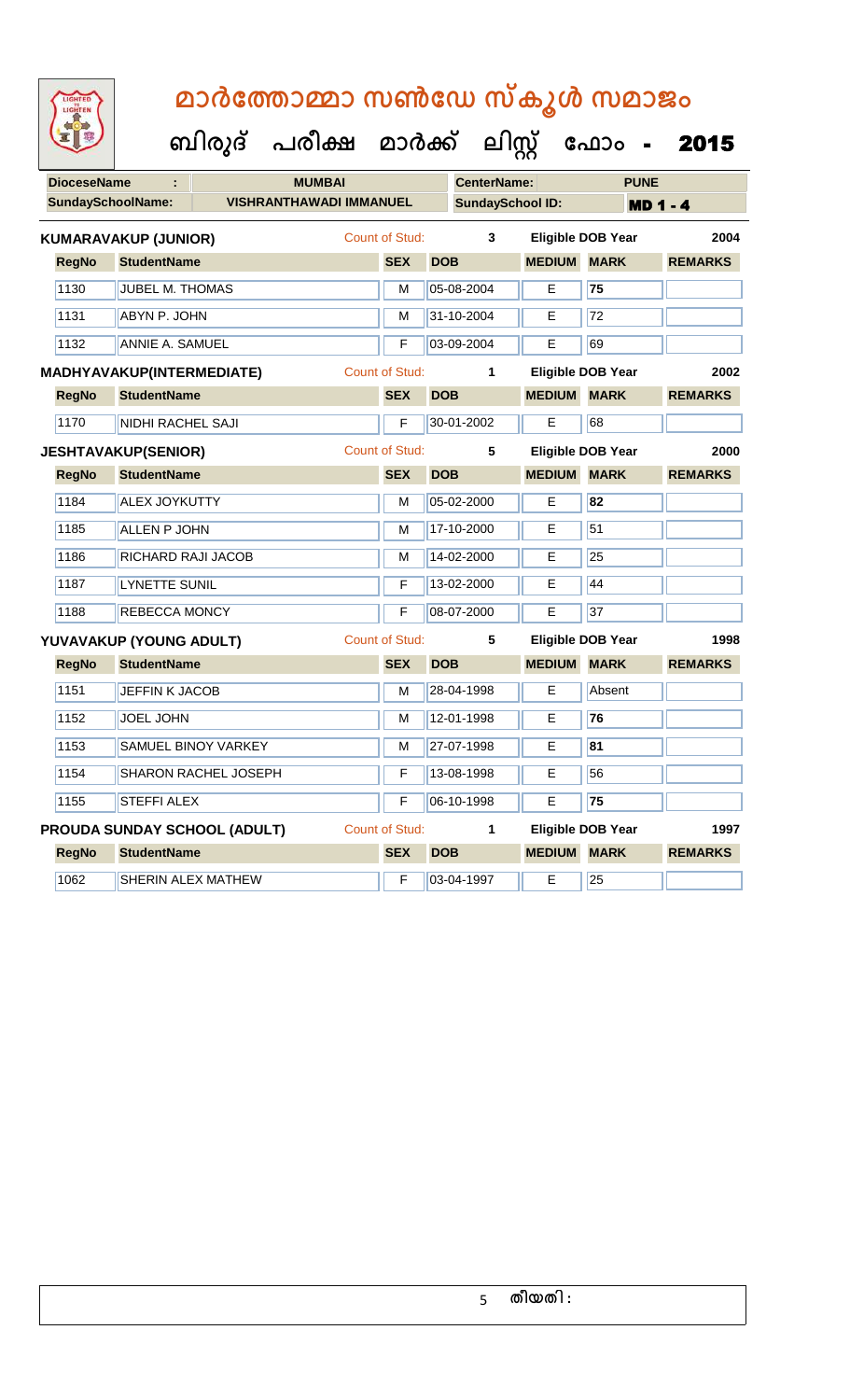|                             | LIGHTED<br>LIGHTEN         |                       |   | ബിരുദ് പരീക്ഷ മാർക്ക് |  |               |                           |                |            |            | ലിസ്റ്റ്                 | മാർത്തോമ്മാ സൺഡേ സ്കൂൾ സമാജം | ഫോം         | $\blacksquare$  | 2015           |  |
|-----------------------------|----------------------------|-----------------------|---|-----------------------|--|---------------|---------------------------|----------------|------------|------------|--------------------------|------------------------------|-------------|-----------------|----------------|--|
|                             | <b>DioceseName</b>         |                       | ÷ |                       |  | <b>MUMBAI</b> |                           |                |            |            | <b>CenterName:</b>       |                              |             | <b>PUNE</b>     |                |  |
|                             | <b>SundaySchoolName:</b>   |                       |   |                       |  |               | <b>DEHU ROAD EBENEZER</b> |                |            |            |                          | <b>SundaySchool ID:</b>      |             | <b>MD 1 - 5</b> |                |  |
| <b>KUMARAVAKUP (JUNIOR)</b> |                            |                       |   |                       |  |               | Count of Stud:            |                |            | 1          | <b>Eligible DOB Year</b> |                              |             | 2004            |                |  |
|                             | <b>RegNo</b>               | <b>StudentName</b>    |   |                       |  |               |                           | <b>SEX</b>     | <b>DOB</b> |            |                          | <b>MEDIUM</b>                | <b>MARK</b> |                 | <b>REMARKS</b> |  |
|                             | 1133                       | <b>AARON VARGHESE</b> |   |                       |  |               |                           | м              |            | 26-07-2004 |                          | Е                            | 60          |                 |                |  |
|                             | <b>JESHTAVAKUP(SENIOR)</b> |                       |   |                       |  |               |                           | Count of Stud: |            |            | $\mathbf{2}$             | <b>Eligible DOB Year</b>     |             |                 | 2000           |  |
|                             | <b>RegNo</b>               | <b>StudentName</b>    |   |                       |  |               |                           | <b>SEX</b>     | <b>DOB</b> |            |                          | <b>MEDIUM</b>                | <b>MARK</b> |                 | <b>REMARKS</b> |  |
|                             | 1189                       | ROHAN REJI            |   |                       |  |               |                           | м              |            | 10-04-2000 |                          | E                            | Absent      |                 |                |  |
|                             | 1190                       | <b>JOEL VARGHESE</b>  |   |                       |  |               |                           | м              |            | 28-06-2000 |                          | E                            | Absent      |                 |                |  |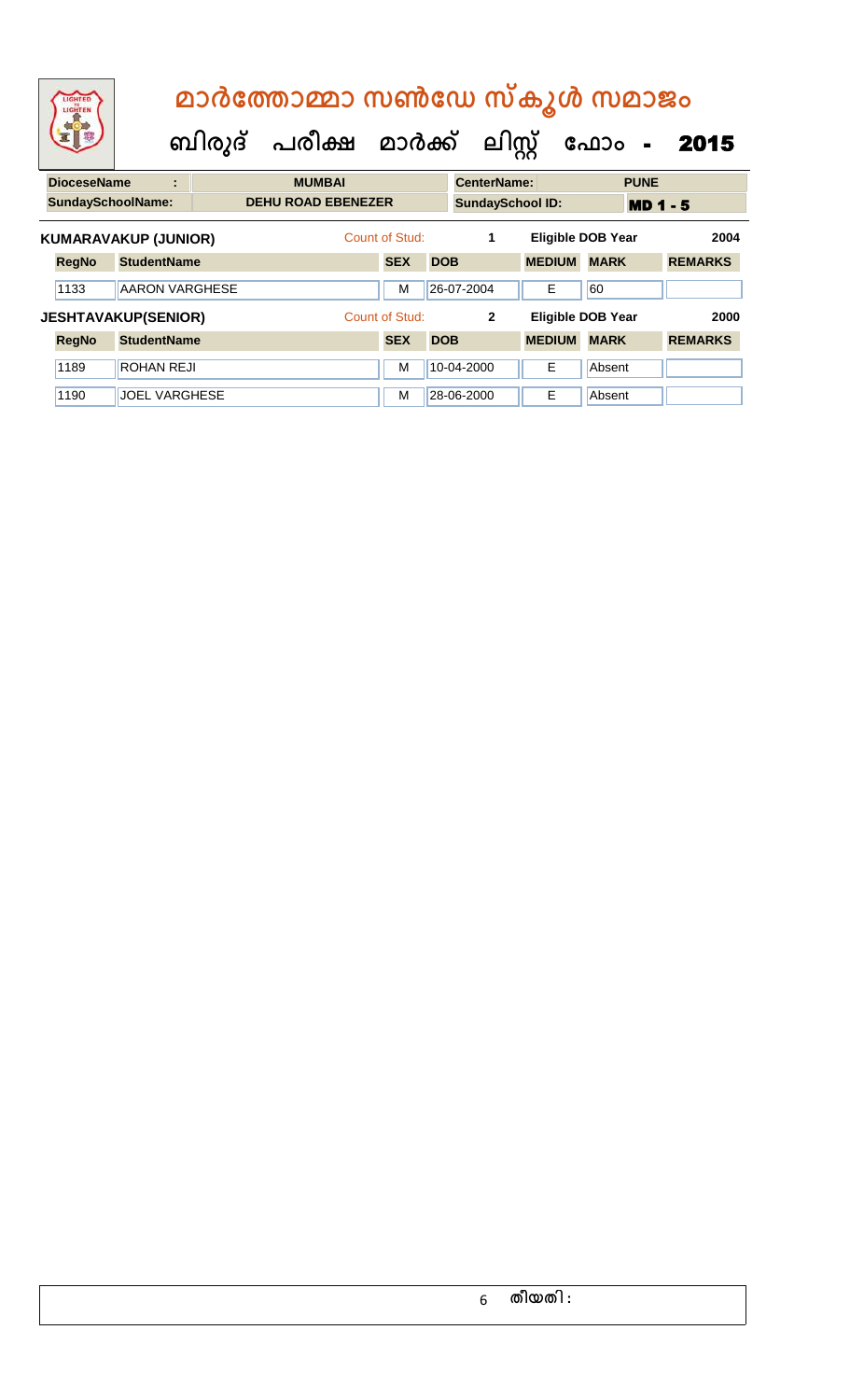| LIGHTED<br>LIGHTEN       | മാർത്തോമ്മാ സൺഡേ സ്കൂൾ സമാജം |                   |                            |                |            |                         |               |                          |                |  |  |
|--------------------------|------------------------------|-------------------|----------------------------|----------------|------------|-------------------------|---------------|--------------------------|----------------|--|--|
|                          |                              |                   | ബിരുദ് പരീക്ഷ മാർക്ക്      |                |            | ലിസ്റ്റ്                |               | ഫോം<br>$\blacksquare$    | 2015           |  |  |
| <b>DioceseName</b>       |                              |                   | <b>MUMBAI</b>              |                |            | <b>CenterName:</b>      |               | <b>PUNE</b>              |                |  |  |
| <b>SundaySchoolName:</b> |                              |                   | <b>AURANGABAD IMMANUEL</b> |                |            | <b>SundaySchool ID:</b> |               | <b>MD 1 - 7</b>          |                |  |  |
|                          | <b>KUMARAVAKUP (JUNIOR)</b>  |                   |                            | Count of Stud: |            | 1                       |               | <b>Eligible DOB Year</b> | 2004           |  |  |
| <b>RegNo</b>             | <b>StudentName</b>           |                   |                            | <b>SEX</b>     | <b>DOB</b> |                         | <b>MEDIUM</b> | <b>MARK</b>              | <b>REMARKS</b> |  |  |
| 1134                     | <b>ROBIN PHILIP</b>          |                   |                            | M              |            | 18-01-2004              | E             | 79                       |                |  |  |
|                          | <b>JESHTAVAKUP(SENIOR)</b>   |                   |                            | Count of Stud: |            | 1                       |               | <b>Eligible DOB Year</b> | 2000           |  |  |
| <b>RegNo</b>             | <b>StudentName</b>           |                   |                            | <b>SEX</b>     | <b>DOB</b> |                         | <b>MEDIUM</b> | <b>MARK</b>              | <b>REMARKS</b> |  |  |
| 1191                     | <b>EBIN ZACHERIAH</b>        |                   |                            | M              |            | 08-09-2000              | E             | 47                       |                |  |  |
|                          | YUVAVAKUP (YOUNG ADULT)      |                   |                            | Count of Stud: |            | 1                       |               | <b>Eligible DOB Year</b> | 1998           |  |  |
| <b>RegNo</b>             | <b>StudentName</b>           |                   |                            | <b>SEX</b>     | <b>DOB</b> |                         | <b>MEDIUM</b> | <b>MARK</b>              | <b>REMARKS</b> |  |  |
| 1156                     |                              | ROHAN BEJI MATHEW |                            | м              |            | 11-07-1998              | Е             | 33                       |                |  |  |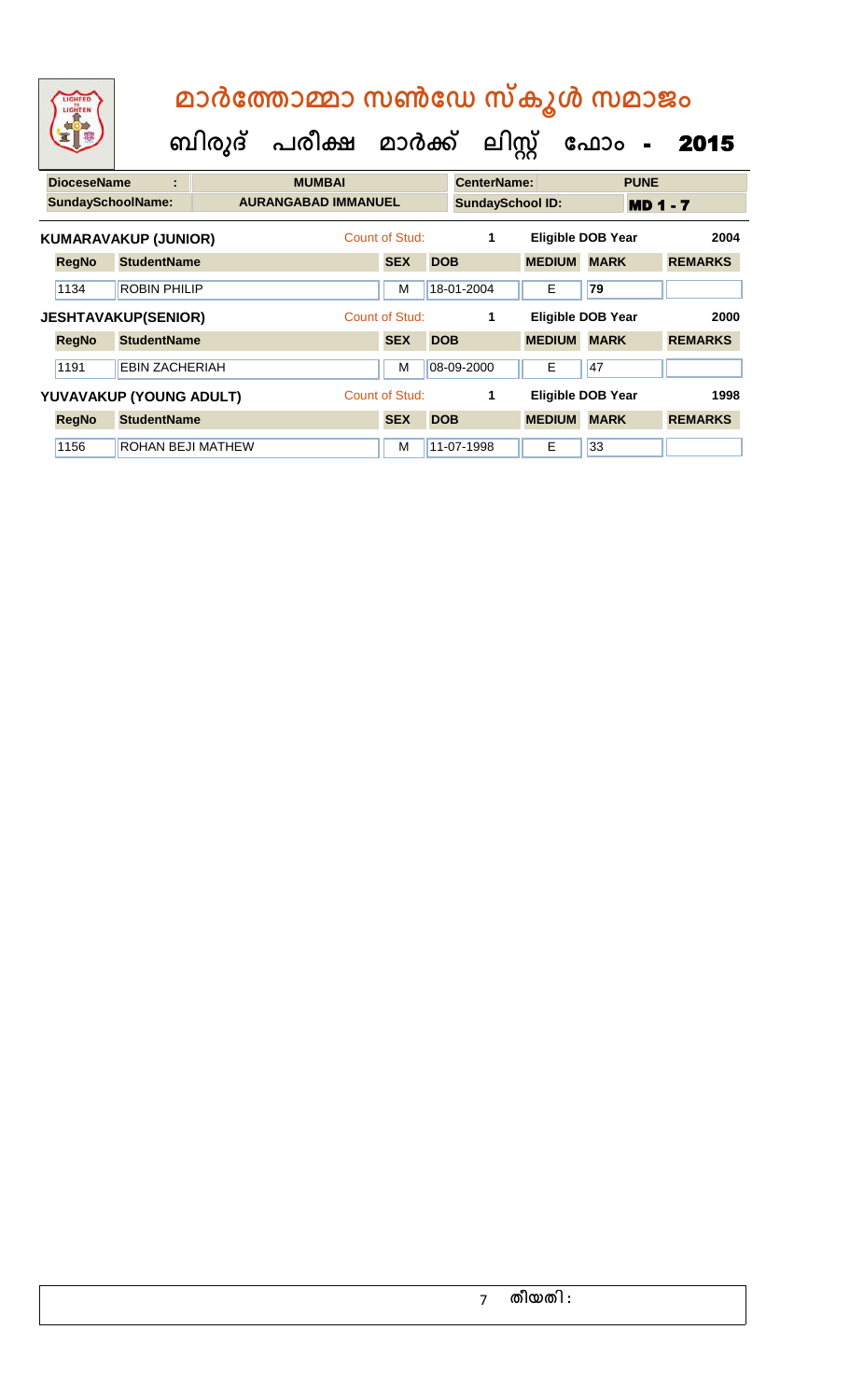|                      | LIGHTED<br>LIGHTEN         |                       | ബിരുദ് | മാർത്തോമ്മാ സൺഡേ സ്കൂൾ സമാജം<br>പരീക്ഷ മാർക്ക് |                |            | ലിസ്റ്റ്                |               | ഫോം<br>$\blacksquare$    | 2015           |
|----------------------|----------------------------|-----------------------|--------|------------------------------------------------|----------------|------------|-------------------------|---------------|--------------------------|----------------|
|                      | <b>DioceseName</b>         | t                     |        | <b>MUMBAI</b>                                  |                |            | <b>CenterName:</b>      |               | <b>PUNE</b>              |                |
|                      | <b>SundaySchoolName:</b>   |                       |        | <b>KALEWADI ST STEPHENS</b>                    |                |            | <b>SundaySchool ID:</b> |               | <b>MD 1 - 8</b>          |                |
| KUMARAVAKUP (JUNIOR) |                            |                       |        |                                                | Count of Stud: |            | $\overline{2}$          |               | <b>Eligible DOB Year</b> | 2004           |
|                      | <b>RegNo</b>               | <b>StudentName</b>    |        |                                                | <b>SEX</b>     | <b>DOB</b> |                         | <b>MEDIUM</b> | <b>MARK</b>              | <b>REMARKS</b> |
|                      | 1135                       | <b>JOEL JOHN</b>      |        |                                                | M              |            | 16-02-2004              | Е             | 43                       |                |
|                      | 1136                       | <b>JERIN JOY</b>      |        |                                                | M              |            | 17-04-2004              | E             | 40                       |                |
|                      | <b>JESHTAVAKUP(SENIOR)</b> |                       |        |                                                | Count of Stud: |            | 3                       |               | <b>Eligible DOB Year</b> | 2000           |
|                      | <b>RegNo</b>               | <b>StudentName</b>    |        |                                                | <b>SEX</b>     | <b>DOB</b> |                         | <b>MEDIUM</b> | <b>MARK</b>              | <b>REMARKS</b> |
|                      | 1192                       | <b>ABINA SHALIMON</b> |        |                                                | F              |            | 22-05-2000              | Е             | Absent                   |                |

| 1193         | <b>JEMCY JAMES</b>      | F              | $ 05-12-2000 $ | Е             | Absent                   |                |
|--------------|-------------------------|----------------|----------------|---------------|--------------------------|----------------|
| 1194         | <b>AKSA MICHLE</b>      | F              | 10-12-2000     | Е             | Absent                   |                |
|              | YUVAVAKUP (YOUNG ADULT) | Count of Stud: |                |               | <b>Eligible DOB Year</b> | 1998           |
| <b>RegNo</b> | <b>StudentName</b>      | <b>SEX</b>     | <b>DOB</b>     | <b>MEDIUM</b> | <b>MARK</b>              | <b>REMARKS</b> |
|              |                         |                |                |               |                          |                |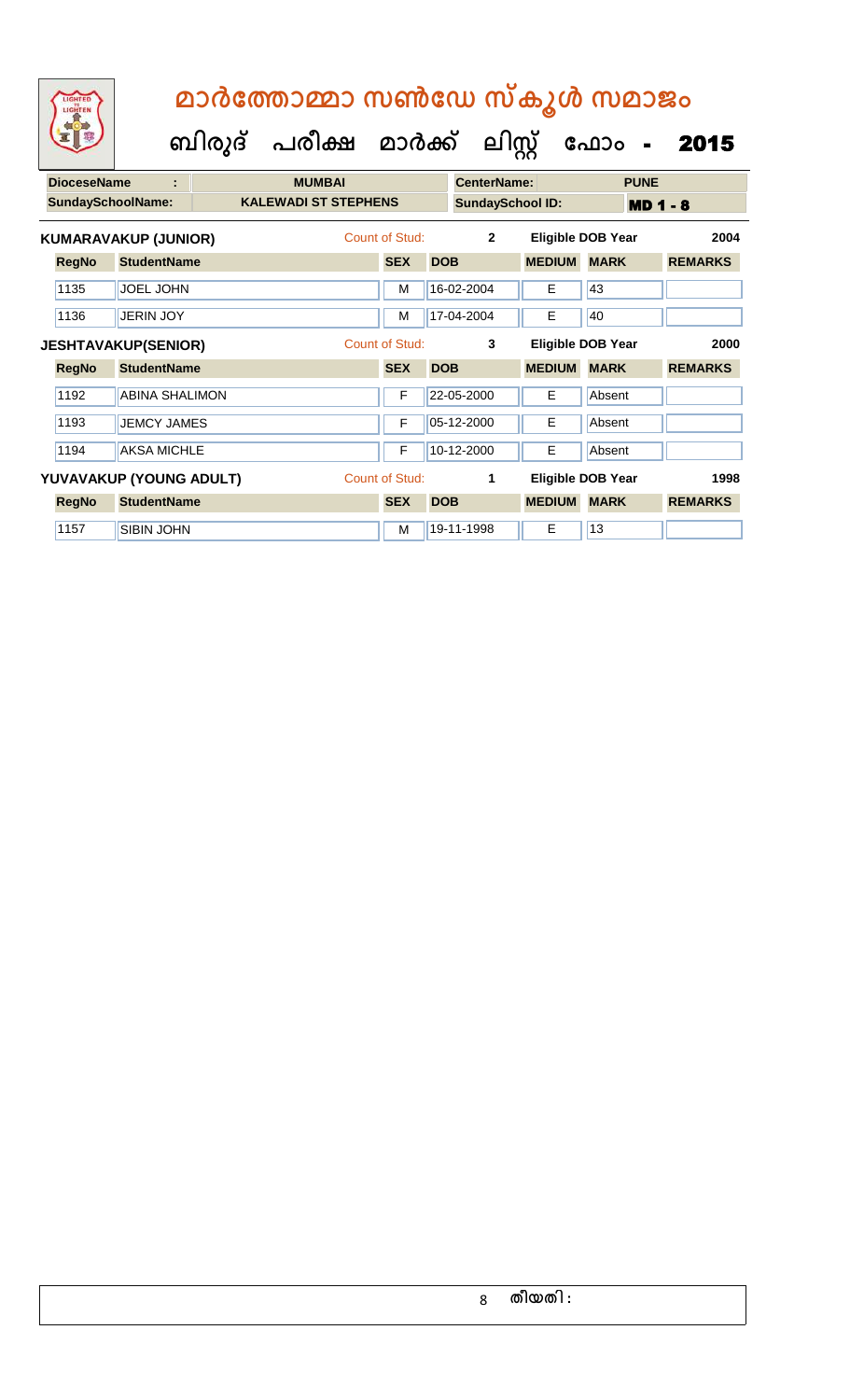**ബിരുദ് പരീക്ഷ മാര്ക് ക ലിസ്റ്റ ക ഫ ാോം** - 2015

1198 KESIYA VINOJI F 20-11-2000 E 71

|      | <b>DioceseName</b> | ÷                                | <b>MUMBAI</b>               |                |            | <b>CenterName:</b>      |               | <b>PUNE</b>              |                |
|------|--------------------|----------------------------------|-----------------------------|----------------|------------|-------------------------|---------------|--------------------------|----------------|
|      |                    | <b>SundaySchoolName:</b>         | <b>NASIK ROAD ST THOMAS</b> |                |            | <b>SundaySchool ID:</b> |               | <b>MD 1 - 9</b>          |                |
|      |                    | KUMARAVAKUP (JUNIOR)             |                             | Count of Stud: |            | 3                       |               | <b>Eligible DOB Year</b> | 2004           |
|      | <b>RegNo</b>       | <b>StudentName</b>               |                             | <b>SEX</b>     | <b>DOB</b> |                         | <b>MEDIUM</b> | <b>MARK</b>              | <b>REMARKS</b> |
| 1137 |                    | <b>EMIYA VINOJI</b>              |                             | F              |            | 07-04-2004              | E             | 82                       |                |
| 1138 |                    | <b>MEEVAL CHACKO</b>             |                             | F              |            | 29-09-2004              | E             | 78                       |                |
| 1139 |                    | <b>SHEENA STANLY</b>             |                             | F              |            | 28-01-2004              | E             | Absent                   |                |
|      |                    | <b>MADHYAVAKUP(INTERMEDIATE)</b> |                             | Count of Stud: |            | $\overline{2}$          |               | <b>Eligible DOB Year</b> | 2002           |
|      | <b>RegNo</b>       | <b>StudentName</b>               |                             | <b>SEX</b>     | <b>DOB</b> |                         | <b>MEDIUM</b> | <b>MARK</b>              | <b>REMARKS</b> |
| 1171 |                    | <b>ANDREAH MATHEW</b>            |                             | F              |            | 12-10-2002              | E             | 71                       |                |
|      | 1172               | <b>JISMI JOSEPH</b>              |                             | F              |            | 29-05-2002              | E             | $\overline{72}$          |                |
|      |                    | <b>JESHTAVAKUP(SENIOR)</b>       |                             | Count of Stud: |            | 4                       |               | Eligible DOB Year        | 2000           |
|      | <b>RegNo</b>       | <b>StudentName</b>               |                             | <b>SEX</b>     | <b>DOB</b> |                         | <b>MEDIUM</b> | <b>MARK</b>              | <b>REMARKS</b> |
| 1195 |                    | <b>SHEEBA ABRAHAM</b>            |                             | F              |            | 02-03-2000              | E             | 75                       |                |
| 1196 |                    | <b>JOSHUA VARGHESE</b>           |                             | M              |            | 03-03-2000              | E             | 61                       |                |
|      | 1197               | <b>SHALU STANLEY</b>             |                             | M              |            | 31-03-2000              | E             | Absent                   |                |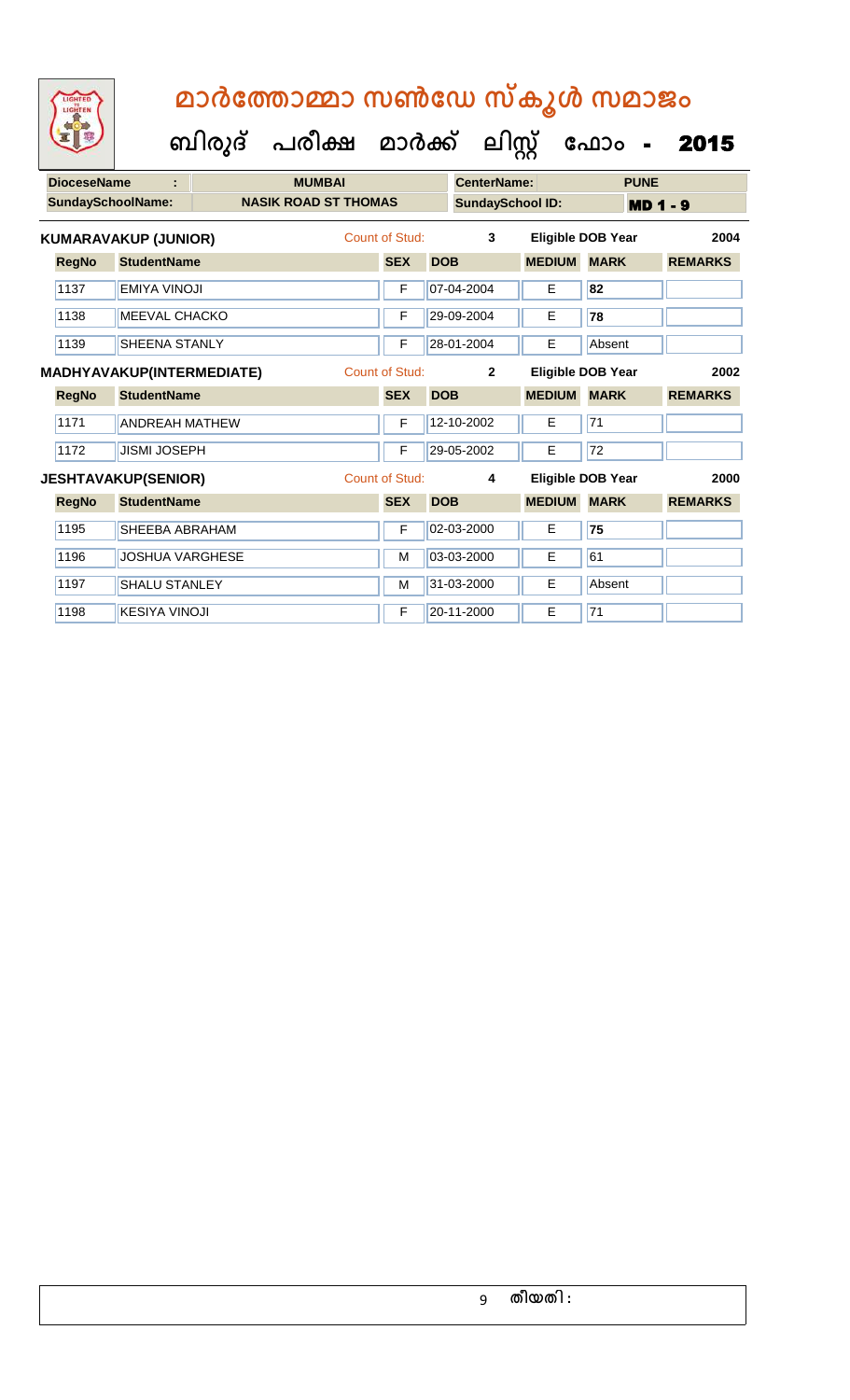|                | LIGHTED<br>LIGHTEN |                                  | മാർത്തോമ്മാ സൺഡേ സ്കൂൾ സമാജം         |                       |                         |               |                          |                 |
|----------------|--------------------|----------------------------------|--------------------------------------|-----------------------|-------------------------|---------------|--------------------------|-----------------|
|                |                    |                                  | ബിരുദ് പരീക്ഷ മാർക്ക് ലിസ്റ്റ് ഫോം - |                       |                         |               |                          | 2015            |
|                | <b>DioceseName</b> | ÷                                | <b>MUMBAI</b>                        |                       | <b>CenterName:</b>      |               | <b>GOA</b>               |                 |
|                |                    | <b>SundaySchoolName:</b>         | <b>PONDA BETHEL</b>                  |                       | <b>SundaySchool ID:</b> |               |                          | <b>MD 2 - 1</b> |
|                |                    | <b>KUMARAVAKUP (JUNIOR)</b>      |                                      | Count of Stud:        | $\overline{2}$          |               | <b>Eligible DOB Year</b> | 2004            |
|                | <b>RegNo</b>       | <b>StudentName</b>               |                                      | <b>SEX</b>            | <b>DOB</b>              | <b>MEDIUM</b> | <b>MARK</b>              | <b>REMARKS</b>  |
|                | 1140               | <b>ANUGRAHA SUSAN SABU</b>       |                                      | F                     | 08-07-2004              | Е             | 49                       |                 |
|                | 1141               | <b>MELVIN ABRAHAM JACOB</b>      |                                      | M                     | 19-01-2004              | E             | 63                       |                 |
|                |                    | <b>MADHYAVAKUP(INTERMEDIATE)</b> |                                      | <b>Count of Stud:</b> | 4                       |               | <b>Eligible DOB Year</b> | 2002            |
|                | <b>RegNo</b>       | <b>StudentName</b>               |                                      | <b>SEX</b>            | <b>DOB</b>              | <b>MEDIUM</b> | <b>MARK</b>              | <b>REMARKS</b>  |
|                | 1173               | ANSU SUSAN SABU                  |                                      | F                     | 03-02-2002              | E             | 58                       |                 |
|                | 1174               | <b>STEFFY MATHEW</b>             |                                      | F                     | 08-07-2002              | Е             | 21                       |                 |
|                | 1175               | <b>BIVIN ROY</b>                 |                                      | M                     | 13-10-2002              | E             | 36                       |                 |
|                | 1176               | <b>CERIL R. MATHEW</b>           |                                      | M                     | 08-07-2002              | E             | Absent                   |                 |
|                |                    | <b>JESHTAVAKUP(SENIOR)</b>       |                                      | <b>Count of Stud:</b> | $\overline{2}$          |               | <b>Eligible DOB Year</b> | 2000            |
|                | <b>RegNo</b>       | <b>StudentName</b>               |                                      | <b>SEX</b>            | <b>DOB</b>              | <b>MEDIUM</b> | <b>MARK</b>              | <b>REMARKS</b>  |
| $\overline{0}$ |                    | <b>ALAN THOMAS JACOB</b>         |                                      | M                     | 20-11-2001              | E             | Absent                   |                 |
|                | 1199               | MILAN ABRAHAM JACOB              |                                      | M                     | 01-01-2000              | E             | 34                       |                 |
|                |                    | YUVAVAKUP (YOUNG ADULT)          |                                      | <b>Count of Stud:</b> | 1                       |               | <b>Eligible DOB Year</b> | 1998            |
|                | <b>RegNo</b>       | <b>StudentName</b>               |                                      | <b>SEX</b>            | <b>DOB</b>              | <b>MEDIUM</b> | <b>MARK</b>              | <b>REMARKS</b>  |

0 DHANISH MATHEW **M** M 03-03-1999 **E** Absent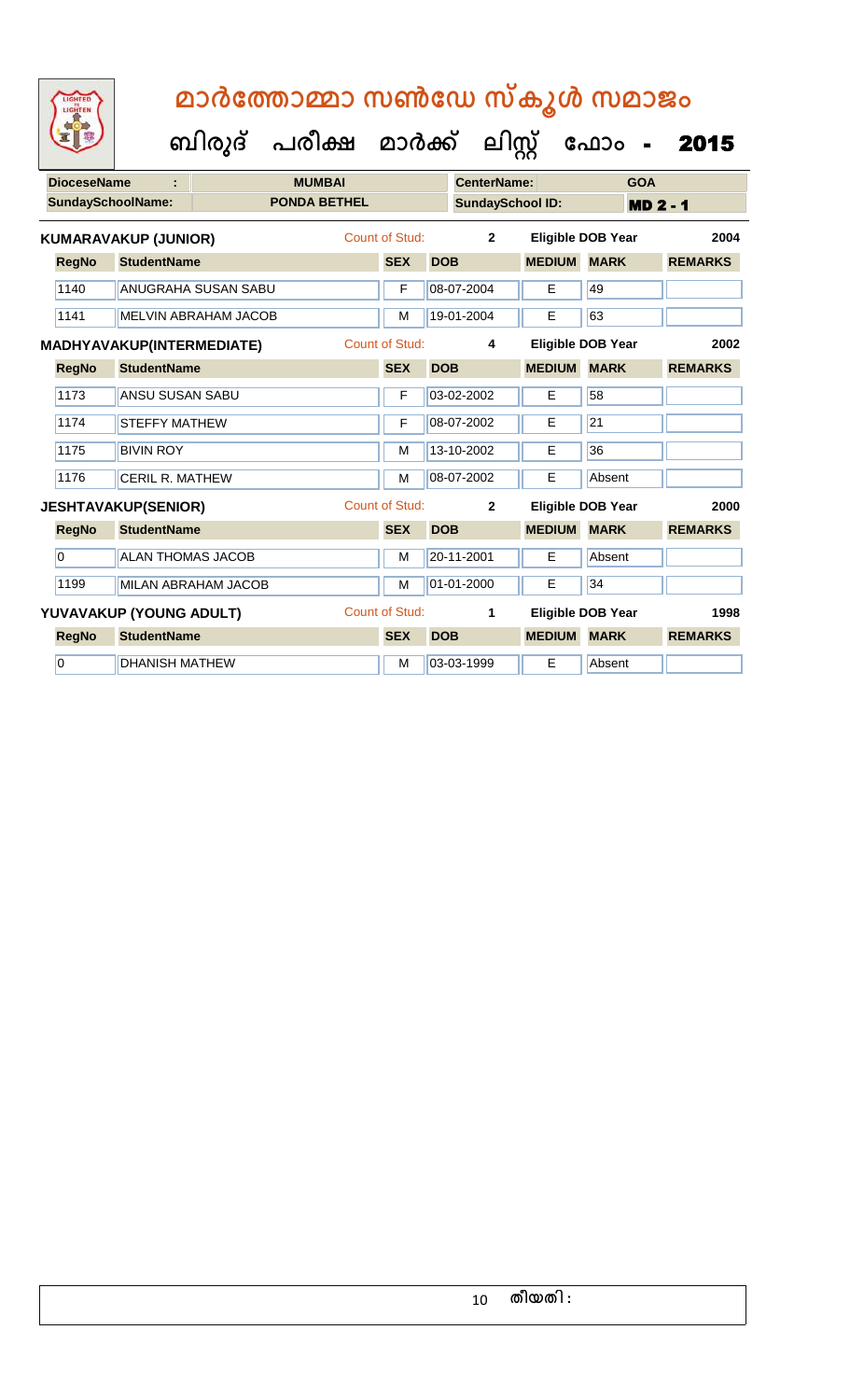| <b>DioceseName</b> |                             | <b>MUMBAI</b>             |                       |            | <b>CenterName:</b><br><b>GOA</b> |                          |                 |                 |                |
|--------------------|-----------------------------|---------------------------|-----------------------|------------|----------------------------------|--------------------------|-----------------|-----------------|----------------|
|                    | <b>SundaySchoolName:</b>    | <b>PANAJI ST THOMAS</b>   |                       |            | <b>SundaySchool ID:</b>          |                          |                 | <b>MD 2 - 2</b> |                |
|                    | <b>KUMARAVAKUP (JUNIOR)</b> |                           | Count of Stud:        |            | $\overline{2}$                   | <b>Eligible DOB Year</b> |                 |                 | 2004           |
| <b>RegNo</b>       | <b>StudentName</b>          |                           | <b>SEX</b>            | <b>DOB</b> |                                  | <b>MEDIUM</b>            | <b>MARK</b>     |                 | <b>REMARKS</b> |
| 1142               |                             | <b>ARYAN TONY JOHNSON</b> | M                     |            | 13-07-2004                       | Е                        | 84              |                 |                |
| 1143               |                             | SANDRA SANJEEV GEORGE     | F                     |            | 22-04-2004                       | Е                        | 84              |                 |                |
|                    | MADHYAVAKUP(INTERMEDIATE)   |                           | <b>Count of Stud:</b> |            | $\mathbf{2}$                     | <b>Eligible DOB Year</b> |                 |                 | 2002           |
| <b>RegNo</b>       | <b>StudentName</b>          |                           | <b>SEX</b>            | <b>DOB</b> |                                  | <b>MEDIUM</b>            | <b>MARK</b>     |                 | <b>REMARKS</b> |
| 1177               | ASHIK SHIBU GEORGE          |                           | M                     |            | 15-10-2002                       | Е                        | 42              |                 |                |
| 1178               | <b>RIYA ABRAHAM</b>         |                           | $\mathsf{F}$          |            | 12-12-2002                       | Е                        | 59              |                 |                |
|                    | <b>JESHTAVAKUP(SENIOR)</b>  |                           | <b>Count of Stud:</b> |            | 4                                | <b>Eligible DOB Year</b> |                 |                 | 2000           |
| <b>RegNo</b>       | <b>StudentName</b>          |                           | <b>SEX</b>            | <b>DOB</b> |                                  | <b>MEDIUM</b>            | <b>MARK</b>     |                 | <b>REMARKS</b> |
| 1200               | <b>JERIN ABRAHAM</b>        |                           | M                     |            | 29-01-2000                       | Е                        | 67              |                 |                |
| 1201               | <b>ALKA ELIZABETH SAM</b>   |                           | F                     |            | 17-11-2000                       | Е                        | 40              |                 |                |
| 1202               | <b>SHARON SAJI</b>          |                           | F                     |            | 23-11-2000                       | E                        | 34              |                 |                |
| 1203               | ALWIN SANJIV JOHN           |                           | M                     |            | 05-03-2000                       | E                        | 51              |                 |                |
|                    | YUVAVAKUP (YOUNG ADULT)     |                           | <b>Count of Stud:</b> |            | $\mathbf{2}$                     | <b>Eligible DOB Year</b> |                 |                 | 1998           |
| <b>RegNo</b>       | <b>StudentName</b>          |                           | <b>SEX</b>            | <b>DOB</b> |                                  | <b>MEDIUM</b>            | <b>MARK</b>     |                 | <b>REMARKS</b> |
| 1158               | ROCHELLE GEORGE             |                           | $\mathsf F$           |            | 02-03-1998                       | E                        | 64              |                 |                |
| 1159               | <b>JINTO JOHNSON</b>        |                           | M                     |            | 17-01-1998                       | Е                        | $\overline{26}$ |                 |                |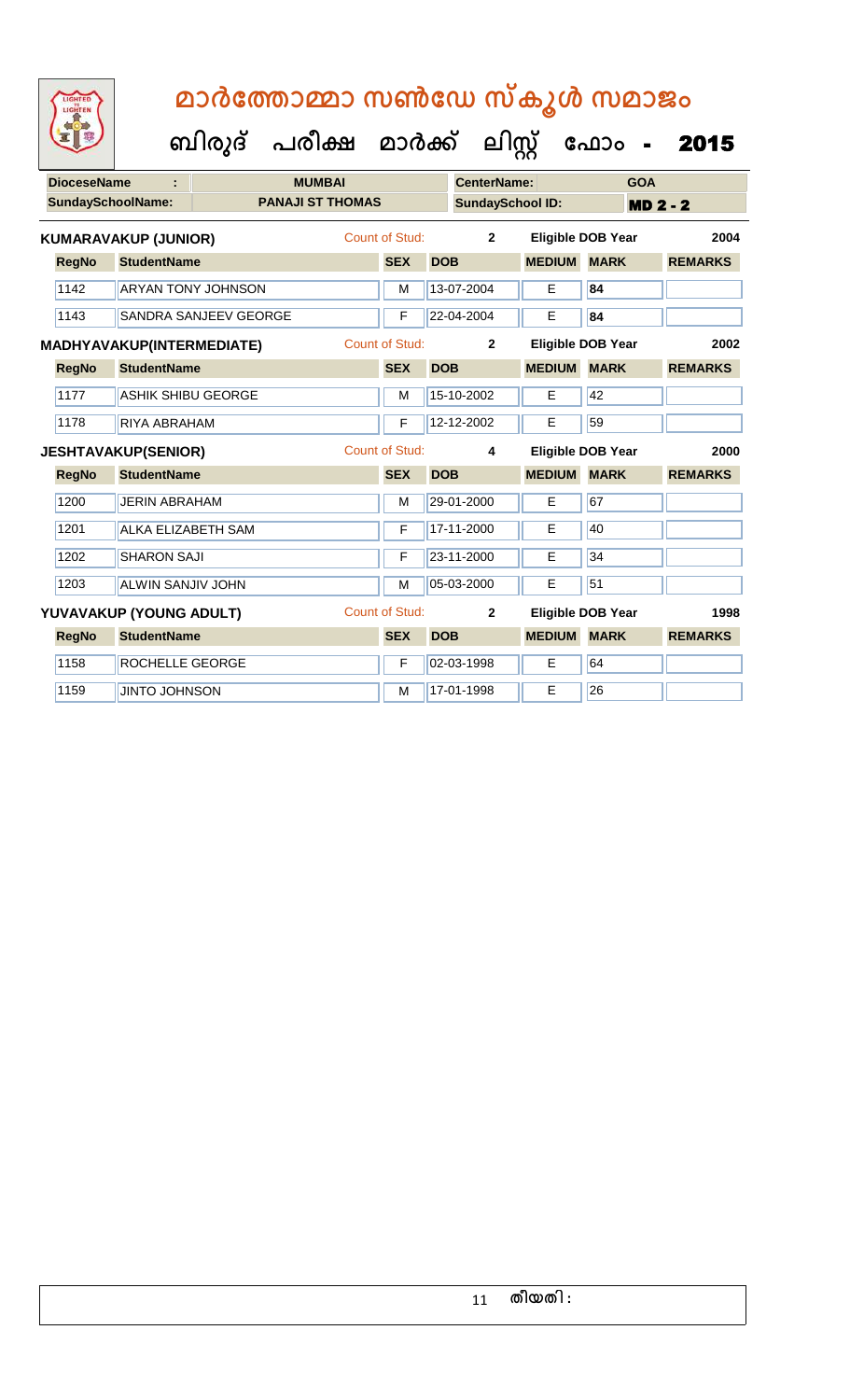**ബിരുദ് പരീക്ഷ മാര്ക് ക ലിസ്റ്റ ക ഫ ാോം** - 2015

| <b>DioceseName</b><br><b>SundaySchoolName:</b> | t                                |                     | <b>MUMBAI</b><br><b>MARGOA ST PETERS</b> |                |            | <b>CenterName:</b><br><b>SundaySchool ID:</b> |               | <b>GOA</b>               | <b>MD 2 - 3</b> |  |
|------------------------------------------------|----------------------------------|---------------------|------------------------------------------|----------------|------------|-----------------------------------------------|---------------|--------------------------|-----------------|--|
|                                                | <b>KUMARAVAKUP (JUNIOR)</b>      |                     |                                          | Count of Stud: |            | $\overline{2}$                                |               | <b>Eligible DOB Year</b> | 2004            |  |
| <b>RegNo</b>                                   | <b>StudentName</b>               |                     |                                          | <b>SEX</b>     | <b>DOB</b> |                                               | <b>MEDIUM</b> | <b>MARK</b>              | <b>REMARKS</b>  |  |
| 1144                                           | <b>BRINDA CHACKO</b>             |                     |                                          | F              |            | 16-01-2004                                    | E             | 68                       |                 |  |
| 1145                                           | <b>KEVIN ALEX DANIEL</b>         |                     |                                          | M              |            | 08-07-2004                                    | E             | 46                       |                 |  |
|                                                | <b>MADHYAVAKUP(INTERMEDIATE)</b> |                     |                                          | Count of Stud: |            | 3                                             |               | Eligible DOB Year        | 2002            |  |
| <b>RegNo</b>                                   | <b>StudentName</b>               |                     |                                          | <b>SEX</b>     | <b>DOB</b> |                                               | <b>MEDIUM</b> | <b>MARK</b>              | <b>REMARKS</b>  |  |
| 1179                                           | <b>NOEL THOMAS</b>               |                     |                                          | M              |            | 04-08-2002                                    | E.            | Absent                   |                 |  |
| 1180                                           |                                  | ANSON THOMAS MATHEW |                                          | M              |            | 12-08-2002                                    | E             | 55                       |                 |  |
| 1181                                           | <b>SERA ALEX</b>                 |                     |                                          | F              |            | 07-12-2002                                    | E             | 57                       |                 |  |
|                                                | <b>JESHTAVAKUP(SENIOR)</b>       |                     |                                          | Count of Stud: |            | 3                                             |               | <b>Eligible DOB Year</b> | 2000            |  |
| <b>RegNo</b>                                   | <b>StudentName</b>               |                     |                                          | <b>SEX</b>     | <b>DOB</b> |                                               | <b>MEDIUM</b> | <b>MARK</b>              | <b>REMARKS</b>  |  |
| 1204                                           | <b>ADITYA GEORGE</b>             |                     |                                          | M              |            | 12-12-2000                                    | E             | 52                       |                 |  |
| 1205                                           | <b>ANJU JOHN</b>                 |                     |                                          | F              |            | 14-06-2000                                    | E             | Absent                   |                 |  |

1206 SOJI MARIA SABU F 02-01-2000 E Absent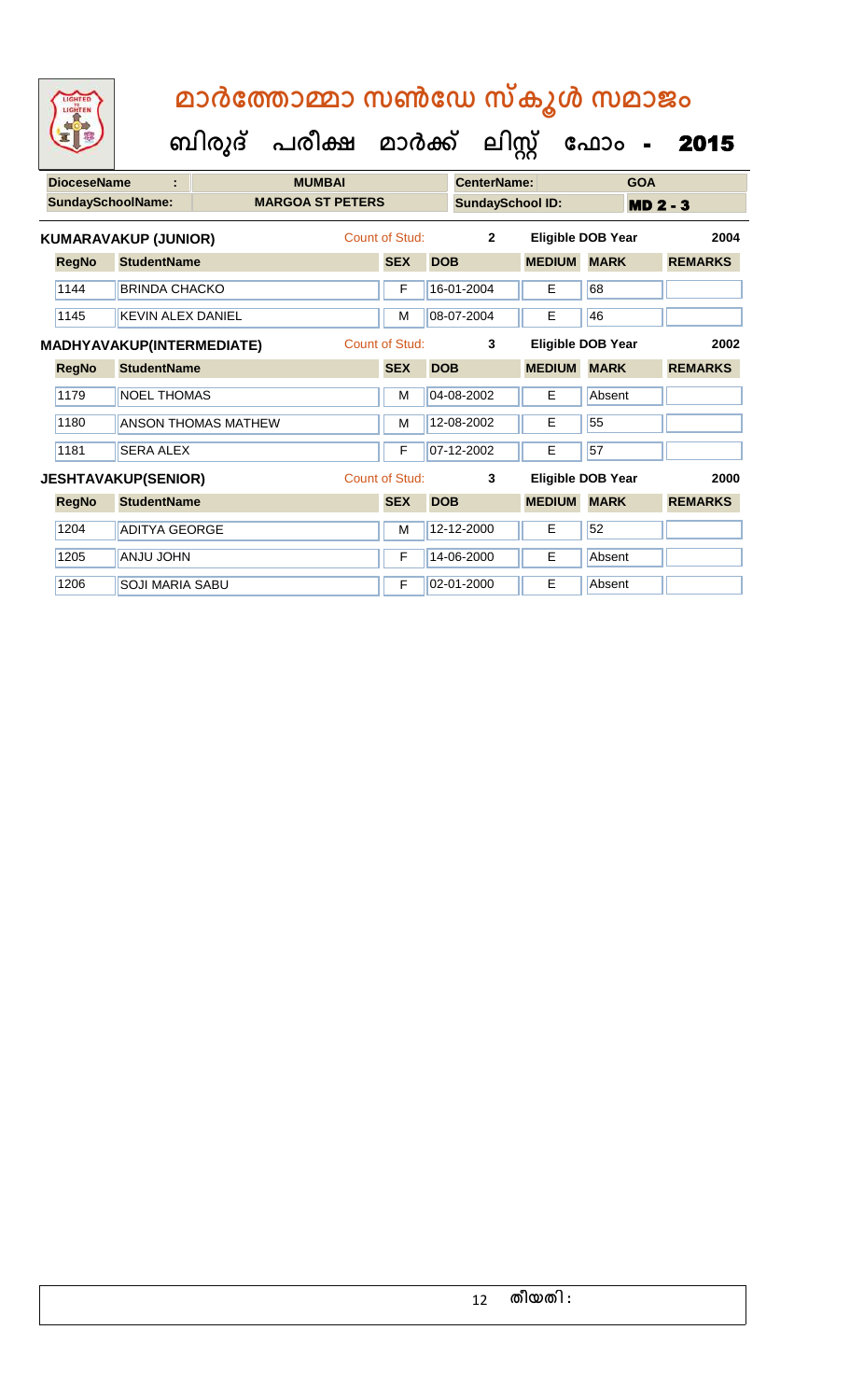**ബിരുദ് പരീക്ഷ മാര്ക് ക ലിസ്റ്റ ക ഫ ാോം** - 2015

1063 | MERIN VARGHESE **F 11-07-1997** | E 3

| <b>DioceseName</b>       |                                  |                              | <b>MUMBAI</b>         |                       |            | <b>CenterName:</b>      |               | <b>GOA</b>               |                 |
|--------------------------|----------------------------------|------------------------------|-----------------------|-----------------------|------------|-------------------------|---------------|--------------------------|-----------------|
| <b>SundaySchoolName:</b> |                                  |                              | <b>VASCO EBENEZER</b> |                       |            | <b>SundaySchool ID:</b> |               |                          | <b>MD 2 - 4</b> |
|                          | <b>KUMARAVAKUP (JUNIOR)</b>      |                              |                       | Count of Stud:        |            | $\mathbf{2}$            |               | <b>Eligible DOB Year</b> | 2004            |
| <b>RegNo</b>             | <b>StudentName</b>               |                              |                       | <b>SEX</b>            | <b>DOB</b> |                         | <b>MEDIUM</b> | <b>MARK</b>              | <b>REMARKS</b>  |
| 1146                     | NIJA THANKACHAN                  |                              |                       | F                     |            | 02-06-2004              | E             | 80                       |                 |
| 1147                     | <b>MERIN BIJU</b>                |                              |                       | F                     |            | 09-02-2004              | E             | 54                       |                 |
|                          | <b>MADHYAVAKUP(INTERMEDIATE)</b> |                              |                       | <b>Count of Stud:</b> |            | $\overline{2}$          |               | Eligible DOB Year        | 2002            |
| <b>RegNo</b>             | <b>StudentName</b>               |                              |                       | <b>SEX</b>            | <b>DOB</b> |                         | <b>MEDIUM</b> | <b>MARK</b>              | <b>REMARKS</b>  |
| 1182                     | <b>MOBIN MATHEW</b>              |                              |                       | M                     |            | 07-05-2002              | E             | Absent                   |                 |
| 1183                     | <b>MEBIN VARGHESE</b>            |                              |                       | M                     |            | 25-05-2002              | E             | 64                       |                 |
|                          | <b>JESHTAVAKUP(SENIOR)</b>       |                              |                       | <b>Count of Stud:</b> |            | 1                       |               | <b>Eligible DOB Year</b> | 2000            |
| <b>RegNo</b>             | <b>StudentName</b>               |                              |                       | <b>SEX</b>            | <b>DOB</b> |                         | <b>MEDIUM</b> | <b>MARK</b>              | <b>REMARKS</b>  |
| 1207                     | <b>ROSHAN GEORGE</b>             |                              |                       | M                     |            | 20-02-2000              | E             | Absent                   |                 |
|                          | YUVAVAKUP (YOUNG ADULT)          |                              |                       | Count of Stud:        |            | 1                       |               | <b>Eligible DOB Year</b> | 1998            |
| <b>RegNo</b>             | <b>StudentName</b>               |                              |                       | <b>SEX</b>            | <b>DOB</b> |                         | <b>MEDIUM</b> | <b>MARK</b>              | <b>REMARKS</b>  |
| 1160                     | <b>BIBIN BABU</b>                |                              |                       | M                     |            | 05-07-1998              | E             | 57                       |                 |
|                          |                                  | PROUDA SUNDAY SCHOOL (ADULT) |                       | <b>Count of Stud:</b> |            | 1                       |               | <b>Eligible DOB Year</b> | 1997            |
| <b>RegNo</b>             | <b>StudentName</b>               |                              |                       | <b>SEX</b>            | <b>DOB</b> |                         | <b>MEDIUM</b> | <b>MARK</b>              | <b>REMARKS</b>  |

13 **തീയതി :**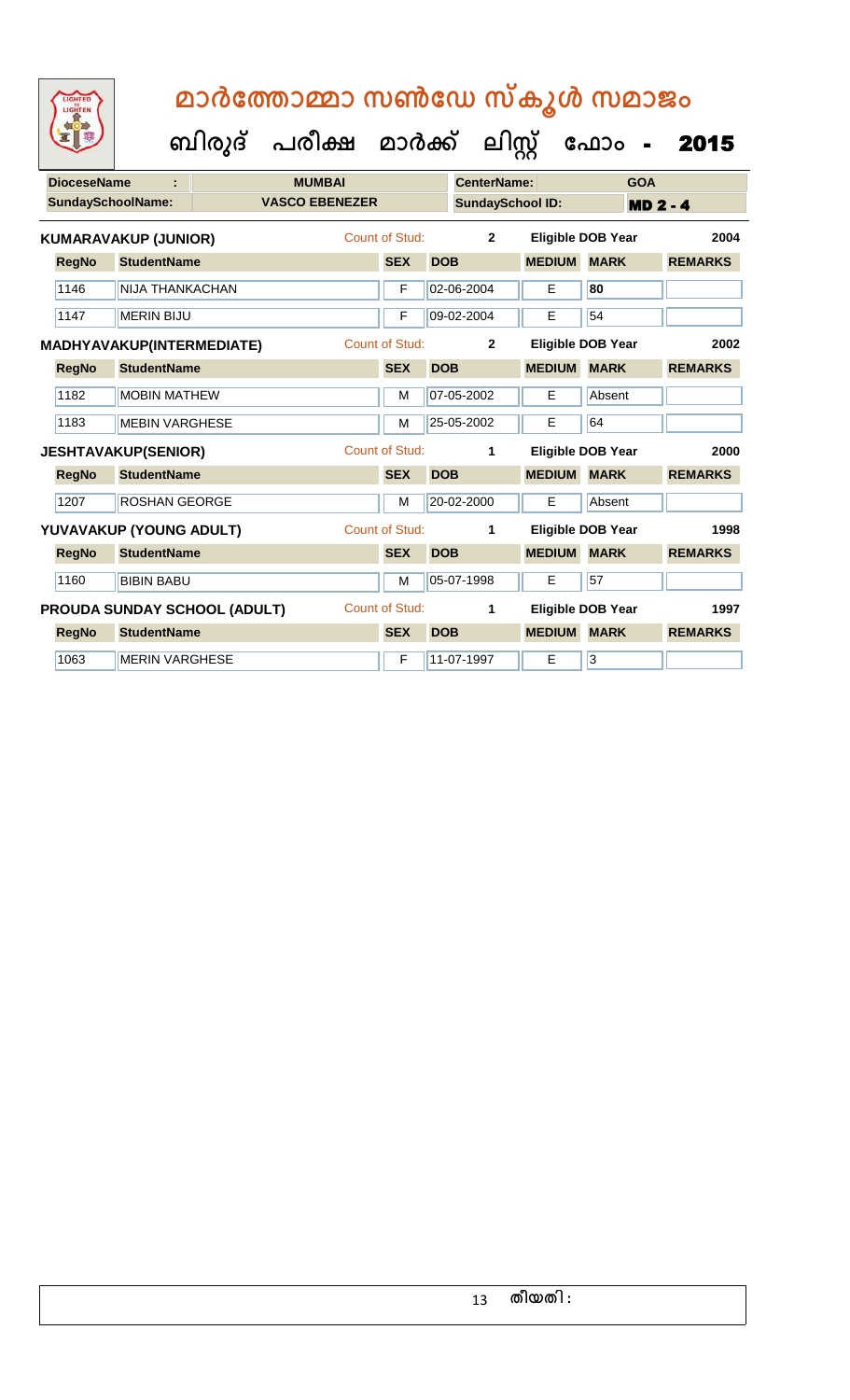| LIGHTED<br>LIGHTEN       |                                  | ബിരുദ് | മാർത്തോമ്മാ സൺഡേ സ്കൂൾ സമാജം<br>പരീക്ഷ മാർക്ക് |                |            | ലിസ്റ്റ്                |               | ഫോം -                    | 2015            |
|--------------------------|----------------------------------|--------|------------------------------------------------|----------------|------------|-------------------------|---------------|--------------------------|-----------------|
| <b>DioceseName</b>       |                                  |        | <b>MUMBAI</b>                                  |                |            | <b>CenterName:</b>      |               | <b>SOUTH GUJARATH</b>    |                 |
| <b>SundaySchoolName:</b> |                                  |        | <b>SURAT SALEM</b>                             |                |            | <b>SundaySchool ID:</b> |               |                          | <b>MD 3 - 1</b> |
|                          | <b>KUMARAVAKUP (JUNIOR)</b>      |        |                                                | Count of Stud: |            | 6                       |               | <b>Eligible DOB Year</b> | 2004            |
| <b>RegNo</b>             | <b>StudentName</b>               |        |                                                | <b>SEX</b>     | <b>DOB</b> |                         | <b>MEDIUM</b> | <b>MARK</b>              | <b>REMARKS</b>  |
| 1148                     | <b>ABEL THOMAS</b>               |        |                                                | м              |            | 25-05-2004              | E             | 71                       |                 |
| 1149                     | <b>JUSTIN SAJAN</b>              |        |                                                | м              |            | 09-02-2004              | E             | Absent                   |                 |
| 1150                     | JOET B. JOHN                     |        |                                                | М              |            | 24-08-2004              | E             | 54                       |                 |
| 1151                     | <b>RIJIN JOHNSON</b>             |        |                                                | м              |            | 19-05-2004              | E             | 30                       |                 |
| 1152                     | <b>VINIT VIJI</b>                |        |                                                | M              |            | 27-02-2004              | E             | 53                       |                 |
| 1153                     | <b>SNEHA KUNJUMON</b>            |        |                                                | F              |            | 16-12-2004              | E             | 24                       |                 |
|                          | <b>MADHYAVAKUP(INTERMEDIATE)</b> |        |                                                | Count of Stud: |            | 4                       |               | Eligible DOB Year        | 2002            |
| <b>RegNo</b>             | <b>StudentName</b>               |        |                                                | <b>SEX</b>     | <b>DOB</b> |                         | <b>MEDIUM</b> | <b>MARK</b>              | <b>REMARKS</b>  |
| 1184                     | <b>ABHI PAUL</b>                 |        |                                                | М              |            | 27-09-2002              | E             | 43                       |                 |

| 1187         | <b>SHEMA SIBY</b>          | F              | 07-12-2002 | Е             | 49                       |                |
|--------------|----------------------------|----------------|------------|---------------|--------------------------|----------------|
|              | <b>JESHTAVAKUP(SENIOR)</b> | Count of Stud: | 8          |               | <b>Eligible DOB Year</b> | 2000           |
| <b>RegNo</b> | <b>StudentName</b>         | <b>SEX</b>     | <b>DOB</b> | <b>MEDIUM</b> | <b>MARK</b>              | <b>REMARKS</b> |
| 1208         | <b>ALVIN JAMES</b>         | M              | 27-07-2000 | Е             | 52                       |                |
| 1209         | <b>JUBIN THOMAS</b>        | м              | 10-07-2000 | Е             | 58                       |                |
| 1210         | <b>MELVIN EASOW</b>        | M              | 06-06-2000 | Е             | 13                       |                |
| 1211         | MERIN ANN SKARIAH          | F              | 25-08-2000 | E             | 51                       |                |
| 1212         | <b>RIYA ANN VARGHESE</b>   | F              | 17-06-2000 | E             | Absent                   |                |
| 1213         | <b>SUZANNE R. SAMUEL</b>   | F              | 23-06-2000 | E.            | 54                       |                |
| 1214         | RENIL ALEXANDER            | M              | 12-11-2000 | E.            | Absent                   |                |
| 1215         | <b>SHEBIN BABU</b>         | M              | 10-05-2000 | E             | 55                       |                |
|              |                            |                |            |               |                          |                |

1185 ALBI ANIL **F** 01-12-2002 E Absent

1186 RINU T. JOY M 18-05-2002 E 50

|              | YUVAVAKUP (YOUNG ADULT) | Count of Stud: | 9          |               | <b>Eligible DOB Year</b> | 1998           |
|--------------|-------------------------|----------------|------------|---------------|--------------------------|----------------|
| <b>RegNo</b> | <b>StudentName</b>      | <b>SEX</b>     | <b>DOB</b> | <b>MEDIUM</b> | <b>MARK</b>              | <b>REMARKS</b> |
| 1161         | <b>ALISHA GEORGE</b>    | F              | 02-08-1998 | E             | Absent                   |                |
| 1162         | BENCY P. BENNY          | F              | 04-12-1998 | Е             | 27                       |                |
| 1163         | BINISH M. BIJU          | м              | 11-09-1998 | Е             | 51                       |                |
| 1164         | <b>JIBIN THOMAS</b>     | м              | 22-09-1998 | E             | 40                       |                |
| 1165         | <b>NIKHIL JONY</b>      | м              | 21-09-1998 | E.            | 58                       |                |
| 1166         | ROSHAN M. THOMAS        | м              | 27-09-1998 | E.            | 71                       |                |
| 1167         | <b>SARUN MAMCHEN</b>    | M              | 14-12-1998 | E             | 22                       |                |
| 1168         | <b>JUBIE JOY</b>        | F              | 25-12-1998 | E.            | 39                       |                |
| 1169         | <b>SHINI SHAJI</b>      | F              | 21-08-1998 | E             | 20                       |                |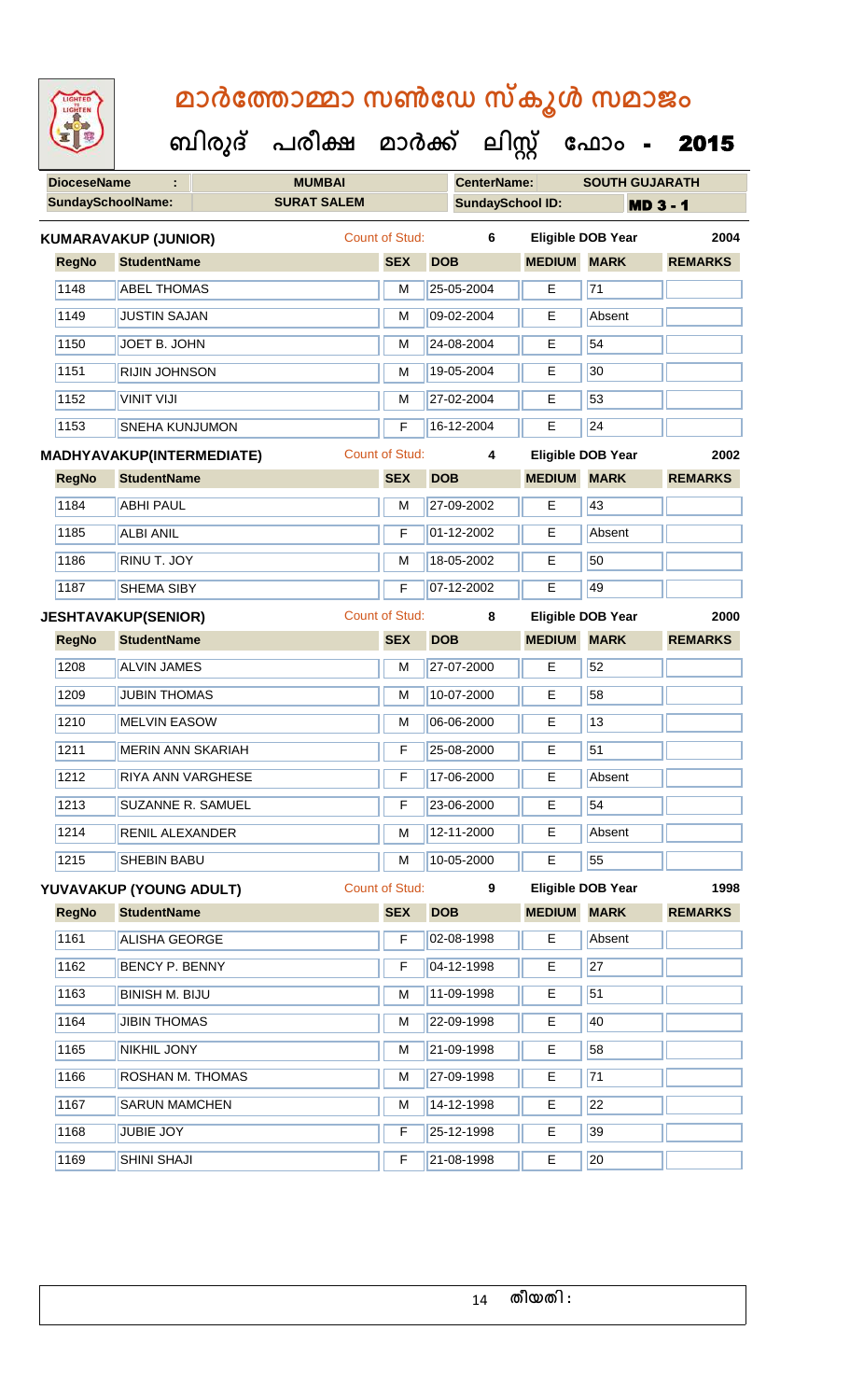| <b>IGHTED</b> |
|---------------|
|               |
|               |
|               |

|              | <b>DioceseName</b><br><b>MUMBAI</b> |                              |                       |            | <b>CenterName:</b>      |               | <b>SOUTH GUJARATH</b>    |                |
|--------------|-------------------------------------|------------------------------|-----------------------|------------|-------------------------|---------------|--------------------------|----------------|
|              | <b>SundaySchoolName:</b>            | <b>BHARUCH IMMANUEL</b>      |                       |            | <b>SundaySchool ID:</b> |               |                          | $MD3 - 2$      |
|              | <b>KUMARAVAKUP (JUNIOR)</b>         |                              | <b>Count of Stud:</b> |            | 4                       |               | <b>Eligible DOB Year</b> | 2004           |
| <b>RegNo</b> | <b>StudentName</b>                  |                              | <b>SEX</b>            | <b>DOB</b> |                         | <b>MEDIUM</b> | <b>MARK</b>              | <b>REMARKS</b> |
| 1154         | <b>AKANSHA BIJU</b>                 |                              | F                     |            | 23-11-2004              | E.            | 89                       |                |
| 1155         | <b>JWALITH THOMAS</b>               |                              | M                     |            | 25-01-2004              | E             | 75                       |                |
| 1156         | <b>NANMA PRINCE</b>                 |                              | F                     |            | 18-07-2004              | E             | 82                       |                |
| 1157         | <b>SNEHA SAM</b>                    |                              | F                     |            | 06-08-2004              | Е             | 62                       |                |
|              | <b>MADHYAVAKUP(INTERMEDIATE)</b>    |                              | <b>Count of Stud:</b> |            | 4                       |               | <b>Eligible DOB Year</b> | 2002           |
| <b>RegNo</b> | <b>StudentName</b>                  |                              | <b>SEX</b>            | <b>DOB</b> |                         | <b>MEDIUM</b> | <b>MARK</b>              | <b>REMARKS</b> |
| 1188         | <b>ASHISH BIJU</b>                  |                              | M                     |            | 30-11-2002              | E.            | 72                       |                |
| 1189         | <b>FEBIN JACOB</b>                  |                              | M                     |            | 23-09-2002              | Е             | 75                       |                |
| 1190         | <b>JUANITH THOMAS</b>               |                              | M                     |            | 25-09-2002              | Е             | Absent                   |                |
| 1191         | <b>NOEL THOMAS</b>                  |                              | M                     |            | 09-05-2002              | E             | Absent                   |                |
|              | <b>JESHTAVAKUP(SENIOR)</b>          |                              | <b>Count of Stud:</b> |            | $\mathbf{2}$            |               | <b>Eligible DOB Year</b> | 2000           |
| <b>RegNo</b> | <b>StudentName</b>                  |                              | <b>SEX</b>            | <b>DOB</b> |                         | <b>MEDIUM</b> | <b>MARK</b>              | <b>REMARKS</b> |
| 1216         | <b>ANUROOP JAISE</b>                |                              | M                     |            | 05-06-2000              | E             | 47                       |                |
| 1217         | <b>STANLEY SAJI</b>                 |                              | M                     |            | 07-06-2000              | E             | 42                       |                |
|              |                                     | PROUDA SUNDAY SCHOOL (ADULT) | <b>Count of Stud:</b> |            | $\mathbf{2}$            |               | <b>Eligible DOB Year</b> | 1997           |
| <b>RegNo</b> | <b>StudentName</b>                  |                              | <b>SEX</b>            | <b>DOB</b> |                         | <b>MEDIUM</b> | <b>MARK</b>              | <b>REMARKS</b> |
| 1064         | <b>MERLIN MARY MANOJ</b>            |                              | F                     |            | 16-09-1997              | E             | 18                       |                |
| 1065         | <b>ROSHAN RAJEEV</b>                |                              | M                     |            | 17-06-1997              | E             | Absent                   |                |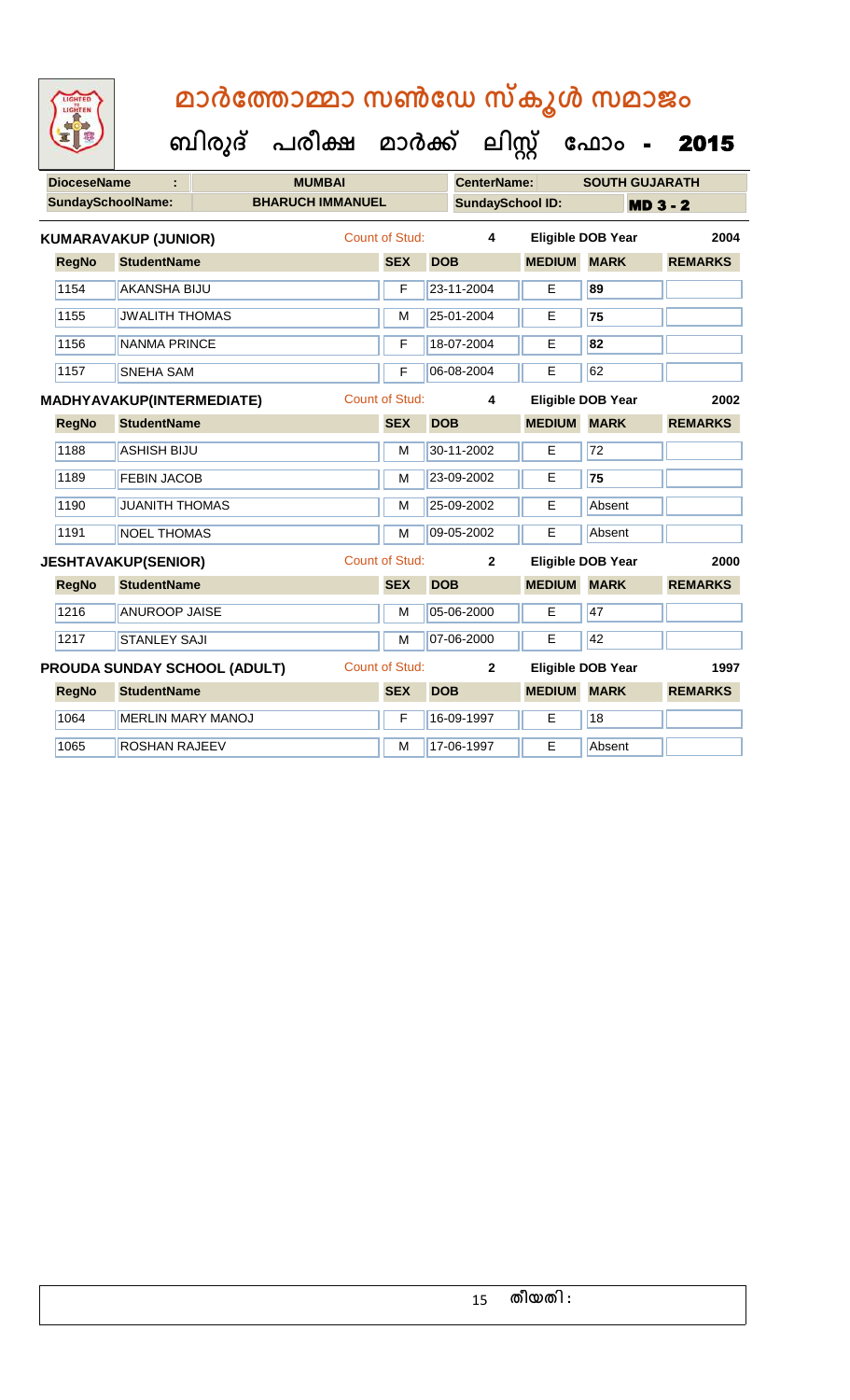| LIGHTED<br>LIGHTEN          |                    | മാർത്തോമ്മാ സൺഡേ സ്കൂൾ സമാജം |                       |                |            |                    |                         |                          |                 |  |  |
|-----------------------------|--------------------|------------------------------|-----------------------|----------------|------------|--------------------|-------------------------|--------------------------|-----------------|--|--|
|                             |                    |                              | ബിരുദ് പരീക്ഷ മാർക്ക് |                |            |                    | ലിസ്റ്റ്                | ഫോം -                    | 2015            |  |  |
| <b>DioceseName</b>          |                    | ÷                            | <b>MUMBAI</b>         |                |            | <b>CenterName:</b> |                         | <b>SOUTH GUJARATH</b>    |                 |  |  |
| <b>SundaySchoolName:</b>    |                    |                              | <b>ANKLESWAR</b>      |                |            |                    | <b>SundaySchool ID:</b> |                          | <b>MD 3 - 3</b> |  |  |
| <b>KUMARAVAKUP (JUNIOR)</b> |                    |                              |                       | Count of Stud: |            | 1                  |                         | <b>Eligible DOB Year</b> | 2004            |  |  |
| <b>RegNo</b>                | <b>StudentName</b> |                              |                       | <b>SEX</b>     | <b>DOB</b> |                    | <b>MEDIUM</b>           | <b>MARK</b>              | <b>REMARKS</b>  |  |  |
| 1158                        | <b>ADARSH SAJI</b> |                              |                       | M              |            | 19-08-2004         | Е                       | Absent                   |                 |  |  |
|                             |                    | YUVAVAKUP (YOUNG ADULT)      |                       | Count of Stud: |            | 1                  |                         | <b>Eligible DOB Year</b> | 1998            |  |  |
| <b>RegNo</b>                | <b>StudentName</b> |                              |                       | <b>SEX</b>     | <b>DOB</b> |                    | <b>MEDIUM</b>           | <b>MARK</b>              | <b>REMARKS</b>  |  |  |
| 1170                        | AKHIL JOHNSON      |                              |                       | M              |            | 05-11-1998         | Е                       | Absent                   |                 |  |  |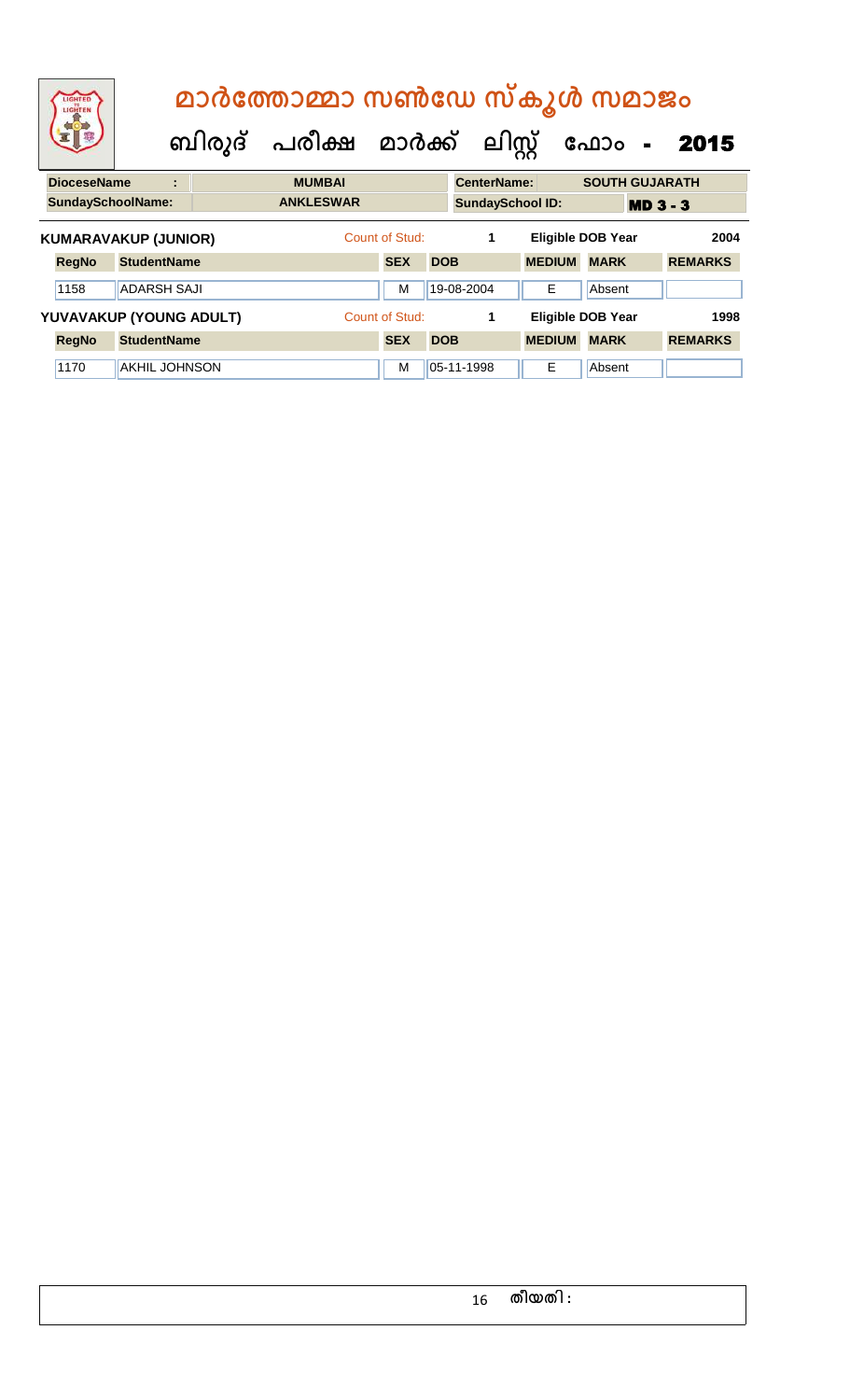**DioceseName : MUMBAI CenterName: SOUTH GUJARATH SundaySchoolName: VAPI SundaySchool ID: MD 3 - 4 ബിരുദ് പരീക്ഷ മാര്ക് ക ലിസ്റ്റ ക ഫ ാോം** - 2015 **RegNo StudentName SEX DOB MEDIUM MARK REMARKS KUMARAVAKUP (JUNIOR)** Count of Stud: **4 Eligible DOB Year 2004** 1159 RUBEN ABRAHAM M 01-09-2004 E Absent 1160 REHAN REJI M 03-11-2004 E 37 1161 ANNANIYA ANN MATHEW F 27-07-2004 E **75** 1162 JOEL SHAJI M 25-04-2004 E Absent **RegNo StudentName SEX DOB MEDIUM MARK REMARKS MADHYAVAKUP(INTERMEDIATE)** Count of Stud: **6 Eligible DOB Year 2002** 1192 ALEENA KURIAN F 01-02-2002 E 21 1193 JENSON THOMAS M M 04-10-2002 E 39 1194 JUBIN JOHNSON M 14-07-2002 E 44 1195 **PRAISE PRINCE** M 05-03-2002 **E** 28 1196 AKHIL SANTHOSH VARGHESE M M 10-06-2002 E Absent 1197 SEBIN BIJU M 08-10-2002 E Absent **RegNo StudentName SEX DOB MEDIUM MARK REMARKS JESHTAVAKUP(SENIOR)** Count of Stud: **3 Eligible DOB Year 2000** 1218 JANET JOHNSON **F** 14-05-2000 **E** 35 1219 NITIN SAMUEL M M 26-10-2000 E 17 1220 MELVIN MATHEW **F 20-11-2000** E 31 **RegNo StudentName SEX DOB MEDIUM MARK REMARKS YUVAVAKUP (YOUNG ADULT)** Count of Stud: **4 Eligible DOB Year 1998** 1171 RIYA MATHEW F 28-11-1998 E Absent 1172 ALBY VARUGHESE F 04-11-1998 E Absent 1173 GRACE ABRAHAM F 29-12-1998 E Absent 1174 JUESTIN JOHNSON M 02-01-1998 E Absent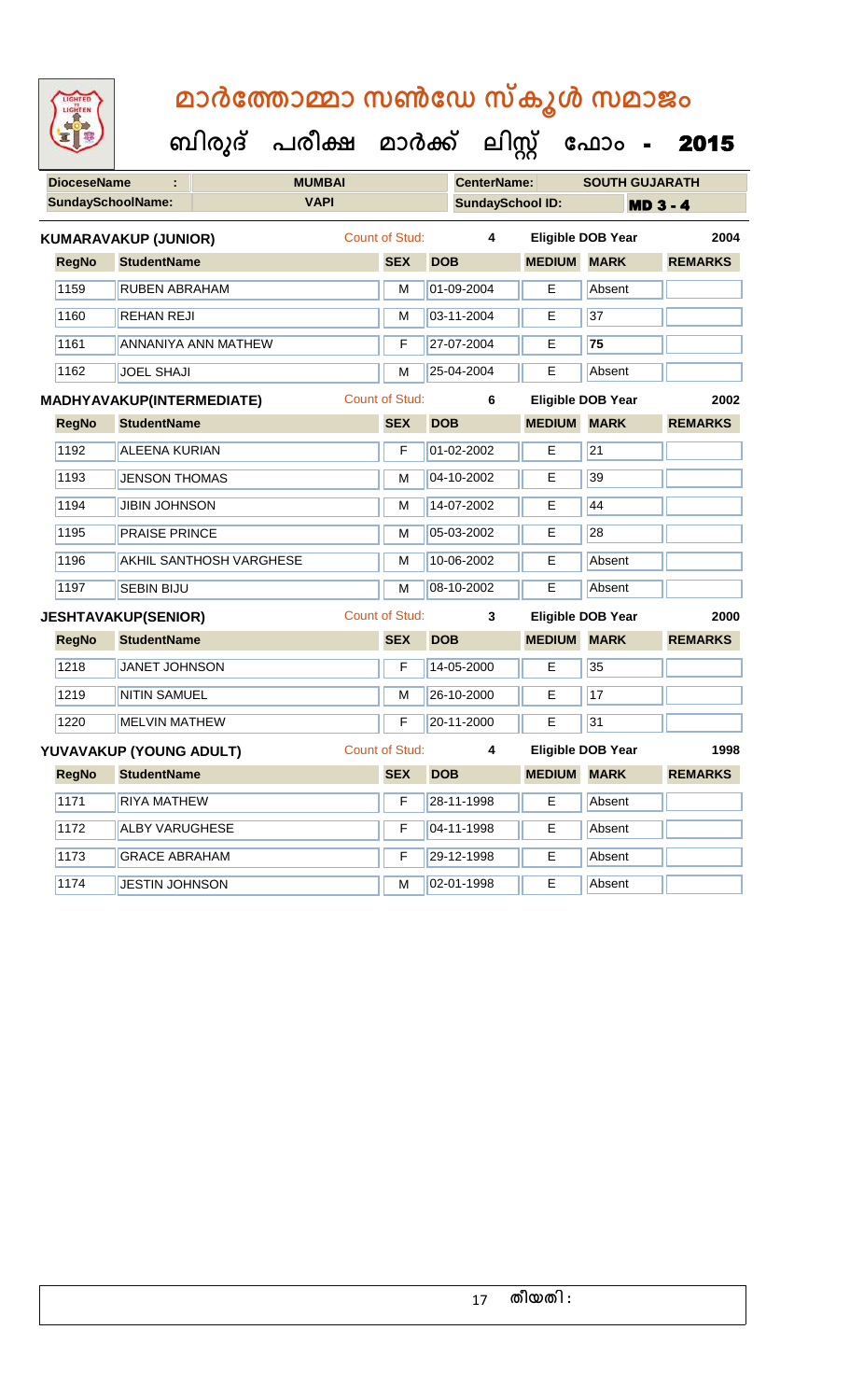| LIGHTED<br>LIGHTEN |                             |                           | മാർത്തോമ്മാ സൺഡേ സ്കൂൾ സമാജം<br>ബിരുദ് പരീക്ഷ മാർക്ക് ലിസ്റ്റ് |                       |            |                         |               | ഫോം<br>$\blacksquare$    | 2015            |
|--------------------|-----------------------------|---------------------------|----------------------------------------------------------------|-----------------------|------------|-------------------------|---------------|--------------------------|-----------------|
| <b>DioceseName</b> | t                           |                           | <b>MUMBAI</b>                                                  |                       |            | CenterName:             |               | <b>SOUTH GUJARATH</b>    |                 |
|                    | <b>SundaySchoolName:</b>    |                           | <b>VALSAD BETHEL</b>                                           |                       |            | <b>SundaySchool ID:</b> |               |                          | <b>MD 3 - 5</b> |
|                    | <b>KUMARAVAKUP (JUNIOR)</b> |                           |                                                                | Count of Stud:        |            | $\overline{2}$          |               | <b>Eligible DOB Year</b> | 2004            |
| <b>RegNo</b>       | <b>StudentName</b>          |                           |                                                                | <b>SEX</b>            | <b>DOB</b> |                         | <b>MEDIUM</b> | <b>MARK</b>              | <b>REMARKS</b>  |
| 1163               | <b>ANIX BASCO</b>           |                           |                                                                | м                     |            | 11-05-2004              | Е             | 32                       |                 |
| 1164               |                             | <b>ISHITA A.S. MATHEW</b> |                                                                | F                     |            | 20-08-2004              | E             | 55                       |                 |
|                    |                             | MADHYAVAKUP(INTERMEDIATE) |                                                                | Count of Stud:        |            | 1                       |               | <b>Eligible DOB Year</b> | 2002            |
| <b>RegNo</b>       | <b>StudentName</b>          |                           |                                                                | <b>SEX</b>            | <b>DOB</b> |                         | <b>MEDIUM</b> | <b>MARK</b>              | <b>REMARKS</b>  |
| 1198               | <b>JOHANA MATHEW</b>        |                           |                                                                | F                     |            | 07-12-2002              | E             | 67                       |                 |
|                    | YUVAVAKUP (YOUNG ADULT)     |                           |                                                                | <b>Count of Stud:</b> |            |                         |               | <b>Eligible DOB Year</b> | 1998            |

**RegNo StudentName SEX DOB MEDIUM MARK REMARKS**

1175 **FEBA MARY BIJU** F 04-06-1998 **E** Absent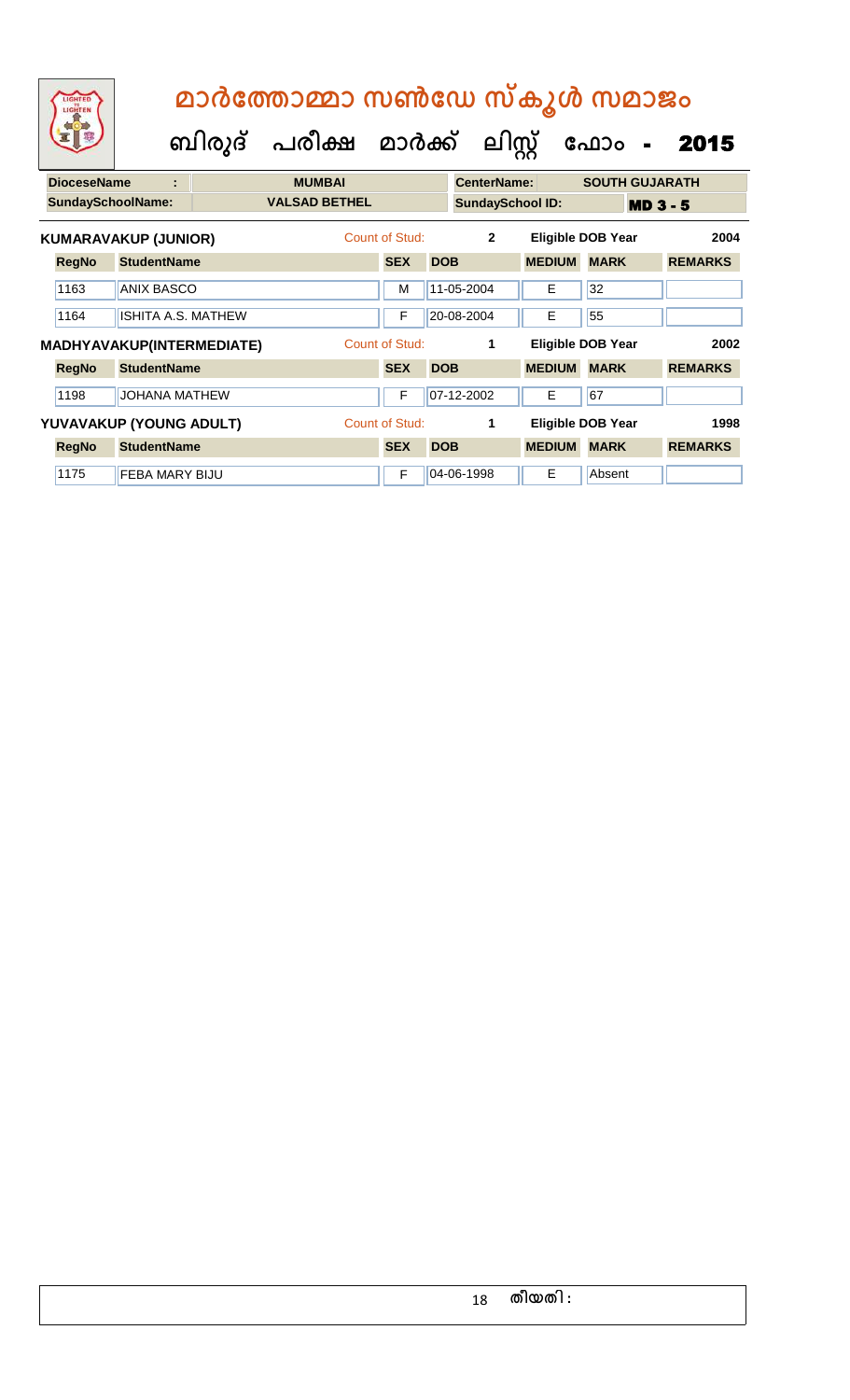| <b>IGHTED</b> |
|---------------|
|               |
|               |
|               |

| <b>DioceseName</b> |                             | <b>MUMBAI</b>            |   |                       |            | <b>CenterName:</b>      |                         | <b>CENTRAL GUJARATH</b>  |                 |
|--------------------|-----------------------------|--------------------------|---|-----------------------|------------|-------------------------|-------------------------|--------------------------|-----------------|
|                    | <b>SundaySchoolName:</b>    | <b>BARODA FATHEHGUNJ</b> |   |                       |            | <b>SundaySchool ID:</b> |                         |                          | <b>MD 4 - 1</b> |
|                    | <b>KUMARAVAKUP (JUNIOR)</b> |                          |   | Count of Stud:        |            | $\overline{2}$          |                         | <b>Eligible DOB Year</b> | 2004            |
| <b>RegNo</b>       | <b>StudentName</b>          |                          |   | <b>SEX</b>            | <b>DOB</b> |                         | <b>MEDIUM</b>           | <b>MARK</b>              | <b>REMARKS</b>  |
| 1165               | <b>MERVIN MATHEW</b>        |                          |   | M                     |            | 05-01-2004              | E                       | Absent                   |                 |
| 1166               | <b>SHARVIN SAM</b>          |                          |   | M                     |            | 07-01-2004              | E                       | 75                       |                 |
|                    | MADHYAVAKUP(INTERMEDIATE)   |                          |   | Count of Stud:        |            | 6                       |                         | <b>Eligible DOB Year</b> | 2002            |
| <b>RegNo</b>       | <b>StudentName</b>          |                          |   | <b>SEX</b>            | <b>DOB</b> |                         | <b>MEDIUM</b>           | <b>MARK</b>              | <b>REMARKS</b>  |
| 1199               | <b>ANGEL SUNIL</b>          |                          |   | F                     |            | 07-02-2002<br>E         |                         | 32                       |                 |
| 1200               | <b>RYAN ROBIN</b>           |                          | M |                       | 28-11-2002 | Е                       | 81                      |                          |                 |
| 1201               | <b>JUBY VARGHESE</b>        |                          |   | F                     |            | 19-09-2002              | E                       | 59                       |                 |
| 1202               | <b>REUBEN A. GEORGE</b>     |                          |   | M                     |            | 12-06-2002              | E                       | 78                       |                 |
| 1203               | SHERLY SHAJI                |                          |   | F                     |            | 08-04-2002              | Е                       | 42                       |                 |
| 1204               |                             | JOHANNA CHINNU JOHN      |   | F                     |            | 10-12-2002              | E                       | 85                       |                 |
|                    | <b>JESHTAVAKUP(SENIOR)</b>  |                          |   | <b>Count of Stud:</b> |            | 9                       |                         | <b>Eligible DOB Year</b> | 2000            |
| <b>RegNo</b>       | <b>StudentName</b>          |                          |   | <b>SEX</b>            | <b>DOB</b> |                         | <b>MEDIUM</b>           | <b>MARK</b>              | <b>REMARKS</b>  |
| 1221               | <b>ASHLEY P. SANTHOSH</b>   |                          |   | M                     |            | 18-08-2000              | E                       | Absent                   |                 |
| 1222               | <b>IRENE GEORGE</b>         |                          |   | F                     |            | 18-09-2000              | E                       | 40                       |                 |
| 1223               | ANGEL BIJU                  |                          |   | F                     |            | 12-08-2000              | E                       | 54                       |                 |
| 1224               | <b>KEVIN KURIAN</b>         |                          |   | M                     |            | 09-07-2000              | E                       | Absent                   |                 |
| 1225               | <b>DAISY VARGHESE</b>       |                          |   | F                     |            | 22-12-2000              | E                       | Absent                   |                 |
| 1226               | <b>JOEL CHACKO</b>          |                          |   | M                     |            | 26-04-2000              | E                       | Absent                   |                 |
| 1227               | <b>RIYA ROY</b>             |                          |   | F                     |            | 01-04-2000              | Е                       | Absent                   |                 |
| 1228               | <b>DERIK KELSY MATHEW</b>   |                          |   |                       |            | M 14-04-2000            | $\overline{\mathsf{E}}$ | Absent                   |                 |
| 1229               | RAHUL ROY                   |                          |   | M                     |            | 25-09-2000              | Е                       | Absent                   |                 |
|                    | YUVAVAKUP (YOUNG ADULT)     |                          |   | Count of Stud:        |            | 10 <sub>1</sub>         |                         | <b>Eligible DOB Year</b> | 1998            |
| <b>RegNo</b>       | <b>StudentName</b>          |                          |   | <b>SEX</b>            | <b>DOB</b> |                         | <b>MEDIUM</b>           | <b>MARK</b>              | <b>REMARKS</b>  |
| 1176               | NEIL O. THOMAS              |                          |   | M                     |            | 14-09-1998              | E                       | Absent                   |                 |
| 1177               | <b>KEVIN THOMAS</b>         |                          |   | M                     |            | 08-05-1998              | Е                       | Absent                   |                 |
| 1178               | APNA KURUVILLA              |                          |   | F                     |            | 27-07-1998              | E                       | Absent                   |                 |
| 1179               | <b>JISHA VARGHESE</b>       |                          |   | F                     |            | 25-09-1998              | Е                       | Absent                   |                 |
| 1180               | RHEA BIJI                   |                          |   | F                     |            | 26-03-1998              | Е                       | Absent                   |                 |
| 1181               | AKHIL T. CHERIAN            |                          |   | M                     |            | 30-06-1998              | Е                       | Absent                   |                 |
| 1182               | <b>KEVIN A. GEORGE</b>      |                          |   | M                     |            | 04-01-1998              | E                       | Absent                   |                 |
| 1183               | JOBY JOHN                   |                          |   | M                     |            | 08-02-1998              | Е                       | Absent                   |                 |
| 1184               | <b>BINIL JOHNSON</b>        |                          |   | M                     |            | 08-03-1998              | Е                       | 76                       |                 |
| 1185               | STEFFY S. SUNNY             |                          |   | F                     |            | 14-04-1998              | E                       | Absent                   |                 |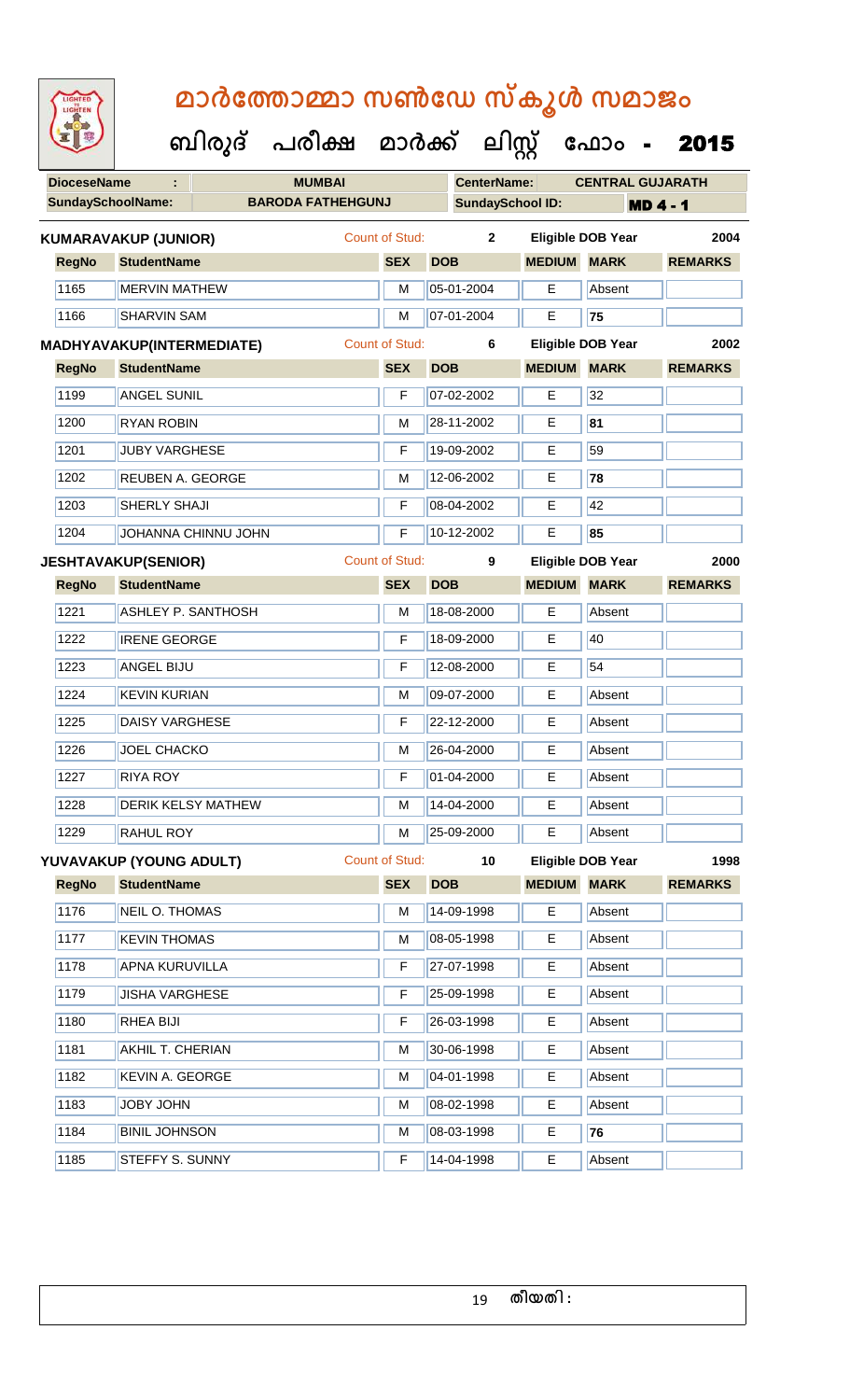**DioceseName : MUMBAI CenterName: CENTRAL GUJARATH** SundaySchoolName: **AHEMEDBAD SundaySchool ID: MD 4 - 2 ബിരുദ് പരീക്ഷ മാര്ക് ക ലിസ്റ്റ ക ഫ ാോം** - 2015 **RegNo StudentName SEX DOB MEDIUM MARK REMARKS KUMARAVAKUP (JUNIOR)** Count of Stud: **6 Eligible DOB Year 2004** 1167 SHAUN ABEY M 23-03-2004 E 48 1168 JOEL THOMAS M M 10-05-2004 E 22 1169 ANUSHKA BIJI F 10-05-2004 E 22 1170 ALVINA THOMAS F 15-10-2004 E 49 1171 NEVIL SIBU M 20-09-2004 E 17 1172 ROBIN SABU M 11-10-2004 E 25 **RegNo StudentName SEX DOB MEDIUM MARK REMARKS MADHYAVAKUP(INTERMEDIATE)** Count of Stud: **9 Eligible DOB Year 2002** 1205 SHARON JOHNSON F 08-05-2002 E **91** 1206 SHORNE JOHN M 21-05-2002 E 58 1207 KEZIYA SANTHOSH **F** 24-05-2002 E 47 1208 MIJIN YOHANNAN M 30-05-2002 E 60 1209 ERIC BINU M 06-07-2002 E 40 1210 BLESSON MATHEW M 20-08-2002 E 22 1211 BINITA VARGHESE **F** 15-09-2002 **E** 10 1212 ROJI KURIAN F 04-11-2002 E 34 1213 MERIN ABRAHAM **F** 14-02-2002 E 25 **RegNo StudentName SEX DOB MEDIUM MARK REMARKS JESHTAVAKUP(SENIOR)** Count of Stud: **6 Eligible DOB Year 2000** 1230 **IRNE BINU** F 21-09-2000 **E** 59 1231 MICHAEL C. MATHEW M 21-12-2000 E 26 1232 BLESSY BENNY F 23-11-2000 E 56 1233 RACHEL KENNY F 05-10-2000 E 37 1234 SHIBIN BIJI M 02-05-2000 E 16 1235 SIBIN SAJU M 20-10-2000 E 15 **RegNo StudentName SEX DOB MEDIUM MARK REMARKS YUVAVAKUP (YOUNG ADULT)** Count of Stud: **7 Eligible DOB Year 1998** 1186 KIRAN JIJI F 16-02-1998 E 39 1187 MEBIN THOMAS F 25-06-1998 E **78** 1188 JASMIN JOHNSON F 14-09-1998 E 24 1189 ROHAN K. GEORGE M M 20-10-1998 E 16 1190 RAIMA K. GEORGE **F 20-10-1998** E 57

1192 ZUBIN PHILIP M 28-12-1998 E 34 **RegNo StudentName SEX DOB MEDIUM MARK REMARKS PROUDA SUNDAY SCHOOL (ADULT)** Count of Stud: **4 Eligible DOB Year 1997** 1066 MILAN MATHEW MEDICINE REVENUE MEDICINE REFUSE 20 **തീയതി :**

1191 SHIBIN VARGHESE M M 01-04-1998 E Absent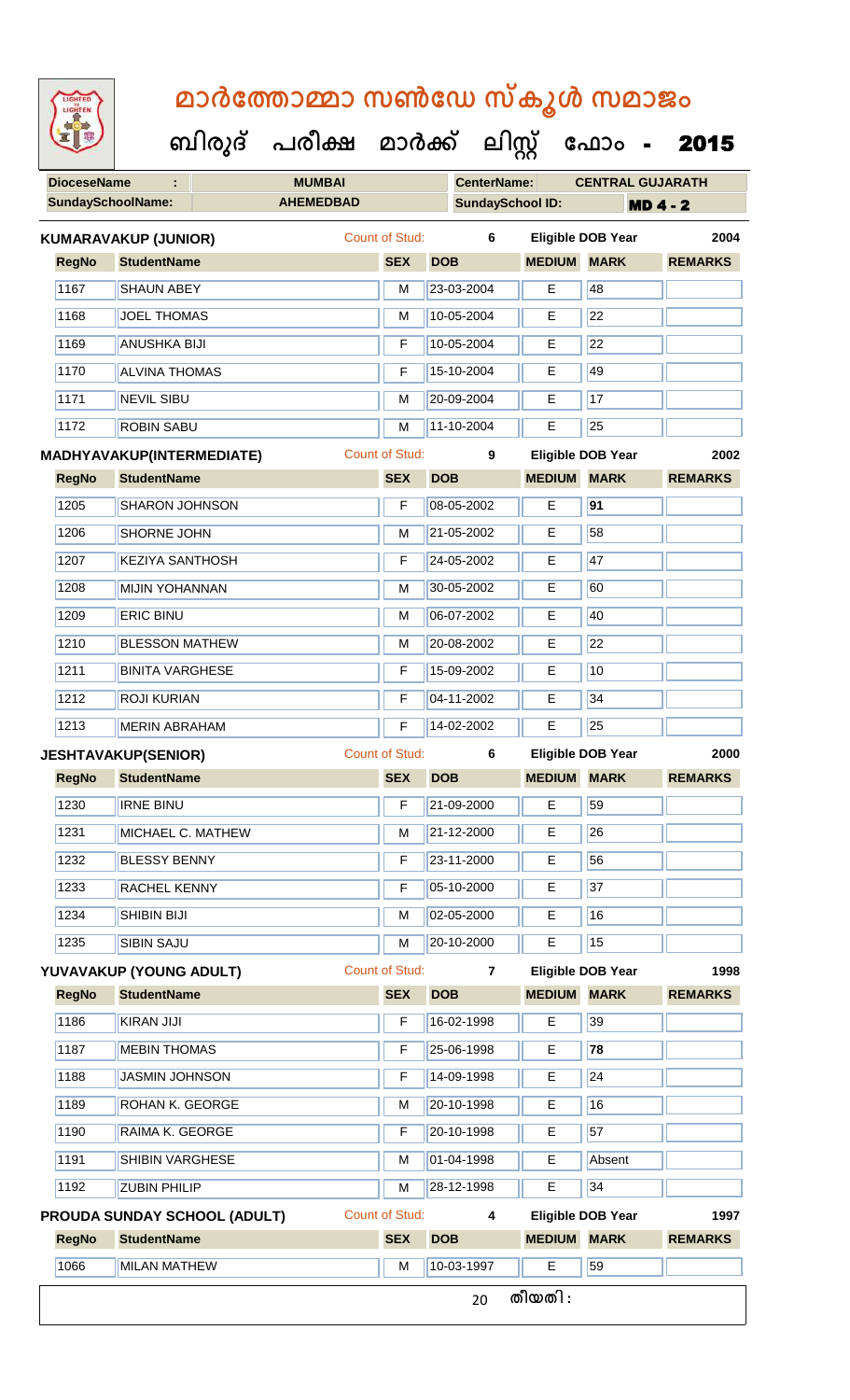| <b>DioceseName</b><br><b>MUMBAI</b><br>$\blacksquare$ |                      |                            |                  |   | <b>CenterName:</b> |                         |   | <b>CENTRAL GUJARATH</b> |            |  |
|-------------------------------------------------------|----------------------|----------------------------|------------------|---|--------------------|-------------------------|---|-------------------------|------------|--|
|                                                       | SundaySchoolName:    |                            | <b>AHEMEDBAD</b> |   |                    | <b>SundaySchool ID:</b> |   |                         | $MD 4 - 2$ |  |
| 1067                                                  | <b>PRINCE PETER</b>  |                            |                  | м | 27-06-1997         |                         | Е | 14                      |            |  |
| 1068                                                  |                      | <b>JINI MARY VARUGHESE</b> |                  |   | 17-09-1997         |                         | Е | 51                      |            |  |
| 1069                                                  | <b>MOBIN ABRAHAM</b> |                            |                  | М | 23-04-1997         |                         | E | 19                      |            |  |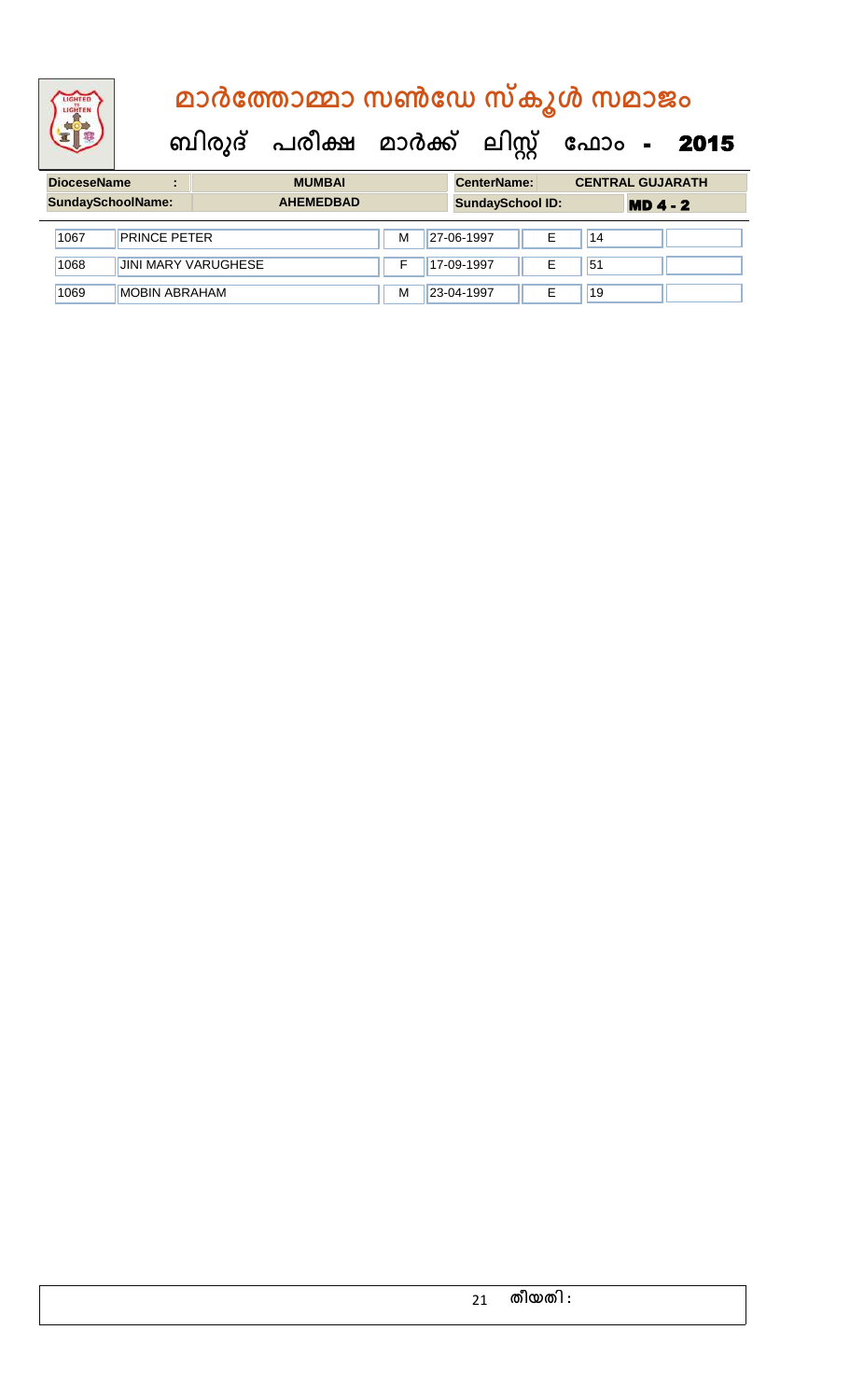**ബിരുദ് പരീക്ഷ മാര്ക്**

**ക ലിസ്റ്റ**

**ക ഫ ാോം** - 2015

**DioceseName : MUMBAI CenterName: CENTRAL GUJARATH** SundaySchoolName: **BARODA BETHEL SundaySchool ID: MD 4 - 3 RegNo StudentName SEX DOB MEDIUM MARK REMARKS KUMARAVAKUP (JUNIOR)** Count of Stud: **2 Eligible DOB Year 2004** 1173 RIYA MARY VARGHESE **F** 10-12-2004 **E** 48 1174 JEWL LIJU **F 17-01-2004 E** Absent **RegNo StudentName SEX DOB MEDIUM MARK REMARKS MADHYAVAKUP(INTERMEDIATE)** Count of Stud: **3 Eligible DOB Year 2002** 1214 JUSHA JACOB **F 30-09-2002** E 30 1215 AARON VARGHIS M M 11-12-2002 E 40 1216 MERIN THOMAS F 02-09-2002 E 11 **RegNo StudentName SEX DOB MEDIUM MARK REMARKS JESHTAVAKUP(SENIOR)** Count of Stud: **6 Eligible DOB Year 2000** 1236 JERIN JOY M 02-06-2000 E 43 1237 JJOBIN JOSE M 24-09-2000 E 32 1238 BAVIS MATHEW M M 01-09-2000 E 34 1239 LEONARD JOGI M 08-10-2000 E 39 1240 SUFFIN K. JOY M 13-07-2000 E 30 1241 CHRISTY MATHEW **F** 14-08-2000 **E** 58 **RegNo StudentName SEX DOB MEDIUM MARK REMARKS YUVAVAKUP (YOUNG ADULT)** Count of Stud: **3 Eligible DOB Year 1998** 1193 ANJU P. SAJU **F 13-03-1998 E** 51 1194 | ANGELA VARGHIS | F | 04-11-1998 | E | Absent 1195 BIJI VINOY PHILIP F 13-11-1998 E **81**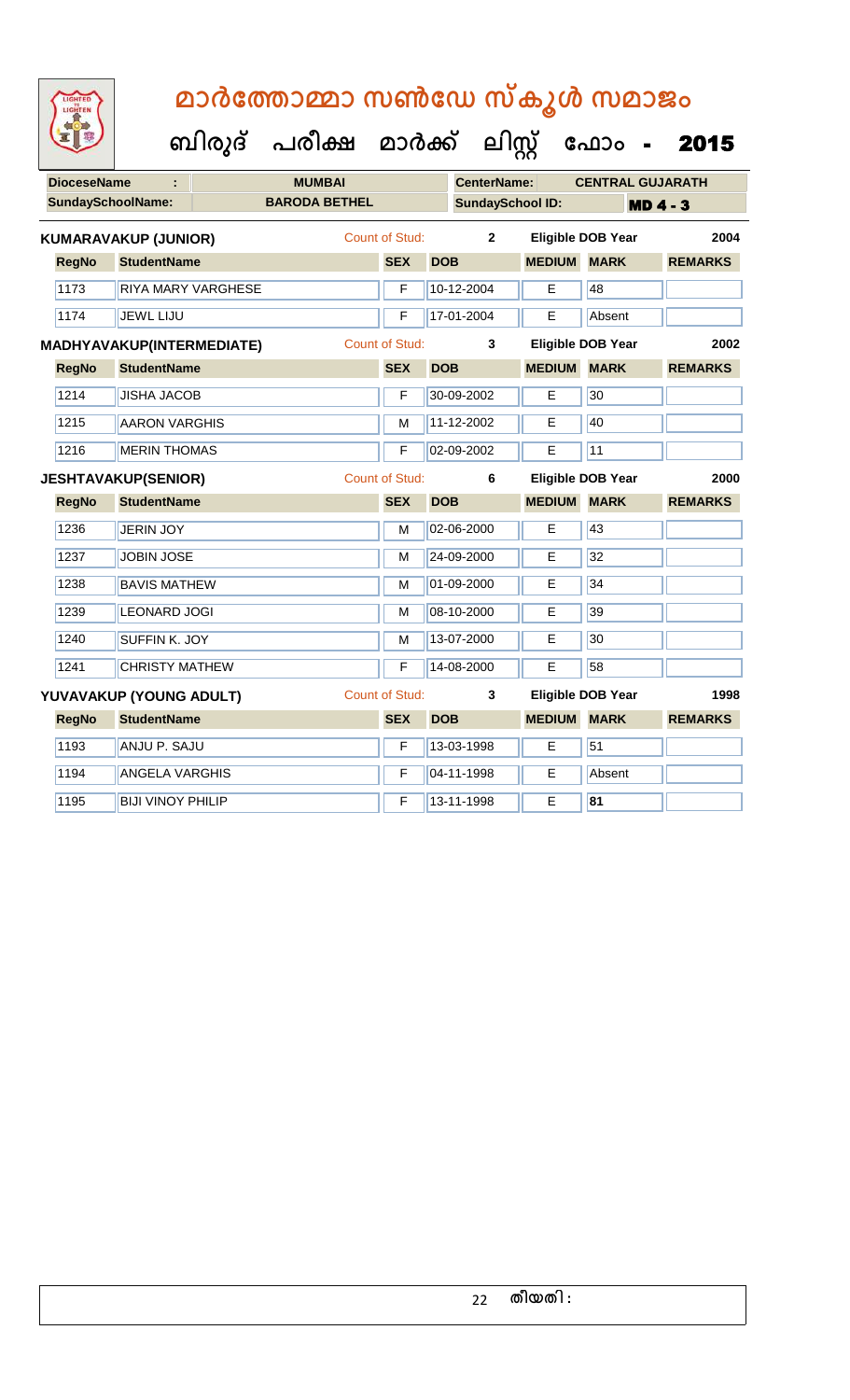| LIGHTED<br>LIGHTEN       |                             | മാർത്തോമ്മാ സൺഡേ സ്കൂൾ സമാജം |                                |                       |            |                         |               |                          |                 |  |  |
|--------------------------|-----------------------------|------------------------------|--------------------------------|-----------------------|------------|-------------------------|---------------|--------------------------|-----------------|--|--|
|                          |                             |                              | ബിരുദ് പരീക്ഷ മാർക്ക് ലിസ്റ്റ് |                       |            |                         |               | ഫോം                      | 2015            |  |  |
| <b>DioceseName</b>       |                             |                              | <b>MUMBAI</b>                  |                       |            | <b>CenterName:</b>      |               | <b>CENTRAL GUJARATH</b>  |                 |  |  |
| <b>SundaySchoolName:</b> |                             |                              | <b>AHEMEDABAD JERUSALEM</b>    |                       |            | <b>SundaySchool ID:</b> |               |                          | <b>MD 4 - 4</b> |  |  |
|                          | <b>KUMARAVAKUP (JUNIOR)</b> |                              |                                | Count of Stud:        |            | 5                       |               | <b>Eligible DOB Year</b> | 2004            |  |  |
| <b>RegNo</b>             | <b>StudentName</b>          |                              |                                | <b>SEX</b>            | <b>DOB</b> |                         | <b>MEDIUM</b> | <b>MARK</b>              | <b>REMARKS</b>  |  |  |
| 1175                     | <b>KERIAN ABRHAM</b>        |                              |                                | M                     |            | 08-04-2004              | E             | Absent                   |                 |  |  |
| 1176                     | <b>STEVE J JOSEPH</b>       |                              |                                | M                     |            | 12-04-2004              | Е             | 94                       |                 |  |  |
| 1177                     | <b>JUSTIN BLESSON</b>       |                              |                                | M                     |            | 25-08-2004              | Е             | 69                       |                 |  |  |
| 1178                     | <b>VIVIN VARGHESE</b>       |                              |                                | M                     |            | 10-01-2004              | E             | Absent                   |                 |  |  |
| 4908                     |                             | SHAWN SAM VARGHESE           |                                | M                     |            | 13-03-2004              | F             | Absent                   |                 |  |  |
|                          | <b>JESHTAVAKUP(SENIOR)</b>  |                              |                                | <b>Count of Stud:</b> |            | 1                       |               | <b>Eligible DOB Year</b> | 2000            |  |  |
| <b>RegNo</b>             | <b>StudentName</b>          |                              |                                | <b>SEX</b>            | <b>DOB</b> |                         | <b>MEDIUM</b> | <b>MARK</b>              | <b>REMARKS</b>  |  |  |
| 5179                     | <b>NIDHI ROY</b>            |                              |                                | F                     |            | 01-12-2000              | E             | 42                       |                 |  |  |
|                          |                             |                              |                                |                       |            |                         |               |                          |                 |  |  |
|                          | YUVAVAKUP (YOUNG ADULT)     |                              |                                | <b>Count of Stud:</b> |            | $\overline{2}$          |               | <b>Eligible DOB Year</b> | 1998            |  |  |
| <b>RegNo</b>             | <b>StudentName</b>          |                              |                                | <b>SEX</b>            | <b>DOB</b> |                         | <b>MEDIUM</b> | <b>MARK</b>              | <b>REMARKS</b>  |  |  |
| 1196                     | <b>AKHIL ALEXANDER</b>      |                              |                                | M                     |            | 30-05-1998              | Е             | Absent                   |                 |  |  |
| 1197                     | <b>EVINA B VARGHESE</b>     |                              |                                | F                     |            | 01-12-1998              | E             | Absent                   |                 |  |  |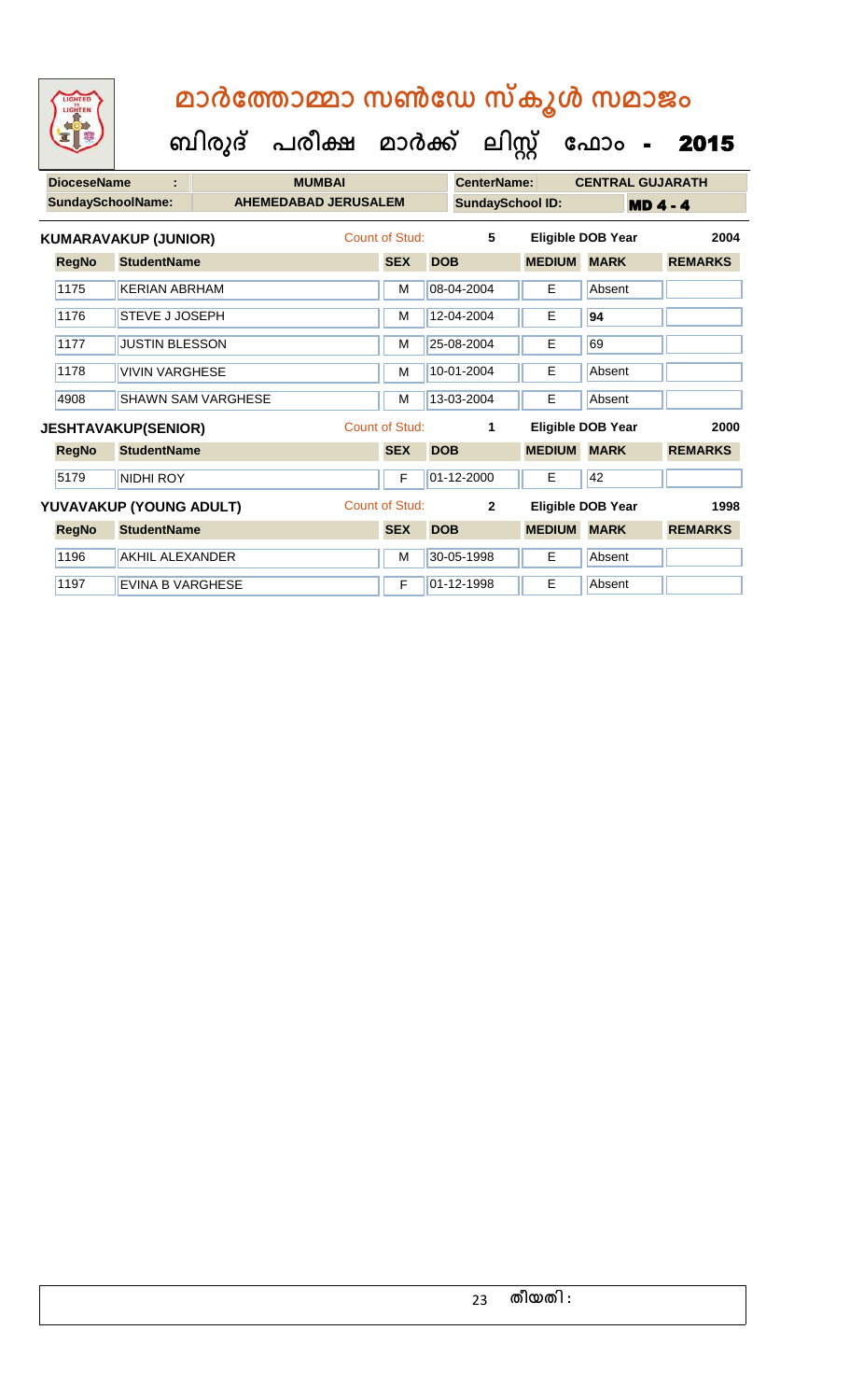| LIGHTED |
|---------|
| HTE     |
|         |
|         |
|         |
|         |

| <b>DioceseName</b>       |                              | <b>MUMBAI</b>               |                       |            | <b>CenterName:</b>      |                    | <b>CENTRAL GUJARATH</b>  |                 |  |
|--------------------------|------------------------------|-----------------------------|-----------------------|------------|-------------------------|--------------------|--------------------------|-----------------|--|
| <b>SundaySchoolName:</b> |                              | <b>GANDHINAGAR IMMANUEL</b> |                       |            | <b>SundaySchool ID:</b> |                    |                          | <b>MD 4 - 5</b> |  |
|                          | <b>KUMARAVAKUP (JUNIOR)</b>  |                             | <b>Count of Stud:</b> |            | $\mathbf{1}$            |                    | <b>Eligible DOB Year</b> | 2004            |  |
| <b>RegNo</b>             | <b>StudentName</b>           |                             | <b>SEX</b>            | <b>DOB</b> |                         | <b>MEDIUM</b>      | <b>MARK</b>              | <b>REMARKS</b>  |  |
| 1179                     | <b>SHARON DENNIS</b>         |                             | F                     |            | 22-07-2004              | E                  | Absent                   |                 |  |
|                          | MADHYAVAKUP(INTERMEDIATE)    |                             | Count of Stud:        |            | 3                       |                    | <b>Eligible DOB Year</b> | 2002            |  |
| <b>RegNo</b>             | <b>StudentName</b>           |                             | <b>SEX</b>            | <b>DOB</b> |                         | <b>MEDIUM MARK</b> |                          | <b>REMARKS</b>  |  |
| 1217                     | <b>ANANYA GEORGE</b>         |                             | F                     |            | 07-01-2002              | E                  | 75                       |                 |  |
| 1218                     | <b>SUBIN SAJI</b>            |                             | M                     |            | 22-07-2002              | E                  | Absent                   |                 |  |
| 1219                     | <b>SHINTU SHAJI</b>          |                             | F                     |            | 03-04-2002              | E                  | 28                       |                 |  |
|                          | <b>JESHTAVAKUP(SENIOR)</b>   |                             | <b>Count of Stud:</b> |            | 3                       |                    | <b>Eligible DOB Year</b> | 2000            |  |
| <b>RegNo</b>             | <b>StudentName</b>           |                             | <b>SEX</b>            | <b>DOB</b> |                         | <b>MEDIUM</b>      | <b>MARK</b>              | <b>REMARKS</b>  |  |
| 1242                     | <b>ROSHAN SIMON</b>          |                             | M                     |            | 09-11-2000              | E                  | 71                       |                 |  |
| 1243                     | RHEA MICHAEL                 |                             | F                     |            | 23-11-2000              | E                  | 75                       |                 |  |
| 1244                     | <b>MEBIN CHERIAN</b>         |                             | M                     |            | 12-06-2000              | $\overline{E}$     | Absent                   |                 |  |
|                          | YUVAVAKUP (YOUNG ADULT)      |                             | <b>Count of Stud:</b> |            | 1                       |                    | <b>Eligible DOB Year</b> | 1998            |  |
| <b>RegNo</b>             | <b>StudentName</b>           |                             | <b>SEX</b>            | <b>DOB</b> |                         | <b>MEDIUM</b>      | <b>MARK</b>              | <b>REMARKS</b>  |  |
| 1198                     | <b>ASHISH LIJI</b>           |                             | M                     |            | 28-10-1998              | E                  | 46                       |                 |  |
|                          | PROUDA SUNDAY SCHOOL (ADULT) |                             | <b>Count of Stud:</b> |            | $\mathbf{2}$            |                    | <b>Eligible DOB Year</b> | 1997            |  |
| <b>RegNo</b>             | <b>StudentName</b>           |                             | <b>SEX</b>            | <b>DOB</b> |                         | <b>MEDIUM</b>      | <b>MARK</b>              | <b>REMARKS</b>  |  |
| 1070                     | SIMMI SAJI                   |                             | $\mathsf F$           |            | 14-01-1997              | Е                  | Absent                   |                 |  |
| 1071                     | <b>BESTY ANNU MATHEW</b>     |                             | F                     |            | 15-11-1997              | E                  | Absent                   |                 |  |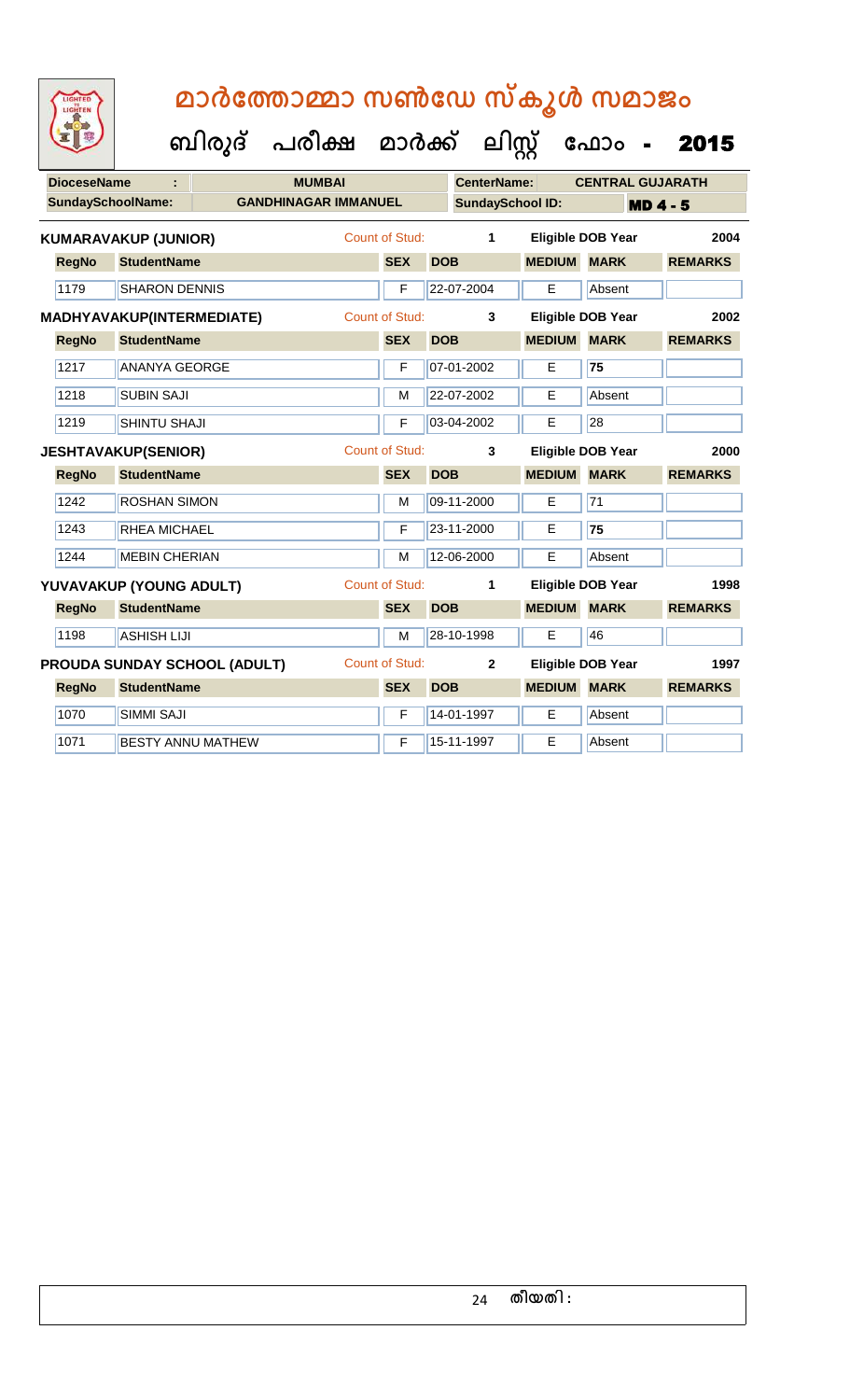| LIGHTED<br>CHTEN |  |
|------------------|--|
|                  |  |
|                  |  |
|                  |  |

| <b>DioceseName</b> | ÷                           | <b>MUMBAI</b>              |  |                       | <b>CenterName:</b>      | <b>SOURASHTRA-KUTCH</b> |                          |                 |
|--------------------|-----------------------------|----------------------------|--|-----------------------|-------------------------|-------------------------|--------------------------|-----------------|
|                    | <b>SundaySchoolName:</b>    | <b>GANDHIDHAM</b>          |  |                       | <b>SundaySchool ID:</b> |                         |                          | <b>MD 5 - 2</b> |
|                    | <b>KUMARAVAKUP (JUNIOR)</b> |                            |  | Count of Stud:        | $\overline{\mathbf{4}}$ |                         | <b>Eligible DOB Year</b> | 2004            |
| <b>RegNo</b>       | <b>StudentName</b>          |                            |  | <b>SEX</b>            | <b>DOB</b>              | <b>MEDIUM</b>           | <b>MARK</b>              | <b>REMARKS</b>  |
| 1180               | ANJU SUSAN ANISH            |                            |  | F                     | 26-11-2004              | E.                      | 76                       |                 |
| 1181               |                             | <b>JOASH EASOW ABRAHAM</b> |  | M                     | 27-10-2004              | E                       | 39                       |                 |
| 1182               |                             | SHREYAS BEJOY              |  |                       | 26-09-2004              | E                       | 67                       |                 |
| 1183               | <b>ADESH SHIBU PHILIP</b>   |                            |  | М                     | 14-07-2004              | Е                       | 62                       |                 |
|                    | MADHYAVAKUP(INTERMEDIATE)   |                            |  | <b>Count of Stud:</b> | $\overline{2}$          |                         | <b>Eligible DOB Year</b> | 2002            |
| <b>RegNo</b>       | <b>StudentName</b>          |                            |  | <b>SEX</b>            | <b>DOB</b>              | <b>MEDIUM MARK</b>      |                          | <b>REMARKS</b>  |
| 1220               |                             | <b>SHINU MATHEW THOMAS</b> |  | М                     | 04-01-2002              | E                       | 40                       |                 |
| 1221               |                             | <b>ACHSA MARIAM NOBLES</b> |  |                       | 18-05-2002              | Е                       | 64                       |                 |
|                    | <b>JESHTAVAKUP(SENIOR)</b>  |                            |  | <b>Count of Stud:</b> | 5                       |                         | <b>Eligible DOB Year</b> | 2000            |
| <b>RegNo</b>       | <b>StudentName</b>          |                            |  | <b>SEX</b>            | <b>DOB</b>              | <b>MEDIUM MARK</b>      |                          | <b>REMARKS</b>  |
| 1245               | <b>AKHIL OOMMEN</b>         |                            |  | М                     | 11-02-2000              | E                       | 44                       |                 |
| 1246               | <b>BINSU PHILIP</b>         |                            |  | M                     | 02-01-2000              | E                       | 45                       |                 |
| 1247               | <b>NOBLE JAMES SAMUEL</b>   |                            |  | M                     | 28-03-2000              | E                       | 56                       |                 |
| 1248               | <b>ROBYN ROY</b>            |                            |  | М                     | 18-07-2000              | E.                      | 43                       |                 |
| 1249               | <b>FEBE BIJUMON</b>         |                            |  | M                     | 15-01-2000              | E                       | Absent                   |                 |
|                    | YUVAVAKUP (YOUNG ADULT)     |                            |  | <b>Count of Stud:</b> | 6                       |                         | Eligible DOB Year        | 1998            |
| <b>RegNo</b>       | <b>StudentName</b>          |                            |  | <b>SEX</b>            | <b>DOB</b>              | <b>MEDIUM</b>           | <b>MARK</b>              | <b>REMARKS</b>  |
| 1199               | <b>ALLEN GEORGE</b>         |                            |  | M                     | 01-06-1998              | Е                       | 53                       |                 |
| 1200               | <b>BIJIN PHILIP</b>         |                            |  | M                     | 09-03-1998              | E                       | 32                       |                 |
| 1201               | <b>BIPIN MATHEW</b>         |                            |  | М                     | 14-09-1998              | E                       | Absent                   |                 |
| 1202               | <b>JETTY JOSE</b>           |                            |  | F                     | 19-12-1998              | E                       | Absent                   |                 |
| 1203               | <b>PRIYA SABU</b>           |                            |  | F                     | 31-10-1998              | E                       | Absent                   |                 |
| 1204               | <b>RINTO VARGHESE</b>       |                            |  | м                     | 13-03-1998              | E                       | 58                       |                 |
|                    |                             |                            |  |                       |                         |                         |                          |                 |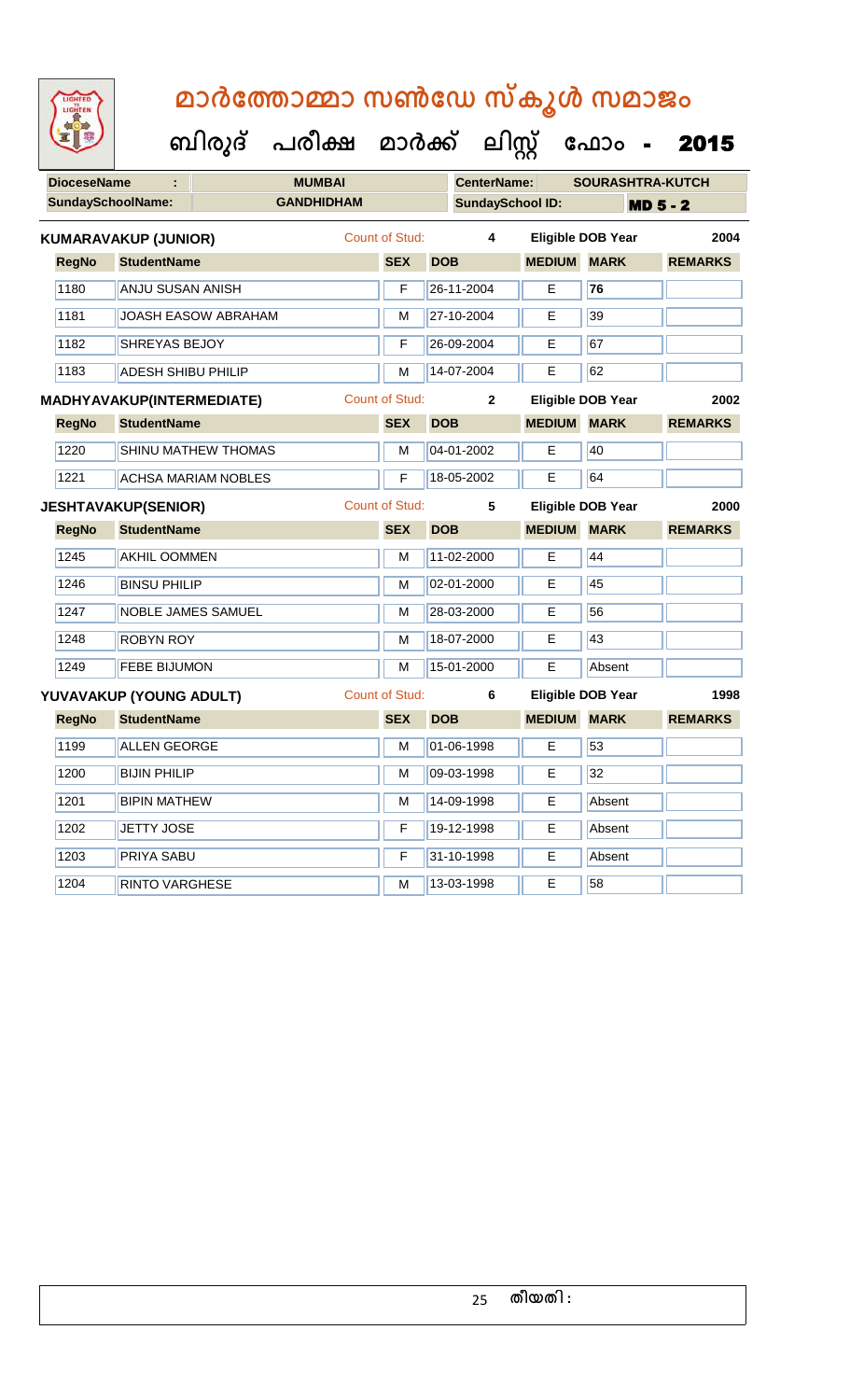| <b>IGHTED</b> |
|---------------|
|               |
|               |
|               |

| <b>DioceseName</b> | ÷                                |                             | <b>MUMBAI</b> |                |            | <b>CenterName:</b>      |                    | <b>SOURASHTRA-KUTCH</b>  |                 |
|--------------------|----------------------------------|-----------------------------|---------------|----------------|------------|-------------------------|--------------------|--------------------------|-----------------|
|                    | <b>SundaySchoolName:</b>         |                             | <b>RAJKOT</b> |                |            | <b>SundaySchool ID:</b> |                    |                          | <b>MD 5 - 3</b> |
|                    | <b>KUMARAVAKUP (JUNIOR)</b>      |                             |               | Count of Stud: |            | $\overline{2}$          |                    | <b>Eligible DOB Year</b> | 2004            |
| <b>RegNo</b>       | <b>StudentName</b>               |                             |               | <b>SEX</b>     | <b>DOB</b> |                         | <b>MEDIUM MARK</b> |                          | <b>REMARKS</b>  |
| 1184               | <b>KEVIN MATHEW</b>              |                             |               | M              |            | 04-11-2004              | E                  | 32                       |                 |
| 1185               |                                  | <b>MERCY MARIA MAMMEN</b>   |               | F              |            | 01-05-2004              | Е                  | 52                       |                 |
|                    | <b>MADHYAVAKUP(INTERMEDIATE)</b> |                             |               | Count of Stud: |            | 5                       |                    | <b>Eligible DOB Year</b> | 2002            |
| <b>RegNo</b>       | <b>StudentName</b>               |                             |               | <b>SEX</b>     | <b>DOB</b> |                         | <b>MEDIUM</b>      | <b>MARK</b>              | <b>REMARKS</b>  |
| 1222               | AAYSHA ANNA RINTO                |                             |               | F              |            | 02-04-2002              | E                  | 41                       |                 |
| 1223               |                                  | <b>BENCE RICHU ABRAHAM</b>  |               | F              |            | 11-11-2002              | E                  | 51                       |                 |
| 1224               | <b>FELICIA VINOD</b>             |                             |               | F              |            | 08-01-2002              | E                  | 47                       |                 |
| 1225               | JASMINE JOSE                     |                             |               | F              |            | 13-11-2002              | E                  | 16                       |                 |
| 1226               | <b>RICHI MATHEW</b>              |                             |               | F              |            | 06-04-2002              | E                  | 64                       |                 |
|                    | <b>JESHTAVAKUP(SENIOR)</b>       |                             |               | Count of Stud: |            | 8                       |                    | <b>Eligible DOB Year</b> | 2000            |
| <b>RegNo</b>       | <b>StudentName</b>               |                             |               | <b>SEX</b>     | <b>DOB</b> |                         | <b>MEDIUM</b>      | <b>MARK</b>              | <b>REMARKS</b>  |
| 1250               |                                  | <b>AARON KURIEN ABRAHAM</b> |               | M              |            | 23-07-2000              | E                  | Absent                   |                 |
| 1251               |                                  | <b>ABIN PHILIP VARGHESE</b> |               | M              |            | 18-04-2000              | E                  | Absent                   |                 |
| 1252               | <b>JAISON JOSE</b>               |                             |               | M              |            | 06-02-2000              | E                  | Absent                   |                 |
| 1253               | JERRIN KURIEN JOHN               |                             |               | M              |            | 28-04-2000              | Е                  | 64                       |                 |
| 1254               | KAVIL THOMAS JOHN                |                             |               | M              |            | 12-08-2000              | E                  | 52                       |                 |
| 1255               | <b>LIPSY PHILIP</b>              |                             |               | F              |            | 06-09-2000              | E                  | 66                       |                 |
| 1256               | <b>RICKY ROY</b>                 |                             |               | M              |            | 11-08-2000              | E                  | 61                       |                 |
| 1257               | <b>RAJ PHILIP</b>                |                             |               | M              |            | 06-02-2000              | E                  | Absent                   |                 |
|                    | YUVAVAKUP (YOUNG ADULT)          |                             |               | Count of Stud: |            | 4                       |                    | Eligible DOB Year        | 1998            |
| <b>RegNo</b>       | <b>StudentName</b>               |                             |               | <b>SEX</b>     | <b>DOB</b> |                         | <b>MEDIUM</b>      | <b>MARK</b>              | <b>REMARKS</b>  |
| 1205               | <b>ALWIN JOSE</b>                |                             |               | M              |            | 17-10-1998              | E                  | Absent                   |                 |
| 1206               |                                  | <b>BLESS RICHU ABRAHAM</b>  |               | F              |            | 17-04-1998              | Е                  | 61                       |                 |
| 1207               | <b>JUSTIN JOSE</b>               |                             |               | M              |            | 08-10-1998              | E                  | 29                       |                 |
| 1208               | <b>IMNU MATHEW</b>               |                             |               | M              |            | 12-12-1998              | E                  | 54                       |                 |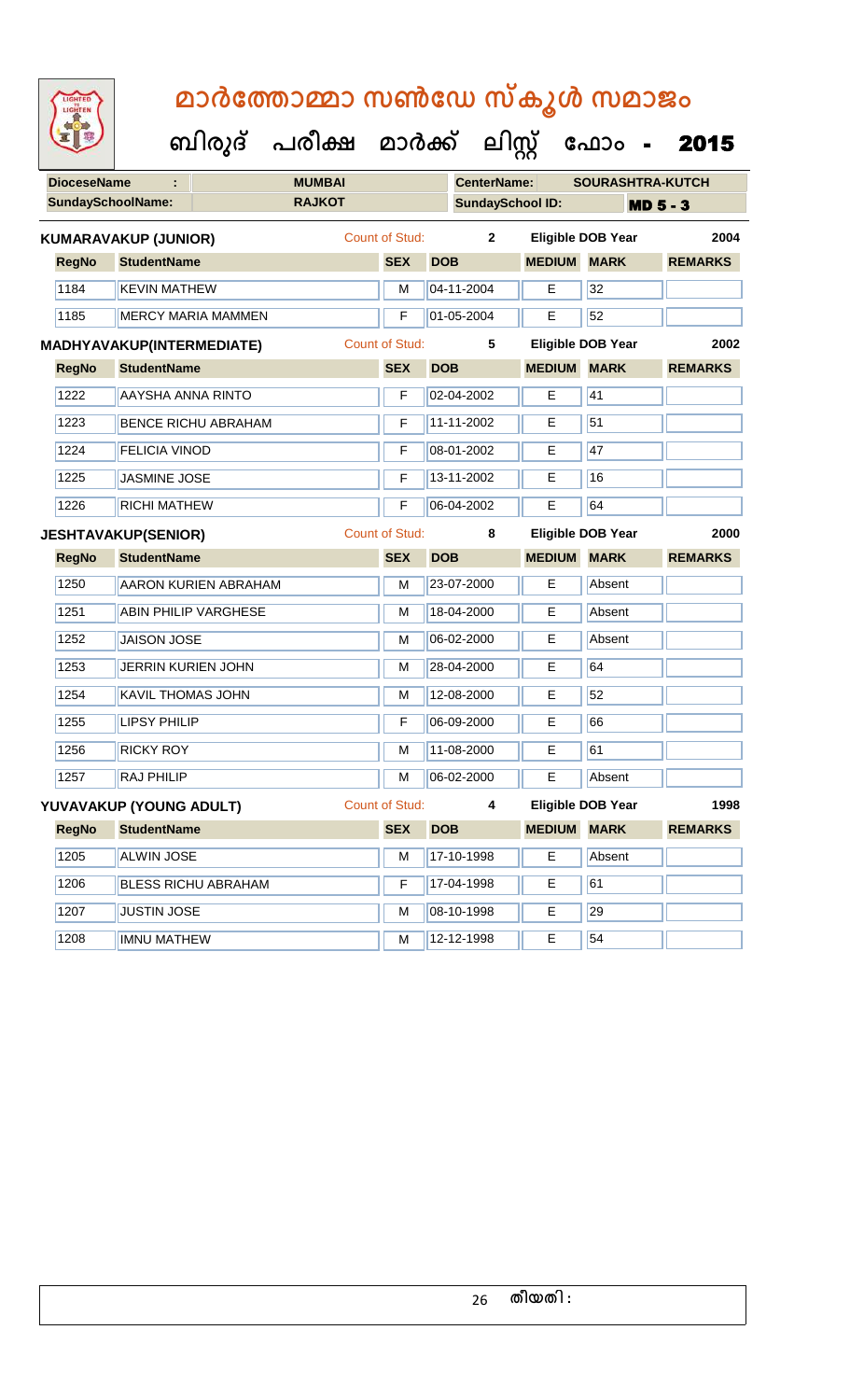|                    |                             |   | മാർത്തോമ്മാ സൺഡേ സ്കൂൾ സമാജം         |                |            |                         |                          |             |                 |                  |
|--------------------|-----------------------------|---|--------------------------------------|----------------|------------|-------------------------|--------------------------|-------------|-----------------|------------------|
|                    |                             |   | ബിരുദ് പരീക്ഷ മാർക്ക് ലിസ്റ്റ് ഫോം - |                |            |                         |                          |             |                 | 2015             |
| <b>DioceseName</b> |                             | ÷ | <b>MUMBAI</b>                        |                |            | <b>CenterName:</b>      |                          |             |                 | SOURASHTRA-KUTCH |
|                    | <b>SundaySchoolName:</b>    |   | <b>JAM NAGAR</b>                     |                |            | <b>SundaySchool ID:</b> |                          |             | <b>MD 5 - 4</b> |                  |
|                    | <b>KUMARAVAKUP (JUNIOR)</b> |   |                                      | Count of Stud: |            | $\mathbf{2}$            | <b>Eligible DOB Year</b> |             |                 | 2004             |
| <b>RegNo</b>       | <b>StudentName</b>          |   |                                      | <b>SEX</b>     | <b>DOB</b> |                         | <b>MEDIUM</b>            | <b>MARK</b> |                 | <b>REMARKS</b>   |

| 1186         | <b>JOSHUA CHARLES</b>            | M              | $ 06-12-2004 $   | E             | 80                |                |
|--------------|----------------------------------|----------------|------------------|---------------|-------------------|----------------|
| 1187         | <b>SHINE SHIBU</b>               | M              | $15 - 06 - 2004$ | Е             | Absent            |                |
|              |                                  |                |                  |               |                   |                |
|              | <b>MADHYAVAKUP(INTERMEDIATE)</b> | Count of Stud: |                  |               | Eligible DOB Year | 2002           |
| <b>RegNo</b> | <b>StudentName</b>               | <b>SEX</b>     | <b>DOB</b>       | <b>MEDIUM</b> | <b>MARK</b>       | <b>REMARKS</b> |

### 27 **തീയതി :**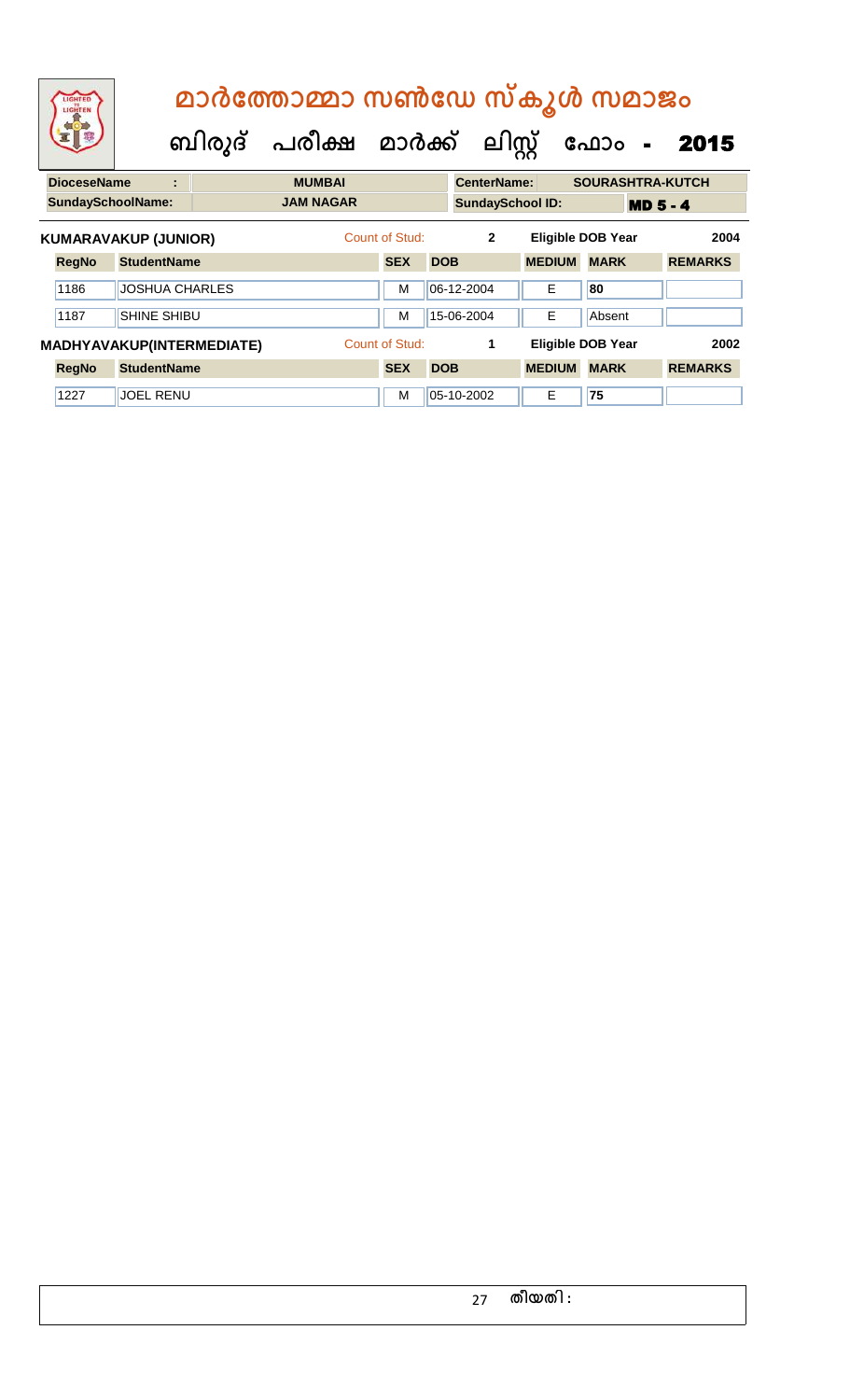| <b>IGHTED</b> |
|---------------|
|               |
|               |
|               |
|               |
|               |
|               |

| <b>DioceseName</b> | ÷.                               | <b>MUMBAI</b>                       |                       |            | <b>CenterName:</b>      |               | <b>MUMBAI</b>            |                 |
|--------------------|----------------------------------|-------------------------------------|-----------------------|------------|-------------------------|---------------|--------------------------|-----------------|
|                    | <b>SundaySchoolName:</b>         | <b>BORIVILI IMMANUEL</b>            |                       |            | <b>SundaySchool ID:</b> |               |                          | <b>MD 6 - 1</b> |
|                    | <b>KUMARAVAKUP (JUNIOR)</b>      |                                     | Count of Stud:        |            | 8                       |               | <b>Eligible DOB Year</b> | 2004            |
| <b>RegNo</b>       | <b>StudentName</b>               |                                     | <b>SEX</b>            | <b>DOB</b> |                         | <b>MEDIUM</b> | <b>MARK</b>              | <b>REMARKS</b>  |
| 1188               | <b>AARON ROY</b>                 |                                     | M                     |            | 25-01-2004              | E             | Absent                   |                 |
| 1189               |                                  | SAMRIDHI SUSAN MAJU                 | $\mathsf F$           |            | 12-05-2004              | E             | Absent                   |                 |
| 1190               | <b>JORDEN MATHEW</b>             |                                     | M                     |            | 27-04-2004              | Е             | 69                       |                 |
| 1191               |                                  | <b>AARON ANIYAN SAMUEL</b>          | M                     |            | 06-08-2004              | Е             | 66                       |                 |
| 1192               | <b>JEREMY VARGHESE</b>           |                                     | M                     |            | 01-02-2004              | E             | 82                       |                 |
| 1193               | <b>AUSTIN THOMAS</b>             |                                     | M                     |            | 24-08-2004              | Е             | 24                       |                 |
| 1194               | <b>SARA JACOB</b>                |                                     | F                     |            | 19-11-2004              | E             | 77                       |                 |
| 4907               | <b>ALWIN THOMAS</b>              |                                     | M                     |            | 24-08-2004              | E             | Absent                   |                 |
|                    | <b>MADHYAVAKUP(INTERMEDIATE)</b> |                                     | <b>Count of Stud:</b> |            | 10                      |               | <b>Eligible DOB Year</b> | 2002            |
| <b>RegNo</b>       | <b>StudentName</b>               |                                     | <b>SEX</b>            | <b>DOB</b> |                         | <b>MEDIUM</b> | <b>MARK</b>              | <b>REMARKS</b>  |
| 1228               | <b>ANGELIKA BENJAMIN</b>         |                                     | F                     |            | 30-09-2002              | E             | 59                       |                 |
| 1229               | <b>KEVIN MATHEW ALEX</b>         |                                     | M                     |            | 11-09-2002              | Е             | 26                       |                 |
| 1230               | SOUMYA SHIBU                     |                                     | F                     |            | 09-05-2002              | E             | 48                       |                 |
| 1231               | REJITH JACOB                     |                                     | M                     |            | 26-01-2002              | Е             | Absent                   |                 |
| 1232               | <b>DIVYA SARA JOHN</b>           |                                     | F                     |            | 25-02-2002              | E             | 38                       |                 |
| 1233               | NIKHIL JOHN MAMMEN               |                                     | M                     |            | 17-01-2002              | Е             | 76                       |                 |
| 1234               |                                  | JERUSHA JOSE GEORGE                 | F                     |            | 09-03-2002              | E             | 75                       |                 |
| 1235               | <b>MARIA NELSON</b>              |                                     | F                     |            | 29-04-2002              | Е             | 33                       |                 |
| 1236               | <b>JOSHUA JOHN</b>               |                                     | M                     |            | 23-02-2002              | E             | Absent                   |                 |
| 1237               | <b>MELVIN THOMAS</b>             |                                     | M                     |            | 29-08-2002              | E             | 28                       |                 |
|                    | <b>JESHTAVAKUP(SENIOR)</b>       |                                     | Count of Stud:        |            | 5                       |               | <b>Eligible DOB Year</b> | 2000            |
| <b>RegNo</b>       | <b>StudentName</b>               |                                     | <b>SEX</b>            | <b>DOB</b> |                         | <b>MEDIUM</b> | <b>MARK</b>              | <b>REMARKS</b>  |
| 1258               | <b>MATHEW ZACHERIAH</b>          |                                     | М                     |            | 29-04-2000              | E             | Absent                   |                 |
| 1259               | <b>ACHASA ANNA BIJU</b>          |                                     | F                     |            | 16-02-2000              | Е             | 41                       |                 |
| 1260               | <b>JOE VARGHESE</b>              |                                     | М                     |            | 23-04-2000              | E.            | 34                       |                 |
| 1261               | <b>JOEL ZACHERIAH</b>            |                                     | M                     |            | 29-05-2000              | Е             | 60                       |                 |
| 1262               | <b>AISHWARYA JOHN</b>            |                                     | F                     |            | 12-07-2000              | E.            | Absent                   |                 |
|                    | YUVAVAKUP (YOUNG ADULT)          |                                     | <b>Count of Stud:</b> |            | 5                       |               | <b>Eligible DOB Year</b> | 1998            |
| <b>RegNo</b>       | <b>StudentName</b>               |                                     | <b>SEX</b>            | <b>DOB</b> |                         | <b>MEDIUM</b> | <b>MARK</b>              | <b>REMARKS</b>  |
| 1209               | <b>JOSHUA A CHERIAN</b>          |                                     | M                     |            | 07-08-1998              | E.            | Absent                   |                 |
| 1210               | <b>FELIX CHERIAN</b>             |                                     | M                     |            | 05-05-1998              | Е             | Absent                   |                 |
| 1211               | <b>ANNA OOMMEN</b>               |                                     | F                     |            | 07-07-1998              | E             | Absent                   |                 |
| 1212               | <b>MERWIN CHERIAN</b>            |                                     | M                     |            | 14-08-1998              | E             | Absent                   |                 |
| 1213               | JOANNA ANN SHIBU                 |                                     | F                     |            | 26-08-1998              | E             | 58                       |                 |
|                    |                                  | <b>PROUDA SUNDAY SCHOOL (ADULT)</b> | Count of Stud:        |            | $\mathbf{2}$            |               | <b>Eligible DOB Year</b> | 1997            |
| <b>RegNo</b>       | <b>StudentName</b>               |                                     | <b>SEX</b>            | <b>DOB</b> |                         |               | <b>MEDIUM MARK</b>       | <b>REMARKS</b>  |
| 1072               | <b>JOANNA WILSON</b>             |                                     | F                     |            | 10-01-1997              | E             | Absent                   |                 |
|                    |                                  |                                     |                       |            | 28                      | തീയതി :       |                          |                 |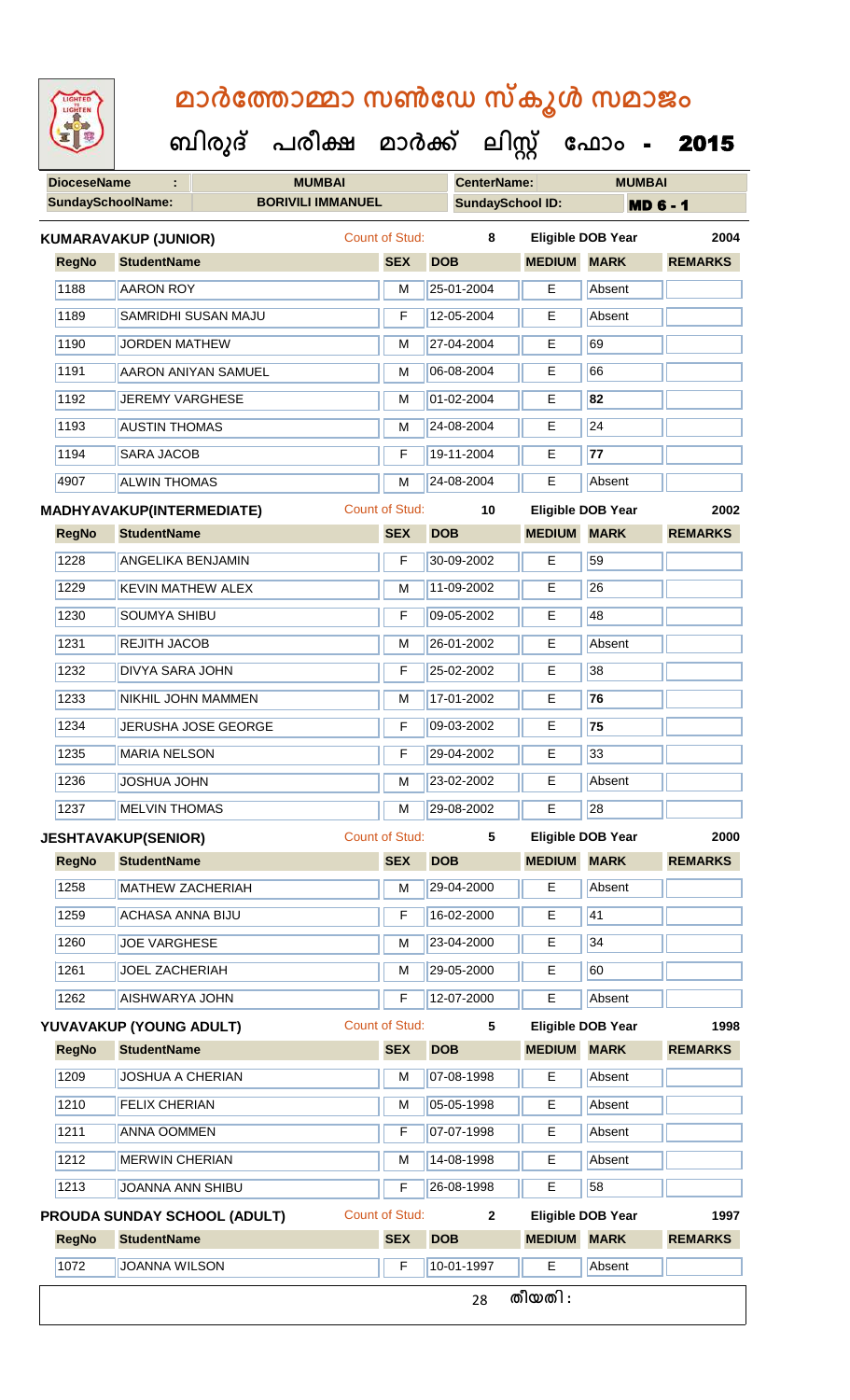| <b>IGHTED</b>                                                         |  | മാർത്തോമ്മാ സൺഡേ സ്കൂൾ സമാജം |  |                                           |  |  |                         |  |                 |  |  |
|-----------------------------------------------------------------------|--|------------------------------|--|-------------------------------------------|--|--|-------------------------|--|-----------------|--|--|
|                                                                       |  |                              |  | ബിരുദ് പരീക്ഷ മാർക്ക് ലിസ്റ്റ് ഫോം - 2015 |  |  |                         |  |                 |  |  |
| <b>DioceseName</b>                                                    |  | $\blacksquare$               |  | <b>MUMBAI</b>                             |  |  | <b>CenterName:</b>      |  | <b>MUMBAI</b>   |  |  |
| <b>SundaySchoolName:</b>                                              |  |                              |  | <b>BORIVILI IMMANUEL</b>                  |  |  | <b>SundaySchool ID:</b> |  | <b>MD 6 - 1</b> |  |  |
| 28-12-1997<br><b>BETSY GRACE VARGHESE</b><br>Е<br>1073<br>F<br>Absent |  |                              |  |                                           |  |  |                         |  |                 |  |  |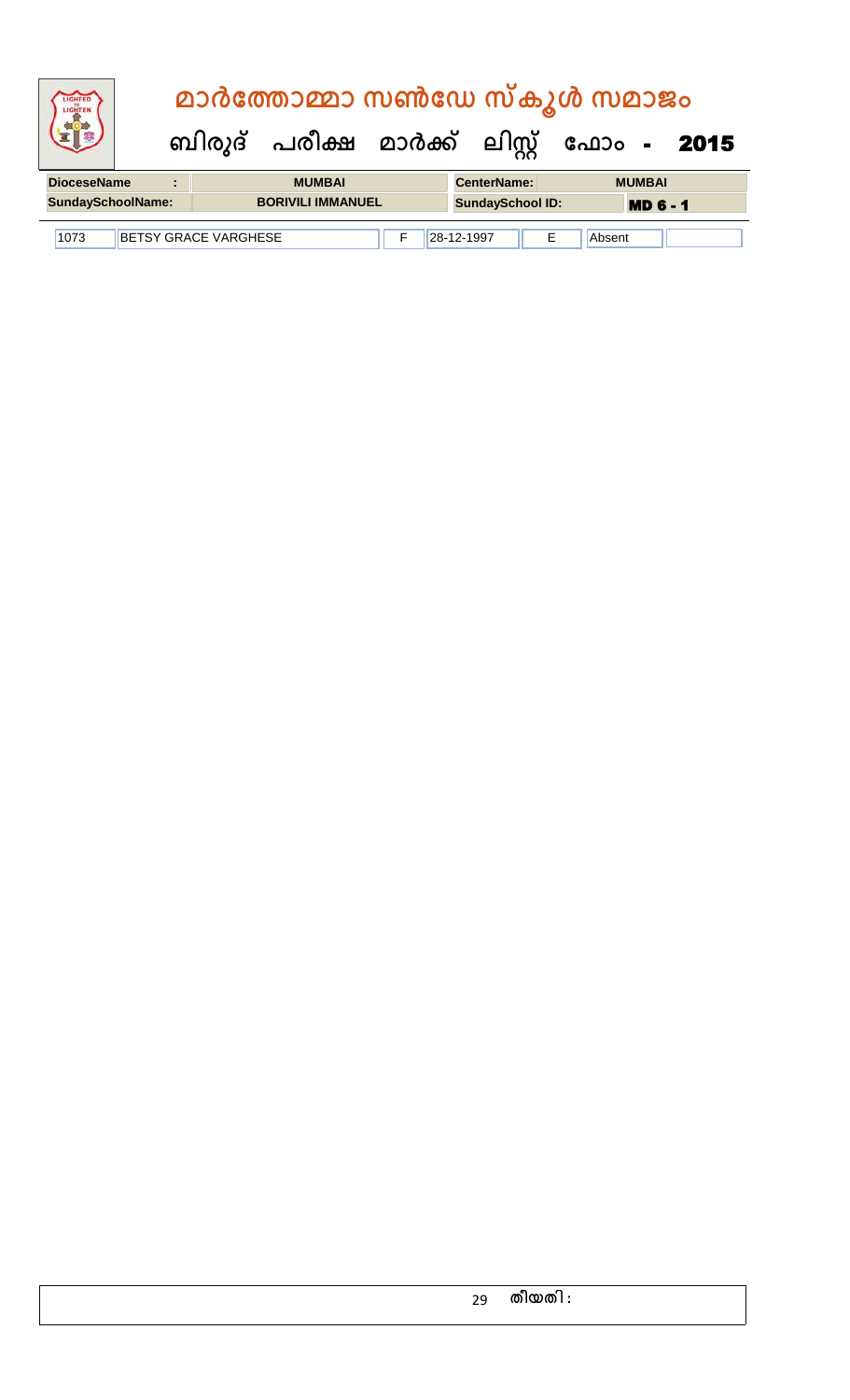| <b>IGHTED</b> |
|---------------|
|               |
|               |
|               |

| <b>DioceseName</b><br>÷ |              | <b>MUMBAI</b>                    |              |                       |            | <b>CenterName:</b>      | <b>MUMBAI</b>      |                                  |                 |  |
|-------------------------|--------------|----------------------------------|--------------|-----------------------|------------|-------------------------|--------------------|----------------------------------|-----------------|--|
|                         |              | <b>SundaySchoolName:</b>         | <b>MALAD</b> |                       |            | <b>SundaySchool ID:</b> |                    |                                  | <b>MD 6 - 2</b> |  |
|                         |              | <b>KUMARAVAKUP (JUNIOR)</b>      |              | Count of Stud:        |            | 5                       |                    | <b>Eligible DOB Year</b>         | 2004            |  |
|                         | <b>RegNo</b> | <b>StudentName</b>               |              | <b>SEX</b>            | <b>DOB</b> |                         | <b>MEDIUM MARK</b> |                                  | <b>REMARKS</b>  |  |
|                         | 1195         | <b>ASHELY SANTHOSH THOMAS</b>    |              | M                     |            | 12-03-2004              | E                  | Absent                           |                 |  |
|                         | 1196         | <b>JIVIN REJI</b>                |              | M                     |            | 01-09-2004              | E                  | 79                               |                 |  |
|                         | 1197         | KIRTI ABRAHAM                    |              | F                     |            | 03-02-2004              | Е                  | 56                               |                 |  |
|                         | 1198         | <b>MARYAN ANNIE GEORGE</b>       |              | F                     |            | 03-01-2004              | Е                  | 72                               |                 |  |
|                         | 1199         | SAMUEL ROY                       |              | M                     |            | 24-05-2004              | E                  | 77                               |                 |  |
|                         |              | <b>MADHYAVAKUP(INTERMEDIATE)</b> |              | <b>Count of Stud:</b> |            | 3                       |                    | <b>Eligible DOB Year</b>         | 2002            |  |
|                         | <b>RegNo</b> | <b>StudentName</b>               |              | <b>SEX</b>            | <b>DOB</b> |                         | <b>MEDIUM MARK</b> |                                  | <b>REMARKS</b>  |  |
|                         | 1238         | <b>ALWIN JOHNSON</b>             |              | M                     |            | 02-08-2002              | Е                  | 13                               |                 |  |
|                         | 1239         | <b>JISSY SARA JOSE</b>           |              | F                     |            | 22-12-2002              | E                  | 83                               |                 |  |
|                         | 1240         | <b>RIA GEEORGE</b>               |              | F                     |            | 24-03-2002              | E                  | 43                               |                 |  |
|                         |              | <b>JESHTAVAKUP(SENIOR)</b>       |              | <b>Count of Stud:</b> |            | $\mathbf{2}$            |                    | <b>Eligible DOB Year</b>         | 2000            |  |
|                         | <b>RegNo</b> | <b>StudentName</b>               |              | <b>SEX</b>            | <b>DOB</b> |                         | <b>MEDIUM</b>      | <b>MARK</b>                      | <b>REMARKS</b>  |  |
|                         | 1263         | <b>JASMINE JOSEPH</b>            |              | F                     |            | 27-05-2000              | E                  | Absent                           |                 |  |
|                         | 1264         | <b>STEPHY PHILIP</b>             |              | F                     |            | 05-08-2000              | E                  | 66                               |                 |  |
|                         |              | YUVAVAKUP (YOUNG ADULT)          |              | <b>Count of Stud:</b> |            | $\overline{7}$          |                    | <b>Eligible DOB Year</b>         | 1998            |  |
|                         | <b>RegNo</b> | <b>StudentName</b>               |              | <b>SEX</b>            | <b>DOB</b> |                         | <b>MEDIUM</b>      | <b>MARK</b>                      | <b>REMARKS</b>  |  |
|                         | 1214         | HANNAH JAYAN VARGHESE            |              | F                     |            | 31-03-1998              | E                  | Absent                           |                 |  |
|                         | 1215         | PRINCY THOMAS                    |              | F                     |            | 07-02-1998              | Е                  | Absent                           |                 |  |
|                         | 1216         | <b>RINTU THOMAS</b>              |              | F                     |            | 16-12-1998              | E                  | 67                               |                 |  |
|                         | 1217         | <b>LITTEY THOMAS</b>             |              | F                     |            | 22-06-1998              | E.                 | Absent                           |                 |  |
|                         | 1218         | <b>SNEHA SUNNY</b>               |              | F                     |            | 25-01-1998              | Е                  | 75                               |                 |  |
|                         | 1219         | <b>SANUJ PHILIP</b>              |              | M                     |            | 08-10-1998              | E                  | 65                               |                 |  |
|                         | 1220         | <b>TINTU MATHEW</b>              |              | М                     |            | 29-04-1998              | Е                  | 49                               |                 |  |
|                         |              | PROUDA SUNDAY SCHOOL (ADULT)     |              | Count of Stud:        |            | 4                       |                    | <b>Eligible DOB Year</b><br>1997 |                 |  |
|                         | <b>RegNo</b> | <b>StudentName</b>               |              | <b>SEX</b>            | <b>DOB</b> |                         | <b>MEDIUM</b>      | <b>MARK</b>                      | <b>REMARKS</b>  |  |
|                         | 1074         | <b>JISSA ELSA MATHEW</b>         |              | F                     |            | 09-10-1997              | Е                  | 17                               |                 |  |
|                         | 1075         | <b>NISSY ANN MATHEW</b>          |              | F                     |            | 28-08-1997              | Е                  | 45                               |                 |  |
|                         | 1076         | <b>LIJIN MATHEW</b>              |              | М                     |            | 06-05-1997              | Е                  | 8                                |                 |  |
|                         | 1077         | <b>GEORGE SHINTO SAM</b>         |              | М                     |            | 27-01-1997              | Е                  | 8                                |                 |  |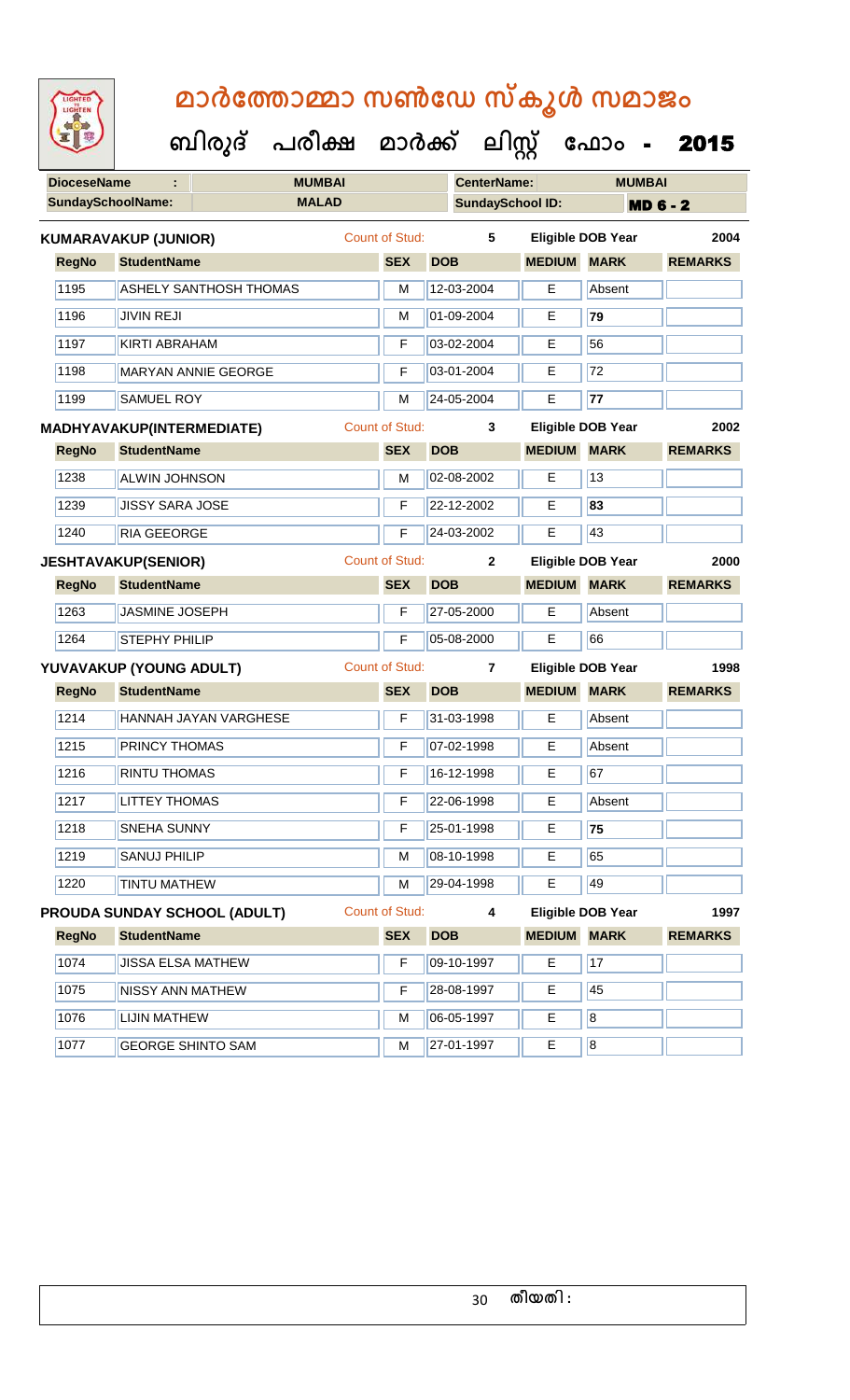| <b>IGHTED</b> |
|---------------|
|               |
|               |
|               |
|               |

| <b>DioceseName</b>        | ÷                            | <b>MUMBAI</b>         |  |                       |            | <b>CenterName:</b>       |                    | <b>MUMBAI</b>            |                 |  |
|---------------------------|------------------------------|-----------------------|--|-----------------------|------------|--------------------------|--------------------|--------------------------|-----------------|--|
|                           | <b>SundaySchoolName:</b>     | <b>SANTACRUZ</b>      |  |                       |            | <b>SundaySchool ID:</b>  |                    |                          | <b>MD 6 - 3</b> |  |
|                           | <b>KUMARAVAKUP (JUNIOR)</b>  |                       |  | <b>Count of Stud:</b> |            | 5                        |                    | <b>Eligible DOB Year</b> | 2004            |  |
| <b>RegNo</b>              | <b>StudentName</b>           |                       |  | <b>SEX</b>            | <b>DOB</b> |                          | <b>MEDIUM MARK</b> |                          | <b>REMARKS</b>  |  |
| 1200                      | <b>REUBEN SAJI THOMAS</b>    |                       |  | M                     |            | 28-02-2004               | E                  | 77                       |                 |  |
| 1201                      | <b>LEON ZACHERIAH</b>        |                       |  | M                     |            | 05-11-2004               | E                  | 53                       |                 |  |
| 1202                      | <b>ALLEN SHEKAR</b>          |                       |  | M                     |            | 16-11-2004               | Е                  | 43                       |                 |  |
| 1203                      | <b>ALLAN PAULSON</b>         |                       |  | M                     |            | 28-03-2004               | E                  | 30                       |                 |  |
| 1204                      | <b>AARON JOHN</b>            |                       |  | M                     |            | 22-09-2004               | E                  | Absent                   |                 |  |
| MADHYAVAKUP(INTERMEDIATE) |                              | <b>Count of Stud:</b> |  | 9                     |            | <b>Eligible DOB Year</b> | 2002               |                          |                 |  |
| <b>RegNo</b>              | <b>StudentName</b>           |                       |  | <b>SEX</b>            | <b>DOB</b> |                          | <b>MEDIUM MARK</b> |                          | <b>REMARKS</b>  |  |
| 1241                      | NIKHIL ALEXANDER             |                       |  | M                     |            | 16-01-2002               | E                  | 28                       |                 |  |
| 1242                      | <b>ZACHERIAH JOY MATHEWS</b> |                       |  | М                     |            | 20-02-2002               | Е                  | Absent                   |                 |  |
| 1243                      | <b>CHRISTINA SARAH K</b>     |                       |  | F                     |            | 08-04-2002               | E                  | Absent                   |                 |  |
| 1244                      | <b>RUTH ANSON</b>            |                       |  | F                     |            | 07-06-2002               | Е                  | Absent                   |                 |  |
| 1245                      | <b>DWYESH J THOMAS</b>       |                       |  | M                     |            | 15-06-2002               | E                  | 19                       |                 |  |
| 1246                      | TRISHA ELIZABETH MATHEW      |                       |  | $\mathsf F$           |            | 28-09-2002               | Е                  | Absent                   |                 |  |
| 1247                      | <b>NATHAN JOHN</b>           |                       |  | M                     |            | 14-11-2002               | Е                  | Absent                   |                 |  |
| 1248                      | <b>BRIAN THOMAS</b>          |                       |  | M                     |            | 04-11-2002<br>E          |                    | 23                       |                 |  |
| 1249                      | <b>ASHWIN SHEKAR</b>         |                       |  | M                     |            | 02-11-2002               | E                  | 17                       |                 |  |
|                           | <b>JESHTAVAKUP(SENIOR)</b>   |                       |  | <b>Count of Stud:</b> |            | 6                        |                    | <b>Eligible DOB Year</b> | 2000            |  |
| <b>RegNo</b>              | <b>StudentName</b>           |                       |  | <b>SEX</b>            | <b>DOB</b> |                          | <b>MEDIUM MARK</b> |                          | <b>REMARKS</b>  |  |
| 1265                      | <b>JESAN DANIEL</b>          |                       |  | M                     |            | 12-01-2000               | E                  | 41                       |                 |  |
| 1266                      | <b>JENNISSA THOMAS</b>       |                       |  | $\mathsf F$           |            | 29-01-2000               | E.                 | Absent                   |                 |  |
| 1267                      | RIAHNA ZACHERIAH             |                       |  | $\mathsf F$           |            | 16-02-2000               | E                  | Absent                   |                 |  |
| 1268                      | <b>CAROL MATHEW</b>          |                       |  | F                     |            | 09-06-2000               | E                  | Absent                   |                 |  |
| 1269                      | SARAH ELA GEORGE             |                       |  | F                     |            | 23-10-2000               | Е                  | Absent                   |                 |  |
| 1270                      | NOELLA ABRAHAM               |                       |  | F                     |            | 25-12-2000               | E                  | Absent                   |                 |  |
|                           | YUVAVAKUP (YOUNG ADULT)      |                       |  | <b>Count of Stud:</b> |            | $\mathbf{1}$             |                    | <b>Eligible DOB Year</b> | 1998            |  |
| <b>RegNo</b>              | <b>StudentName</b>           |                       |  | <b>SEX</b>            | <b>DOB</b> |                          | <b>MEDIUM</b>      | <b>MARK</b>              | <b>REMARKS</b>  |  |
| 1221                      | <b>CHIRAG ALEXANDER</b>      |                       |  | M                     |            | 17-01-1998               | E.                 | Absent                   |                 |  |
|                           | PROUDA SUNDAY SCHOOL (ADULT) |                       |  | <b>Count of Stud:</b> |            | 4                        |                    | <b>Eligible DOB Year</b> | 1997            |  |
| <b>RegNo</b>              | <b>StudentName</b>           |                       |  | <b>SEX</b>            | <b>DOB</b> |                          | <b>MEDIUM MARK</b> |                          | <b>REMARKS</b>  |  |
| 1078                      | <b>REUBEN VARGHESE</b>       |                       |  | M                     |            | 27-10-1997               | E                  | Absent                   |                 |  |
| 1079                      | <b>DIYA GRACE MATHEW</b>     |                       |  | F                     |            | 11-02-1997               | Е                  | Absent                   |                 |  |
| 1080                      | <b>HANNAH ANN GEORGE</b>     |                       |  | F                     |            | 18-03-1997               | Е                  | Absent                   |                 |  |
| 1081                      | <b>NOEL PHILIP</b>           |                       |  | М                     |            | 11-07-1997               | Е                  | Absent                   |                 |  |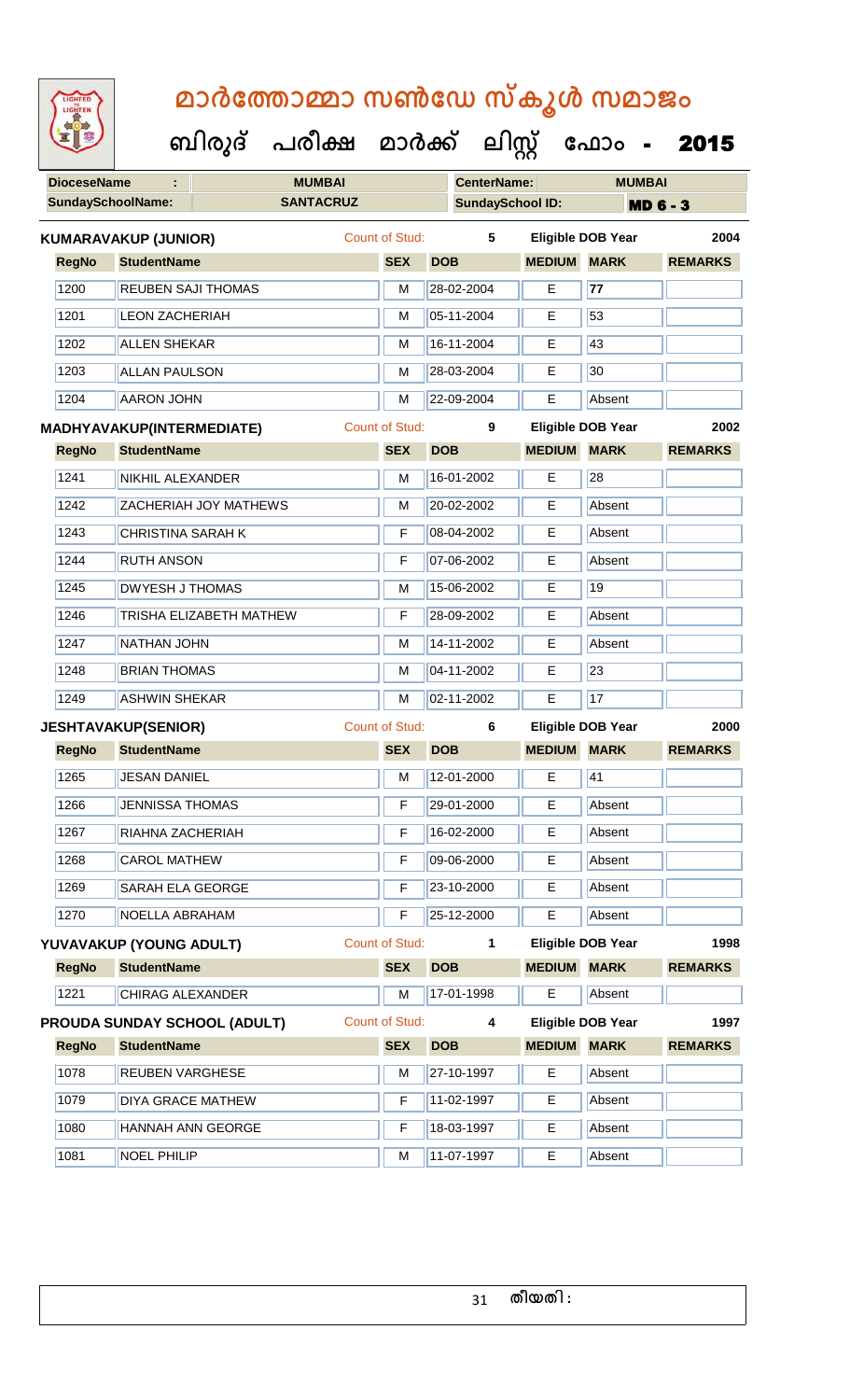| LIGHTED<br>LIGHTEN       |                                  | മാർത്തോമ്മാ സൺഡേ സ്കൂൾ സമാജം         |                       |                    |                         |                          |                 |
|--------------------------|----------------------------------|--------------------------------------|-----------------------|--------------------|-------------------------|--------------------------|-----------------|
|                          |                                  | ബിരുദ് പരീക്ഷ മാർക്ക് ലിസ്റ്റ് ഫോം - |                       |                    |                         |                          | 2015            |
| <b>DioceseName</b>       |                                  | <b>MUMBAI</b>                        |                       | <b>CenterName:</b> |                         | <b>MUMBAI</b>            |                 |
| <b>SundaySchoolName:</b> |                                  | <b>MIRA BHAYANTHAR ST JOHNS</b>      |                       |                    | <b>SundaySchool ID:</b> |                          | <b>MD 6 - 4</b> |
|                          | KUMARAVAKUP (JUNIOR)             |                                      | <b>Count of Stud:</b> | $\mathbf{7}$       |                         | <b>Eligible DOB Year</b> | 2004            |
| <b>RegNo</b>             | <b>StudentName</b>               |                                      | <b>SEX</b>            | <b>DOB</b>         | <b>MEDIUM</b>           | <b>MARK</b>              | <b>REMARKS</b>  |
| 1205                     | <b>ABEN C BINU</b>               |                                      | м                     | 21-07-2004         | E                       | 75                       |                 |
| 1206                     | <b>MERIL JOSEPH KOSHY</b>        |                                      | м                     | 09-05-2004         | E                       | 57                       |                 |
| 1207                     | <b>JESTIN GEOMON</b>             |                                      | м                     | 05-09-2004         | Е                       | 76                       |                 |
| 1208                     | <b>AARON SAM JOHN</b>            |                                      | м                     | 05-11-2004         | Е                       | 97                       |                 |
| 1209                     | <b>SHERIN S MATHEW</b>           |                                      | F                     | 26-07-2004         | Е                       | 94                       |                 |
| 1210                     | <b>HANNA MARY GEORGE</b>         |                                      | F                     | 05-11-2004         | Е                       | 85                       |                 |
| 1211                     | <b>ANALYA ALEXANDER</b>          |                                      | F                     | 09-08-2004         | Е                       | 63                       |                 |
|                          | <b>MADHYAVAKUP(INTERMEDIATE)</b> |                                      | <b>Count of Stud:</b> | 8                  |                         | <b>Eligible DOB Year</b> | 2002            |
| <b>RegNo</b>             | <b>StudentName</b>               |                                      | <b>SEX</b>            | <b>DOB</b>         | <b>MEDIUM</b>           | <b>MARK</b>              | <b>REMARKS</b>  |
| 1250                     | <b>MELBIN ABRAHAM KOSHY</b>      |                                      | м                     | 12-09-2002         | Е                       | 67                       |                 |
| 1251                     | <b>JOBIN MATHEW</b>              |                                      | м                     | 26-03-2002         | Е                       | 64                       |                 |
| 1252                     | <b>STUVIN ABRAHAM GEORGE</b>     |                                      | м                     | 17-08-2002         | Е                       | 66                       |                 |
| 1253                     | <b>ROMY G MATHEW</b>             |                                      | м                     | 03-12-2002         | Е                       | 72                       |                 |
| 1254                     | <b>JESSICA JOHNY</b>             |                                      | F                     | 24-04-2002         | Е                       | 67                       |                 |
| 1255                     | <b>CAROLINA DAISY SHIBU</b>      |                                      | F                     | 11-09-2002         | Е                       | 44                       |                 |
| 1256                     | STENCY ELIZABETH SAMSON          |                                      | F                     | 15-12-2002         | E                       | Absent                   |                 |
| 5087                     | <b>DEENA DAISY SHIBU</b>         |                                      | F                     | 11-09-2002         | E.                      | $\overline{71}$          |                 |
|                          | <b>JESHTAVAKUP(SENIOR)</b>       |                                      | <b>Count of Stud:</b> | 10                 |                         | <b>Eligible DOB Year</b> | 2000            |
| <b>RegNo</b>             | <b>StudentName</b>               |                                      | <b>SEX</b>            | <b>DOB</b>         | <b>MEDIUM</b>           | <b>MARK</b>              | <b>REMARKS</b>  |
| 1271                     | <b>ALVIN ABRAHAM</b>             |                                      | M                     | 07-10-2000         | E                       | 8                        |                 |
| 1272                     | JOEL JOSE ABRAHAM                |                                      | M                     | 04-03-2000         | E                       | 16                       |                 |
| 1273                     | <b>ROHAN SAM THOMAS</b>          |                                      | М                     | 12-02-2000         | E.                      | 57                       |                 |
| 1274                     | EDWIN SAJI ABRAHAM               |                                      | М                     | 07-06-2000         | E.                      | Absent                   |                 |
| 1275                     | <b>ROBIN DANIEL</b>              |                                      | M                     | 11-01-2000         | E                       | Absent                   |                 |
| 1276                     | SHREYA SUSAN BINU                |                                      | F                     | 23-08-2000         | E.                      | Absent                   |                 |
| 1277                     | <b>NOELA GRACE SHAJI</b>         |                                      | F                     | 01-08-2000         | Е                       | 59                       |                 |
| 1278                     | <b>NOVELA PRAISE SHAJI</b>       |                                      | F                     | 01-08-2000         | E                       | 69                       |                 |
| 1279                     | <b>TEENA THOMAS</b>              |                                      | F                     | 12-02-2000         | E                       | 62                       |                 |
| 1280                     | <b>CHRISTINA MATHEW</b>          |                                      | F                     | 08-02-2000         | E.                      | 38                       |                 |
|                          | YUVAVAKUP (YOUNG ADULT)          |                                      | <b>Count of Stud:</b> | $\overline{7}$     |                         | <b>Eligible DOB Year</b> | 1998            |
| <b>RegNo</b>             | <b>StudentName</b>               |                                      | <b>SEX</b>            | <b>DOB</b>         | <b>MEDIUM</b>           | <b>MARK</b>              | <b>REMARKS</b>  |
| 1222                     | JOEL JOHNY                       |                                      | M                     | 29-09-1998         | E                       | 32                       |                 |
| 1223                     | <b>JITHU K JOHNSON</b>           |                                      | м                     | 11-03-1998         | E.                      | Absent                   |                 |
| 1224                     | <b>ABHISHIKTH G JOHN</b>         |                                      | М                     | 02-12-1998         | Е                       | 75                       |                 |
| 1225                     | RIMA ISSAC COTTADIYIL            |                                      | F                     | 24-10-1998         | E                       | 58                       |                 |
| 1226                     | SIMI SUSAN SHIBU                 |                                      | F                     | 26-06-1998         | E.                      | 86                       |                 |

32 **തീയതി :**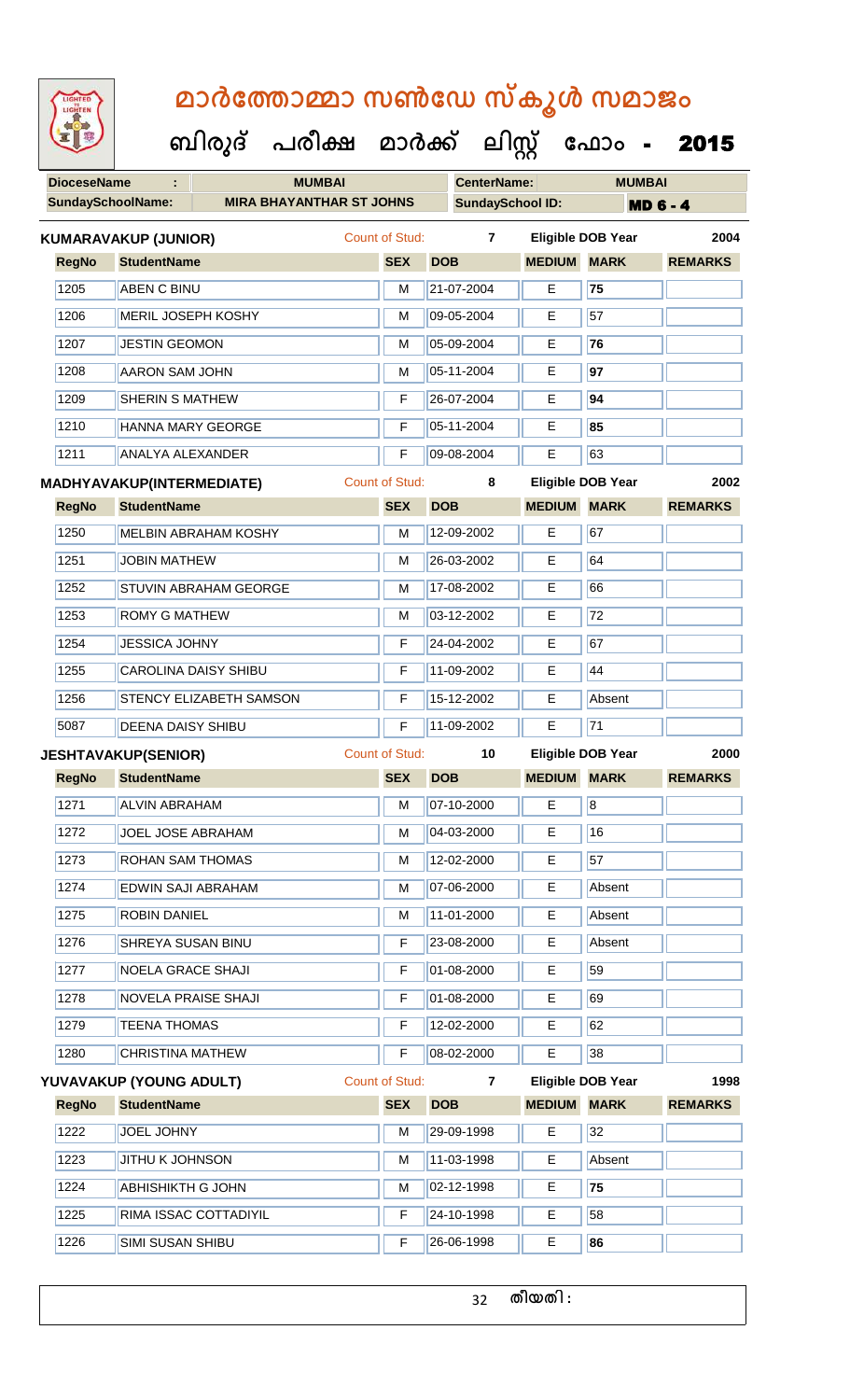| <b>DioceseName</b>       | t                        | <b>MUMBAI</b>                       |                       |            | CenterName:             |               | <b>MUMBAI</b>     |                |
|--------------------------|--------------------------|-------------------------------------|-----------------------|------------|-------------------------|---------------|-------------------|----------------|
| <b>SundaySchoolName:</b> |                          | <b>MIRA BHAYANTHAR ST JOHNS</b>     |                       |            | <b>SundaySchool ID:</b> |               | <b>MD 6 - 4</b>   |                |
| 1227                     |                          | SHREYA SARA ABRAHAM                 | F                     |            | 15-08-1998              | E             | 78                |                |
| 1228                     | SHEBA ANN GEORGE         |                                     | F                     |            | 01-01-1998              | E             | Absent            |                |
|                          |                          | <b>PROUDA SUNDAY SCHOOL (ADULT)</b> | <b>Count of Stud:</b> |            | 10                      |               | Eligible DOB Year | 1997           |
| <b>RegNo</b>             | <b>StudentName</b>       |                                     | <b>SEX</b>            | <b>DOB</b> |                         | <b>MEDIUM</b> | <b>MARK</b>       | <b>REMARKS</b> |
| 1082                     |                          | <b>ASHISH SAJI PLAMMOOTTIL</b>      | М                     |            | 05-05-1997              | Е             | 17                |                |
| 1083                     | <b>ASBIN MATHEW</b>      |                                     | М                     |            | 07-09-1997              | E             | Absent            |                |
| 1084                     | ABIN SAJI ABRAHAM        |                                     | м                     |            | 06-06-1997              | E             | 20                |                |
| 1085                     | <b>MOHIT K SHAJI</b>     |                                     | M                     |            | 28-10-1997              | E             | 41                |                |
| 1086                     | <b>JOBIN GEOMON</b>      |                                     | М                     |            | 29-12-1997              | E.            | Absent            |                |
| 1087                     | <b>SAM BABU</b>          |                                     | М                     |            | 23-10-1997              | E             | 6                 |                |
| 1088                     | <b>JOSLYN ANN CHACKO</b> |                                     | F                     |            | 05-01-1997              | E.            | Absent            |                |
| 1089                     |                          | SHERIN ANN VARGHESE                 | F                     |            | 17-02-1997              | E             | 12                |                |
| 1090                     | <b>JAENI MARY SAMUEL</b> |                                     | F                     |            | 03-07-1997              | E.            | Absent            |                |
| 1091                     | <b>HEENA PHILIP</b>      |                                     | F                     |            | 23-10-1997              | Е             | Absent            |                |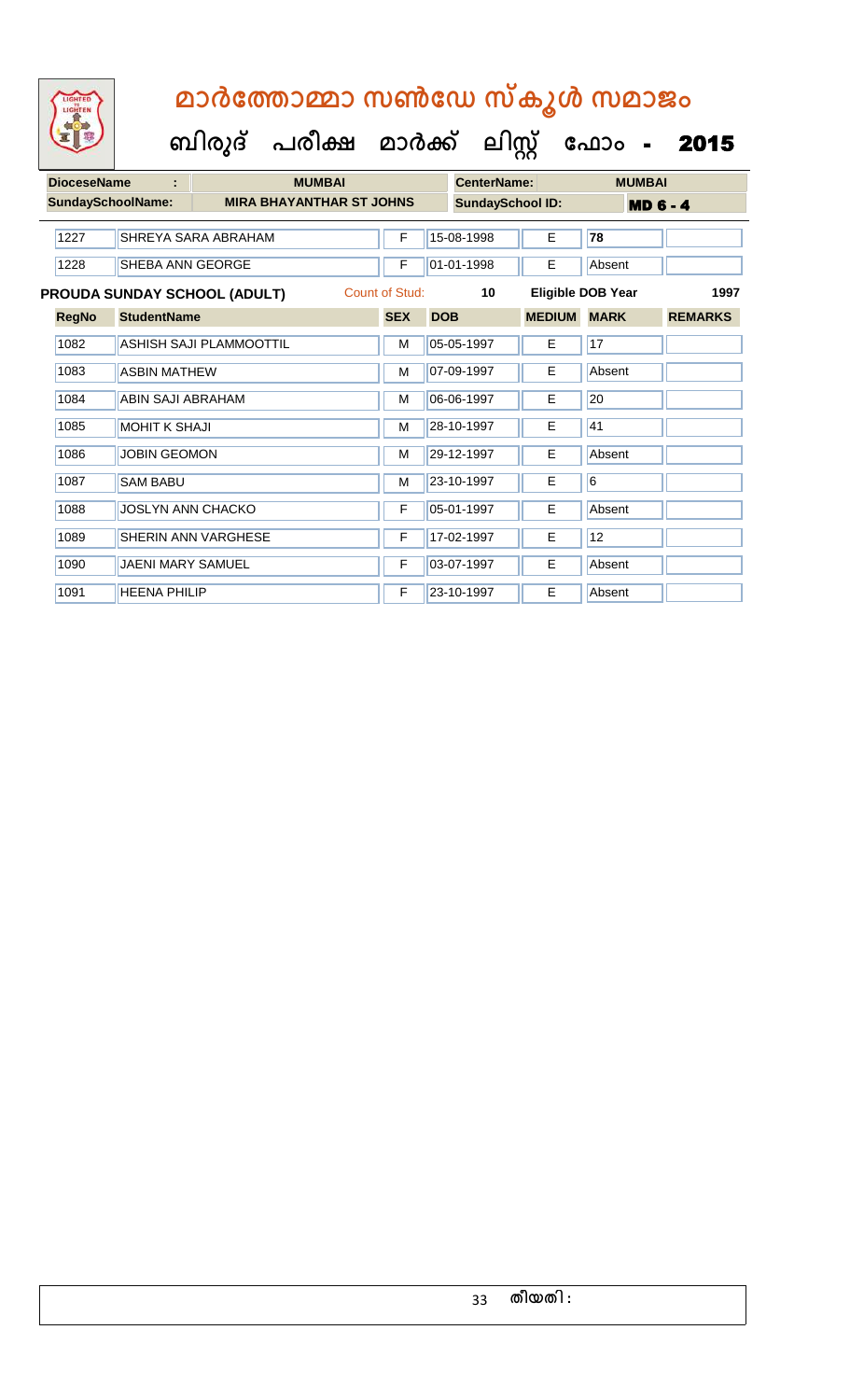| <b>IGHTED</b> |
|---------------|
|               |
|               |
|               |
|               |

| <b>DioceseName</b> |                             |                           | <b>MUMBAI</b> |                       | <b>CenterName:</b> |                         | <b>MUMBAI</b>            |                |
|--------------------|-----------------------------|---------------------------|---------------|-----------------------|--------------------|-------------------------|--------------------------|----------------|
|                    | <b>SundaySchoolName:</b>    | <b>GOREGOAN ST PETERS</b> |               |                       |                    | <b>SundaySchool ID:</b> | <b>MD 6 - 5</b>          |                |
|                    | <b>KUMARAVAKUP (JUNIOR)</b> |                           |               | <b>Count of Stud:</b> | 5                  |                         | <b>Eligible DOB Year</b> | 2004           |
| <b>RegNo</b>       | <b>StudentName</b>          |                           |               | <b>SEX</b>            | <b>DOB</b>         | <b>MEDIUM MARK</b>      |                          | <b>REMARKS</b> |
| 1212               | <b>NANMA EDISON</b>         |                           |               | F                     | 09-12-2004         | E                       | 68                       |                |
| 1213               | <b>SHANE SAMUEL</b>         |                           |               | M                     | 06-10-2004         | E.                      | 53                       |                |
| 1214               | <b>ISABEL SARA KOSHY</b>    |                           |               | F                     | 03-02-2004         | E                       | 52                       |                |
| 1215               | <b>NEHA SHAJI</b>           |                           |               | F                     | 22-01-2004         | Е                       | 26                       |                |
| 1216               | <b>JANET JOSE</b>           |                           |               | F                     | 24-05-2004         | E                       | 19                       |                |
|                    | MADHYAVAKUP(INTERMEDIATE)   |                           |               | <b>Count of Stud:</b> | 6                  |                         | <b>Eligible DOB Year</b> | 2002           |
| <b>RegNo</b>       | <b>StudentName</b>          |                           |               | <b>SEX</b>            | <b>DOB</b>         | <b>MEDIUM</b>           | <b>MARK</b>              | <b>REMARKS</b> |
| 1257               | <b>JOEL THOMAS</b>          |                           |               | M                     | 09-11-2002         | Е                       | 48                       |                |
| 1258               | <b>SHERLIN SAMUEL</b>       |                           |               | F                     | 07-06-2002         | E                       | 24                       |                |
| 1259               | <b>JOEL SAMUEL</b>          |                           |               | M                     | 06-01-2002         | E                       | 61                       |                |
| 1260               |                             | SHAUN GEO ZACHERIAH       |               | M                     | 12-04-2002         | E                       | Absent                   |                |
| 1261               | <b>MANU KOSHY</b>           |                           |               | M                     | 05-07-2002         | Ε                       | 31                       |                |
| 1262               |                             | JEFFIN THOMAS SUNNY       |               | M                     | 03-05-2002         | E                       | 26                       |                |
|                    | <b>JESHTAVAKUP(SENIOR)</b>  |                           |               | <b>Count of Stud:</b> | 4                  |                         | <b>Eligible DOB Year</b> | 2000           |
| <b>RegNo</b>       | <b>StudentName</b>          |                           |               | <b>SEX</b>            | <b>DOB</b>         | <b>MEDIUM</b>           | <b>MARK</b>              | <b>REMARKS</b> |
| 1281               | <b>CHRISTY JOSE</b>         |                           |               | M                     | 29-08-2000         | Е                       | Absent                   |                |
| 1282               | <b>SUJIT SOJI JOHN</b>      |                           |               | M                     | 18-04-2000         | E                       | Absent                   |                |
| 1283               | <b>BINSU BENNY</b>          |                           |               | F                     | 16-12-2000         | E                       | 56                       |                |
| 1284               |                             | <b>ASHER PAUL MATHEWS</b> |               | M                     | 19-06-2000         | E                       | Absent                   |                |
|                    | YUVAVAKUP (YOUNG ADULT)     |                           |               | <b>Count of Stud:</b> | 4                  |                         | <b>Eligible DOB Year</b> | 1998           |
| <b>RegNo</b>       | <b>StudentName</b>          |                           |               | <b>SEX</b>            | <b>DOB</b>         | <b>MEDIUM</b>           | <b>MARK</b>              | <b>REMARKS</b> |
| 1229               | <b>NOEL SHAJI</b>           |                           |               | М                     | 30-01-1998         | E                       | Absent                   |                |
| 1230               |                             | AKHILA MARIAM SAJAN       |               | F                     | 26-10-1998         | E                       | Absent                   |                |
| 1231               |                             | MICHELLE SUSAN REJI       |               | F                     | 11-01-1998         | E                       | Absent                   |                |
| 1232               |                             | ROCHELLE SERA CHERIAN     |               | F                     | 17-01-1998         | Е                       | Absent                   |                |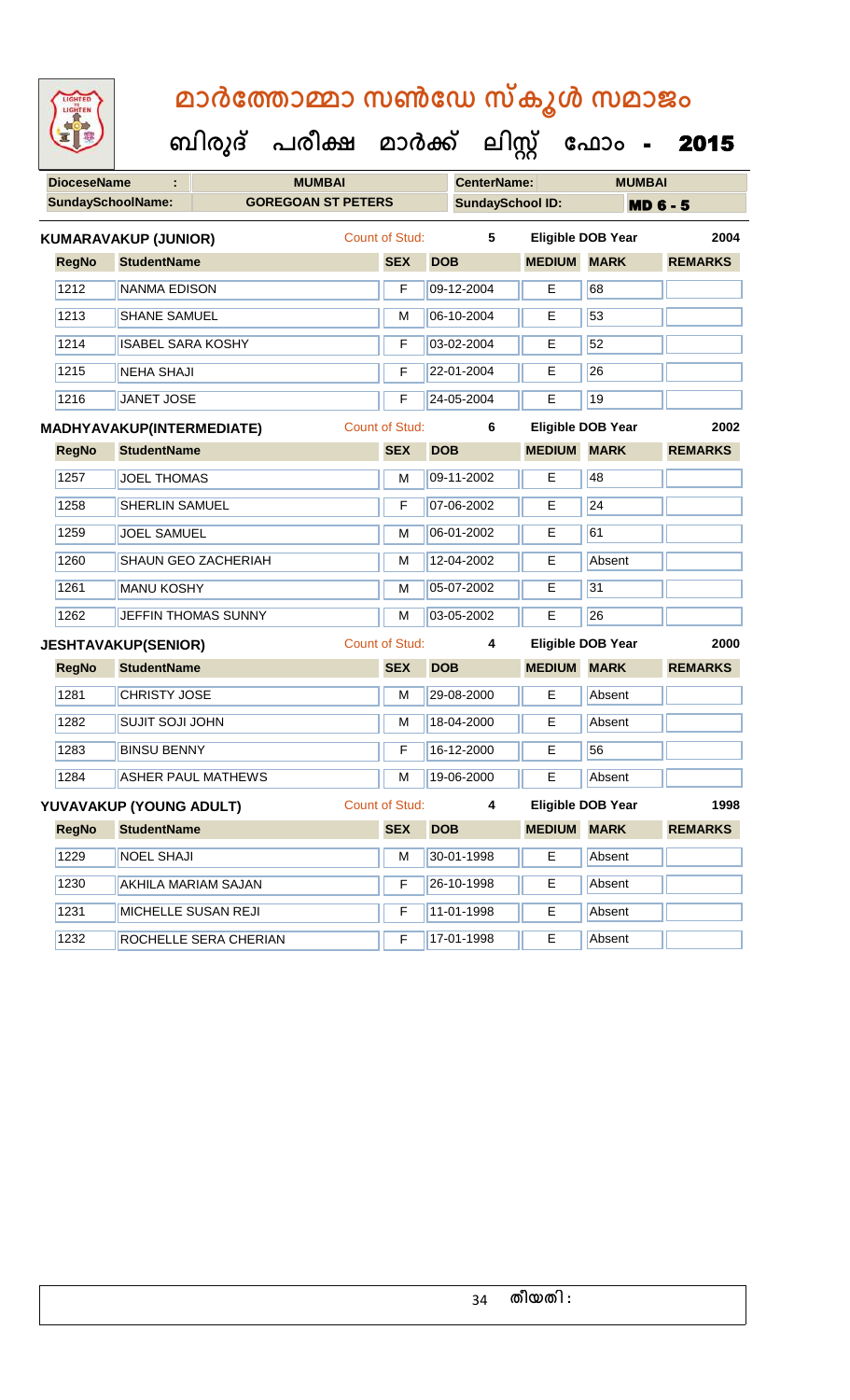| <b>IGHTED</b> |
|---------------|
|               |
|               |
|               |

| <b>DioceseName</b>       | ÷                                |                              | <b>MUMBAI</b> |                       |            | <b>CenterName:</b>      |                          |             | <b>MUMBAI</b>   |                |  |
|--------------------------|----------------------------------|------------------------------|---------------|-----------------------|------------|-------------------------|--------------------------|-------------|-----------------|----------------|--|
| <b>SundaySchoolName:</b> |                                  |                              | <b>DADAR</b>  |                       |            | <b>SundaySchool ID:</b> |                          |             | <b>MD 6 - 6</b> |                |  |
|                          | <b>KUMARAVAKUP (JUNIOR)</b>      |                              |               | <b>Count of Stud:</b> |            | $\mathbf{2}$            | <b>Eligible DOB Year</b> |             |                 | 2004           |  |
| <b>RegNo</b>             | <b>StudentName</b>               |                              |               | <b>SEX</b>            | <b>DOB</b> |                         | <b>MEDIUM</b>            | <b>MARK</b> |                 | <b>REMARKS</b> |  |
| 1217                     | <b>JERRICA GEORGE</b>            |                              |               | F                     |            | 05-01-2004              | E                        | Absent      |                 |                |  |
| 1218                     | <b>SARA THOMAS</b>               |                              |               | F                     |            | 31-08-2004              | E                        | Absent      |                 |                |  |
|                          | <b>MADHYAVAKUP(INTERMEDIATE)</b> |                              |               | <b>Count of Stud:</b> |            | $5\phantom{.0}$         | <b>Eligible DOB Year</b> |             |                 | 2002           |  |
| <b>RegNo</b>             | <b>StudentName</b>               |                              |               | <b>SEX</b>            | <b>DOB</b> |                         | <b>MEDIUM MARK</b>       |             |                 | <b>REMARKS</b> |  |
| 1263                     | <b>MEHER BIJU</b>                |                              |               | F                     |            | 10-03-2002              | E                        | Absent      |                 |                |  |
| 1264                     |                                  | <b>JINUSHA SARA THOMAS</b>   |               | F                     |            | 01-08-2002              | E                        | 65          |                 |                |  |
| 1265                     | <b>FEBA MARIAM</b>               |                              |               | F                     |            | 18-12-2002              | Е                        | Absent      |                 |                |  |
| 1266                     | <b>MATHEW ALEX</b>               |                              |               | M                     |            | 25-10-2002              | Е                        | 39          |                 |                |  |
| 1267                     | <b>BETSY ISSAC</b>               |                              |               | F                     |            | 25-01-2002              | E                        | 29          |                 |                |  |
|                          | <b>JESHTAVAKUP(SENIOR)</b>       |                              |               | <b>Count of Stud:</b> |            | 5                       | <b>Eligible DOB Year</b> |             |                 | 2000           |  |
| <b>RegNo</b>             | <b>StudentName</b>               |                              |               | <b>SEX</b>            | <b>DOB</b> |                         | <b>MEDIUM MARK</b>       |             |                 | <b>REMARKS</b> |  |
| 1285                     | <b>REUBEAN JOSE</b>              |                              |               | M                     |            | 28-06-2000              | E                        | Absent      |                 |                |  |
| 1286                     | REUBEAN JOHN                     |                              |               | M                     |            | 14-07-2000              | Е                        | Absent      |                 |                |  |
| 1287                     | REUBEAN ROSEN                    |                              |               | M                     |            | 19-11-2000              | Е                        | Absent      |                 |                |  |
| 1288                     | <b>BRIGHTY ZACHERIAH</b>         |                              |               | F                     |            | 11-12-2000              | Е                        | Absent      |                 |                |  |
| 1289                     | PHILIP MATHEW                    |                              |               | M                     |            | 27-12-2000              | E                        | Absent      |                 |                |  |
|                          | YUVAVAKUP (YOUNG ADULT)          |                              |               | <b>Count of Stud:</b> |            | $\mathbf{2}$            | <b>Eligible DOB Year</b> |             |                 | 1998           |  |
| <b>RegNo</b>             | <b>StudentName</b>               |                              |               | <b>SEX</b>            | <b>DOB</b> |                         | <b>MEDIUM</b>            | <b>MARK</b> |                 | <b>REMARKS</b> |  |
| 1233                     | <b>RIYA BIJU</b>                 |                              |               | F                     |            | 04-12-1998              | E                        | Absent      |                 |                |  |
| 1234                     | REBEKAH MATHEW                   |                              |               | F                     |            | 18-02-1998              | Е                        | Absent      |                 |                |  |
|                          |                                  | PROUDA SUNDAY SCHOOL (ADULT) |               | <b>Count of Stud:</b> |            | $\mathbf{3}$            | <b>Eligible DOB Year</b> |             |                 | 1997           |  |
| <b>RegNo</b>             | <b>StudentName</b>               |                              |               | <b>SEX</b>            | <b>DOB</b> |                         | <b>MEDIUM</b>            | <b>MARK</b> |                 | <b>REMARKS</b> |  |
| 0                        | <b>FREEZY</b>                    |                              |               | F                     |            | 01-01-1950              | E                        | Absent      |                 |                |  |
| $\vert 0 \vert$          | <b>JESLIN JOHN</b>               |                              |               | F                     |            | 01-01-1950              | Е                        | Absent      |                 |                |  |
| $\overline{0}$           | <b>NEETU ABEY</b>                |                              |               | F                     |            | 01-01-1950              | E                        | Absent      |                 |                |  |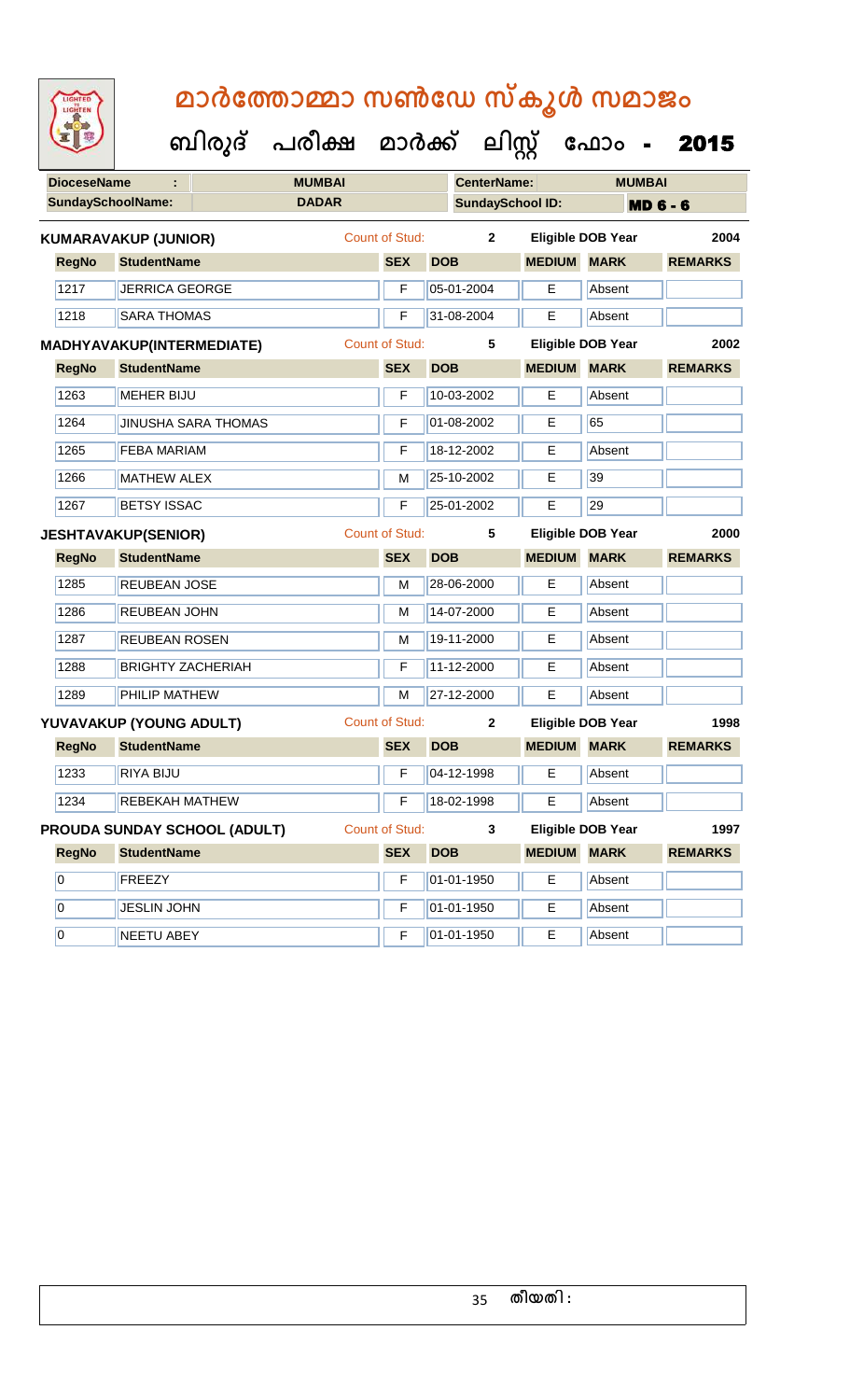| <b>IGHTED</b> |
|---------------|
|               |
|               |
|               |
|               |

 **ബിരുദ് പരീക്ഷ മാര്ക് ക ലിസ്റ്റ ക ഫ ാോം** - 2015

| <b>DioceseName</b>       | ÷                                | <b>MUMBAI</b>               |                       | <b>CenterName:</b>      |               | <b>MUMBAI</b>            |                |  |
|--------------------------|----------------------------------|-----------------------------|-----------------------|-------------------------|---------------|--------------------------|----------------|--|
| <b>SundaySchoolName:</b> |                                  | <b>BASIEN ROAD</b>          |                       | <b>SundaySchool ID:</b> |               | <b>MD 6 - 7</b>          |                |  |
|                          | <b>KUMARAVAKUP (JUNIOR)</b>      |                             | <b>Count of Stud:</b> | 10                      |               | <b>Eligible DOB Year</b> | 2004           |  |
| <b>RegNo</b>             | <b>StudentName</b>               |                             | <b>SEX</b>            | <b>DOB</b>              | <b>MEDIUM</b> | <b>MARK</b>              | <b>REMARKS</b> |  |
| 4897                     | ABEL DANIEL MATHEW               |                             | M                     | 15-09-2004              | E             | Absent                   |                |  |
| 4898                     | ALBIN K. JOBY                    |                             | M                     | 16-11-2004              | Е             | Absent                   |                |  |
| 4899                     |                                  | <b>ASHLYN PERRY GEORGE</b>  | M                     | 11-11-2004              | Е             | Absent                   |                |  |
| 4900                     | <b>JEREMY AJI THOMAS</b>         |                             | M                     | 05-09-2004              | Е             | $\overline{22}$          |                |  |
| 4901                     | <b>JOEL AJI THOMAS</b>           |                             | M                     | 05-09-2004              | E             | 17                       |                |  |
| 4902                     | JOEL JOHN MATHEW                 |                             | М                     | 21-09-2004              | Е             | 53                       |                |  |
| 4903                     | <b>JOSHUA THOMAS</b>             |                             | M                     | 03-01-2004              | E             | Absent                   |                |  |
| 4904                     | <b>ROBIN REJI MATHEW</b>         |                             | М                     | 19-11-2004              | Е             | 67                       |                |  |
| 4905                     |                                  | RYAN MATHAI VARGHESE        | M                     | 22-09-2004              | Е             | 44                       |                |  |
| 4906                     | <b>SOBIN SABU</b>                |                             | M                     | 20-09-2004              | E             | Absent                   |                |  |
|                          | <b>MADHYAVAKUP(INTERMEDIATE)</b> |                             | <b>Count of Stud:</b> | 10                      |               | <b>Eligible DOB Year</b> | 2002           |  |
| <b>RegNo</b>             | <b>StudentName</b>               |                             | <b>SEX</b>            | <b>DOB</b>              | <b>MEDIUM</b> | <b>MARK</b>              | <b>REMARKS</b> |  |
| 5076                     |                                  | <b>AARON ABRAHAM SUMEET</b> | M                     | 11-06-2002              | Е             | 48                       |                |  |
| 5077                     | <b>ALBY ISSAC MALIKAYIL</b>      |                             | м                     | 08-03-2002              | Е             | 39                       |                |  |
| 5078                     | ANGELA SARA JOB                  |                             | F                     | 05-03-2002              | E             | 54                       |                |  |
| 5079                     | <b>ASHA PAGI</b>                 |                             | F                     | 25-04-2002              | Е             | Absent                   |                |  |
| 5080                     |                                  | <b>JERRIN MARY ABRAHAM</b>  | F                     | 23-02-2002              | Е             | Absent                   |                |  |
| 5081                     |                                  | NAOMI MARIAM ABRAHAM        | F                     | 20-08-2002              | E             | 80                       |                |  |
| 5082                     | <b>RIJO ABY THOMAS</b>           |                             | M                     | 15-08-2002              | Е             | 33                       |                |  |
| 5083                     |                                  | SAMUEL JOSE GEORGE          | М                     | 31-01-2002              | Е             | 33                       |                |  |
| 5084                     | SHIJO JOHNSON                    |                             | M                     | 16-01-2002              | E             | 48                       |                |  |
| 5085                     | SONIA JOHNSON                    |                             | F                     | 29-07-2002              | E             | Absent                   |                |  |
|                          | <b>JESHTAVAKUP(SENIOR)</b>       |                             | Count of Stud:        | 8                       |               | <b>Eligible DOB Year</b> | 2000           |  |
| <b>RegNo</b>             | <b>StudentName</b>               |                             | <b>SEX</b>            | <b>DOB</b>              | <b>MEDIUM</b> | <b>MARK</b>              | <b>REMARKS</b> |  |
| 5170                     |                                  | ADITYA ALEXANDER JOB        | М                     | 13-06-2000              | Е             | Absent                   |                |  |
| 5171                     | JABIN V. CHACKO                  |                             | М                     | 07-05-2000              | E.            | Absent                   |                |  |
| 5172                     |                                  | JOYCE MARIAM ABRAHAM        | F                     | 08-03-2000              | Е             | Absent                   |                |  |
| 5173                     | REEBA THAMPAN                    |                             | F                     | 06-05-2000              | Е             | 63                       |                |  |
| 5174                     | ROSHAN JOHN SAM                  |                             | M                     | 26-05-2000              | E             | 72                       |                |  |
| 5175                     |                                  | ROSLIN MARIAM GEORGE        | F                     | 19-06-2000              | Е             | Absent                   |                |  |
| 5176                     | SHIJI M. JOHNSON                 |                             | F                     | 12-04-2000              | Е             | 68                       |                |  |
| 5177                     | <b>TINBY ANN THOMAS</b>          |                             | F                     | 11-05-2000              | Е             | 53                       |                |  |
|                          | YUVAVAKUP (YOUNG ADULT)          |                             | <b>Count of Stud:</b> | 11                      |               | <b>Eligible DOB Year</b> | 1998           |  |
| <b>RegNo</b>             | <b>StudentName</b>               |                             | <b>SEX</b>            | <b>DOB</b>              | <b>MEDIUM</b> | <b>MARK</b>              | <b>REMARKS</b> |  |
| 4112                     | <b>ABIN BINOY ABRAHAM</b>        |                             | M                     | 11-08-1998              | E             | Absent                   |                |  |

4113 ASHA ALEXANDER F 02-08-1998 E Absent

**തീയതി :**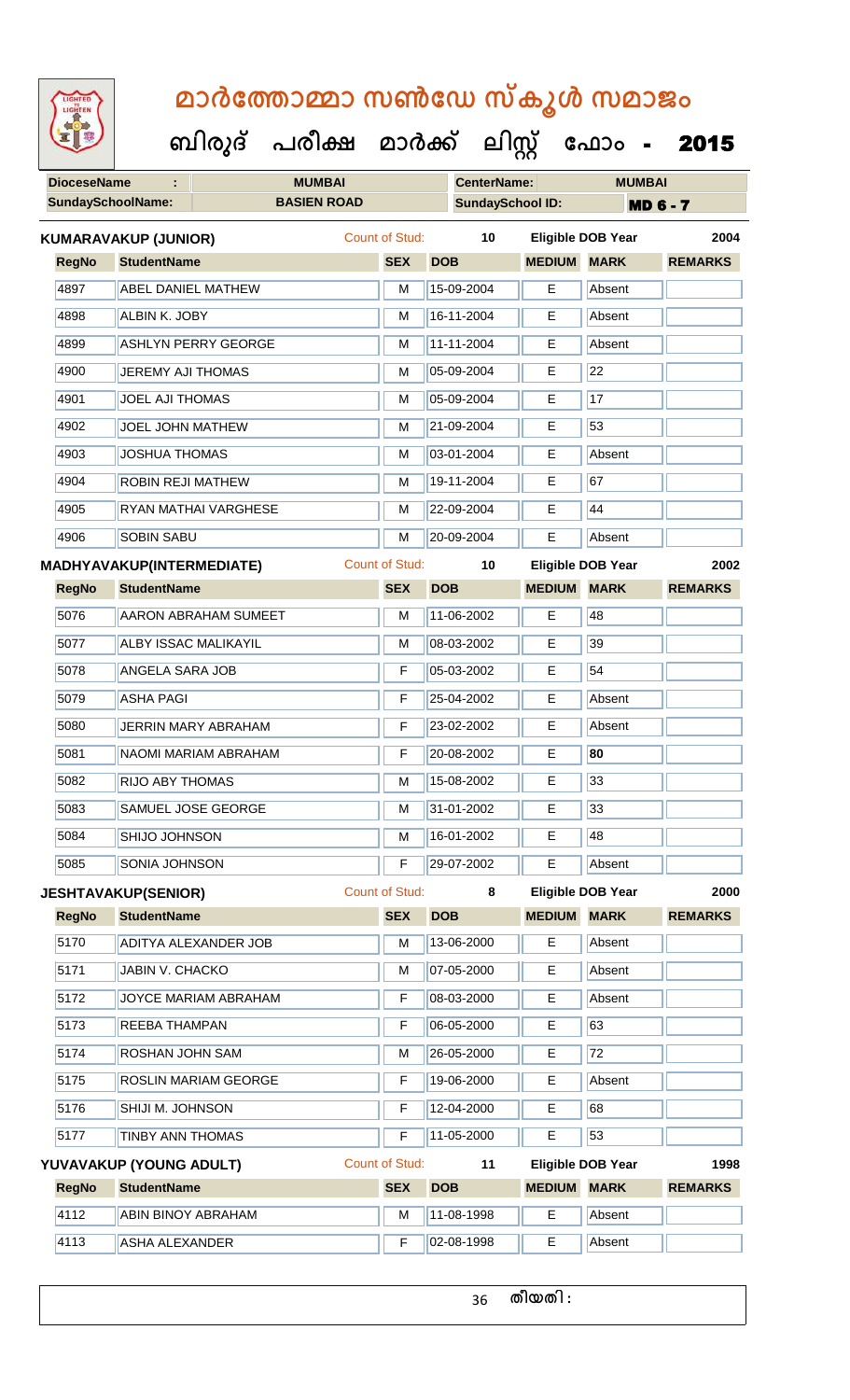| <b>DioceseName</b> | ÷                        | <b>MUMBAI</b>               |   |                         | <b>CenterName:</b> |                 | <b>MUMBAI</b> |  |
|--------------------|--------------------------|-----------------------------|---|-------------------------|--------------------|-----------------|---------------|--|
|                    | <b>SundaySchoolName:</b> | <b>BASIEN ROAD</b>          |   | <b>SundaySchool ID:</b> |                    | <b>MD 6 - 7</b> |               |  |
| 4114               | <b>JAYS JOHN</b>         |                             | M |                         | 26-01-1998         | E.              | Absent        |  |
| 4115               | LIGIN JOSEPH SAJI        |                             |   |                         | 13-10-1998         | E.              | Absent        |  |
| 4116               | <b>MERIN ANN REJI</b>    |                             |   |                         | 16-10-1998         | E.              | 48            |  |
| 4117               |                          | RESHMA ANNA ABRAHAM         | F |                         | 08-09-1998         | E.              | Absent        |  |
| 4118               | <b>ROBIN JOHN</b>        |                             | M |                         | 30-08-1998         | E.              | Absent        |  |
| 4119               | <b>ROSHNI JEROME</b>     |                             | F |                         | 01-06-1998         | E.              | Absent        |  |
| 4120               |                          | <b>SERINE SARA VARGHESE</b> | F |                         | 07-01-1998         | E.              | Absent        |  |
| 4121               | <b>SHARON SUSAN SAM</b>  |                             | F |                         | 17-05-1998         | E.              | 81            |  |
| 4122               | TABITHA JOHNSON          |                             | F |                         | 22-07-1998         | E.              | Absent        |  |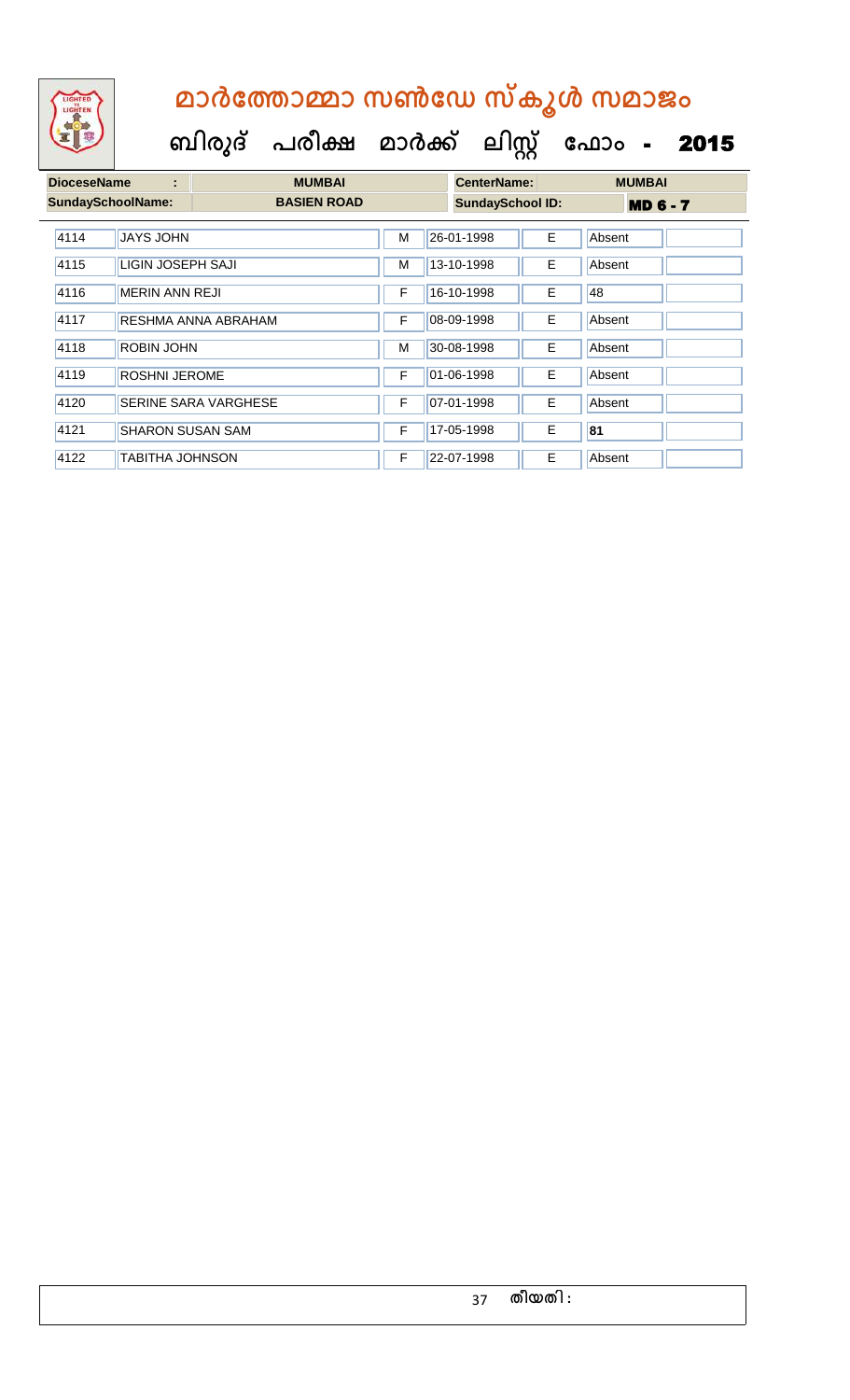| <b>IGHTED</b> |
|---------------|
|               |
|               |
|               |

 **ബിരുദ് പരീക്ഷ മാര്ക് ക ലിസ്റ്റ ക ഫ ാോം** - 2015

| <b>DioceseName</b> | ÷                                |                                     | <b>MUMBAI</b> |                       |            | <b>CenterName:</b>      |                    | <b>MUMBAI</b>            |                 |
|--------------------|----------------------------------|-------------------------------------|---------------|-----------------------|------------|-------------------------|--------------------|--------------------------|-----------------|
|                    | <b>SundaySchoolName:</b>         | <b>NALLASOPPARA JERUSALEM</b>       |               |                       |            | <b>SundaySchool ID:</b> |                    |                          | <b>MD 6 - 8</b> |
|                    | <b>KUMARAVAKUP (JUNIOR)</b>      |                                     |               | Count of Stud:        |            | $\mathbf{2}$            |                    | <b>Eligible DOB Year</b> | 2004            |
| <b>RegNo</b>       | <b>StudentName</b>               |                                     |               | <b>SEX</b>            | <b>DOB</b> |                         | <b>MEDIUM</b>      | <b>MARK</b>              | <b>REMARKS</b>  |
| 1219               | <b>ANNIE AJIT</b>                |                                     |               | F                     | 03-05-2004 |                         | E.                 | 85                       |                 |
| 1220               | <b>ANSU SUSAN THOMAS</b>         |                                     |               | F                     | 28-08-2004 |                         | Е                  | 65                       |                 |
|                    | <b>MADHYAVAKUP(INTERMEDIATE)</b> |                                     |               | <b>Count of Stud:</b> |            | 4                       |                    | Eligible DOB Year        | 2002            |
| <b>RegNo</b>       | <b>StudentName</b>               |                                     |               | <b>SEX</b>            | <b>DOB</b> |                         | <b>MEDIUM</b>      | <b>MARK</b>              | <b>REMARKS</b>  |
| 1268               | <b>MELBY BENNY</b>               |                                     |               | F                     | 08-12-2002 |                         | E                  | 52                       |                 |
| 1269               | <b>NITHA BABU</b>                |                                     |               | F                     | 03-05-2002 |                         | E                  | 31                       |                 |
| 1270               | <b>SHALU VARGHESE</b>            |                                     |               | F                     | 03-11-2002 |                         | E                  | Absent                   |                 |
| 1271               | <b>STEPHIN PAULSON</b>           |                                     |               | м                     | 23-04-2002 |                         | Е                  | $\overline{75}$          |                 |
|                    | <b>JESHTAVAKUP(SENIOR)</b>       |                                     |               | Count of Stud:        |            | 3                       |                    | <b>Eligible DOB Year</b> | 2000            |
| <b>RegNo</b>       | <b>StudentName</b>               |                                     |               | <b>SEX</b>            | <b>DOB</b> |                         | <b>MEDIUM</b>      | <b>MARK</b>              | <b>REMARKS</b>  |
| 1290               | <b>ALEN REJI JOHN</b>            |                                     |               | M                     | 02-02-2000 |                         | E                  | $\overline{28}$          |                 |
| 1291               | <b>NIRMALA PHILIP</b>            |                                     |               | F                     | 11-08-2000 |                         | Е                  | 36                       |                 |
| 1292               |                                  | <b>ASHWATHY VALSA THOMAS</b>        |               | F                     | 28-04-2000 |                         | E                  | 43                       |                 |
|                    | YUVAVAKUP (YOUNG ADULT)          |                                     |               | <b>Count of Stud:</b> |            | $\mathbf{2}$            |                    | <b>Eligible DOB Year</b> | 1998            |
| <b>RegNo</b>       | <b>StudentName</b>               |                                     |               | <b>SEX</b>            | <b>DOB</b> |                         | <b>MEDIUM MARK</b> |                          | <b>REMARKS</b>  |
| 1235               | MERLIN SAJI JOSEPH               |                                     |               | M                     | 01-02-1998 |                         | E                  | Absent                   |                 |
| 1236               | <b>SNEHA VARGHESE</b>            |                                     |               | F                     | 09-09-1998 |                         | E                  | 40                       |                 |
|                    |                                  | <b>PROUDA SUNDAY SCHOOL (ADULT)</b> |               | <b>Count of Stud:</b> |            | 3                       |                    | <b>Eligible DOB Year</b> | 1997            |
| <b>RegNo</b>       | <b>StudentName</b>               |                                     |               | <b>SEX</b>            | <b>DOB</b> |                         | <b>MEDIUM MARK</b> |                          | <b>REMARKS</b>  |
| 1092               | <b>NEETU BABU</b>                |                                     |               | F                     | 10-02-1997 |                         | E                  | $\overline{20}$          |                 |
| 1093               |                                  | <b>NIBY SAM VARUGHESE</b>           |               | M                     | 26-12-1997 |                         | E                  | 33                       |                 |

1094 **PRISTY PAULSON** F 03-10-1997 **E** 63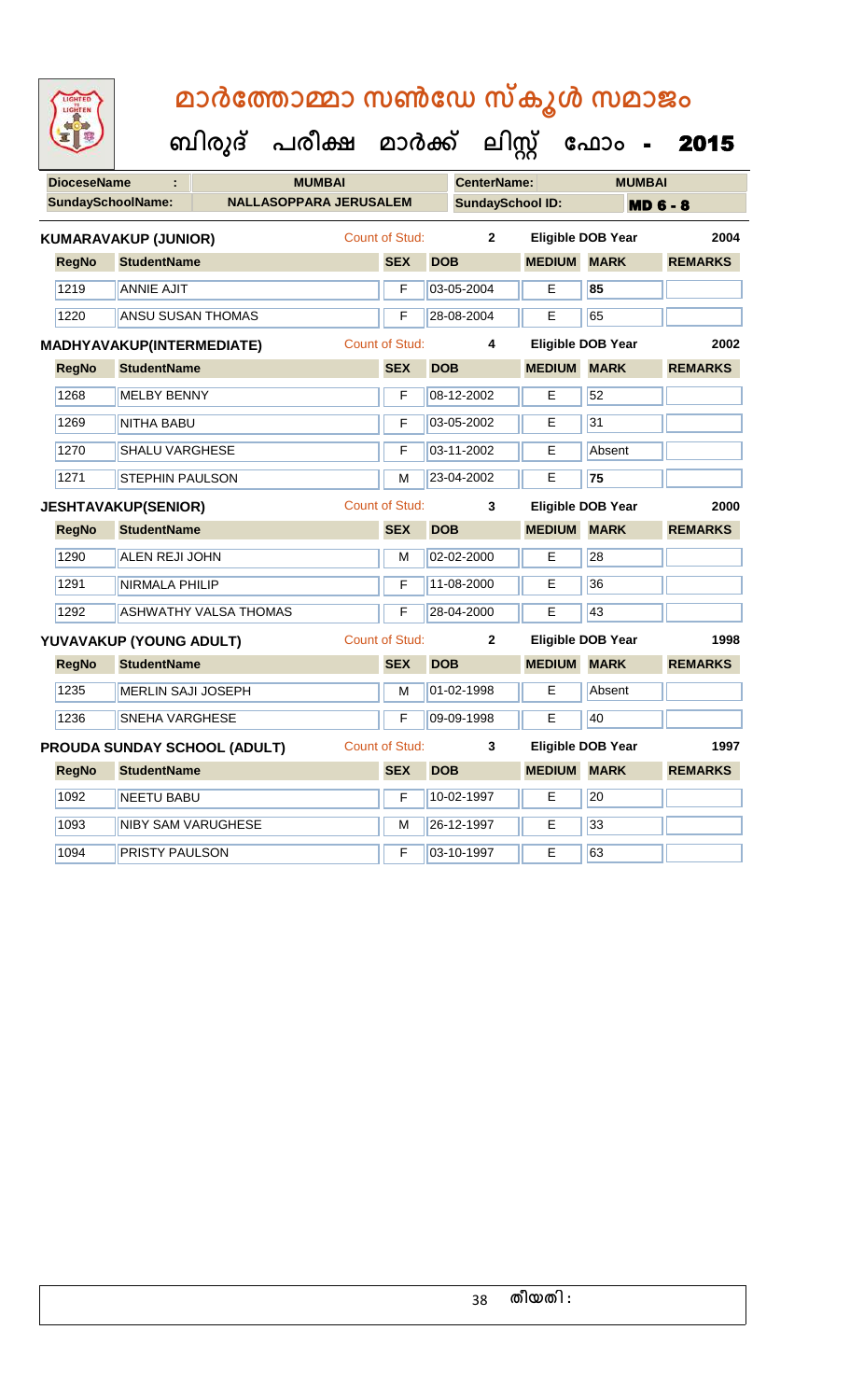| LIGHTED<br>LIGHTEN          |                       | ബിരുദ്                    | മാർത്തോമ്മാ സൺഡേ സ്കൂൾ സമാജം<br>പരീക്ഷ മാർക്ക് |                |            | ലിസ്റ്റ്                |               | ഫോം<br>$\blacksquare$    | 2015           |
|-----------------------------|-----------------------|---------------------------|------------------------------------------------|----------------|------------|-------------------------|---------------|--------------------------|----------------|
| <b>DioceseName</b>          | ٠                     |                           | <b>MUMBAI</b>                                  |                |            | <b>CenterName:</b>      |               | <b>MUMBAI</b>            |                |
| <b>SundaySchoolName:</b>    |                       |                           | <b>MAROL ST STEPHENS</b>                       |                |            | <b>SundaySchool ID:</b> |               | <b>MD 6 - 9</b>          |                |
| <b>KUMARAVAKUP (JUNIOR)</b> |                       |                           |                                                | Count of Stud: |            | 1                       |               | <b>Eligible DOB Year</b> | 2004           |
| <b>RegNo</b>                | <b>StudentName</b>    |                           |                                                | <b>SEX</b>     | <b>DOB</b> |                         | <b>MEDIUM</b> | <b>MARK</b>              | <b>REMARKS</b> |
| 1221                        |                       | <b>JENNIFER GEORGE</b>    |                                                | F              |            | 25-12-2004              | Е             | 69                       |                |
| <b>JESHTAVAKUP(SENIOR)</b>  |                       |                           |                                                | Count of Stud: |            | 3                       |               | Eligible DOB Year        | 2000           |
| <b>RegNo</b>                | <b>StudentName</b>    |                           |                                                | <b>SEX</b>     | <b>DOB</b> |                         | <b>MEDIUM</b> | <b>MARK</b>              | <b>REMARKS</b> |
| 1293                        | <b>ALWIN VARGHESE</b> |                           |                                                | M              |            | 13-02-2000              | Е             | Absent                   |                |
| 1294                        |                       | <b>NOEL MAMMEN JOSEPH</b> |                                                | М              |            | 15-09-2000              | E             | Absent                   |                |
| 1295                        | <b>STEFFIN SAM</b>    |                           |                                                | м              |            | 08-12-2000              | E             | Absent                   |                |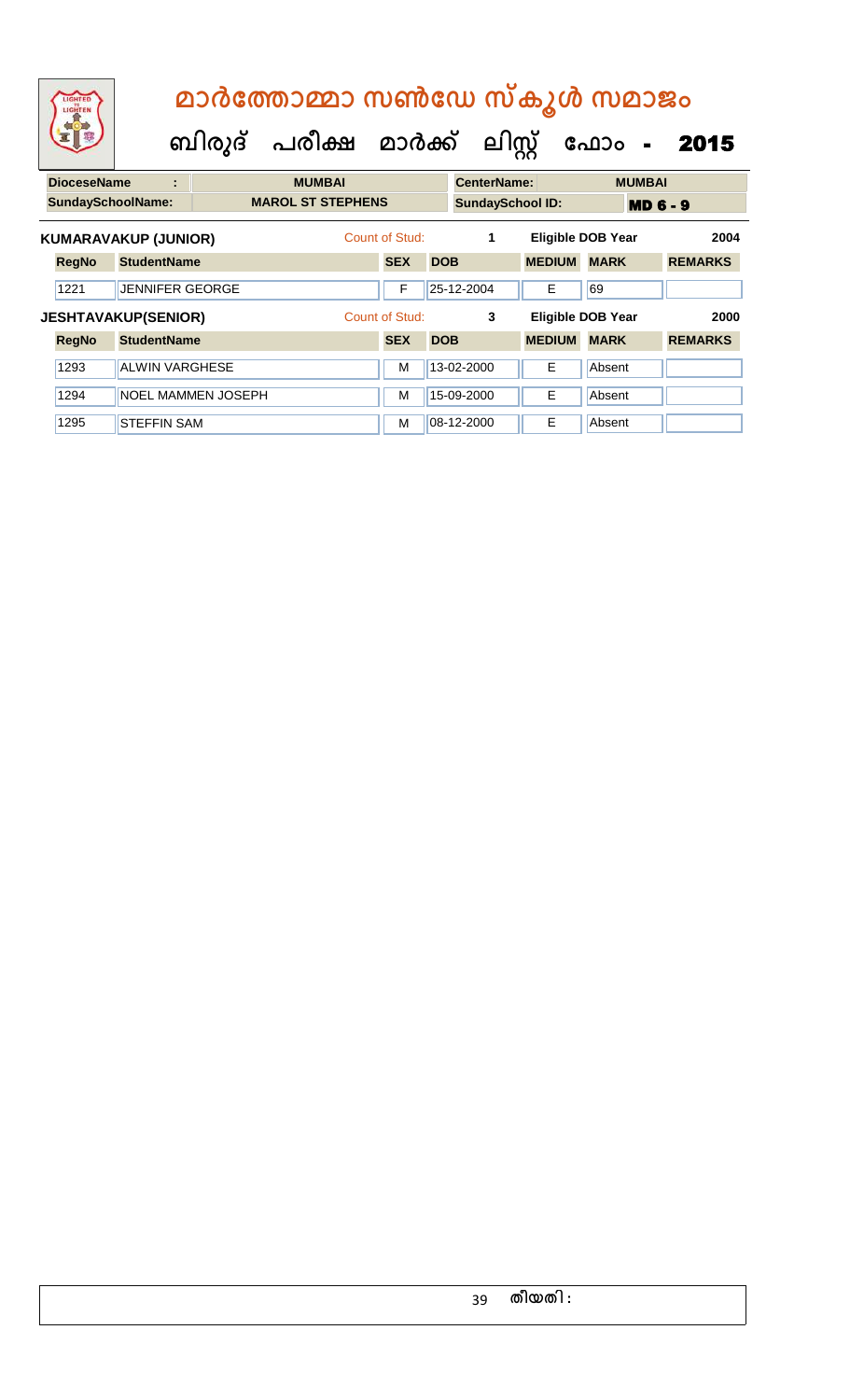| <b>DioceseName</b>       | t                          |                                     | <b>MUMBAI</b>  |                       |                | <b>CenterName:</b>      |               | <b>MUMBAI</b>     |                  |
|--------------------------|----------------------------|-------------------------------------|----------------|-----------------------|----------------|-------------------------|---------------|-------------------|------------------|
| <b>SundaySchoolName:</b> |                            |                                     | <b>TARAPUR</b> |                       |                | <b>SundaySchool ID:</b> |               |                   | <b>MD 6 - 10</b> |
|                          | <b>JESHTAVAKUP(SENIOR)</b> |                                     |                | Count of Stud:        | $\overline{2}$ |                         |               | Eligible DOB Year | 2000             |
| <b>RegNo</b>             | <b>StudentName</b>         |                                     |                | <b>SEX</b>            | <b>DOB</b>     |                         | <b>MEDIUM</b> | <b>MARK</b>       | <b>REMARKS</b>   |
| 1296                     | <b>ROJEN MATHEW</b>        |                                     |                | M                     |                | 15-09-2000              | E.            | Absent            |                  |
| 1297                     | JEEVAN C JOY               |                                     |                | М                     |                | 23-11-2000              | Е             | Absent            |                  |
|                          | YUVAVAKUP (YOUNG ADULT)    |                                     |                | <b>Count of Stud:</b> |                | $\overline{2}$          |               | Eligible DOB Year | 1998             |
| <b>RegNo</b>             | <b>StudentName</b>         |                                     |                | <b>SEX</b>            | <b>DOB</b>     |                         | <b>MEDIUM</b> | <b>MARK</b>       | <b>REMARKS</b>   |
| 1237                     | <b>JOEL JOHNSON</b>        |                                     |                | м                     |                | 06-03-1998              | E.            | 55                |                  |
| 1238                     | <b>JOEL JAMES</b>          |                                     |                | M                     |                | 08-08-1998              | E             | 27                |                  |
|                          |                            | <b>PROUDA SUNDAY SCHOOL (ADULT)</b> |                | Count of Stud:        |                | 4                       |               | Eligible DOB Year | 1997             |
| <b>RegNo</b>             | <b>StudentName</b>         |                                     |                | <b>SEX</b>            | <b>DOB</b>     |                         | <b>MEDIUM</b> | <b>MARK</b>       | <b>REMARKS</b>   |
| 1095                     | <b>REJIN MATHEW</b>        |                                     |                | M                     |                | 14-05-1997              | Е             | Absent            |                  |
| 1096                     | <b>SIMI SIMON</b>          |                                     |                | F                     |                | 29-05-1997              | Е             | Absent            |                  |
| 1097                     | <b>ANIT MARIAM AJI</b>     |                                     |                | F                     |                | 23-09-1997              | E             | 30                |                  |
| 1098                     | JEENA SARA JOY             |                                     |                | F                     |                | 05-09-1997              | E             | Absent            |                  |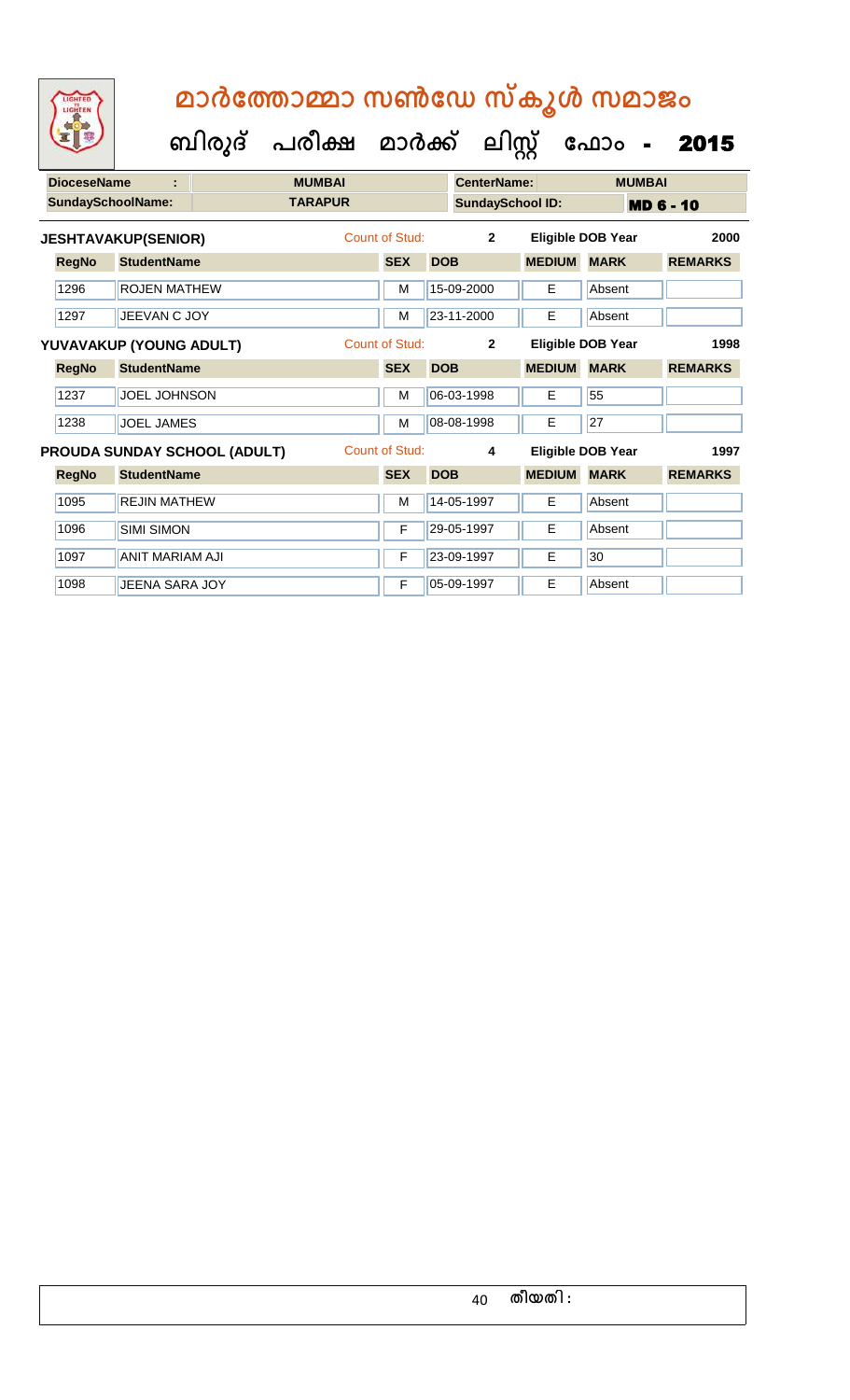| <b>DioceseName</b><br>t |                          |                                  |                              | <b>MUMBAI</b> |                |            | <b>CenterName:</b> |                         | <b>MUMBAI</b>            |                  |  |  |
|-------------------------|--------------------------|----------------------------------|------------------------------|---------------|----------------|------------|--------------------|-------------------------|--------------------------|------------------|--|--|
|                         | <b>SundaySchoolName:</b> |                                  | <b>VIRAR CHRISTHOSE</b>      |               |                |            |                    | <b>SundaySchool ID:</b> |                          | <b>MD 6 - 11</b> |  |  |
|                         |                          | <b>KUMARAVAKUP (JUNIOR)</b>      |                              |               | Count of Stud: |            | 3                  |                         | <b>Eligible DOB Year</b> | 2004             |  |  |
|                         | <b>RegNo</b>             | <b>StudentName</b>               |                              |               | <b>SEX</b>     | <b>DOB</b> |                    | <b>MEDIUM</b>           | <b>MARK</b>              | <b>REMARKS</b>   |  |  |
|                         | 1222                     | AKASH SHIBU                      |                              |               | M              | 02-08-2004 |                    | Е                       | 75                       |                  |  |  |
|                         | 1223                     | <b>BINCY T SHAJI</b>             |                              |               | F              | 09-06-2004 |                    | Е                       | 67                       |                  |  |  |
|                         | 1224                     | <b>BHAVYA BINU</b>               |                              |               | F              | 09-08-2004 |                    | Е                       | $\overline{9}$           |                  |  |  |
|                         |                          | <b>MADHYAVAKUP(INTERMEDIATE)</b> |                              |               | Count of Stud: |            | 1                  |                         | <b>Eligible DOB Year</b> | 2002             |  |  |
|                         | <b>RegNo</b>             | <b>StudentName</b>               |                              |               | <b>SEX</b>     | <b>DOB</b> |                    | <b>MEDIUM</b>           | <b>MARK</b>              | <b>REMARKS</b>   |  |  |
|                         | 1272                     |                                  | <b>REUBEN THOMAS VINCENT</b> |               | M              | 06-11-2002 |                    | E.                      | 21                       |                  |  |  |
| YUVAVAKUP (YOUNG ADULT) |                          |                                  |                              |               | Count of Stud: |            | 1                  |                         | <b>Eligible DOB Year</b> | 1998             |  |  |
|                         | <b>RegNo</b>             | <b>StudentName</b>               |                              |               | <b>SEX</b>     | <b>DOB</b> |                    | <b>MEDIUM</b>           | <b>MARK</b>              | <b>REMARKS</b>   |  |  |
|                         | 1239                     | <b>ANJU ABRAHAM</b>              |                              |               | F              | 18-11-1998 |                    | Е                       | 61                       |                  |  |  |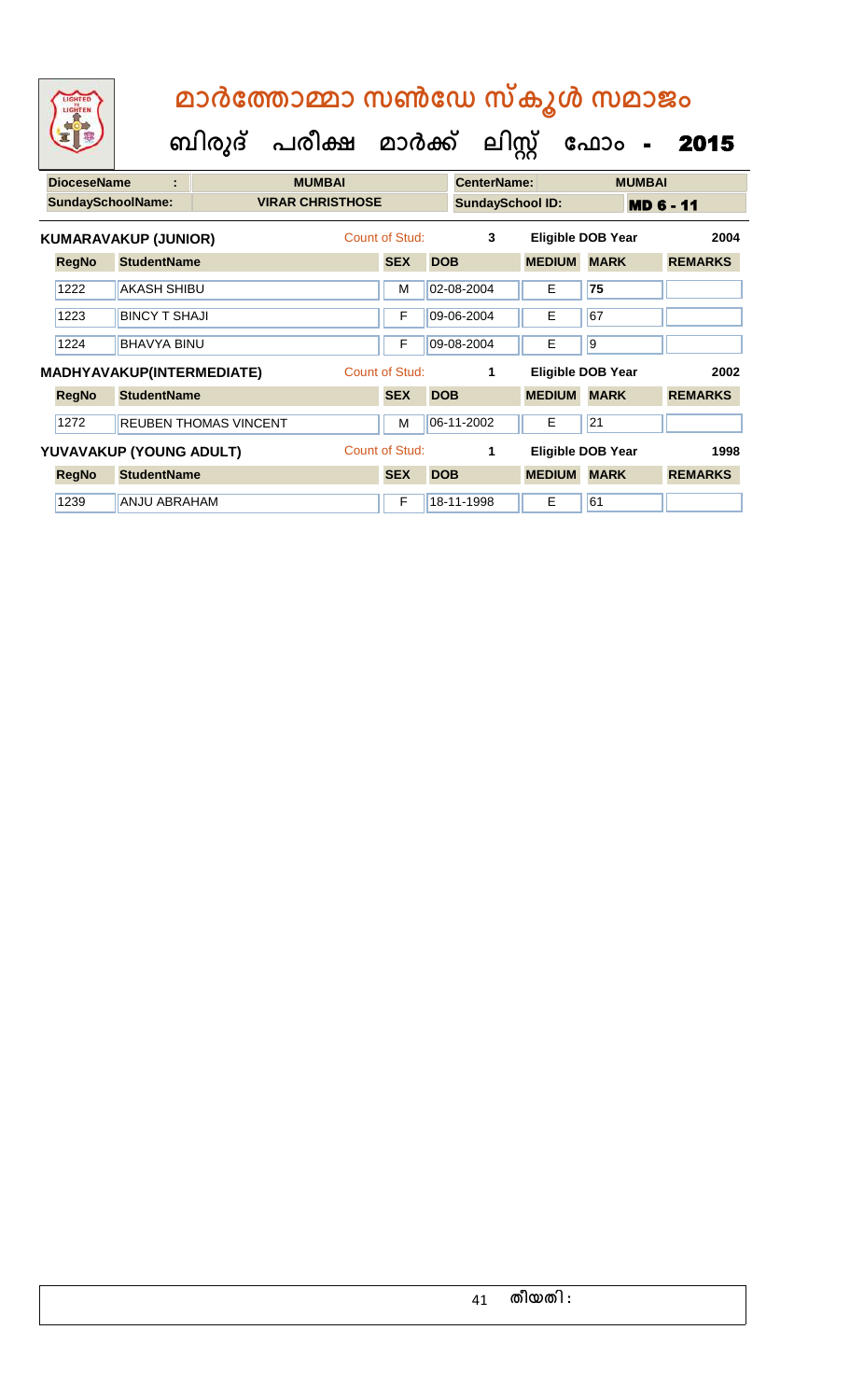| <b>IGHTED</b> |
|---------------|
|               |
|               |
|               |

| <b>DioceseName</b><br>ċ.         |              |                             | <b>MUMBAI</b>               |  |                       |            | <b>CenterName:</b>      | <b>NAVI MUMBAI</b>       |             |                 |                |      |
|----------------------------------|--------------|-----------------------------|-----------------------------|--|-----------------------|------------|-------------------------|--------------------------|-------------|-----------------|----------------|------|
|                                  |              | <b>SundaySchoolName:</b>    | <b>MULUND(NORTH MUMBAI)</b> |  |                       |            | <b>SundaySchool ID:</b> |                          |             | <b>MD 7 - 1</b> |                |      |
|                                  |              | <b>KUMARAVAKUP (JUNIOR)</b> |                             |  | <b>Count of Stud:</b> |            | $\overline{9}$          | <b>Eligible DOB Year</b> |             |                 |                | 2004 |
|                                  | <b>RegNo</b> | <b>StudentName</b>          |                             |  | <b>SEX</b>            | <b>DOB</b> |                         | <b>MEDIUM MARK</b>       |             |                 | <b>REMARKS</b> |      |
|                                  | 1225         | <b>MARTIN BINU</b>          |                             |  | M                     |            | 20-10-2004              | E                        | 26          |                 |                |      |
|                                  | 1226         | ELIZABETH M                 |                             |  | F                     |            | 03-10-2004              | Ε                        | 31          |                 |                |      |
|                                  | 1227         | <b>SANAH S VARGHESE</b>     |                             |  | F                     |            | 03-04-2004              | E                        | Absent      |                 |                |      |
|                                  | 1228         | <b>JOSHUA M GEORGE</b>      |                             |  | M                     |            | 05-11-2004              | Е                        | Absent      |                 |                |      |
|                                  | 1229         | <b>IRIS A VARGHESE</b>      |                             |  | F                     |            | 22-01-2004              | E                        | 39          |                 |                |      |
|                                  | 1230         | <b>SHIV PRASAD SINGH</b>    |                             |  | M                     |            | 14-11-2004              | Е                        | 10          |                 |                |      |
|                                  | 1231         | <b>SHINSON SHIJU</b>        |                             |  | M                     |            | 21-07-2004              | E                        | Absent      |                 |                |      |
|                                  | 1232         | <b>DIVYA ROY</b>            |                             |  | F                     |            | 20-03-2004              | E                        | 38          |                 |                |      |
|                                  | 1233         | <b>ABIN P JOHN</b>          |                             |  | м                     |            | 14-11-2004              | Е                        | Absent      |                 |                |      |
| <b>MADHYAVAKUP(INTERMEDIATE)</b> |              |                             |                             |  |                       |            |                         |                          |             |                 |                |      |
|                                  |              |                             |                             |  | <b>Count of Stud:</b> |            | 3                       | <b>Eligible DOB Year</b> |             |                 |                | 2002 |
|                                  | <b>RegNo</b> | <b>StudentName</b>          |                             |  | <b>SEX</b>            | <b>DOB</b> |                         | <b>MEDIUM</b>            | <b>MARK</b> |                 | <b>REMARKS</b> |      |
|                                  | 1273         |                             | <b>GLORIA LIZ KURUVILLA</b> |  | F                     |            | 01-07-2002              | E                        | 41          |                 |                |      |
|                                  | 1274         | TINU J THOMAS               |                             |  | M                     |            | 02-05-2002              | E.                       | Absent      |                 |                |      |
|                                  | 1275         | <b>AARON REJI</b>           |                             |  | М                     |            | 10-02-2002              | Е                        | Absent      |                 |                |      |
|                                  |              | <b>JESHTAVAKUP(SENIOR)</b>  |                             |  | <b>Count of Stud:</b> |            | 6                       | Eligible DOB Year        |             |                 |                | 2000 |
|                                  | <b>RegNo</b> | <b>StudentName</b>          |                             |  | <b>SEX</b>            | <b>DOB</b> |                         | <b>MEDIUM</b>            | <b>MARK</b> |                 | <b>REMARKS</b> |      |
|                                  | 1298         |                             | SARAH ELIZABETH MAKESH      |  | F                     |            | 14-06-2000              | E                        | Absent      |                 |                |      |
|                                  | 1299         | <b>BENJAMIN JOSEPH</b>      |                             |  | М                     |            | 06-01-2000              | E                        | Absent      |                 |                |      |
|                                  | 1300         | <b>AMY M THOMAS</b>         |                             |  | F                     |            | 18-03-2000              | Е                        | Absent      |                 |                |      |
|                                  | 1301         | <b>LIBIN VARGHESE</b>       |                             |  | M                     |            | 14-04-2000              | Е                        | Absent      |                 |                |      |
|                                  | 1302         | <b>ALBIN REJI</b>           |                             |  | M                     |            | 18-03-2000              | Е                        | Absent      |                 |                |      |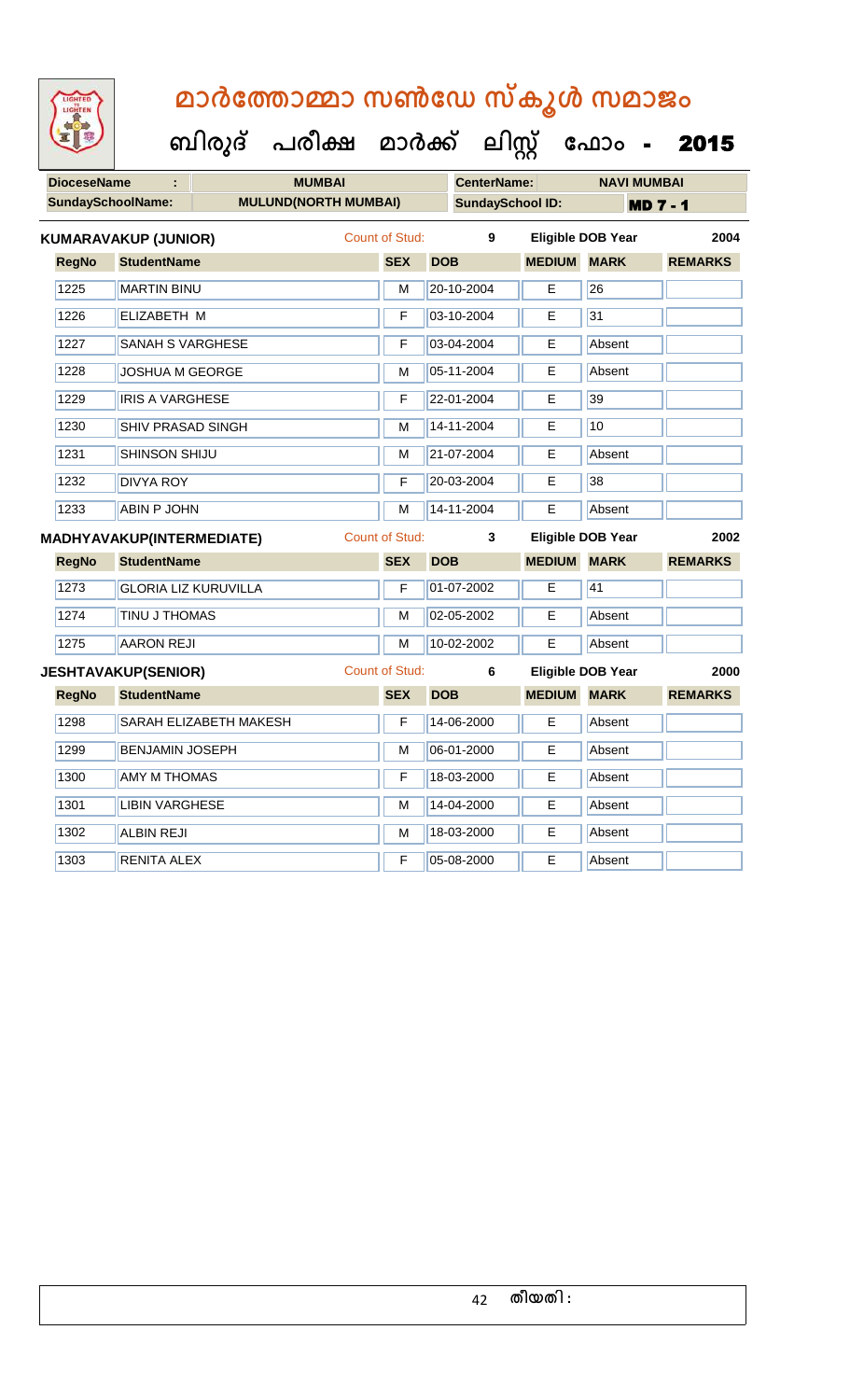| <b>IGHTED</b> |
|---------------|
|               |
|               |
|               |
|               |

 **ബിരുദ് പരീക്ഷ മാര്ക് ക ലിസ്റ്റ ക ഫ ാോം** - 2015

| <b>DioceseName</b><br><b>MUMBAI</b><br>÷ |              |                             |                              | <b>CenterName:</b>    |            | <b>NAVI MUMBAI</b>      |                          |                          |                 |
|------------------------------------------|--------------|-----------------------------|------------------------------|-----------------------|------------|-------------------------|--------------------------|--------------------------|-----------------|
|                                          |              | <b>SundaySchoolName:</b>    | <b>VASHI ST PAULS</b>        |                       |            | <b>SundaySchool ID:</b> |                          |                          | <b>MD 7 - 2</b> |
|                                          |              | <b>KUMARAVAKUP (JUNIOR)</b> |                              | <b>Count of Stud:</b> |            | 9                       |                          | <b>Eligible DOB Year</b> | 2004            |
|                                          | <b>RegNo</b> | <b>StudentName</b>          |                              | <b>SEX</b>            | <b>DOB</b> |                         | <b>MEDIUM MARK</b>       |                          | <b>REMARKS</b>  |
|                                          | 1234         | <b>AMY BINNY</b>            |                              | F                     |            | 02-01-2004              | E                        | 46                       |                 |
|                                          | 1235         | <b>MICHELLE ANNA SAM</b>    |                              | F                     |            | 08-02-2004              | E                        | 59                       |                 |
|                                          | 1236         |                             | <b>JORDAN THOMAS MATHEW</b>  | M                     |            | 01-03-2004              | Е                        | 83                       |                 |
|                                          | 1237         | <b>AKSA SARA BINOY</b>      |                              | F                     |            | 20-05-2004              | Е                        | 27                       |                 |
|                                          | 1238         |                             | RHEA CINNA SANTOSH           | F                     |            | 23-06-2004              | E                        | 89                       |                 |
|                                          | 1239         | <b>KEZIA MATHEW</b>         |                              | F                     |            | 14-07-2004              | Е                        | Absent                   |                 |
|                                          | 1240         | <b>AKSA ALEX</b>            |                              | F                     |            | 01-09-2004              | E                        | 55                       |                 |
|                                          | 1241         | <b>JULIA K THOMAS</b>       |                              | F                     |            | 11-09-2004              | E                        | 81                       |                 |
|                                          | 1242         | <b>RUBIN THOMAS</b>         |                              | M                     |            | 29-01-2004              | E                        | Absent                   |                 |
|                                          |              | MADHYAVAKUP(INTERMEDIATE)   |                              | Count of Stud:        |            | 6                       |                          | <b>Eligible DOB Year</b> | 2002            |
|                                          | <b>RegNo</b> | <b>StudentName</b>          |                              | <b>SEX</b>            | <b>DOB</b> |                         | <b>MEDIUM MARK</b>       |                          | <b>REMARKS</b>  |
|                                          | 1276         | <b>JEFF ROY</b>             |                              | M                     |            | 10-05-2002              | Е                        | 71                       |                 |
|                                          | 1277         |                             | ROUCHELLE SHIJU GEORGE       | F                     |            | 29-05-2002              | Е                        | Absent                   |                 |
|                                          | 1278         | <b>CYRIAC MONACHEN</b>      |                              | M                     |            | 18-07-2002              | Е                        | 61                       |                 |
|                                          | 1279         | <b>SARA PHILIP</b>          |                              | F                     |            | 07-08-2002              | E                        | 68                       |                 |
|                                          | 1280         | <b>NOEL JACOB MELVIN</b>    |                              | M                     |            | 25-12-2002              | E                        | 37                       |                 |
|                                          | 1281         | <b>ZIA GEORGE</b>           |                              | F                     |            | 05-11-2002              | E                        | 44                       |                 |
|                                          |              | <b>JESHTAVAKUP(SENIOR)</b>  |                              | <b>Count of Stud:</b> | 8          |                         | <b>Eligible DOB Year</b> |                          | 2000            |
|                                          | <b>RegNo</b> | <b>StudentName</b>          |                              | <b>SEX</b>            | <b>DOB</b> |                         | <b>MEDIUM MARK</b>       |                          | <b>REMARKS</b>  |
|                                          | 1304         | <b>RYAN C SANTHOSH</b>      |                              | M                     |            | 30-01-2000              | E                        | 79                       |                 |
|                                          | 1305         |                             | <b>KEVIN GEORGE MATHEW</b>   | М                     |            | 05-02-2000              | Е                        | Absent                   |                 |
|                                          | 1306         | <b>ABIAH MARY PHILIP</b>    |                              | F                     |            | 01-03-2000              | E                        | Absent                   |                 |
|                                          | 1307         | <b>JINSU MARIAM SAJI</b>    |                              | F                     |            | 01-03-2000              | Е                        | Absent                   |                 |
|                                          | 1308         | SNEHA P VARGHGESE           |                              | F                     |            | 28-08-2000              | Е                        | Absent                   |                 |
|                                          | 1309         |                             | DIYA MARIAM MATHEW           | F                     |            | 20-09-2000              | Е                        | 34                       |                 |
|                                          | 1310         | <b>CHRISTINE JOSEPH</b>     |                              | F                     |            | 04-10-2000              | Е                        | Absent                   |                 |
|                                          | 1311         | <b>DAN SAJI</b>             |                              | M                     |            | 08-05-2000              | E                        | Absent                   |                 |
|                                          |              | YUVAVAKUP (YOUNG ADULT)     |                              | Count of Stud:        |            | 6                       |                          | <b>Eligible DOB Year</b> | 1998            |
|                                          | <b>RegNo</b> | <b>StudentName</b>          |                              | <b>SEX</b>            | <b>DOB</b> |                         | <b>MEDIUM</b>            | <b>MARK</b>              | <b>REMARKS</b>  |
|                                          | 1240         | STEFFY K JOHN               |                              | F                     |            | 01-04-1998              | Е                        | 76                       |                 |
|                                          | 1241         |                             | MANNA ELIZABETH SAM          | F                     |            | 23-04-1998              | E                        | 75                       |                 |
|                                          | 1242         |                             | <b>ZITA RACHEL OOMMEN</b>    | F                     |            | 30-09-1998              | E                        | 50                       |                 |
|                                          | 1243         |                             | <b>CRISTELLE MARY MATHEW</b> | F                     |            | 11-04-1998              | Е                        | 62                       |                 |
|                                          | 1244         | <b>JITHIN K THOMAS</b>      |                              | М                     |            | 04-08-1998              | Е                        | Absent                   |                 |
|                                          | 1245         | RIJO RAJU DANIEL            |                              | М                     |            | 25-05-1998              | E                        | Absent                   |                 |

**തീയതി :**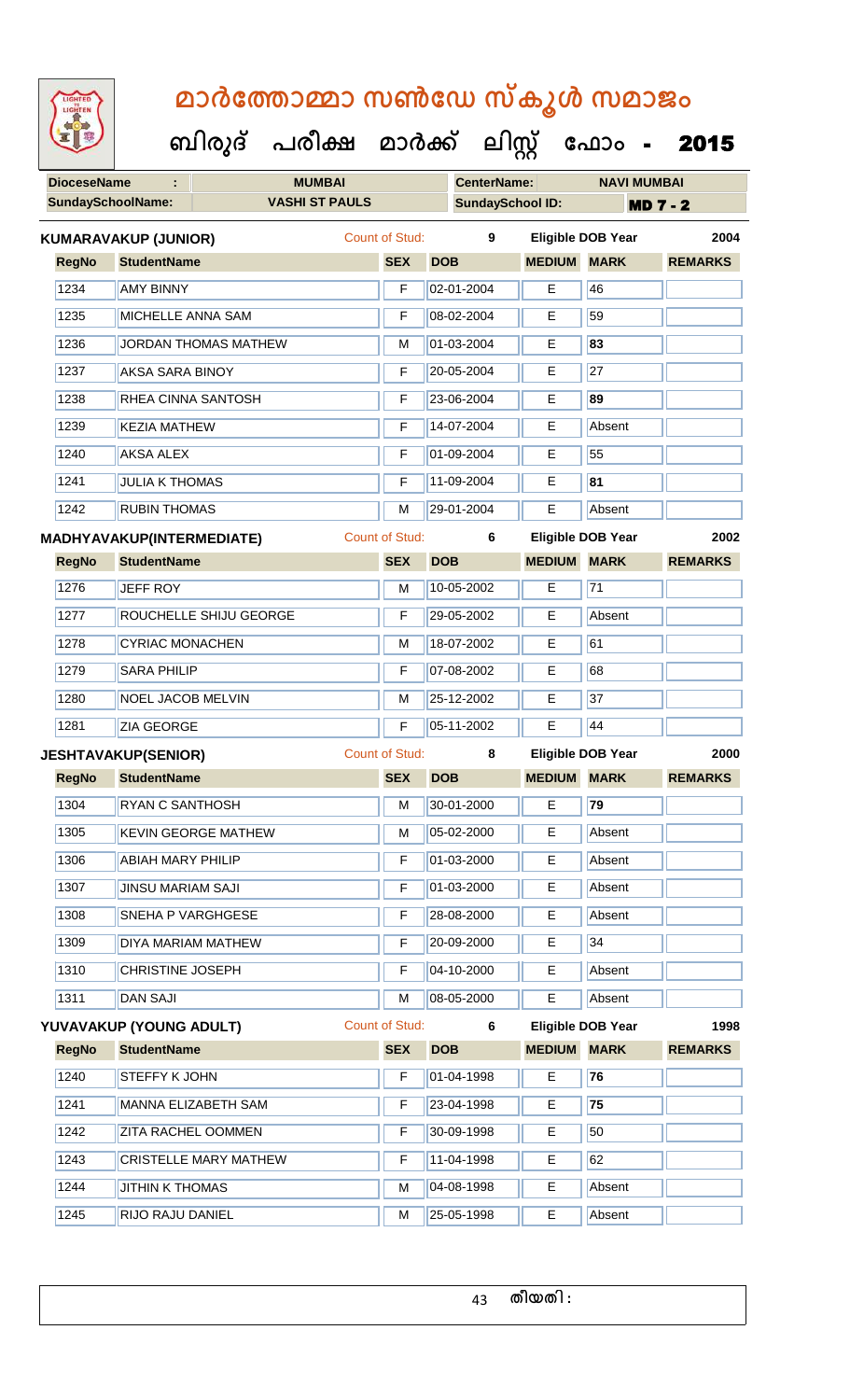| <b>IGHTED</b><br>GHTE |
|-----------------------|
|                       |
|                       |
|                       |

| <b>DioceseName</b> |                             |                        | <b>MUMBAI</b>         |                       |            | <b>CenterName:</b>      |                          |             | <b>NAVI MUMBAI</b> |                |      |
|--------------------|-----------------------------|------------------------|-----------------------|-----------------------|------------|-------------------------|--------------------------|-------------|--------------------|----------------|------|
|                    | <b>SundaySchoolName:</b>    |                        | <b>NERUL ST PAULS</b> |                       |            | <b>SundaySchool ID:</b> |                          |             | <b>MD 7 - 3</b>    |                |      |
|                    | <b>KUMARAVAKUP (JUNIOR)</b> |                        |                       | <b>Count of Stud:</b> |            | 5                       | <b>Eligible DOB Year</b> |             |                    |                | 2004 |
| <b>RegNo</b>       | <b>StudentName</b>          |                        |                       | <b>SEX</b>            | <b>DOB</b> |                         | <b>MEDIUM MARK</b>       |             |                    | <b>REMARKS</b> |      |
| 1243               | JOANNE MARIAM JOHN          |                        |                       | F                     |            | 30-09-2004              | E                        | 95          |                    |                |      |
| 1244               | <b>ARPITHA M ABBY</b>       |                        |                       | F                     |            | 22-08-2004              | E                        | 83          |                    |                |      |
| 1245               | <b>MICHELLE MATHEW</b>      |                        |                       | F                     |            | 24-09-2004              | Е                        | 46          |                    |                |      |
| 1246               |                             | RUCHITHA MIRIAM KURIAN |                       | F                     |            | 13-12-2004              | Е                        | 61          |                    |                |      |
| 1247               | <b>NIKHIL MOHAN</b>         |                        |                       | M                     |            | 09-09-2004              | E                        | 47          |                    |                |      |
|                    | MADHYAVAKUP(INTERMEDIATE)   |                        |                       | <b>Count of Stud:</b> |            | 3                       | <b>Eligible DOB Year</b> |             |                    |                | 2002 |
| <b>RegNo</b>       | <b>StudentName</b>          |                        |                       | <b>SEX</b>            | <b>DOB</b> |                         | <b>MEDIUM</b>            | <b>MARK</b> |                    | <b>REMARKS</b> |      |
| 1282               | <b>MELVIN K BIJU</b>        |                        |                       | M                     |            | $21 - 10 - 2002$        | Е                        | 53          |                    |                |      |
| 1283               | <b>VARUN SHIBU THOMAS</b>   |                        |                       | M                     |            | 18-04-2002              | E                        | 48          |                    |                |      |
| 1284               | <b>AYUSH P SHABU</b>        |                        |                       | M                     |            | 14-12-2002              | E                        | 46          |                    |                |      |
|                    | <b>JESHTAVAKUP(SENIOR)</b>  |                        |                       | <b>Count of Stud:</b> |            | 4                       | <b>Eligible DOB Year</b> |             |                    |                | 2000 |
| <b>RegNo</b>       | <b>StudentName</b>          |                        |                       | <b>SEX</b>            | <b>DOB</b> |                         | <b>MEDIUM</b>            | <b>MARK</b> |                    | <b>REMARKS</b> |      |
| 1312               | JINU B JOHN                 |                        |                       | F                     |            | 03-03-2000              | E                        | 27          |                    |                |      |
| 1313               | <b>ASHBY ANN MATHEW</b>     |                        |                       | F                     |            | 18-10-2000              | E                        | 23          |                    |                |      |
| 1314               | <b>ALKA ANIL THOMAS</b>     |                        |                       | F                     |            | 26-06-2000              | E                        | Absent      |                    |                |      |
| 1315               | <b>NOEL M ALEXIOUSE</b>     |                        |                       | M                     |            | 22-11-2000              | E                        | 12          |                    |                |      |
|                    | YUVAVAKUP (YOUNG ADULT)     |                        |                       | Count of Stud:        |            | 3                       | <b>Eligible DOB Year</b> |             |                    |                | 1998 |
| <b>RegNo</b>       | <b>StudentName</b>          |                        |                       | <b>SEX</b>            | <b>DOB</b> |                         | <b>MEDIUM MARK</b>       |             |                    | <b>REMARKS</b> |      |
| 1246               | SHOBIN A THOMAS             |                        |                       | M                     |            | 19-08-1998              | E                        | 76          |                    |                |      |
| 1247               |                             | MELVIN MONCY JOSEPH    |                       | M                     |            | 05-09-1998              | E                        | 87          |                    |                |      |
| 1248               | <b>JENY P VARGHESE</b>      |                        |                       | F                     |            | 21-04-1998              | E                        | 61          |                    |                |      |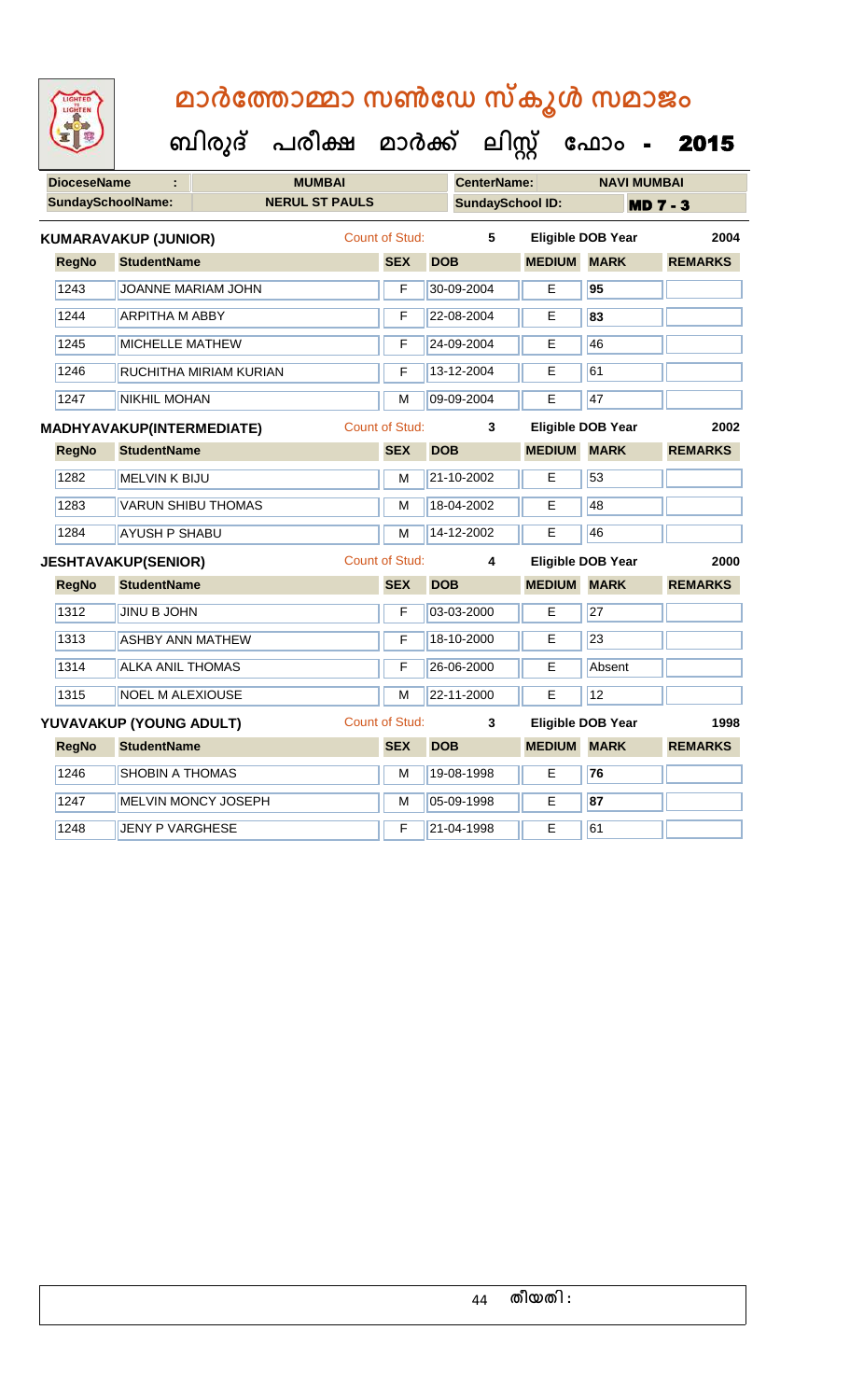|  | <b>IGHTED</b> |  |
|--|---------------|--|
|  |               |  |
|  |               |  |
|  |               |  |
|  |               |  |

|              | <b>DioceseName</b>                                                   | <b>MUMBAI</b> |                       | <b>CenterName:</b>    |                    | <b>NAVI MUMBAI</b>       |                      |
|--------------|----------------------------------------------------------------------|---------------|-----------------------|-----------------------|--------------------|--------------------------|----------------------|
|              | <b>PANVEL</b><br><b>SundaySchoolName:</b><br><b>SundaySchool ID:</b> |               |                       | <b>MD 7 - 4</b>       |                    |                          |                      |
|              | <b>KUMARAVAKUP (JUNIOR)</b>                                          |               | <b>Count of Stud:</b> | 10                    |                    | <b>Eligible DOB Year</b> | 2004                 |
| <b>RegNo</b> | <b>StudentName</b>                                                   |               | <b>SEX</b>            | <b>DOB</b>            | <b>MEDIUM MARK</b> |                          | <b>REMARKS</b>       |
| 1248         | <b>JAIWIN THOMAS</b>                                                 |               | M                     | 17-11-2004            | Е                  | 37                       |                      |
| 1249         | <b>RIYA ROY</b>                                                      |               | F                     | 11-08-2004            | Е                  | Absent                   |                      |
| 1250         | <b>MANNA A KURIAN</b>                                                |               | F                     | 09-09-2004            | E                  | $\overline{24}$          |                      |
| 1251         | <b>JENET JOSE</b>                                                    |               | F                     | 20-06-2004            | E                  | 65                       |                      |
| 1252         | <b>MEGHNA SARA JOHN</b>                                              |               | F                     | 18-07-2004            | Е                  | 81                       |                      |
| 1253         | JANET SAMSON CHACKO                                                  |               | F                     | 20-07-2004            | E                  | 85                       |                      |
| 1254         | <b>ROSE MARY PAULY</b>                                               |               | F                     | 14-03-2004            | Е                  | Absent                   |                      |
| 1255         | <b>SUBIMOL CHACKO</b>                                                |               | F                     | 15-06-2004            | Е                  | 39                       |                      |
| 1256         | <b>JOSHUA VARGHESE</b>                                               |               | M                     | 03-03-2004            | E                  | 65                       |                      |
| 1257         | <b>ALEENA ELSA VARGHESE</b>                                          |               | F                     | 08-06-2004            | Е                  | Absent                   |                      |
|              | MADHYAVAKUP(INTERMEDIATE)                                            |               | <b>Count of Stud:</b> | 5                     |                    | <b>Eligible DOB Year</b> | 2002                 |
| <b>RegNo</b> | <b>StudentName</b>                                                   |               | <b>SEX</b>            | <b>DOB</b>            | <b>MEDIUM MARK</b> |                          | <b>REMARKS</b>       |
| 1285         | <b>ALBIN JOHN</b>                                                    |               | M                     | 11-11-2002            | Е                  | 65                       |                      |
| 1286         | <b>ALWIN NINAN</b>                                                   |               | M                     | 07-02-2002            | E                  | Absent                   |                      |
| 1287         | JOANNAH C PHILIP                                                     |               | F                     | 16-03-2002            | Е                  | 65                       |                      |
|              |                                                                      |               |                       | 26-07-2002            | Е                  | 58                       |                      |
| 1288         | SHERIN MARY MATHEWS                                                  |               | F                     |                       |                    |                          |                      |
| 1289         | <b>ASHNA SAMUEL</b>                                                  |               | F                     | 24-06-2002            | E                  | 59                       |                      |
|              | <b>JESHTAVAKUP(SENIOR)</b>                                           |               | <b>Count of Stud:</b> | 5                     |                    | Eligible DOB Year        |                      |
| <b>RegNo</b> | <b>StudentName</b>                                                   |               | <b>SEX</b>            | <b>DOB</b>            | <b>MEDIUM MARK</b> |                          | <b>REMARKS</b>       |
| 1316         | <b>SERENE SAM VARGHESE</b>                                           |               |                       | $\sqrt{M}$ 09-05-2000 | E                  | $\sqrt{28}$              |                      |
| 1317         | <b>ALWIN JACOB</b>                                                   |               | M                     | 28-02-2000            | Е                  | 46                       |                      |
| 1318         | <b>ABEL ABY JOHN</b>                                                 |               | M                     | 15-02-2000            | Е                  | 59                       |                      |
| 1319         | <b>AQSA MARIAM VARGHESE</b>                                          |               | F                     | 09-03-2000            | E                  | Absent                   |                      |
| 1320         | <b>AKHILA BABU</b>                                                   |               | F                     | 07-07-2000            | E                  | 44                       |                      |
|              | YUVAVAKUP (YOUNG ADULT)                                              |               | <b>Count of Stud:</b> | $\overline{7}$        |                    | <b>Eligible DOB Year</b> |                      |
| <b>RegNo</b> | <b>StudentName</b>                                                   |               | <b>SEX</b>            | <b>DOB</b>            | <b>MEDIUM MARK</b> |                          | <b>REMARKS</b>       |
| 1249         | <b>AKHIL SAMUEL</b>                                                  |               | M                     | 21-06-1998            | Е                  | 29                       |                      |
| 1250         | <b>JARESHIAH PHILIP</b>                                              |               | M                     | 29-01-1998            | Е                  | $\overline{27}$          |                      |
| 1251         | <b>FEBA MARIAM VARGHESE</b>                                          |               | F                     | 21-01-1998            | E                  | Absent                   |                      |
| 1252         | <b>JASTIN B JOHN</b>                                                 |               | M                     | 21-01-1998            | E                  | 35                       |                      |
| 1253         | JITHO MONACHAN                                                       |               | F                     | 23-06-1998            | Е                  | $\overline{21}$          |                      |
| 1254         | <b>STEFFY MONACHAN</b>                                               |               | F                     | 10-01-1998            | Е                  | Absent                   |                      |
| 1255         | VARUNKA RAJAN JOHN                                                   |               | F                     | 18-12-1998            | E                  | Absent                   |                      |
|              | <b>PROUDA SUNDAY SCHOOL (ADULT)</b>                                  |               | Count of Stud:        | $\mathbf{2}$          |                    | <b>Eligible DOB Year</b> |                      |
| <b>RegNo</b> | <b>StudentName</b>                                                   |               | <b>SEX</b>            | <b>DOB</b>            | <b>MEDIUM</b>      | <b>MARK</b>              | <b>REMARKS</b>       |
| 1099         | SHEMA ANSU SHAJI                                                     |               | F                     | 25-09-1997            | Е                  | Absent                   | 2000<br>1998<br>1997 |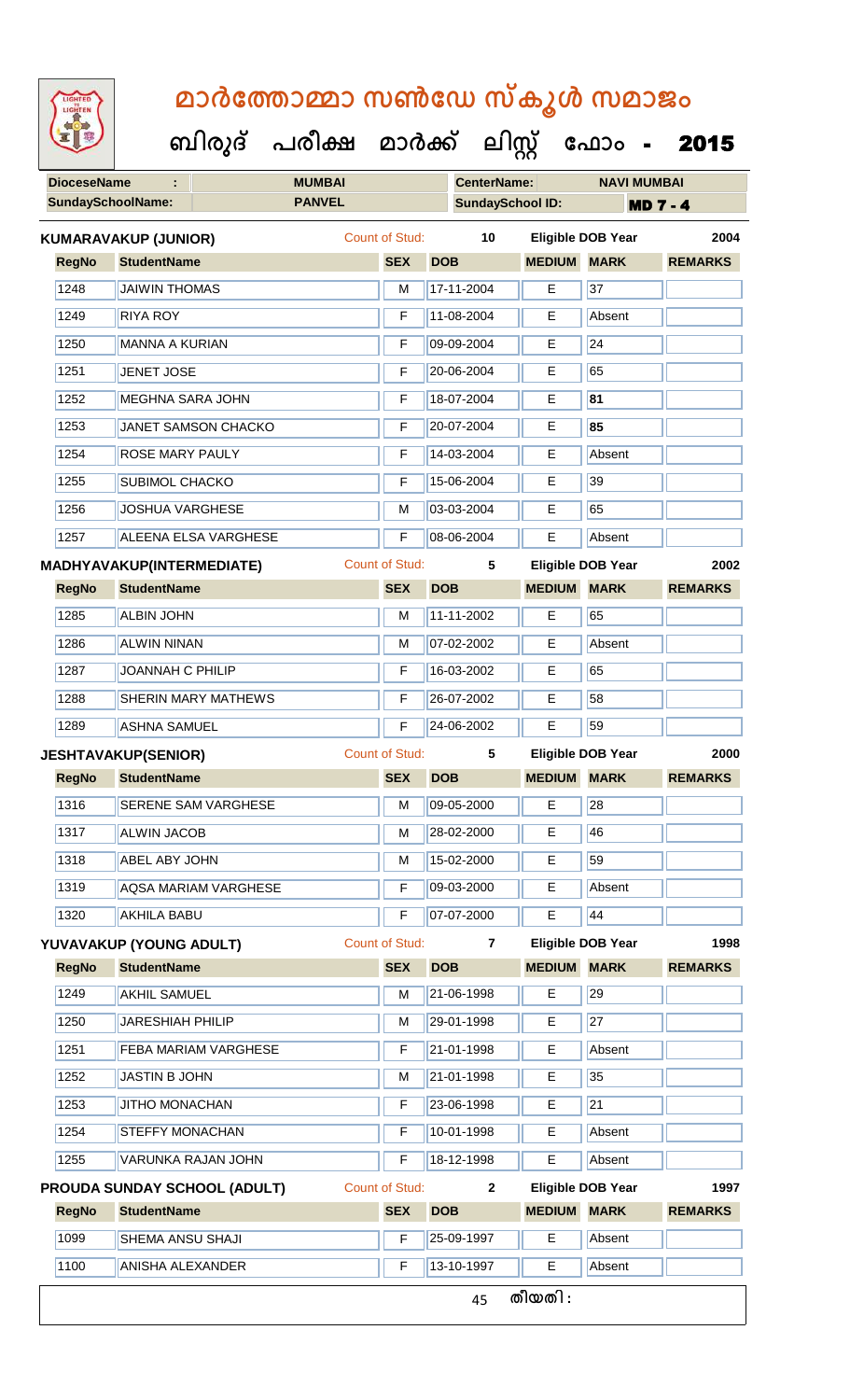| <b>IGHTED</b> |
|---------------|
|               |
|               |
|               |

| <b>DioceseName</b> |                                  |                                     | <b>MUMBAI</b>  |                       |            | <b>CenterName:</b>      |                    | <b>NAVI MUMBAI</b>       |                 |
|--------------------|----------------------------------|-------------------------------------|----------------|-----------------------|------------|-------------------------|--------------------|--------------------------|-----------------|
|                    | <b>SundaySchoolName:</b>         |                                     | <b>CHEMBUR</b> |                       |            | <b>SundaySchool ID:</b> |                    |                          | <b>MD 7 - 5</b> |
|                    | <b>KUMARAVAKUP (JUNIOR)</b>      |                                     |                | <b>Count of Stud:</b> |            | 4                       |                    | <b>Eligible DOB Year</b> | 2004            |
| <b>RegNo</b>       | <b>StudentName</b>               |                                     |                | <b>SEX</b>            | <b>DOB</b> |                         | <b>MEDIUM</b>      | <b>MARK</b>              | <b>REMARKS</b>  |
| 1258               | <b>ALLEN RENJI</b>               |                                     |                | M                     |            | 12-12-2004              | E                  | 61                       |                 |
| 1259               | CAROLYN D JACOB                  |                                     |                | F                     |            | 21-10-2004              | Е                  | 79                       |                 |
| 1260               | <b>ALYONA PHILIP</b>             |                                     |                | F                     |            | 14-10-2004              | E                  | 45                       |                 |
| 1261               | <b>JOSHUA M GEORGE</b>           |                                     |                | M                     |            | 08-11-2004              | Е                  | 56                       |                 |
|                    | <b>MADHYAVAKUP(INTERMEDIATE)</b> |                                     |                | <b>Count of Stud:</b> |            | $\mathbf{2}$            |                    | <b>Eligible DOB Year</b> | 2002            |
| <b>RegNo</b>       | <b>StudentName</b>               |                                     |                | <b>SEX</b>            | <b>DOB</b> |                         | <b>MEDIUM MARK</b> |                          | <b>REMARKS</b>  |
| 1290               | RHEA GEORGE                      |                                     |                | F                     |            | 17-05-2002              | Е                  | 35                       |                 |
| 1291               |                                  | <b>NEHA MARIA VARGHESE</b>          |                | F                     |            | 05-06-2002              | E                  | 26                       |                 |
|                    | <b>JESHTAVAKUP(SENIOR)</b>       |                                     |                | <b>Count of Stud:</b> |            | $\overline{7}$          |                    | <b>Eligible DOB Year</b> | 2000            |
| <b>RegNo</b>       | <b>StudentName</b>               |                                     |                | <b>SEX</b>            | <b>DOB</b> |                         | <b>MEDIUM</b>      | <b>MARK</b>              | <b>REMARKS</b>  |
| 1321               | STANLEY GEORGE                   |                                     |                | M                     |            | 10-09-2000              | Е                  | 11                       |                 |
| 1322               | <b>CHRISTINA CHERIAN</b>         |                                     |                | F                     |            | 16-02-2000              | Е                  | Absent                   |                 |
| 1323               | <b>MERYL SARA JACOB</b>          |                                     |                | F                     |            | 25-03-2000              | Е                  | Absent                   |                 |
| 1324               | <b>SHARON ANN JOHN</b>           |                                     |                | F                     |            | 31-07-2000              | Е                  | Absent                   |                 |
| 1325               | SHERYL PHILIP                    |                                     |                | F                     |            | 18-11-2000              | Е                  | Absent                   |                 |
| 1326               | <b>JESSICA MATHEW</b>            |                                     |                | F                     |            | 09-02-2000              | Е                  | Absent                   |                 |
| 1327               | <b>VINOD GEORGE</b>              |                                     |                | M                     |            | 29-08-2000              | E                  | Absent                   |                 |
|                    | YUVAVAKUP (YOUNG ADULT)          |                                     |                | <b>Count of Stud:</b> |            | 3                       |                    | <b>Eligible DOB Year</b> | 1998            |
| <b>RegNo</b>       | <b>StudentName</b>               |                                     |                | <b>SEX</b>            | <b>DOB</b> |                         | <b>MEDIUM MARK</b> |                          | <b>REMARKS</b>  |
| 1256               | <b>BREN MATHEW</b>               |                                     |                | M                     |            | 10-12-1998              | E                  | Absent                   |                 |
| 1257               | RHEA KURIEN                      |                                     |                | F                     |            | 09-09-1998              | Е                  | Absent                   |                 |
| 1258               |                                  | CHALOS ANGEL VARGHESE               |                | F                     |            | 28-03-1998              | E                  | 43                       |                 |
|                    |                                  | <b>PROUDA SUNDAY SCHOOL (ADULT)</b> |                | <b>Count of Stud:</b> |            | $\mathbf{2}$            |                    | <b>Eligible DOB Year</b> | 1997            |
| <b>RegNo</b>       | <b>StudentName</b>               |                                     |                | <b>SEX</b>            | <b>DOB</b> |                         | <b>MEDIUM MARK</b> |                          | <b>REMARKS</b>  |
| 1101               | <b>GINU ABRAHAM</b>              |                                     |                | F                     |            | 23-05-1997              | Е                  | Absent                   |                 |
| 1102               | STEPHY ALEX                      |                                     |                | F                     |            | 31-12-1997              | Е                  | Absent                   |                 |
|                    |                                  |                                     |                |                       |            |                         |                    |                          |                 |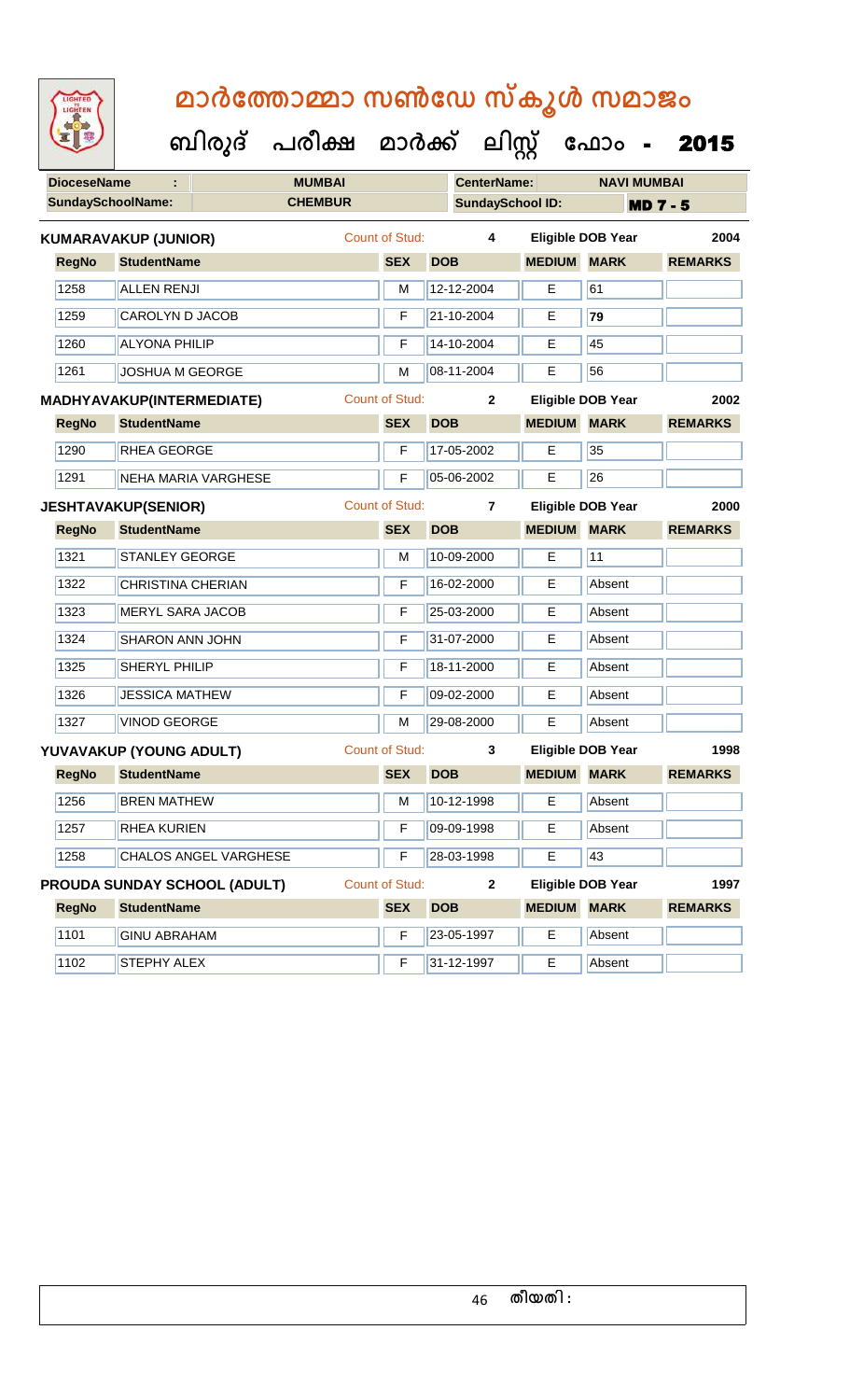| LIGHTED<br>LIGHTEN |                                     |                              | മാർത്തോമ്മാ സൺഡേ സ്കൂൾ സമാജം         |                       |            |                    |                         |                          |                 |
|--------------------|-------------------------------------|------------------------------|--------------------------------------|-----------------------|------------|--------------------|-------------------------|--------------------------|-----------------|
|                    |                                     |                              | ബിരുദ് പരീക്ഷ മാർക്ക് ലിസ്റ്റ് ഫോം - |                       |            |                    |                         |                          | 2015            |
| <b>DioceseName</b> |                                     |                              | <b>MUMBAI</b>                        |                       |            | <b>CenterName:</b> |                         | <b>NAVI MUMBAI</b>       |                 |
|                    | <b>SundaySchoolName:</b>            |                              | <b>VIKHROLI</b>                      |                       |            |                    | <b>SundaySchool ID:</b> |                          | <b>MD 7 - 6</b> |
|                    | <b>KUMARAVAKUP (JUNIOR)</b>         |                              |                                      | <b>Count of Stud:</b> |            | 6                  |                         | <b>Eligible DOB Year</b> | 2004            |
| <b>RegNo</b>       | <b>StudentName</b>                  |                              |                                      | <b>SEX</b>            | <b>DOB</b> |                    | <b>MEDIUM</b>           | <b>MARK</b>              | <b>REMARKS</b>  |
| 1262               | SHERIN SHAJI                        |                              |                                      | F                     | 11-02-2004 |                    | E                       | 75                       |                 |
| 1263               |                                     | <b>DHIYA MARIAM VARGHESE</b> |                                      | F                     | 17-08-2004 |                    | Е                       | 42                       |                 |
| 1264               | <b>GIFTY PRAMOD</b>                 |                              | F                                    | 24-11-2004            |            | Е                  | 95                      |                          |                 |
| 1265               | <b>JOEL JOYMON</b>                  |                              |                                      | М                     | 06-05-2004 |                    | Е                       | 30                       |                 |
| 1266               |                                     | <b>JUSTIN JOHN GEORGE</b>    |                                      | М                     | 23-11-2004 |                    | Е                       | 39                       |                 |
| 1267               | <b>KEVIN BINU</b>                   |                              |                                      | M                     | 11-05-2004 |                    | Е                       | 68                       |                 |
|                    | <b>MADHYAVAKUP(INTERMEDIATE)</b>    |                              |                                      | <b>Count of Stud:</b> |            | 5                  |                         | <b>Eligible DOB Year</b> | 2002            |
| <b>RegNo</b>       | <b>StudentName</b>                  |                              |                                      | <b>SEX</b>            | <b>DOB</b> |                    | <b>MEDIUM</b>           | <b>MARK</b>              | <b>REMARKS</b>  |
| 1292               | <b>JISHA GEORGE</b>                 |                              |                                      | F                     | 24-04-2002 |                    | E                       | 34                       |                 |
| 1293               | <b>ASHLEY MATHEW</b>                |                              |                                      | F                     | 02-07-2002 |                    | Е                       | 49                       |                 |
| 1294               | <b>ARRONE JOSEPH</b>                |                              |                                      | м                     | 19-05-2002 |                    | Е                       | 22                       |                 |
| 1295               | <b>LEVIN THOMAS</b>                 |                              |                                      | М                     | 26-08-2002 |                    | Е                       | 37                       |                 |
| 1296               | <b>SIBIN SAJI</b>                   |                              |                                      | M                     | 28-05-2002 |                    | Е                       | 30                       |                 |
|                    | YUVAVAKUP (YOUNG ADULT)             |                              |                                      | <b>Count of Stud:</b> |            | 5                  |                         | <b>Eligible DOB Year</b> | 1998            |
| <b>RegNo</b>       | <b>StudentName</b>                  |                              |                                      | <b>SEX</b>            | <b>DOB</b> |                    | <b>MEDIUM</b>           | <b>MARK</b>              | <b>REMARKS</b>  |
| 1259               | NIKITHA ANNA JOHN                   |                              |                                      | F                     | 24-04-1998 |                    | Е                       | 61                       |                 |
| 1260               |                                     | STEPHY MARY CHERIAN          |                                      | F                     | 18-06-1998 |                    | E                       | 34                       |                 |
| 1261               | JOYCY JOYMON                        |                              |                                      | F                     | 17-01-1998 |                    | Е                       | 35                       |                 |
| 1262               | <b>LINTO LALACHAN</b>               |                              |                                      | М                     | 23-02-1998 |                    | Е                       | 78                       |                 |
| 1263               | <b>MICHAEL MATHEW</b>               |                              |                                      | M                     | 11-04-1998 |                    | E.                      | 41                       |                 |
|                    | <b>PROUDA SUNDAY SCHOOL (ADULT)</b> |                              |                                      | Count of Stud:        |            | 3                  |                         | <b>Eligible DOB Year</b> | 1997            |
| <b>RegNo</b>       | <b>StudentName</b>                  |                              |                                      | <b>SEX</b>            | <b>DOB</b> |                    | <b>MEDIUM</b>           | <b>MARK</b>              | <b>REMARKS</b>  |
| 1103               | <b>JENNIE ABRAHAM</b>               |                              |                                      | F                     | 23-11-1997 |                    | E                       | 48                       |                 |
| 1104               | <b>MIMMY ALEX</b>                   |                              |                                      | F                     | 24-09-1997 |                    | E.                      | 25                       |                 |
| 1105               | <b>JUSTIN VARGHESE</b>              |                              |                                      | M                     | 28-02-1997 |                    | E.                      | 31                       |                 |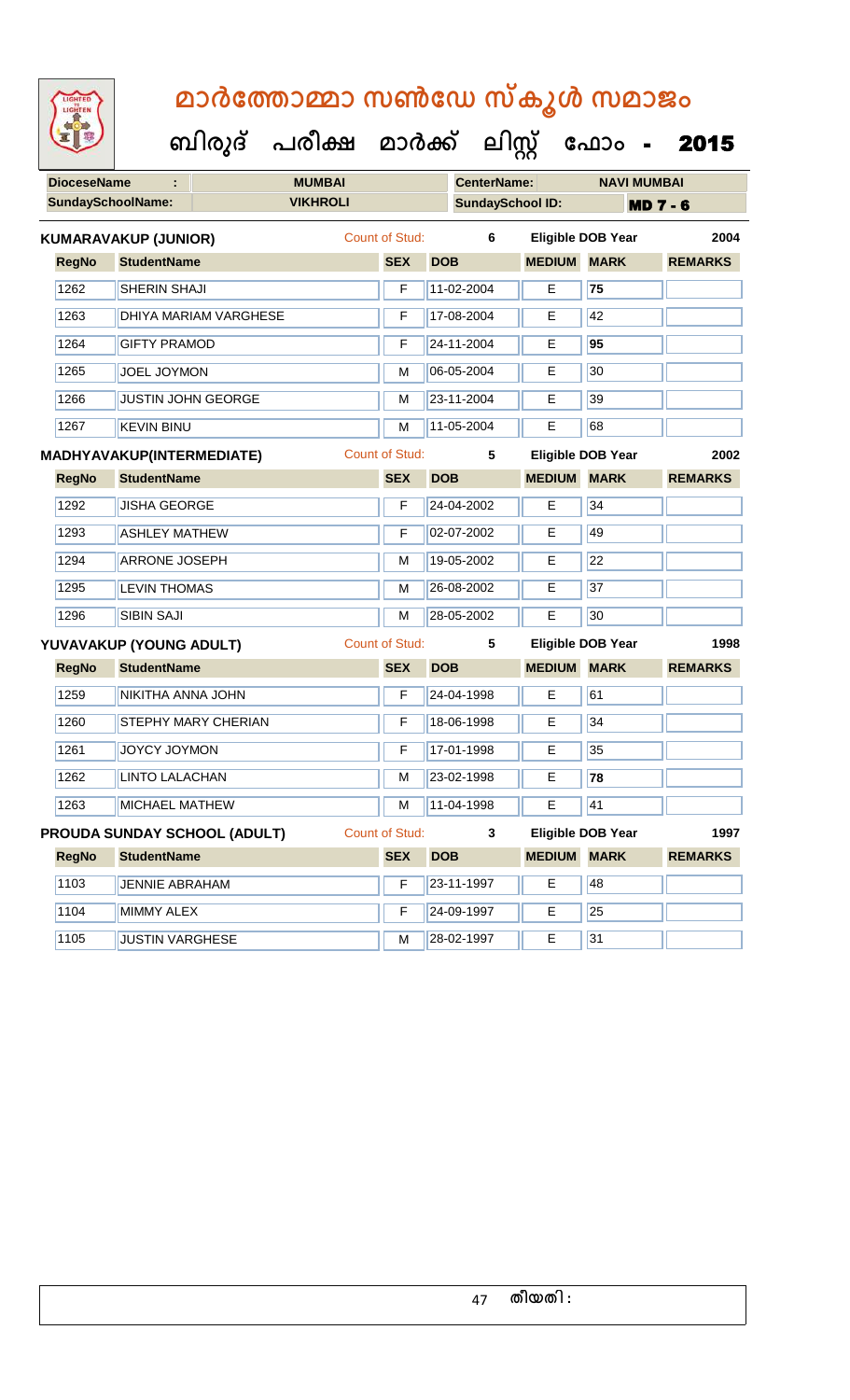| മാർത്തോമ്മാ സൺഡേ സ്കൂൾ സമാജം |  |                                                  |  |  |  |  |  |  |  |
|------------------------------|--|--------------------------------------------------|--|--|--|--|--|--|--|
|                              |  | ബിരുദ് പരീക്ഷ മാർക്ക് ലിസ്റ്റ് ഫോം <b>- 2015</b> |  |  |  |  |  |  |  |

| <b>DioceseName</b>       | ÷                          | <b>MUMBAI</b>           |                |            | <b>CenterName:</b>      |               | <b>NAVI MUMBAI</b>       |                 |      |
|--------------------------|----------------------------|-------------------------|----------------|------------|-------------------------|---------------|--------------------------|-----------------|------|
| <b>SundaySchoolName:</b> |                            | <b>SAKINAKA TRINITY</b> |                |            | <b>SundaySchool ID:</b> |               |                          | <b>MD 7 - 7</b> |      |
|                          | <b>JESHTAVAKUP(SENIOR)</b> |                         | Count of Stud: |            | $\overline{2}$          |               | <b>Eligible DOB Year</b> |                 | 2000 |
| <b>RegNo</b>             | <b>StudentName</b>         |                         | <b>SEX</b>     | <b>DOB</b> |                         | <b>MEDIUM</b> | <b>MARK</b>              | <b>REMARKS</b>  |      |
| 1328                     | REENA REJI                 |                         | F              |            | 06-11-2000              | Е             | 23                       |                 |      |
| 1329                     | <b>SNEHA PAUL</b>          |                         | F              |            | 24-05-2000              | E             | 23                       |                 |      |
|                          | YUVAVAKUP (YOUNG ADULT)    |                         | Count of Stud: |            | 3                       |               | <b>Eligible DOB Year</b> |                 | 1998 |
| <b>RegNo</b>             | <b>StudentName</b>         |                         | <b>SEX</b>     | <b>DOB</b> |                         | <b>MEDIUM</b> | <b>MARK</b>              | <b>REMARKS</b>  |      |
| 1264                     | ABIN ANIL ACHENKUNJ        |                         | M              |            | 29-05-1998              | E             | 55                       |                 |      |
| 1265                     | <b>SUMIT SUNNY</b>         |                         | M              |            | 07-11-1998              | E             | 43                       |                 |      |
| 1266                     | <b>NEETHI REJI</b>         |                         | F              |            | 28-06-1998              | E             | 40                       |                 |      |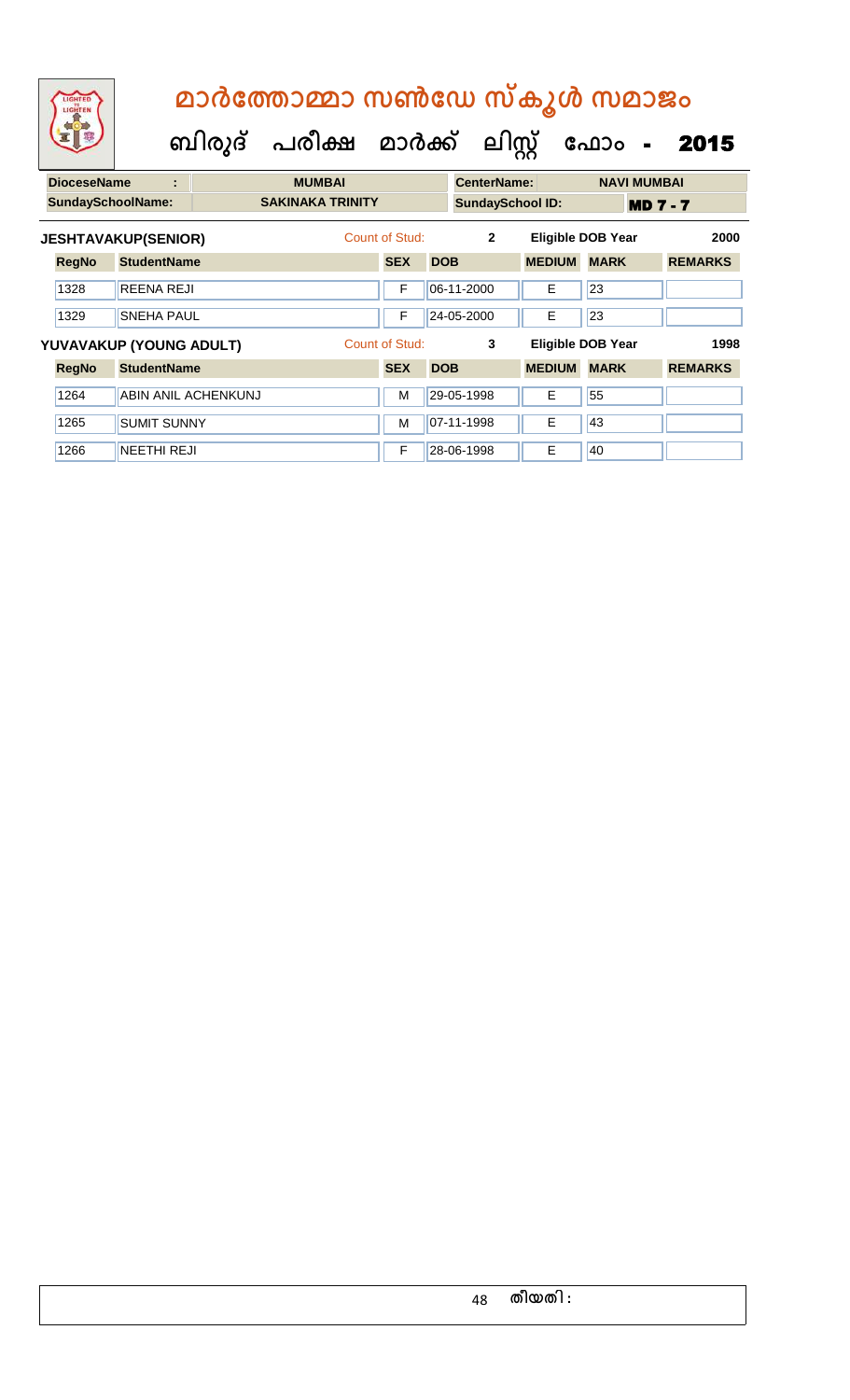|  | LIGHTED<br>LIGHTEN       |                    |                                |                           | മാർത്തോമ്മാ സൺഡേ സ്കൂൾ സമാജം |  |                |            |                         |                          |             |                    |                |
|--|--------------------------|--------------------|--------------------------------|---------------------------|------------------------------|--|----------------|------------|-------------------------|--------------------------|-------------|--------------------|----------------|
|  |                          |                    | ബിരുദ് പരീക്ഷ മാർക്ക് ലിസ്റ്റ് |                           |                              |  |                |            |                         |                          | ഫോം -       |                    | 2015           |
|  | <b>DioceseName</b>       |                    | ÷                              |                           | <b>MUMBAI</b>                |  |                |            | <b>CenterName:</b>      |                          |             | <b>NAVI MUMBAI</b> |                |
|  | <b>SundaySchoolName:</b> |                    |                                |                           | <b>KHARGAR</b>               |  |                |            | <b>SundaySchool ID:</b> |                          |             | <b>MD 7 - 8</b>    |                |
|  |                          |                    |                                | MADHYAVAKUP(INTERMEDIATE) |                              |  | Count of Stud: |            | 1                       | <b>Eligible DOB Year</b> |             |                    | 2002           |
|  | <b>RegNo</b>             | <b>StudentName</b> |                                |                           |                              |  | <b>SEX</b>     | <b>DOB</b> |                         | <b>MEDIUM</b>            | <b>MARK</b> |                    | <b>REMARKS</b> |
|  | 1297                     |                    |                                | <b>ELSA ANN GEORGE</b>    |                              |  | F              |            | 26-01-2002              | Е                        | 56          |                    |                |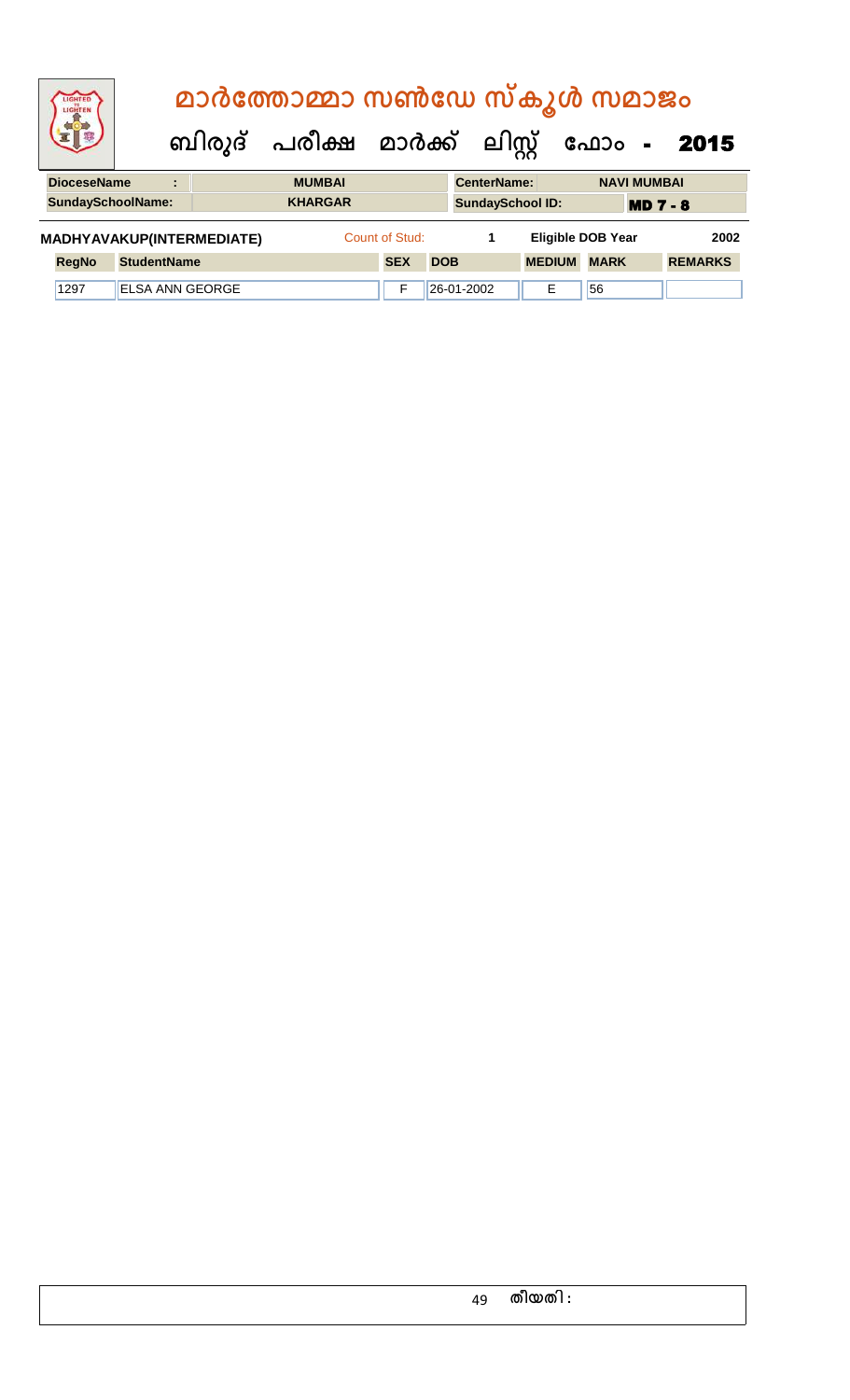| <b>IGHTED</b> |
|---------------|
|               |
|               |
|               |
|               |

 **ബിരുദ് പരീക്ഷ മാര്ക് ക ലിസ്റ്റ ക ഫ ാോം** - 2015

**DioceseName : MUMBAI CenterName: KALYAN**

|              | <b>SundaySchoolName:</b><br><b>KALYAN WEST A</b> |  | <b>SundaySchool ID:</b> |            | <b>MD 8 - 1</b>    |                          |                |
|--------------|--------------------------------------------------|--|-------------------------|------------|--------------------|--------------------------|----------------|
|              | <b>KUMARAVAKUP (JUNIOR)</b>                      |  | <b>Count of Stud:</b>   | 10         |                    | <b>Eligible DOB Year</b> | 2004           |
| <b>RegNo</b> | <b>StudentName</b>                               |  | <b>SEX</b>              | <b>DOB</b> | <b>MEDIUM</b>      | <b>MARK</b>              | <b>REMARKS</b> |
| 1268         | <b>AMAL THOMAS</b>                               |  | M                       | 18-11-2004 | Е                  | 65                       |                |
| 1269         | <b>ALEN AGI</b>                                  |  | M                       | 28-04-2004 | Е                  | 75                       |                |
| 1270         | <b>AUSTIN AGI</b>                                |  | М                       | 28-04-2004 | Е                  | 69                       |                |
| 1271         | <b>LENOY THOMAS</b>                              |  | M                       | 03-09-2004 | E                  | 77                       |                |
| 1272         | <b>RICHIE THOMAS</b>                             |  | м                       | 08-11-2004 | Е                  | 40                       |                |
| 1273         | <b>ROBIN RAJESH</b>                              |  | м                       | 14-02-2004 | Е                  | 53                       |                |
| 1274         | <b>SHAUN JACOB</b>                               |  | M                       | 14-09-2004 | E                  | 58                       |                |
| 1275         | PINTO BENNY JOHN                                 |  | М                       | 20-09-2004 | Е                  | Absent                   |                |
| 1276         | <b>BIJINA MARIAM ABRAHAM</b>                     |  | F                       | 19-10-2004 | Е                  | 82                       |                |
| 1277         | <b>SIMRAN B. MATHEW</b>                          |  | F                       | 17-01-2004 | E                  | 49                       |                |
|              | <b>MADHYAVAKUP(INTERMEDIATE)</b>                 |  | <b>Count of Stud:</b>   | 8          |                    | <b>Eligible DOB Year</b> | 2002           |
| <b>RegNo</b> | <b>StudentName</b>                               |  | <b>SEX</b>              | <b>DOB</b> | <b>MEDIUM</b>      | <b>MARK</b>              | <b>REMARKS</b> |
| 1298         | <b>CELINE ROSE SAJEE</b>                         |  | F                       | 20-06-2002 | E                  | 54                       |                |
| 1299         | <b>CHRISTINE S. JOHN</b>                         |  | F                       | 14-09-2002 | Е                  | 83                       |                |
| 1300         | <b>MARIAM THOMAS</b>                             |  | F                       | 31-03-2002 | E                  | $\overline{51}$          |                |
| 1301         | <b>GEORGE THOMAS</b>                             |  | М                       | 04-02-2002 | Е                  | 54                       |                |
| 1302         | <b>JERRIN JAMES</b>                              |  | М                       | 04-02-2002 | Е                  | $\overline{31}$          |                |
| 1303         | NAVIN O. JOHN                                    |  | M                       | 13-02-2002 | E                  | Absent                   |                |
| 1304         | NIRMAL P. MATHEWS                                |  | м                       | 31-01-2002 | E                  | 44                       |                |
| 1305         | <b>Example 3</b> ROSHAN MATHEW                   |  | м                       | 14-08-2002 | E                  | 35                       |                |
|              | <b>JESHTAVAKUP(SENIOR)</b>                       |  | Count of Stud:          | 11         |                    | <b>Eligible DOB Year</b> | 2000           |
| <b>RegNo</b> | <b>StudentName</b>                               |  | <b>SEX</b>              | <b>DOB</b> | <b>MEDIUM MARK</b> |                          | <b>REMARKS</b> |
| 1330         | ANNA BIJU ABRAHAM                                |  | F                       | 23-03-2000 | E                  | Absent                   |                |
| 1331         | <b>JISHA KOSHY</b>                               |  | F                       | 31-08-2000 | E.                 | 48                       |                |
| 1332         | <b>STACY MARIA SHIBU</b>                         |  | F                       | 13-02-2000 | Е                  | Absent                   |                |
| 1333         | <b>STEFY VARGHESE</b>                            |  | F                       | 19-06-2000 | E                  | 37                       |                |
| 1334         | <b>SUZANNE MATHAI</b>                            |  | F                       | 01-06-2000 | Е                  | 20                       |                |
| 1335         | <b>BENJAMIN THOMAS</b>                           |  | М                       | 16-11-2000 | Е                  | 39                       |                |
| 1336         | <b>BENSON THOMAS</b>                             |  | М                       | 16-11-2000 | Е                  | 48                       |                |
| 1337         | <b>ISSAC JACOB JOHN</b>                          |  | M                       | 21-03-2000 | E                  | 18                       |                |
| 1338         | <b>JIBIN JOHN</b>                                |  | М                       | 23-01-2000 | Е                  | Absent                   |                |
| 1339         | <b>KEVIN VARGHESE</b>                            |  | М                       | 15-10-2000 | Е                  | 35                       |                |
| 1340         | <b>RUBEN MATHEW</b>                              |  | M                       | 19-10-2000 | Е                  | Absent                   |                |

**RegNo StudentName SEX DOB MEDIUM MARK REMARKS YUVAVAKUP (YOUNG ADULT)** Count of Stud: **1 Eligible DOB Year 1998** 1267 CAROLINE S. JOHN F 23-10-1998 E 52

**തീയതി :**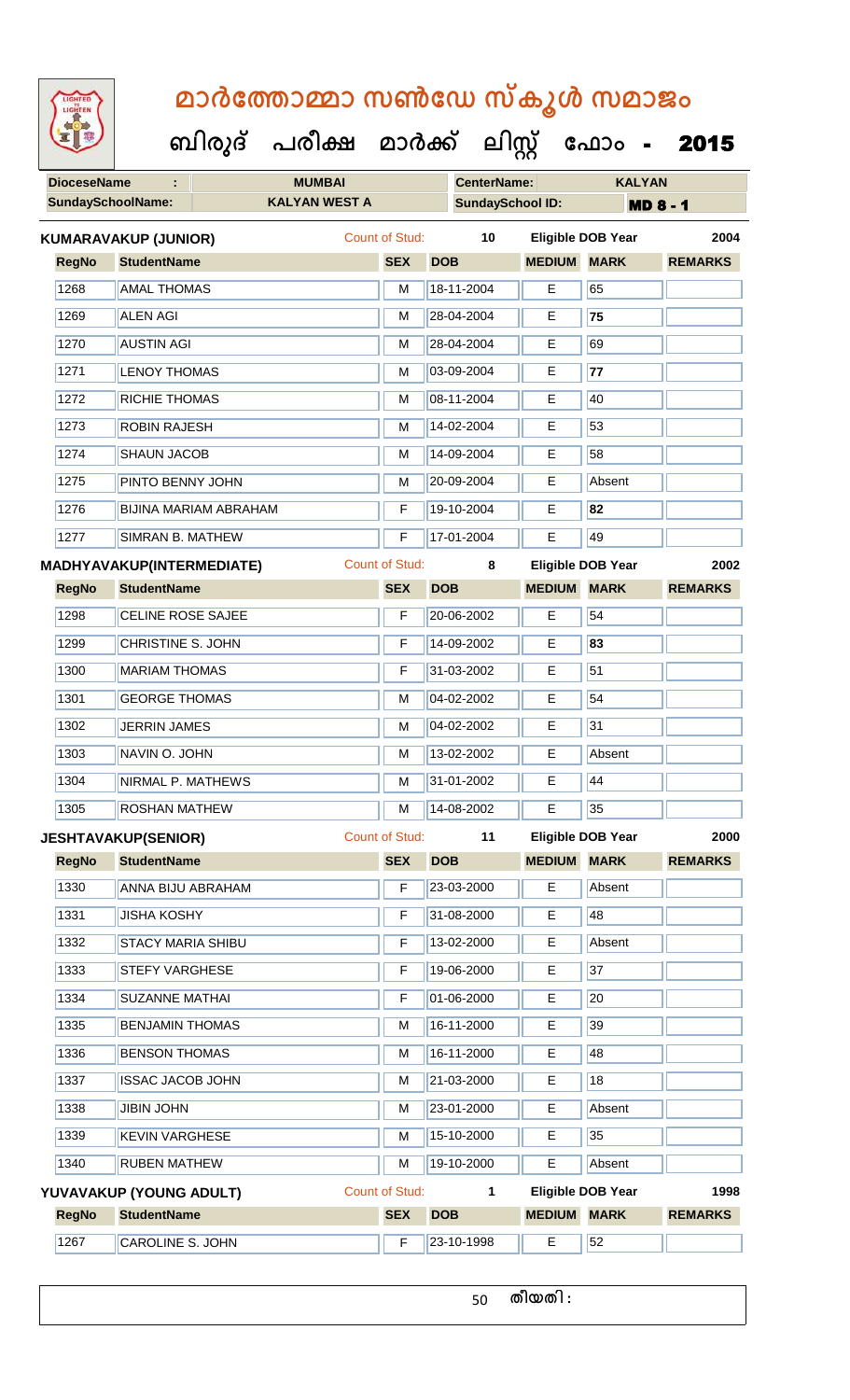| <b>IGHTED</b><br>LIGHTEN |                     |   |                              | മാർത്തോമ്മാ സൺഡേ സ്കൂൾ സമാജം   |                |            |            |                    |                          |             |                 |                |
|--------------------------|---------------------|---|------------------------------|--------------------------------|----------------|------------|------------|--------------------|--------------------------|-------------|-----------------|----------------|
|                          |                     |   |                              | ബിരുദ് പരീക്ഷ മാർക്ക് ലിസ്റ്റ് |                |            |            |                    |                          | ഫോം -       |                 | 2015           |
| <b>DioceseName</b>       |                     | ÷ |                              | <b>MUMBAI</b>                  |                |            |            | <b>CenterName:</b> |                          |             | <b>KALYAN</b>   |                |
| <b>SundaySchoolName:</b> |                     |   |                              | <b>KALYAN WEST A</b>           |                |            |            |                    | <b>SundaySchool ID:</b>  |             | <b>MD 8 - 1</b> |                |
|                          |                     |   | PROUDA SUNDAY SCHOOL (ADULT) |                                | Count of Stud: |            |            | 8                  | <b>Eligible DOB Year</b> |             |                 | 1997           |
| <b>RegNo</b>             | <b>StudentName</b>  |   |                              |                                | <b>SEX</b>     | <b>DOB</b> |            |                    | <b>MEDIUM</b>            | <b>MARK</b> |                 | <b>REMARKS</b> |
| 1106                     | <b>ASHLY THOMAS</b> |   |                              |                                | M              |            | 01-08-1997 |                    | F                        | 82          |                 |                |

1107 JAIN OOMMEN M 15-09-1997 E 8 1108 JERRIN JACOB M 14-11-1997 E 51

1109 DIYA JOHN F 25-02-1997 E 23

1110 JESNEEN JAMES F 03-09-1997 E 19

1111 JEFFY JAMES **F 14-05-1997** E 21 1112 | MAHIMA SAJI **F 20-11-1997** E 26 1113 SHARON REGI F 26-04-1997 E 13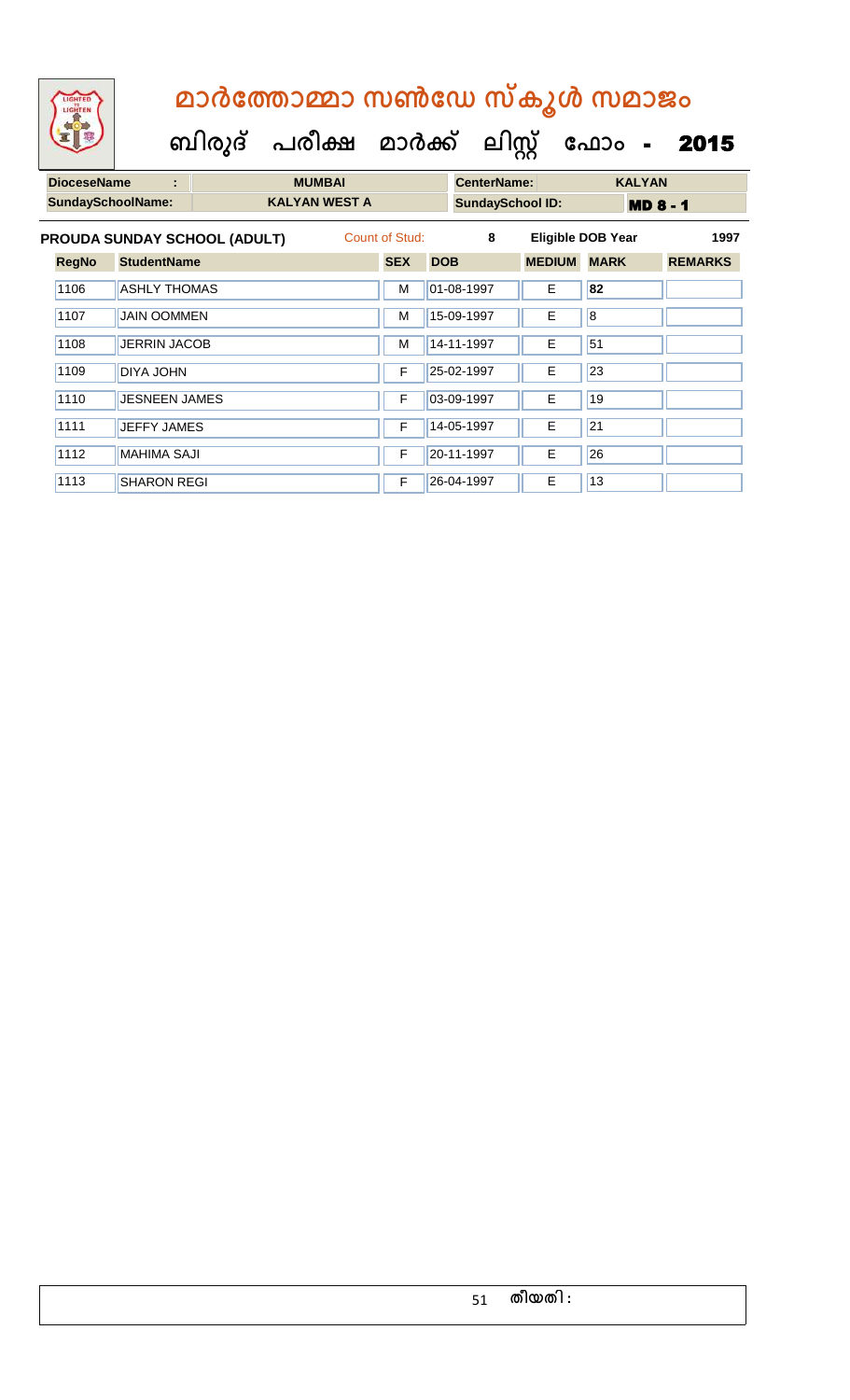| <b>IGHTED</b> |
|---------------|
|               |
|               |
|               |

| <b>DioceseName</b> |                                  | <b>MUMBAI</b>                 |                       |            | <b>CenterName:</b>      |                          |             | <b>KALYAN</b>   |                |  |
|--------------------|----------------------------------|-------------------------------|-----------------------|------------|-------------------------|--------------------------|-------------|-----------------|----------------|--|
|                    | <b>SundaySchoolName:</b>         | <b>KALYAN EAST ST ANDREWS</b> |                       |            | <b>SundaySchool ID:</b> |                          |             | <b>MD 8 - 2</b> |                |  |
|                    | <b>KUMARAVAKUP (JUNIOR)</b>      |                               | Count of Stud:        |            | 3                       | <b>Eligible DOB Year</b> |             |                 | 2004           |  |
| <b>RegNo</b>       | <b>StudentName</b>               |                               | <b>SEX</b>            | <b>DOB</b> |                         | <b>MEDIUM</b>            | <b>MARK</b> |                 | <b>REMARKS</b> |  |
| 1278               | <b>CHRISTY PRASAD</b>            |                               | М                     |            | 25-05-2004              | E                        | 61          |                 |                |  |
| 1279               | <b>BETTY FRANCIS</b>             |                               | F                     |            | 07-08-2004              | E                        | 56          |                 |                |  |
| 1280               | JENNIFFER CHERIYAN               |                               | F                     |            | 09-04-2004              | E.                       | 76          |                 |                |  |
|                    | <b>MADHYAVAKUP(INTERMEDIATE)</b> |                               | <b>Count of Stud:</b> |            | 3                       | <b>Eligible DOB Year</b> |             |                 | 2002           |  |
| <b>RegNo</b>       | <b>StudentName</b>               |                               | <b>SEX</b>            | <b>DOB</b> |                         | <b>MEDIUM</b>            | <b>MARK</b> |                 | <b>REMARKS</b> |  |
| 1306               | <b>ALEENA VARGHESE</b>           |                               | F                     |            | 28-06-2002              | Е                        | 38          |                 |                |  |
| 1307               |                                  | <b>JENSON SABU THOMAS</b>     | M                     |            | 23-11-2002              | Е                        | 43          |                 |                |  |
| 1308               | <b>ABEL SHIJU</b>                |                               | М                     |            | 17-12-2002              | E                        | 36          |                 |                |  |
|                    | <b>JESHTAVAKUP(SENIOR)</b>       |                               | <b>Count of Stud:</b> |            | 6                       | Eligible DOB Year        |             |                 | 2000           |  |
| <b>RegNo</b>       | <b>StudentName</b>               |                               | <b>SEX</b>            | <b>DOB</b> |                         | <b>MEDIUM</b>            | <b>MARK</b> |                 | <b>REMARKS</b> |  |
| 1341               | <b>ANU THAMPY</b>                |                               | F                     |            | 31-05-2000              | E.                       | 59          |                 |                |  |
| 1342               | <b>MANU SAMUEL</b>               |                               | M                     |            | 31-07-2000              | E                        | Absent      |                 |                |  |
| 1343               | <b>ANJU SYMON</b>                |                               | F                     |            | 11-10-2000              | Е                        | 54          |                 |                |  |
| 1344               | JITTY SARA SAJAN                 |                               | F                     |            | 09-10-2000              | E                        | 41          |                 |                |  |
| 1345               | <b>KEVIN JOHN</b>                |                               | М                     |            | 16-10-2000              | E                        | 12          |                 |                |  |
| 1346               | <b>MELINA MARY SAJI</b>          |                               | F                     |            | 18-10-2000              | E                        | 29          |                 |                |  |
|                    | YUVAVAKUP (YOUNG ADULT)          |                               | <b>Count of Stud:</b> |            | 5                       | <b>Eligible DOB Year</b> |             |                 | 1998           |  |
| <b>RegNo</b>       | <b>StudentName</b>               |                               | <b>SEX</b>            | <b>DOB</b> |                         | <b>MEDIUM</b>            | <b>MARK</b> |                 | <b>REMARKS</b> |  |
| 1268               | <b>TINCY THANKACHAN</b>          |                               | F                     |            | 27-04-1998              | E.                       | Absent      |                 |                |  |
| 1269               | <b>ALMI P. BABU</b>              |                               | F                     |            | 28-03-1998              | Е                        | 63          |                 |                |  |
| 1270               | <b>JENI THOMAS</b>               |                               | F                     |            | 14-07-1998              | E.                       | Absent      |                 |                |  |
| 1271               | <b>BOBAN FRANCIS</b>             |                               | М                     |            | 23-11-1998              | E.                       | 17          |                 |                |  |
| 1272               | <b>JAISON SAMUEL</b>             |                               | M                     |            | 03-12-1998              | E                        | Absent      |                 |                |  |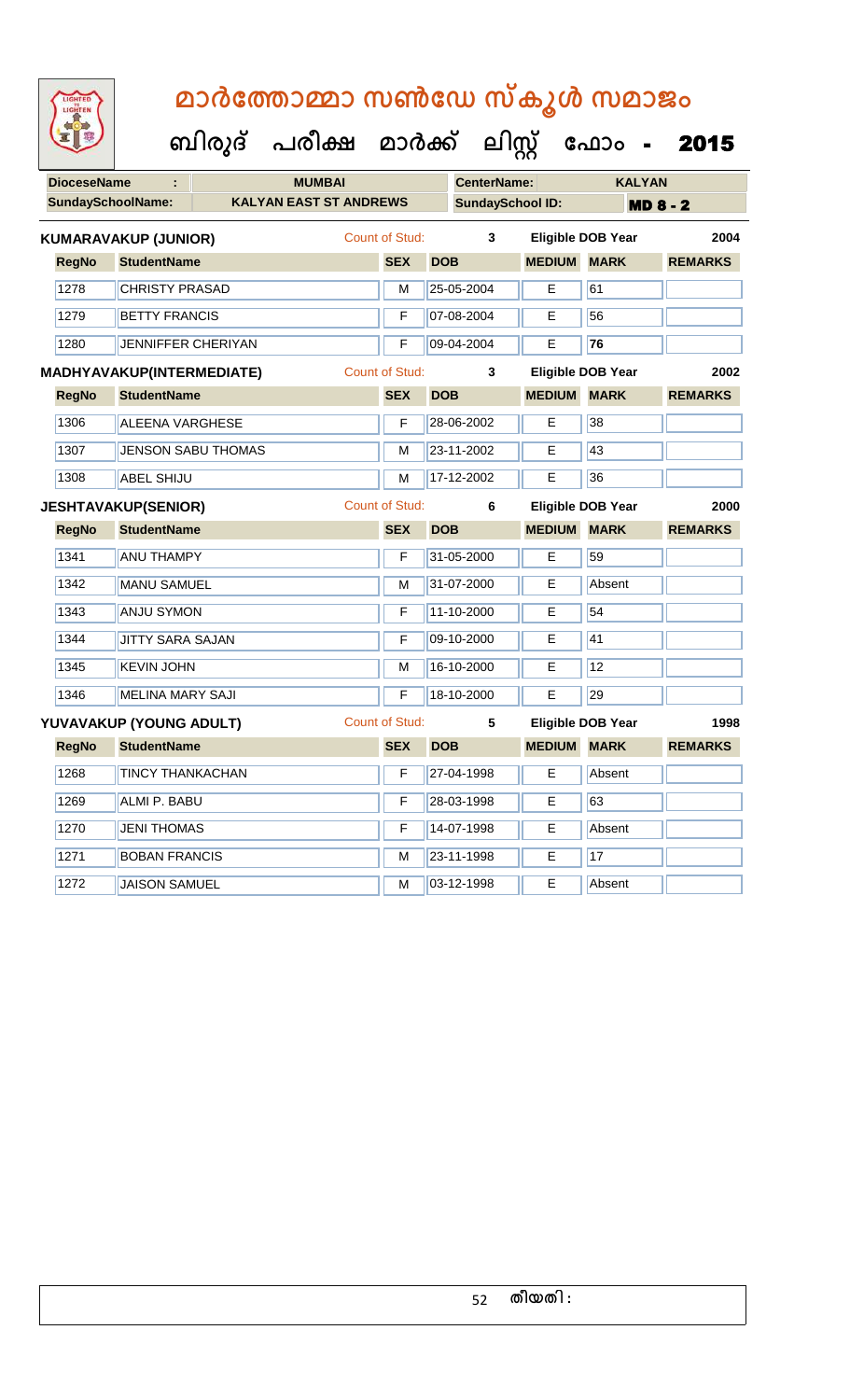| <b>DioceseName</b> |              | <b>MUMBAI</b>               |  |                            |  | <b>CenterName:</b> |            | <b>KALYAN</b>           |                          |             |                 |                |
|--------------------|--------------|-----------------------------|--|----------------------------|--|--------------------|------------|-------------------------|--------------------------|-------------|-----------------|----------------|
|                    |              | <b>SundaySchoolName:</b>    |  | <b>AMBERNATH JERUSALEM</b> |  |                    |            | <b>SundaySchool ID:</b> |                          |             | <b>MD 8 - 3</b> |                |
|                    |              | <b>KUMARAVAKUP (JUNIOR)</b> |  |                            |  | Count of Stud:     |            | 3                       | Eligible DOB Year        |             |                 | 2004           |
|                    | <b>RegNo</b> | <b>StudentName</b>          |  |                            |  | <b>SEX</b>         | <b>DOB</b> |                         | <b>MEDIUM</b>            | <b>MARK</b> |                 | <b>REMARKS</b> |
|                    | 1281         | <b>SHAREENA BABU</b>        |  |                            |  | F                  |            | 04-06-2004              | E.                       | Absent      |                 |                |
|                    | 1282         | <b>SHAREN SHIBU</b>         |  |                            |  | F                  |            | 22-03-2004              | E.                       | Absent      |                 |                |
|                    | 1283         | <b>JOEL ALEXANDER</b>       |  |                            |  | M                  |            | 18-07-2004              | E.                       | Absent      |                 |                |
|                    |              | MADHYAVAKUP(INTERMEDIATE)   |  |                            |  | Count of Stud:     |            | 3                       | <b>Eligible DOB Year</b> |             |                 | 2002           |
|                    | <b>RegNo</b> | <b>StudentName</b>          |  |                            |  | <b>SEX</b>         | <b>DOB</b> |                         | <b>MEDIUM</b>            | <b>MARK</b> |                 | <b>REMARKS</b> |
|                    | 1309         | <b>SHENOY BABU</b>          |  |                            |  | M                  |            | 08-03-2002              | E.                       | Absent      |                 |                |
|                    | 1310         | <b>AARON BAIJU</b>          |  |                            |  | м                  |            | 09-06-2002              | E.                       | Absent      |                 |                |
|                    | 1311         | <b>RITTO REJI</b>           |  |                            |  | M                  |            | 30-09-2002              | Е                        | 66          |                 |                |
|                    |              | <b>JESHTAVAKUP(SENIOR)</b>  |  |                            |  | Count of Stud:     |            | $\overline{2}$          | Eligible DOB Year        |             |                 | 2000           |
|                    | <b>RegNo</b> | <b>StudentName</b>          |  |                            |  | <b>SEX</b>         | <b>DOB</b> |                         | <b>MEDIUM</b>            | <b>MARK</b> |                 | <b>REMARKS</b> |
|                    | 1347         | RITCHIE THOMAS              |  |                            |  | M                  |            | 07-04-2000              | Е                        | Absent      |                 |                |
|                    | 1348         | <b>SHERIN THOMAS</b>        |  |                            |  | F                  |            | 23-09-2000              | Е                        | 35          |                 |                |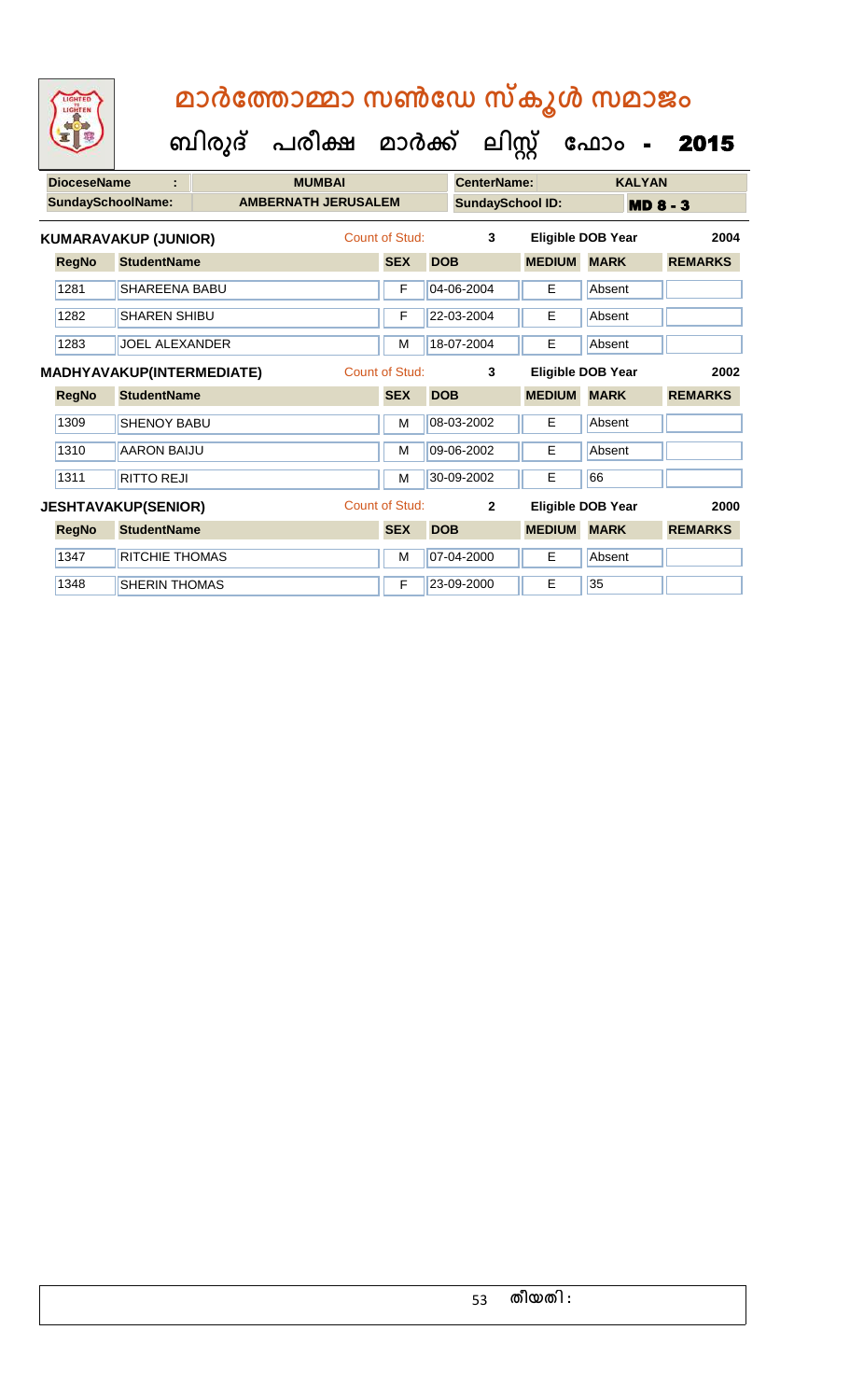**ക ഫ ാോം** - 2015

 **ബിരുദ് പരീക്ഷ മാര്ക്**

**ക ലിസ്റ്റ**

**DioceseName : MUMBAI CenterName: KALYAN SundaySchoolName: ULLASNAGAR SundaySchool ID: MD 8 - 4 RegNo StudentName SEX DOB MEDIUM MARK REMARKS KUMARAVAKUP (JUNIOR)** Count of Stud: **1 Eligible DOB Year 2004** 1284 SHIBIN J. ABRAHAM M M 06-04-2004 E Absent **RegNo StudentName SEX DOB MEDIUM MARK REMARKS MADHYAVAKUP(INTERMEDIATE)** Count of Stud: **1 Eligible DOB Year 2002** 1312 LIA CHACKO **F 09-08-2002** E 53 **RegNo StudentName SEX DOB MEDIUM MARK REMARKS JESHTAVAKUP(SENIOR)** Count of Stud: **4 Eligible DOB Year 2000** 1349 JEFFIN S. KOSHY M 09-04-2000 E Absent 1350 NIBIN BIJU **M** 03-10-2000 E Absent 1351 JESSO GEORGE **F 02-07-2000** E Absent 1352 NEHA VINSON F 15-08-2000 E Absent **RegNo StudentName SEX DOB MEDIUM MARK REMARKS YUVAVAKUP (YOUNG ADULT)** Count of Stud: **1 Eligible DOB Year 1998** 1273 SCON RENJI M 05-10-1998 E 56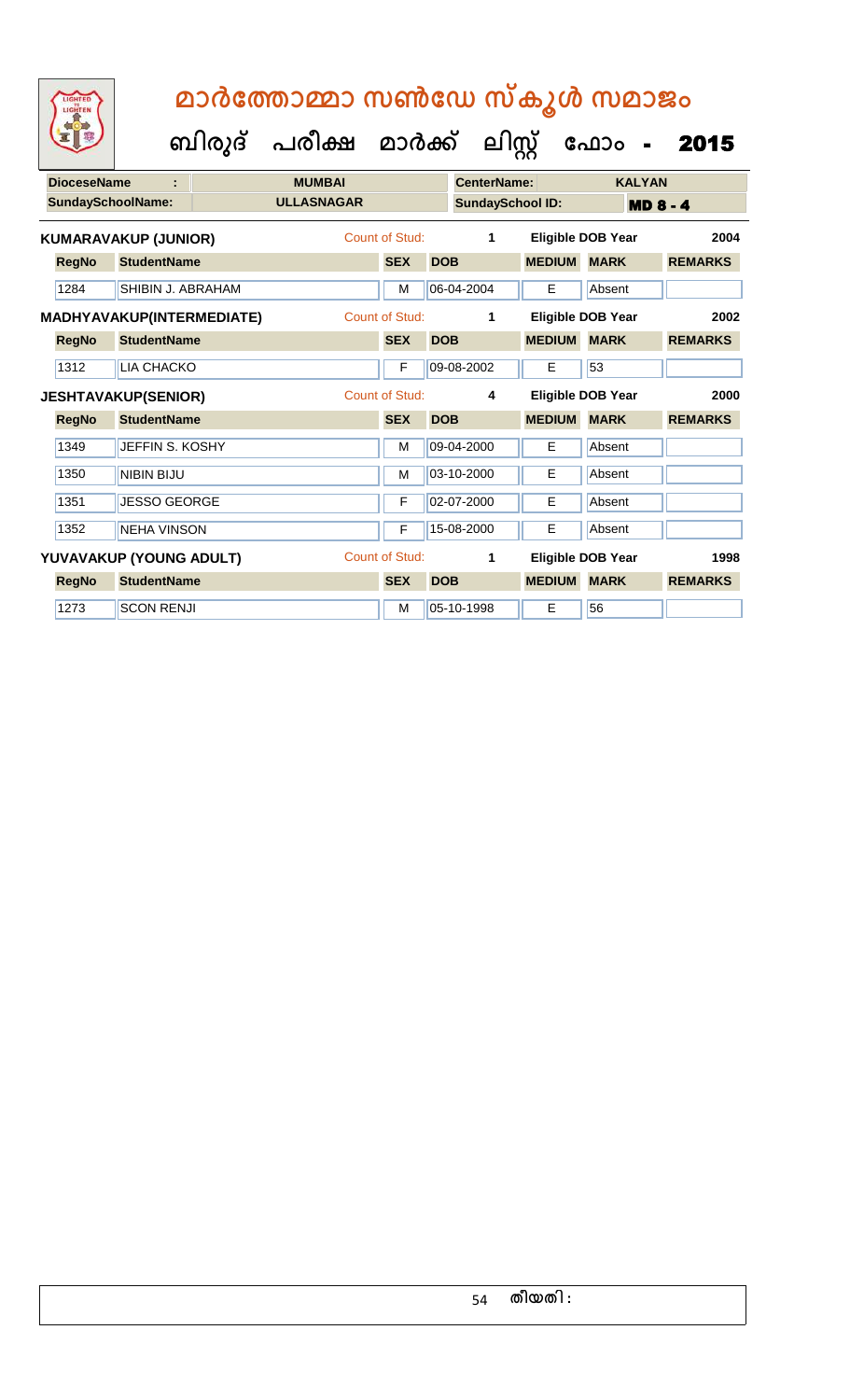| <b>IGHTED</b> |  |
|---------------|--|
|               |  |
|               |  |
|               |  |
|               |  |

| <b>DOMBIVILLI EBENEZER</b><br><b>SundaySchool ID:</b><br><b>SundaySchoolName:</b><br><b>MD 8 - 6</b><br>Count of Stud:<br>12<br><b>Eligible DOB Year</b><br><b>KUMARAVAKUP (JUNIOR)</b><br><b>MARK</b><br><b>RegNo</b><br><b>StudentName</b><br><b>SEX</b><br><b>MEDIUM</b><br><b>DOB</b><br>1285<br><b>JAINUS JOMY GEORGE</b><br>11-11-2004<br>E<br>66<br>F<br>1286<br>02-02-2004<br>E<br>85<br><b>JIYA ELZA THOMAS</b><br>F<br>18-10-2004<br>79<br>1287<br><b>JOEL JAI</b><br>Е<br>M<br>35<br>1288<br>17-01-2004<br><b>KELEN C. SUNU</b><br>Е<br>M<br>1289<br>12-04-2004<br>E<br>92<br><b>REENA MONCY</b><br>F<br>71<br><b>ROWAN G. SAMUEL</b><br>18-05-2004<br>1290<br>E<br>M<br><b>JULIET BABU</b><br>24<br>1291<br>26-01-2004<br>Е<br>F<br>1292<br><b>ALLEN JOSEPH SIMON</b><br>27-12-2004<br>E<br>Absent<br>M<br>93<br>1293<br><b>ANGELA MATHEW</b><br>23-12-2004<br>F<br>Е<br>30<br>1294<br>DANIEL P. VARGHESE<br>24-03-2004<br>E<br>М<br>1295<br>JITHIN G. VARGHESE<br>16-03-2004<br>40<br>M<br>E<br>37<br>MERRIN CHINNU JOJI<br>17-01-2004<br>1296<br>F<br>E<br><b>Count of Stud:</b><br><b>Eligible DOB Year</b><br>MADHYAVAKUP(INTERMEDIATE)<br>$\overline{7}$<br><b>StudentName</b><br><b>SEX</b><br><b>MEDIUM</b><br><b>MARK</b><br><b>RegNo</b><br><b>DOB</b><br>48<br>1313<br>04-10-2002<br>E<br><b>AARON KURIAN BABU</b><br>M<br>1314<br>30-05-2002<br>E<br>64<br><b>ANJANA SHABU</b><br>F<br>1315<br>28-08-2002<br>26<br><b>HELEN SUSAN JOHNSON</b><br>Е<br>F<br>1316<br>17-11-2002<br>75<br>Е<br>JEENU ANNA ALEX<br>F<br>1317<br>13-11-2002<br>E<br>34<br><b>JOSEPH MATHEW</b><br>M<br>1318<br>12-02-2002<br>E<br>64<br><b>TWINKLE MARIAM THOMAS</b><br>F<br>33<br>1319<br>14-10-2002<br><b>SHERWIN MONCY</b><br>M<br>Е<br><b>Count of Stud:</b><br><b>Eligible DOB Year</b><br>8<br><b>JESHTAVAKUP(SENIOR)</b><br><b>RegNo</b><br><b>StudentName</b><br><b>SEX</b><br><b>DOB</b><br><b>MEDIUM MARK</b><br>$\overline{9}$<br>1353<br>E<br><b>JERIN SANTHOSH</b><br>22-04-2000<br>M<br>1354<br>28<br>JOEL G. VINOD<br>12-07-2000<br>Е<br>M<br>1355<br>11-05-2000<br>E<br>17<br>JOHN S. THOMAS<br>M<br>1356<br>19-09-2000<br>E<br>45<br><b>JUSTIN MATHEW</b><br>M<br>34<br>1357<br>18-09-2000<br>E<br><b>MELITA MARY CHERIAN</b><br>F<br>12<br>1358<br>07-06-2000<br>RENOJ GEORGE<br>Е<br>M<br>1359<br>27-08-2000<br><b>RINUMOL THOMAS</b><br>Е<br>Absent<br>F<br>E<br>46<br>1360<br>08-09-2000<br>SANJANA ACHU RENJI<br>F<br><b>Count of Stud:</b><br>YUVAVAKUP (YOUNG ADULT)<br>Eligible DOB Year<br>6<br><b>SEX</b><br><b>MEDIUM</b><br><b>MARK</b><br><b>RegNo</b><br><b>StudentName</b><br><b>DOB</b><br>53<br>1274<br>F<br>17-03-1998<br>E<br><b>JINCY JOHNSON</b><br>1275<br><b>LIBIN THOMAS KOSHY</b><br>02-04-1998<br>E<br>Absent<br>M | <b>DioceseName</b> | ÷                 | <b>MUMBAI</b> |   | <b>CenterName:</b> |   |    | <b>KALYAN</b> |                |
|-----------------------------------------------------------------------------------------------------------------------------------------------------------------------------------------------------------------------------------------------------------------------------------------------------------------------------------------------------------------------------------------------------------------------------------------------------------------------------------------------------------------------------------------------------------------------------------------------------------------------------------------------------------------------------------------------------------------------------------------------------------------------------------------------------------------------------------------------------------------------------------------------------------------------------------------------------------------------------------------------------------------------------------------------------------------------------------------------------------------------------------------------------------------------------------------------------------------------------------------------------------------------------------------------------------------------------------------------------------------------------------------------------------------------------------------------------------------------------------------------------------------------------------------------------------------------------------------------------------------------------------------------------------------------------------------------------------------------------------------------------------------------------------------------------------------------------------------------------------------------------------------------------------------------------------------------------------------------------------------------------------------------------------------------------------------------------------------------------------------------------------------------------------------------------------------------------------------------------------------------------------------------------------------------------------------------------------------------------------------------------------------------------------------------------------------------------------------------------------------------------------------------------------------------------------------------------------------------------------------------------------------------------------------------------------------------------------------------------------------------------------------|--------------------|-------------------|---------------|---|--------------------|---|----|---------------|----------------|
|                                                                                                                                                                                                                                                                                                                                                                                                                                                                                                                                                                                                                                                                                                                                                                                                                                                                                                                                                                                                                                                                                                                                                                                                                                                                                                                                                                                                                                                                                                                                                                                                                                                                                                                                                                                                                                                                                                                                                                                                                                                                                                                                                                                                                                                                                                                                                                                                                                                                                                                                                                                                                                                                                                                                                                 |                    |                   |               |   |                    |   |    |               |                |
|                                                                                                                                                                                                                                                                                                                                                                                                                                                                                                                                                                                                                                                                                                                                                                                                                                                                                                                                                                                                                                                                                                                                                                                                                                                                                                                                                                                                                                                                                                                                                                                                                                                                                                                                                                                                                                                                                                                                                                                                                                                                                                                                                                                                                                                                                                                                                                                                                                                                                                                                                                                                                                                                                                                                                                 |                    |                   |               |   |                    |   |    |               | 2004           |
|                                                                                                                                                                                                                                                                                                                                                                                                                                                                                                                                                                                                                                                                                                                                                                                                                                                                                                                                                                                                                                                                                                                                                                                                                                                                                                                                                                                                                                                                                                                                                                                                                                                                                                                                                                                                                                                                                                                                                                                                                                                                                                                                                                                                                                                                                                                                                                                                                                                                                                                                                                                                                                                                                                                                                                 |                    |                   |               |   |                    |   |    |               | <b>REMARKS</b> |
|                                                                                                                                                                                                                                                                                                                                                                                                                                                                                                                                                                                                                                                                                                                                                                                                                                                                                                                                                                                                                                                                                                                                                                                                                                                                                                                                                                                                                                                                                                                                                                                                                                                                                                                                                                                                                                                                                                                                                                                                                                                                                                                                                                                                                                                                                                                                                                                                                                                                                                                                                                                                                                                                                                                                                                 |                    |                   |               |   |                    |   |    |               |                |
|                                                                                                                                                                                                                                                                                                                                                                                                                                                                                                                                                                                                                                                                                                                                                                                                                                                                                                                                                                                                                                                                                                                                                                                                                                                                                                                                                                                                                                                                                                                                                                                                                                                                                                                                                                                                                                                                                                                                                                                                                                                                                                                                                                                                                                                                                                                                                                                                                                                                                                                                                                                                                                                                                                                                                                 |                    |                   |               |   |                    |   |    |               |                |
|                                                                                                                                                                                                                                                                                                                                                                                                                                                                                                                                                                                                                                                                                                                                                                                                                                                                                                                                                                                                                                                                                                                                                                                                                                                                                                                                                                                                                                                                                                                                                                                                                                                                                                                                                                                                                                                                                                                                                                                                                                                                                                                                                                                                                                                                                                                                                                                                                                                                                                                                                                                                                                                                                                                                                                 |                    |                   |               |   |                    |   |    |               |                |
|                                                                                                                                                                                                                                                                                                                                                                                                                                                                                                                                                                                                                                                                                                                                                                                                                                                                                                                                                                                                                                                                                                                                                                                                                                                                                                                                                                                                                                                                                                                                                                                                                                                                                                                                                                                                                                                                                                                                                                                                                                                                                                                                                                                                                                                                                                                                                                                                                                                                                                                                                                                                                                                                                                                                                                 |                    |                   |               |   |                    |   |    |               |                |
|                                                                                                                                                                                                                                                                                                                                                                                                                                                                                                                                                                                                                                                                                                                                                                                                                                                                                                                                                                                                                                                                                                                                                                                                                                                                                                                                                                                                                                                                                                                                                                                                                                                                                                                                                                                                                                                                                                                                                                                                                                                                                                                                                                                                                                                                                                                                                                                                                                                                                                                                                                                                                                                                                                                                                                 |                    |                   |               |   |                    |   |    |               |                |
|                                                                                                                                                                                                                                                                                                                                                                                                                                                                                                                                                                                                                                                                                                                                                                                                                                                                                                                                                                                                                                                                                                                                                                                                                                                                                                                                                                                                                                                                                                                                                                                                                                                                                                                                                                                                                                                                                                                                                                                                                                                                                                                                                                                                                                                                                                                                                                                                                                                                                                                                                                                                                                                                                                                                                                 |                    |                   |               |   |                    |   |    |               |                |
|                                                                                                                                                                                                                                                                                                                                                                                                                                                                                                                                                                                                                                                                                                                                                                                                                                                                                                                                                                                                                                                                                                                                                                                                                                                                                                                                                                                                                                                                                                                                                                                                                                                                                                                                                                                                                                                                                                                                                                                                                                                                                                                                                                                                                                                                                                                                                                                                                                                                                                                                                                                                                                                                                                                                                                 |                    |                   |               |   |                    |   |    |               |                |
|                                                                                                                                                                                                                                                                                                                                                                                                                                                                                                                                                                                                                                                                                                                                                                                                                                                                                                                                                                                                                                                                                                                                                                                                                                                                                                                                                                                                                                                                                                                                                                                                                                                                                                                                                                                                                                                                                                                                                                                                                                                                                                                                                                                                                                                                                                                                                                                                                                                                                                                                                                                                                                                                                                                                                                 |                    |                   |               |   |                    |   |    |               |                |
|                                                                                                                                                                                                                                                                                                                                                                                                                                                                                                                                                                                                                                                                                                                                                                                                                                                                                                                                                                                                                                                                                                                                                                                                                                                                                                                                                                                                                                                                                                                                                                                                                                                                                                                                                                                                                                                                                                                                                                                                                                                                                                                                                                                                                                                                                                                                                                                                                                                                                                                                                                                                                                                                                                                                                                 |                    |                   |               |   |                    |   |    |               |                |
|                                                                                                                                                                                                                                                                                                                                                                                                                                                                                                                                                                                                                                                                                                                                                                                                                                                                                                                                                                                                                                                                                                                                                                                                                                                                                                                                                                                                                                                                                                                                                                                                                                                                                                                                                                                                                                                                                                                                                                                                                                                                                                                                                                                                                                                                                                                                                                                                                                                                                                                                                                                                                                                                                                                                                                 |                    |                   |               |   |                    |   |    |               |                |
|                                                                                                                                                                                                                                                                                                                                                                                                                                                                                                                                                                                                                                                                                                                                                                                                                                                                                                                                                                                                                                                                                                                                                                                                                                                                                                                                                                                                                                                                                                                                                                                                                                                                                                                                                                                                                                                                                                                                                                                                                                                                                                                                                                                                                                                                                                                                                                                                                                                                                                                                                                                                                                                                                                                                                                 |                    |                   |               |   |                    |   |    |               |                |
|                                                                                                                                                                                                                                                                                                                                                                                                                                                                                                                                                                                                                                                                                                                                                                                                                                                                                                                                                                                                                                                                                                                                                                                                                                                                                                                                                                                                                                                                                                                                                                                                                                                                                                                                                                                                                                                                                                                                                                                                                                                                                                                                                                                                                                                                                                                                                                                                                                                                                                                                                                                                                                                                                                                                                                 |                    |                   |               |   |                    |   |    |               |                |
|                                                                                                                                                                                                                                                                                                                                                                                                                                                                                                                                                                                                                                                                                                                                                                                                                                                                                                                                                                                                                                                                                                                                                                                                                                                                                                                                                                                                                                                                                                                                                                                                                                                                                                                                                                                                                                                                                                                                                                                                                                                                                                                                                                                                                                                                                                                                                                                                                                                                                                                                                                                                                                                                                                                                                                 |                    |                   |               |   |                    |   |    |               | 2002           |
|                                                                                                                                                                                                                                                                                                                                                                                                                                                                                                                                                                                                                                                                                                                                                                                                                                                                                                                                                                                                                                                                                                                                                                                                                                                                                                                                                                                                                                                                                                                                                                                                                                                                                                                                                                                                                                                                                                                                                                                                                                                                                                                                                                                                                                                                                                                                                                                                                                                                                                                                                                                                                                                                                                                                                                 |                    |                   |               |   |                    |   |    |               | <b>REMARKS</b> |
|                                                                                                                                                                                                                                                                                                                                                                                                                                                                                                                                                                                                                                                                                                                                                                                                                                                                                                                                                                                                                                                                                                                                                                                                                                                                                                                                                                                                                                                                                                                                                                                                                                                                                                                                                                                                                                                                                                                                                                                                                                                                                                                                                                                                                                                                                                                                                                                                                                                                                                                                                                                                                                                                                                                                                                 |                    |                   |               |   |                    |   |    |               |                |
|                                                                                                                                                                                                                                                                                                                                                                                                                                                                                                                                                                                                                                                                                                                                                                                                                                                                                                                                                                                                                                                                                                                                                                                                                                                                                                                                                                                                                                                                                                                                                                                                                                                                                                                                                                                                                                                                                                                                                                                                                                                                                                                                                                                                                                                                                                                                                                                                                                                                                                                                                                                                                                                                                                                                                                 |                    |                   |               |   |                    |   |    |               |                |
|                                                                                                                                                                                                                                                                                                                                                                                                                                                                                                                                                                                                                                                                                                                                                                                                                                                                                                                                                                                                                                                                                                                                                                                                                                                                                                                                                                                                                                                                                                                                                                                                                                                                                                                                                                                                                                                                                                                                                                                                                                                                                                                                                                                                                                                                                                                                                                                                                                                                                                                                                                                                                                                                                                                                                                 |                    |                   |               |   |                    |   |    |               |                |
|                                                                                                                                                                                                                                                                                                                                                                                                                                                                                                                                                                                                                                                                                                                                                                                                                                                                                                                                                                                                                                                                                                                                                                                                                                                                                                                                                                                                                                                                                                                                                                                                                                                                                                                                                                                                                                                                                                                                                                                                                                                                                                                                                                                                                                                                                                                                                                                                                                                                                                                                                                                                                                                                                                                                                                 |                    |                   |               |   |                    |   |    |               |                |
|                                                                                                                                                                                                                                                                                                                                                                                                                                                                                                                                                                                                                                                                                                                                                                                                                                                                                                                                                                                                                                                                                                                                                                                                                                                                                                                                                                                                                                                                                                                                                                                                                                                                                                                                                                                                                                                                                                                                                                                                                                                                                                                                                                                                                                                                                                                                                                                                                                                                                                                                                                                                                                                                                                                                                                 |                    |                   |               |   |                    |   |    |               |                |
|                                                                                                                                                                                                                                                                                                                                                                                                                                                                                                                                                                                                                                                                                                                                                                                                                                                                                                                                                                                                                                                                                                                                                                                                                                                                                                                                                                                                                                                                                                                                                                                                                                                                                                                                                                                                                                                                                                                                                                                                                                                                                                                                                                                                                                                                                                                                                                                                                                                                                                                                                                                                                                                                                                                                                                 |                    |                   |               |   |                    |   |    |               |                |
|                                                                                                                                                                                                                                                                                                                                                                                                                                                                                                                                                                                                                                                                                                                                                                                                                                                                                                                                                                                                                                                                                                                                                                                                                                                                                                                                                                                                                                                                                                                                                                                                                                                                                                                                                                                                                                                                                                                                                                                                                                                                                                                                                                                                                                                                                                                                                                                                                                                                                                                                                                                                                                                                                                                                                                 |                    |                   |               |   |                    |   |    |               |                |
|                                                                                                                                                                                                                                                                                                                                                                                                                                                                                                                                                                                                                                                                                                                                                                                                                                                                                                                                                                                                                                                                                                                                                                                                                                                                                                                                                                                                                                                                                                                                                                                                                                                                                                                                                                                                                                                                                                                                                                                                                                                                                                                                                                                                                                                                                                                                                                                                                                                                                                                                                                                                                                                                                                                                                                 |                    |                   |               |   |                    |   |    |               | 2000           |
|                                                                                                                                                                                                                                                                                                                                                                                                                                                                                                                                                                                                                                                                                                                                                                                                                                                                                                                                                                                                                                                                                                                                                                                                                                                                                                                                                                                                                                                                                                                                                                                                                                                                                                                                                                                                                                                                                                                                                                                                                                                                                                                                                                                                                                                                                                                                                                                                                                                                                                                                                                                                                                                                                                                                                                 |                    |                   |               |   |                    |   |    |               | <b>REMARKS</b> |
|                                                                                                                                                                                                                                                                                                                                                                                                                                                                                                                                                                                                                                                                                                                                                                                                                                                                                                                                                                                                                                                                                                                                                                                                                                                                                                                                                                                                                                                                                                                                                                                                                                                                                                                                                                                                                                                                                                                                                                                                                                                                                                                                                                                                                                                                                                                                                                                                                                                                                                                                                                                                                                                                                                                                                                 |                    |                   |               |   |                    |   |    |               |                |
|                                                                                                                                                                                                                                                                                                                                                                                                                                                                                                                                                                                                                                                                                                                                                                                                                                                                                                                                                                                                                                                                                                                                                                                                                                                                                                                                                                                                                                                                                                                                                                                                                                                                                                                                                                                                                                                                                                                                                                                                                                                                                                                                                                                                                                                                                                                                                                                                                                                                                                                                                                                                                                                                                                                                                                 |                    |                   |               |   |                    |   |    |               |                |
|                                                                                                                                                                                                                                                                                                                                                                                                                                                                                                                                                                                                                                                                                                                                                                                                                                                                                                                                                                                                                                                                                                                                                                                                                                                                                                                                                                                                                                                                                                                                                                                                                                                                                                                                                                                                                                                                                                                                                                                                                                                                                                                                                                                                                                                                                                                                                                                                                                                                                                                                                                                                                                                                                                                                                                 |                    |                   |               |   |                    |   |    |               |                |
|                                                                                                                                                                                                                                                                                                                                                                                                                                                                                                                                                                                                                                                                                                                                                                                                                                                                                                                                                                                                                                                                                                                                                                                                                                                                                                                                                                                                                                                                                                                                                                                                                                                                                                                                                                                                                                                                                                                                                                                                                                                                                                                                                                                                                                                                                                                                                                                                                                                                                                                                                                                                                                                                                                                                                                 |                    |                   |               |   |                    |   |    |               |                |
|                                                                                                                                                                                                                                                                                                                                                                                                                                                                                                                                                                                                                                                                                                                                                                                                                                                                                                                                                                                                                                                                                                                                                                                                                                                                                                                                                                                                                                                                                                                                                                                                                                                                                                                                                                                                                                                                                                                                                                                                                                                                                                                                                                                                                                                                                                                                                                                                                                                                                                                                                                                                                                                                                                                                                                 |                    |                   |               |   |                    |   |    |               |                |
|                                                                                                                                                                                                                                                                                                                                                                                                                                                                                                                                                                                                                                                                                                                                                                                                                                                                                                                                                                                                                                                                                                                                                                                                                                                                                                                                                                                                                                                                                                                                                                                                                                                                                                                                                                                                                                                                                                                                                                                                                                                                                                                                                                                                                                                                                                                                                                                                                                                                                                                                                                                                                                                                                                                                                                 |                    |                   |               |   |                    |   |    |               |                |
|                                                                                                                                                                                                                                                                                                                                                                                                                                                                                                                                                                                                                                                                                                                                                                                                                                                                                                                                                                                                                                                                                                                                                                                                                                                                                                                                                                                                                                                                                                                                                                                                                                                                                                                                                                                                                                                                                                                                                                                                                                                                                                                                                                                                                                                                                                                                                                                                                                                                                                                                                                                                                                                                                                                                                                 |                    |                   |               |   |                    |   |    |               |                |
|                                                                                                                                                                                                                                                                                                                                                                                                                                                                                                                                                                                                                                                                                                                                                                                                                                                                                                                                                                                                                                                                                                                                                                                                                                                                                                                                                                                                                                                                                                                                                                                                                                                                                                                                                                                                                                                                                                                                                                                                                                                                                                                                                                                                                                                                                                                                                                                                                                                                                                                                                                                                                                                                                                                                                                 |                    |                   |               |   |                    |   |    |               |                |
|                                                                                                                                                                                                                                                                                                                                                                                                                                                                                                                                                                                                                                                                                                                                                                                                                                                                                                                                                                                                                                                                                                                                                                                                                                                                                                                                                                                                                                                                                                                                                                                                                                                                                                                                                                                                                                                                                                                                                                                                                                                                                                                                                                                                                                                                                                                                                                                                                                                                                                                                                                                                                                                                                                                                                                 |                    |                   |               |   |                    |   |    |               | 1998           |
|                                                                                                                                                                                                                                                                                                                                                                                                                                                                                                                                                                                                                                                                                                                                                                                                                                                                                                                                                                                                                                                                                                                                                                                                                                                                                                                                                                                                                                                                                                                                                                                                                                                                                                                                                                                                                                                                                                                                                                                                                                                                                                                                                                                                                                                                                                                                                                                                                                                                                                                                                                                                                                                                                                                                                                 |                    |                   |               |   |                    |   |    |               | <b>REMARKS</b> |
|                                                                                                                                                                                                                                                                                                                                                                                                                                                                                                                                                                                                                                                                                                                                                                                                                                                                                                                                                                                                                                                                                                                                                                                                                                                                                                                                                                                                                                                                                                                                                                                                                                                                                                                                                                                                                                                                                                                                                                                                                                                                                                                                                                                                                                                                                                                                                                                                                                                                                                                                                                                                                                                                                                                                                                 |                    |                   |               |   |                    |   |    |               |                |
|                                                                                                                                                                                                                                                                                                                                                                                                                                                                                                                                                                                                                                                                                                                                                                                                                                                                                                                                                                                                                                                                                                                                                                                                                                                                                                                                                                                                                                                                                                                                                                                                                                                                                                                                                                                                                                                                                                                                                                                                                                                                                                                                                                                                                                                                                                                                                                                                                                                                                                                                                                                                                                                                                                                                                                 |                    |                   |               |   |                    |   |    |               |                |
|                                                                                                                                                                                                                                                                                                                                                                                                                                                                                                                                                                                                                                                                                                                                                                                                                                                                                                                                                                                                                                                                                                                                                                                                                                                                                                                                                                                                                                                                                                                                                                                                                                                                                                                                                                                                                                                                                                                                                                                                                                                                                                                                                                                                                                                                                                                                                                                                                                                                                                                                                                                                                                                                                                                                                                 | 1276               | LIJI ANNA ABRAHAM |               | F | 24-03-1998         | E | 44 |               |                |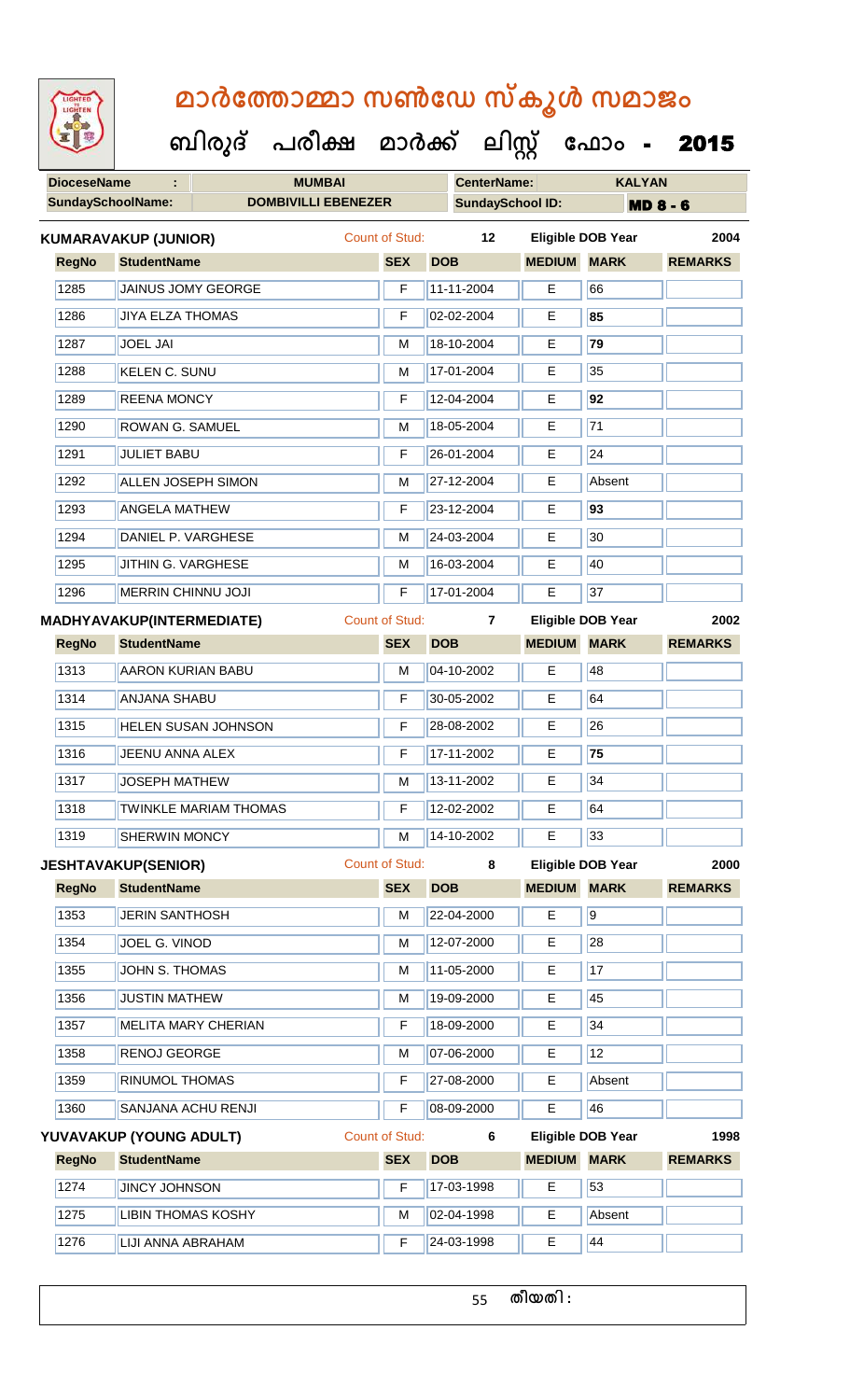| <b>DioceseName</b><br><b>MUMBAI</b><br>÷ |                          |                          |                                     |                |            | <b>CenterName:</b>      |                    | <b>KALYAN</b>     |                |
|------------------------------------------|--------------------------|--------------------------|-------------------------------------|----------------|------------|-------------------------|--------------------|-------------------|----------------|
|                                          | <b>SundaySchoolName:</b> |                          | <b>DOMBIVILLI EBENEZER</b>          |                |            | <b>SundaySchool ID:</b> |                    | <b>MD 8 - 6</b>   |                |
|                                          | 1277                     | MELWIN ALEX KUNJU        |                                     | M              |            | 03-06-1998              | Е                  | 24                |                |
|                                          | 1278                     | <b>MERLIN VARGHESE</b>   |                                     | F              |            | 23-09-1998              | Е                  | 60                |                |
|                                          | 1279                     | <b>RIYA MONCY</b>        |                                     | F              |            | 26-08-1998              | E                  | 65                |                |
|                                          |                          |                          | <b>PROUDA SUNDAY SCHOOL (ADULT)</b> | Count of Stud: |            | 8                       |                    | Eligible DOB Year | 1997           |
|                                          | <b>RegNo</b>             | <b>StudentName</b>       |                                     | <b>SEX</b>     | <b>DOB</b> |                         | <b>MEDIUM MARK</b> |                   | <b>REMARKS</b> |
|                                          | 1114                     | ROJIT RAJAN GEORGE       |                                     | M              |            | 08-10-1997              | Е                  | 75                |                |
|                                          | 1115                     | SHIJO SHAJI THOMAS       |                                     | M              |            | 12-04-1997              | E                  | 14                |                |
|                                          | 1116                     | SIBIN J. BABY            |                                     | M              |            | 20-09-1997              | E                  | Absent            |                |
|                                          | 1117                     | <b>NITHI SARA DANIEL</b> |                                     | F              |            | 03-09-1997              | E                  | Absent            |                |
|                                          | 1118                     | TINY TONSON THOMAS       |                                     | F              |            | 10-04-1997              | E                  | Absent            |                |
|                                          | 1119                     | SONA MARIAM JACOB        |                                     | F              |            | 13-03-1997              | E                  | Absent            |                |
|                                          | 1120                     | <b>JESSLEY V. JOSE</b>   |                                     | F              |            | 27-12-1997              | E.                 | Absent            |                |
|                                          | 1121                     | <b>FEBA THOMAS</b>       |                                     | F              |            | 02-09-1997              | E                  | Absent            |                |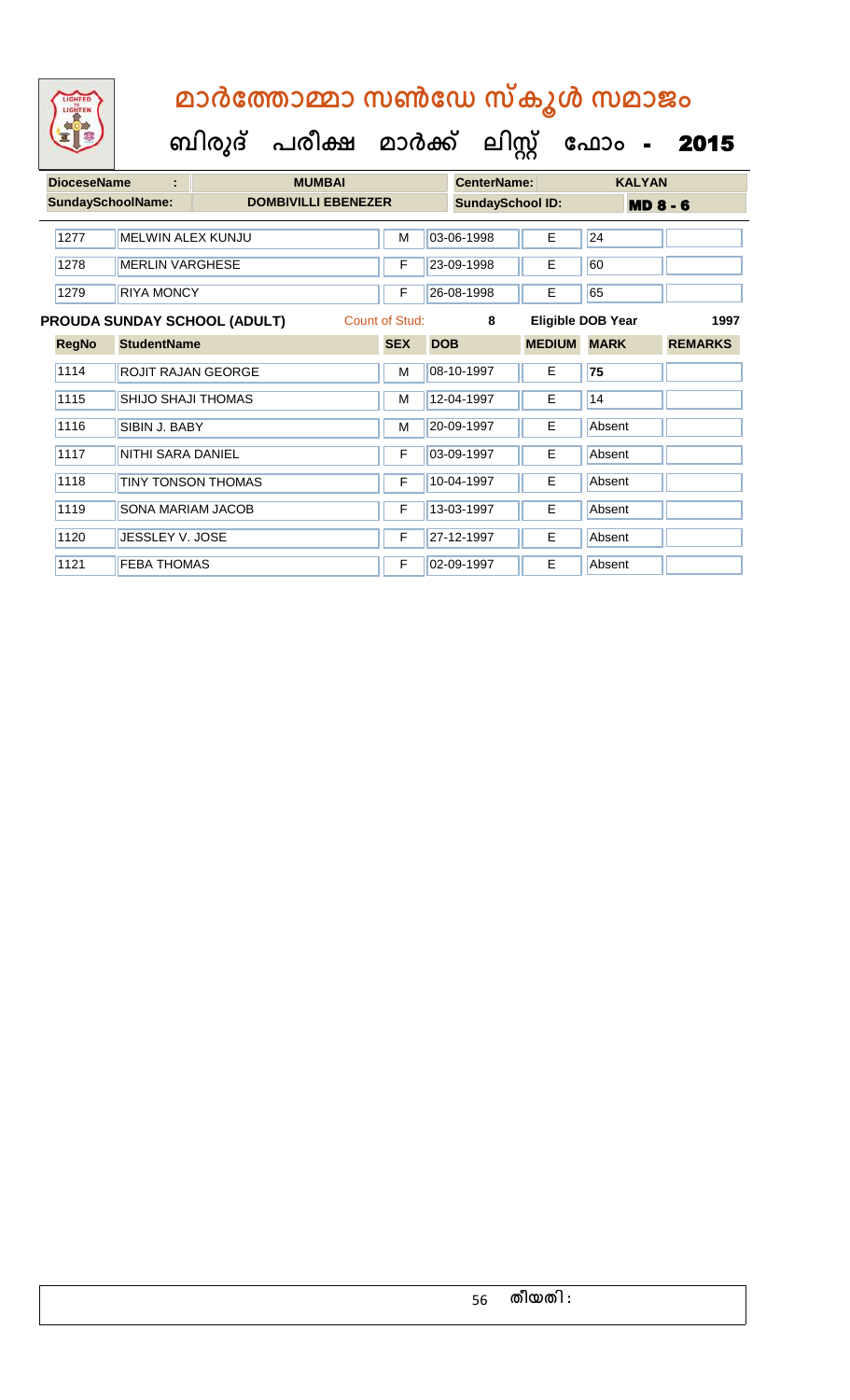| <b>IGHTED</b> |
|---------------|
|               |
|               |
|               |

**DioceseName : MUMBAI CenterName: KALYAN SundaySchoolName: THANE SundaySchool ID: MD 8 - 7 ബിരുദ് പരീക്ഷ മാര്ക് ക ലിസ്റ്റ ക ഫ ാോം** - 2015 **RegNo StudentName SEX DOB MEDIUM MARK REMARKS KUMARAVAKUP (JUNIOR)** Count of Stud: **5 Eligible DOB Year 2004** 1297 NOAH SANTOSH M 28-04-2004 E Absent 1298 WILANDER MATHEWS M 10-05-2004 E Absent 1299 SHARON RACHEL THOMAS F 22-06-2004 E 44 1300 RISHON VINOD M 16-07-2004 E 47 1301 ROHAN ROY ABRAHAM M 16-12-2004 E 25 **RegNo StudentName SEX DOB MEDIUM MARK REMARKS MADHYAVAKUP(INTERMEDIATE)** Count of Stud: **7 Eligible DOB Year 2002** 1320 STEFFI ABRAHAM F 12-03-2002 E 36 1321 DIANA THOMAS F 15-05-2002 E 25 1322 ALLEN SHAJI ABRAHAM M M 15-05-2002 E 25 1323 ANUSHA MARIAM ABRAHAM F 04-06-2002 E **75** 1324 JONATHAN MATHEW M M 12-09-2002 E 28 1325 MAHIMA SHAJI F 22-11-2002 E Absent 1326 JOANNA ANN DANIEL F 06-11-2002 E Absent **RegNo StudentName SEX DOB MEDIUM MARK REMARKS JESHTAVAKUP(SENIOR)** Count of Stud: **8 Eligible DOB Year 2000** 1361 BRESIN ABRAHAM **M** 11-01-2000 **E** Absent |1362 || SHAUN S. MATHEW || M || M || 04-03-2000 || E || Absent 1363 REUBEN ROSHAN GEORGE M M 10-03-2000 E Absent 1364 DANIEL GEORGE M 12-06-2000 E Absent 1365 NAOMI MATHEW F 22-09-2000 E Absent 1366 JANETTE MATHEW F 09-10-2000 E Absent 1367 SELIN SARA VARGHESE F 104-11-2000 E Absent 1368 SUMI OOMMEN F 07-11-2000 E Absent **RegNo StudentName SEX DOB MEDIUM MARK REMARKS YUVAVAKUP (YOUNG ADULT)** Count of Stud: **4 Eligible DOB Year 1998** 1280 RINCY ROY **F 26-03-1998** E Absent 1281 JEEMOL RAJI OOMMEN F 19-07-1998 E 42 1282 CHRISTIN VARGHESE M 19-09-1998 E Absent 1283 **ABEL SIMON VARGHESE** M 30-09-1998 **E** Absent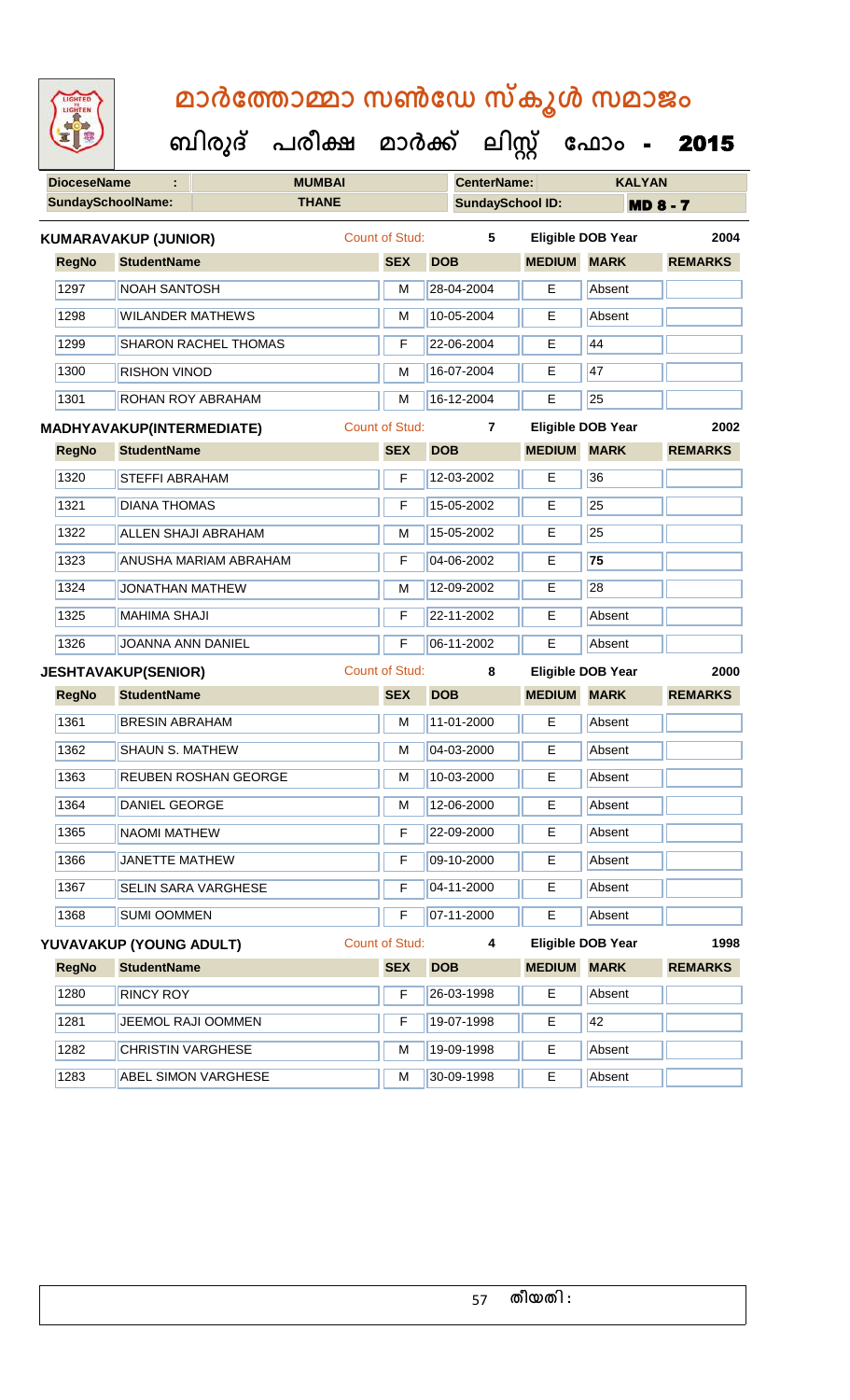| LIGHTED<br>LIGHTEN       |                              | മാർത്തോമ്മാ സൺഡേ സ്കൂൾ സമാജം   |                       |                         |                    |                          |                   |
|--------------------------|------------------------------|--------------------------------|-----------------------|-------------------------|--------------------|--------------------------|-------------------|
|                          |                              | ബിരുദ് പരീക്ഷ മാർക്ക് ലിസ്റ്റ് |                       |                         |                    |                          | <b>ഫോം - 2015</b> |
| <b>DioceseName</b>       | t                            | <b>MUMBAI</b>                  |                       | <b>CenterName:</b>      |                    | <b>KALYAN</b>            |                   |
| <b>SundaySchoolName:</b> |                              | <b>WAGLE ESTATE ST JOHNS</b>   |                       | <b>SundaySchool ID:</b> |                    |                          | <b>MD 8 - 8</b>   |
|                          | <b>KUMARAVAKUP (JUNIOR)</b>  |                                | Count of Stud:        | 1                       |                    | Eligible DOB Year        | 2004              |
| <b>RegNo</b>             | <b>StudentName</b>           |                                | <b>SEX</b>            | <b>DOB</b>              | <b>MEDIUM</b>      | <b>MARK</b>              | <b>REMARKS</b>    |
| 1302                     | REUBEN M. SHAJAN             |                                | M                     | 18-11-2004              | E                  | 51                       |                   |
|                          | MADHYAVAKUP(INTERMEDIATE)    |                                | <b>Count of Stud:</b> | 4                       |                    | <b>Eligible DOB Year</b> | 2002              |
| <b>RegNo</b>             | <b>StudentName</b>           |                                | <b>SEX</b>            | <b>DOB</b>              | <b>MEDIUM</b>      | <b>MARK</b>              | <b>REMARKS</b>    |
| 1327                     | SIBIN K. DANIEL              |                                | M                     | 17-01-2002              | E                  | 61                       |                   |
| 1328                     | <b>JUBY THOMAS</b>           |                                | F                     | 19-09-2002              | Е                  | 63                       |                   |
| 1329                     | SANDRA M. MATHEW             |                                | F                     | 31-07-2002              | E                  | 62                       |                   |
| 1330                     | <b>SHIJI VARGHESE</b>        |                                | F                     | 31-07-2002              | Е                  | 20                       |                   |
|                          | <b>JESHTAVAKUP(SENIOR)</b>   |                                | <b>Count of Stud:</b> | 5                       |                    | <b>Eligible DOB Year</b> | 2000              |
|                          |                              |                                |                       |                         |                    |                          |                   |
| <b>RegNo</b>             | <b>StudentName</b>           |                                | <b>SEX</b>            | <b>DOB</b>              | <b>MEDIUM</b>      | <b>MARK</b>              | <b>REMARKS</b>    |
| 1369                     | <b>JINU MATHEW</b>           |                                | M                     | 03-01-2000              | Е                  | 20                       |                   |
| 1370                     | <b>RIJU ROY VARGHESE</b>     |                                | М                     | 19-04-2000              | E                  | $\overline{9}$           |                   |
| 1371                     | ANGEL RACHEL ISSAC           |                                | F                     | 17-03-2000              | E                  | 56                       |                   |
| 1372                     | <b>BETSY MARY PHILIP</b>     |                                | F                     | 07-08-2000              | Е                  | $\overline{9}$           |                   |
| 1373                     | <b>BATTINA BABYKUTTY</b>     |                                | F                     | 19-07-2000              | E                  | 80                       |                   |
|                          | YUVAVAKUP (YOUNG ADULT)      |                                | <b>Count of Stud:</b> | $\mathbf{2}$            |                    | Eligible DOB Year        | 1998              |
| <b>RegNo</b>             | <b>StudentName</b>           |                                | <b>SEX</b>            | <b>DOB</b>              | <b>MEDIUM MARK</b> |                          | <b>REMARKS</b>    |
| 1284                     | NEETU MARIAM SKARIAH         |                                | F                     | 02-02-1998              | E                  | 60                       |                   |
| 1285                     | SANJANA SHAJI                |                                | F                     | 04-07-1998              | E                  | 48                       |                   |
|                          | PROUDA SUNDAY SCHOOL (ADULT) |                                | Count of Stud:        | $\mathbf{2}$            |                    | <b>Eligible DOB Year</b> | 1997              |
| <b>RegNo</b>             | <b>StudentName</b>           |                                | <b>SEX</b>            | <b>DOB</b>              | <b>MEDIUM</b>      | <b>MARK</b>              | <b>REMARKS</b>    |
| 1122                     | KEVIN ANCHU CHACKO           |                                | M                     | 12-09-1997              | Е                  | 17                       |                   |